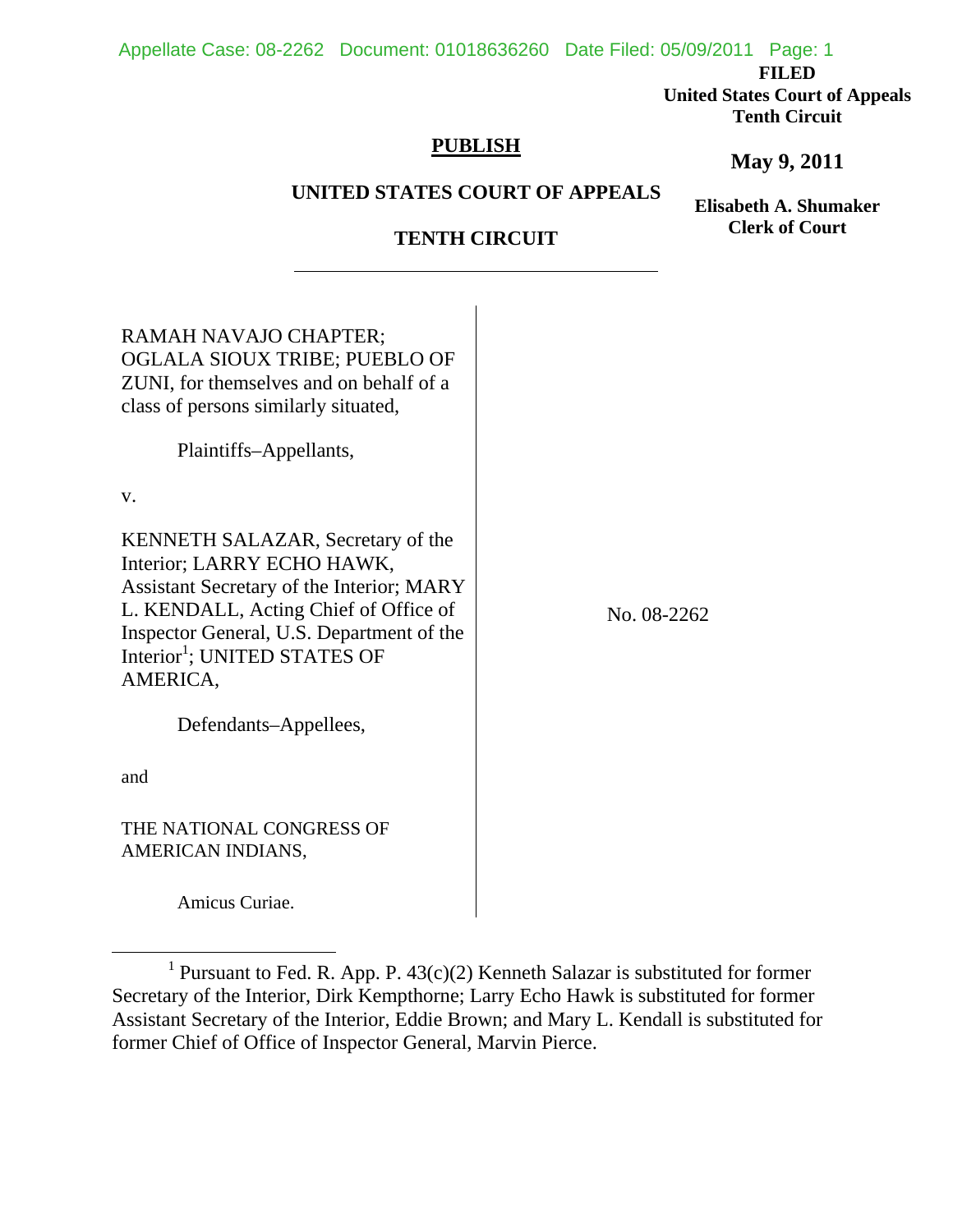# **Appeal from the United States District Court for the District of New Mexico (D.C. No. 1:90-CV-00957-LH-KBM)**

Michael Paul Gross, Esq., M. P. Gross Law Firm, P.C., Santa Fe, New Mexico (C. Bryant Rogers, VanAmberg, Rogers, Yepa, Abeita & Gomez, LLP, Santa Fe, New Mexico; and Lloyd Benton Miller, Sonosky, Chambers, Sachse, Miller & Munson, Anchorage, Alaska with him on the briefs) for Plaintiffs-Appellants.

John Samuel Koppel, Appellate Staff, Civil Division (Tony West, Assistant Attorney General; Gregory J. Fouratt, U.S. Attorney; and Barbara C. Biddle, Appellate Staff, Civil Division, with him on the briefs) U.S. Department of Justice, Washington, DC, for Defendants-Appellees.

Geoffrey D. Strommer and Stephen D. Osborne, Hobbs, Straus, Dean & Walker, LLP, Portland, Oregon, and John Dossett, General Counsel, National Congress of American Indians, Washington, D.C., filed an Amicus Curiae brief for National Congress of American Indians, in support of Plaintiffs-Appellants.

Before **LUCERO**, **McKAY**, and **HARTZ**, Circuit Judges.

l

 $\overline{a}$ 

l,

 $\overline{a}$ 

**LUCERO**, Circuit Judge.

We are faced with an apparent contradiction. Pursuant to the Indian Self-

Determination and Education Assistance Act ("ISDA"), the United States enters into self-

determination contracts with Indian tribes and tribal organizations "for the planning,

conduct and administration of programs or services which are otherwise provided to

Indian tribes and their members pursuant to Federal law." 25 U.S.C. § 450b(j). These

agreements include contract support costs ("CSCs") which are the "reasonable costs for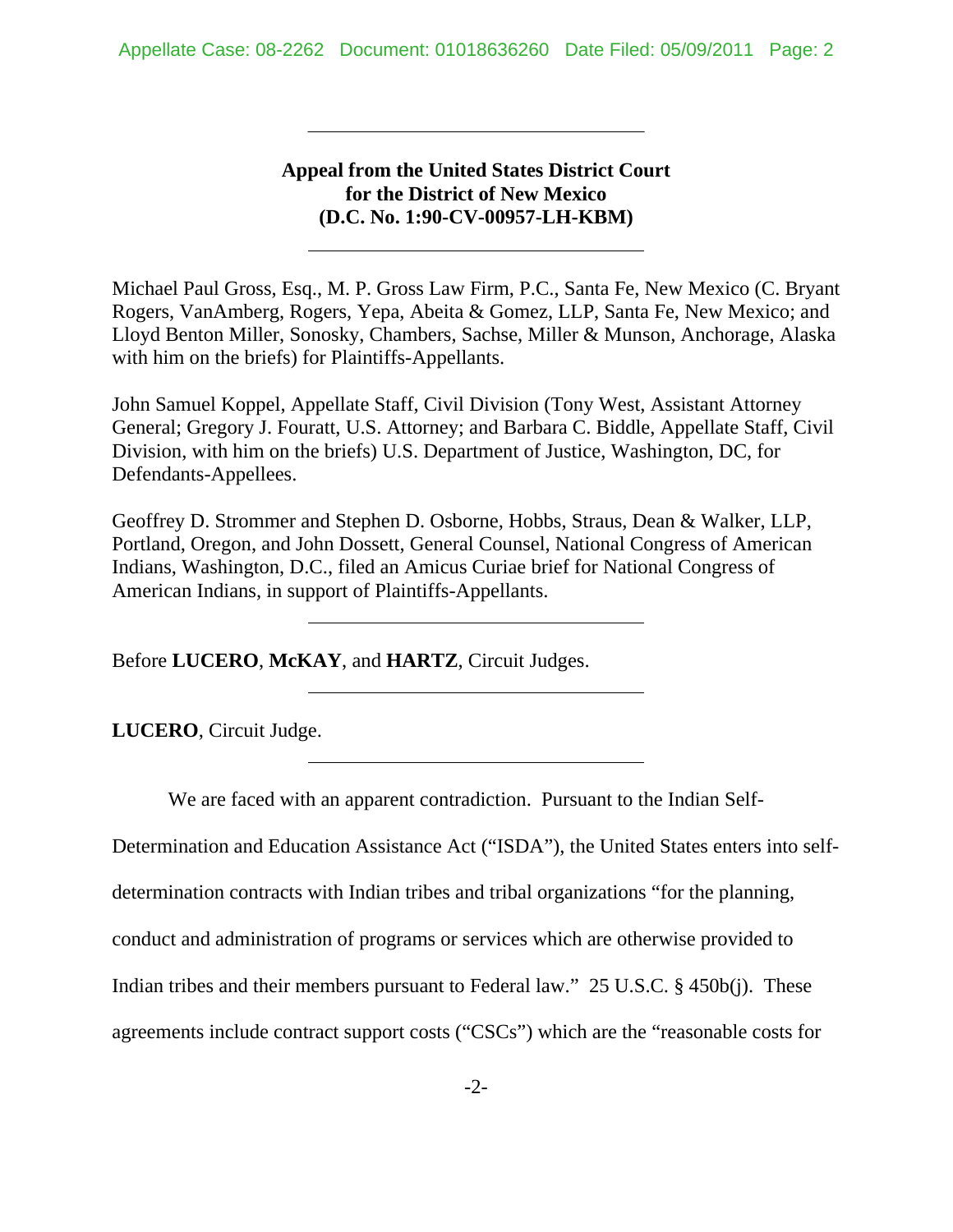activities that must be carried on by a tribal organization as a contractor to ensure compliance with the terms of the contract and prudent management," but would not be paid by the Secretary of the Interior if the federal government operated the contracted program directly.  $\S$  450j-1(a)(2). Congress has mandated that all self-determination contracts provide full funding of CSCs, see  $\S$  450 $j-1(g)$ , but has nevertheless failed to appropriate funds sufficient to pay all CSCs every year since 1994, instead capping appropriations at a level well below the sum total of CSCs. See, e.g., Dep't of the Interior & Related Agencies Appropriations Act, 1995, Pub. L. No. 103-332, tit. I, 108 Stat. 2499, 2511 (1994).

These funding shortfalls have threatened tribal programs designed to fulfill the congressionally mandated goal of the ISDA to "enhance the progress of Indian people and their communities." 25 U.S.C.  $\S$  450(a)(1). Contracts for programs absolutely essential to self-government, such as law enforcement, economic development, and natural resource management, have become "unworkable" in the words of a tribal representative. As a result, several tribes and tribal organizations brought suit seeking to collect the promised, but unappropriated, CSCs.

The government urges us to affirm the district court and resolve the ISDA/appropriations contradiction by holding that the phrase "subject to the availability of appropriations," included in both the ISDA, see § 450j-1(b), and all self-determination contracts, see § 450*l*(c), unambiguously eliminates the government's obligation to pay CSCs unless Congress appropriates funds to pay all CSCs on every self-determination

-3-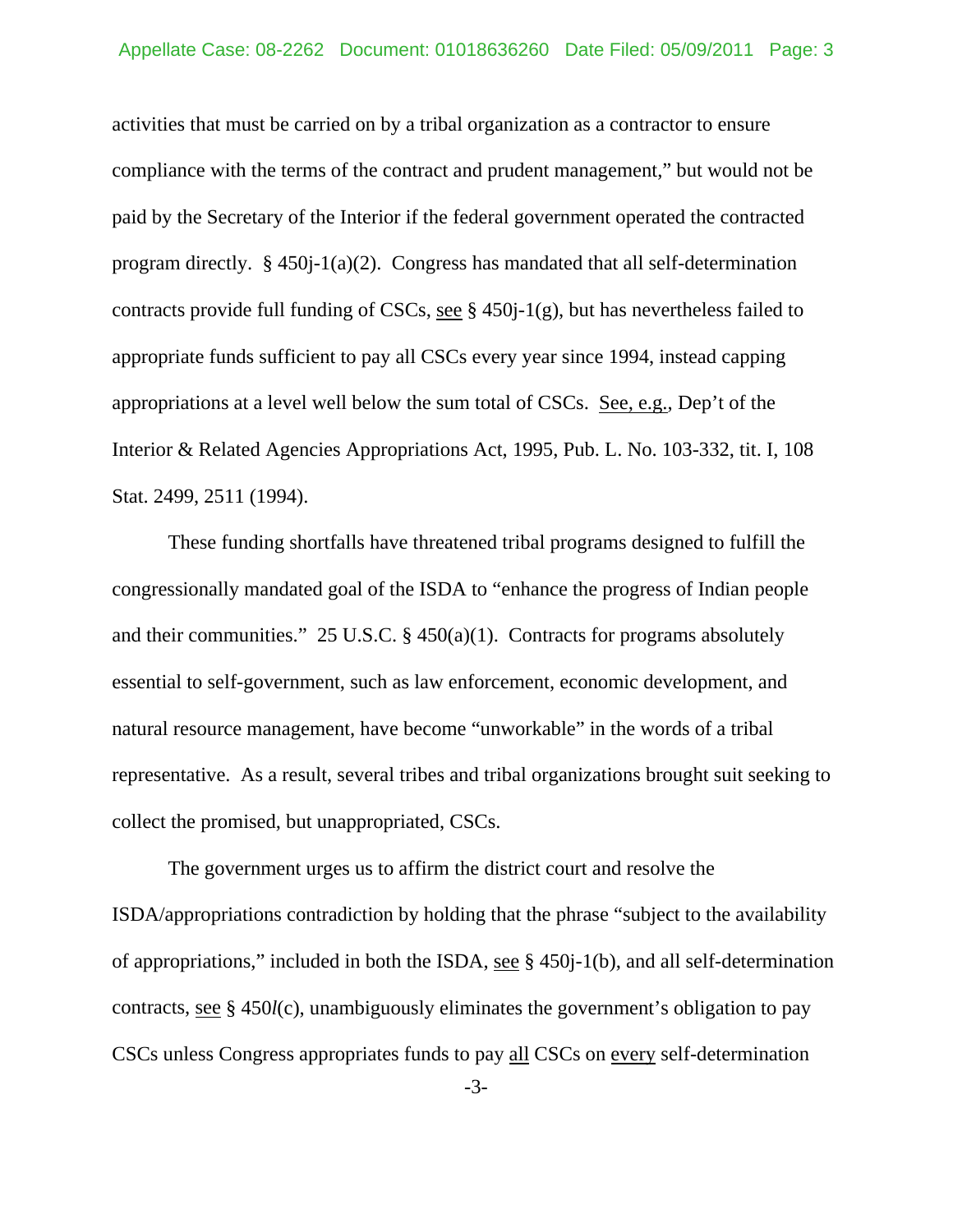contract. Plaintiffs counter that the phrase "subject to the availability of appropriations" must be interpreted from the perspective of the individual contractor, not by reference to all contractors who might lay claim to a given appropriation. In other words, only Congressional funding decisions—not discretionary allocation decisions made by an agency—can render an appropriation unavailable.

Following a recent Supreme Court case addressing a nearly identical issue, we conclude that plaintiffs' interpretation is reasonable. As the Court held in Cherokee Nation of Oklahoma v. Leavitt, 543 U.S. 631 (2005), "if the amount of an unrestricted appropriation is sufficient to fund the contract, the contractor is entitled to payment even if the agency has allocated the funds to another purpose or assumes other obligations that exhaust the funds." Id. at 641 (quotation omitted). Following our canon of construction requiring that an act be construed in favor of a reasonable interpretation advanced by a tribe, see Ramah Navajo Chapter v. Lujan, 112 F.3d 1455, 1462 (10th Cir. 1997), and the ISDA's requirement that contracts be construed in favor of the contractor, 25 U.S.C. § 450*l*(c), we hold that the government remains liable because the annual CSC appropriations were sufficient to cover any individual contract.

Exercising jurisdiction under 28 U.S.C. § 1291, we reverse the district court's grant of summary judgment in favor the government and remand for further proceedings.

**I** 

 This appeal comes after nearly two decades of litigation under the ISDA by Ramah Navajo Chapter ("Ramah"). The statutory and administrative landscape provides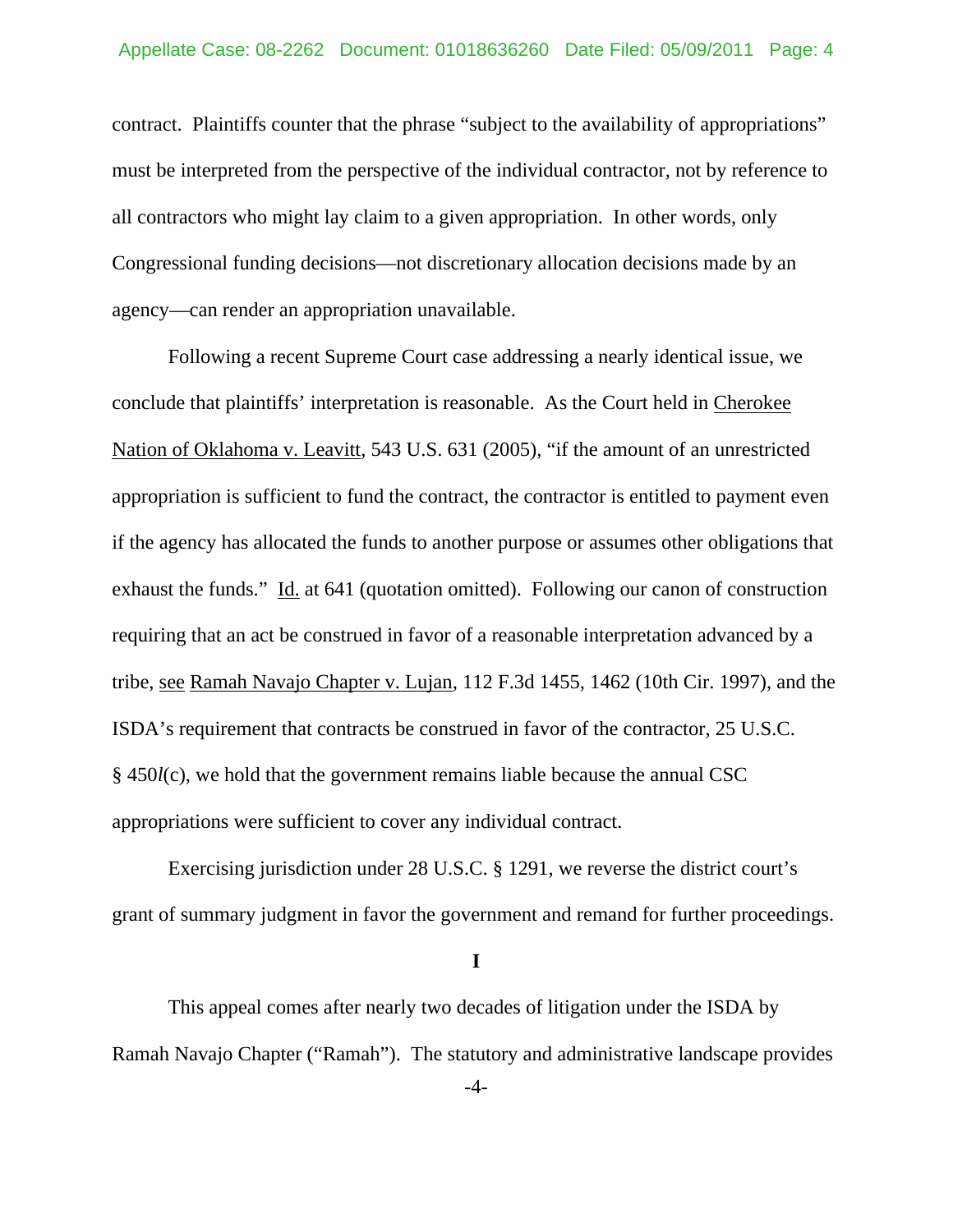an important backdrop for our legal analysis.

#### **A**

 Prior to the ISDA, educational and governmental services were provided directly by the federal government to the hundreds of federally recognized tribes in the United States. Acknowledging that "Federal domination of Indian service programs has served to retard rather than enhance the progress of Indian people," 25 U.S.C. § 450(a)(1), Congress enacted the ISDA to "permit an orderly transition from the Federal domination of programs for, and services to, Indians to effective and meaningful participation by the Indian people in the planning, conduct, and administration of those programs and services," § 450a(b). The ISDA reaffirms the "Federal Government's unique and continuing relationship with, and responsibility to, individual Indian tribes and to the Indian people as a whole." § 450a(a). It pursues a goal of Indian "self-determination by assuring maximum Indian participation in the direction of educational as well as other Federal services to Indian communities so as to render such services more responsive to the needs and desires of those communities." Id.

 Pursuant to the ISDA, the Secretary of the Interior and the Secretary of Health and Human Services are directed to enter into self-determination contracts upon the request of a tribe, provided that the request satisfies several statutory criteria. See §§ 450b(i), 450f(a). The Secretary must provide the amount that the agency "would have otherwise provided for the operation of the programs or portions thereof for the period covered by the contract."  $\S$  450j-1(a)(1). These contracts effectively transfer responsibility for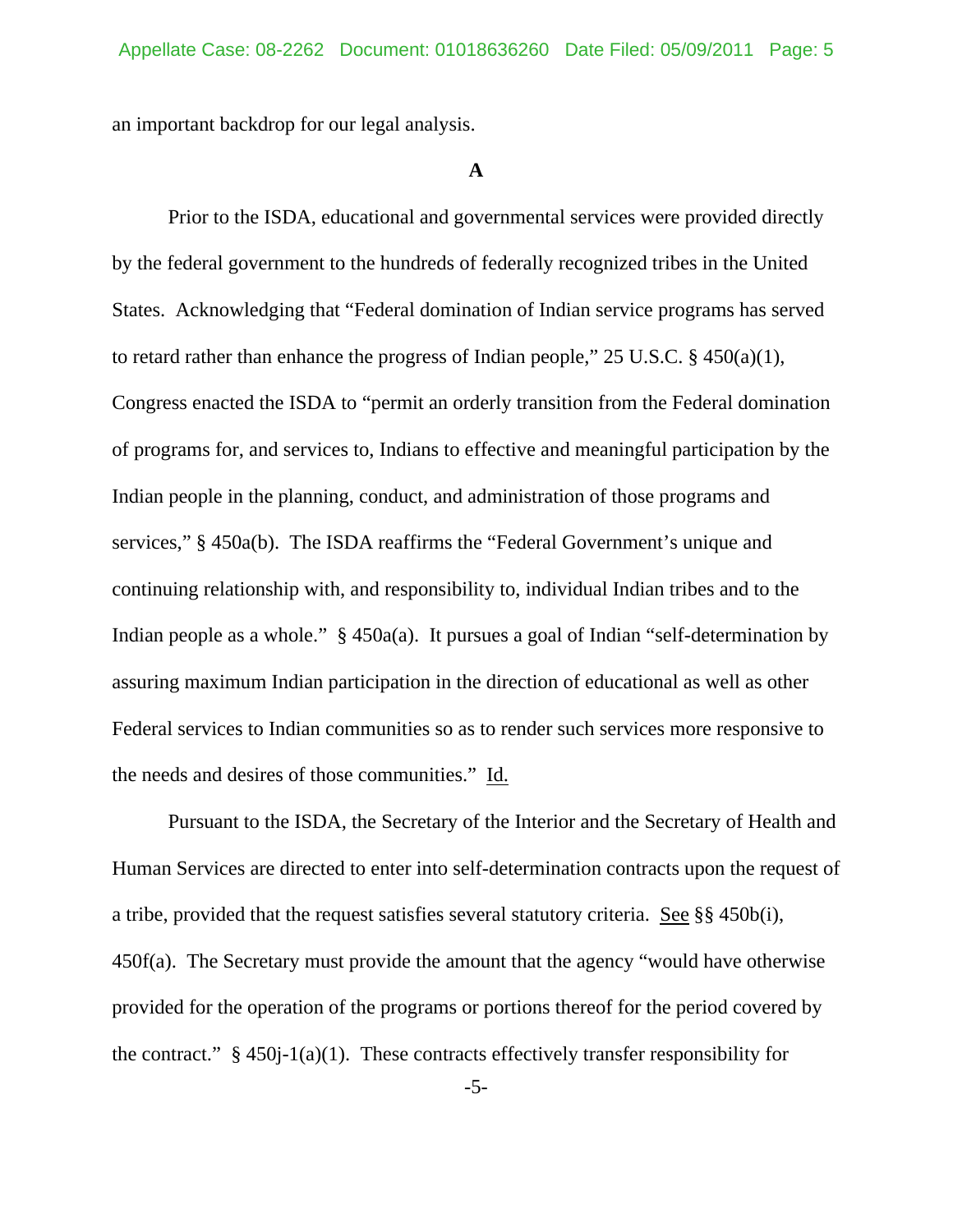various programs from federal agencies to the tribes themselves, while maintaining federal funding of the programs.

 Congress soon recognized that providing only the funds the Secretary would have spent operating a given program created a "serious problem" because those funds do not cover "federally mandated annual single-agency audits, liability insurance, financial management systems, personnel systems, property management and procurement systems and other administrative requirements." S. Rep. No. 100-274, at 8 (1987), reprinted in 1988 U.S.C.C.A.N. 2620, 2627. As a result, tribal resources "which are needed for community and economic development must instead be diverted to pay for the indirect costs associated with programs that are a federal responsibility." Id. at 9, reprinted in 1988 U.S.C.C.A.N. at 2628. Congress accordingly amended the ISDA to require full funding of CSCs. See Indian Self Determination Act Amendments of 1987, Pub. L. No. 100-472, § 205, 102 Stat. 2285, 2292-94 (1988).

 CSCs include "direct program expenses for the operation of the Federal program that is the subject of the contract," 25 U.S.C.  $\S$  450j-1(a)(3)(A)(i), and "any additional administrative or other expense related to the overhead incurred by the tribal contractor in connection with the operation of the Federal program, function, service, or activity pursuant to the contract,"  $\S$  450j-1(a)(3)(A)(ii). The latter category appears to correspond to "indirect costs" which are defined as the "costs incurred for a common or joint purpose benefiting more than one contract objective, or which are not readily assignable to the contract objectives specifically benefited without effort disproportionate to the results

-6-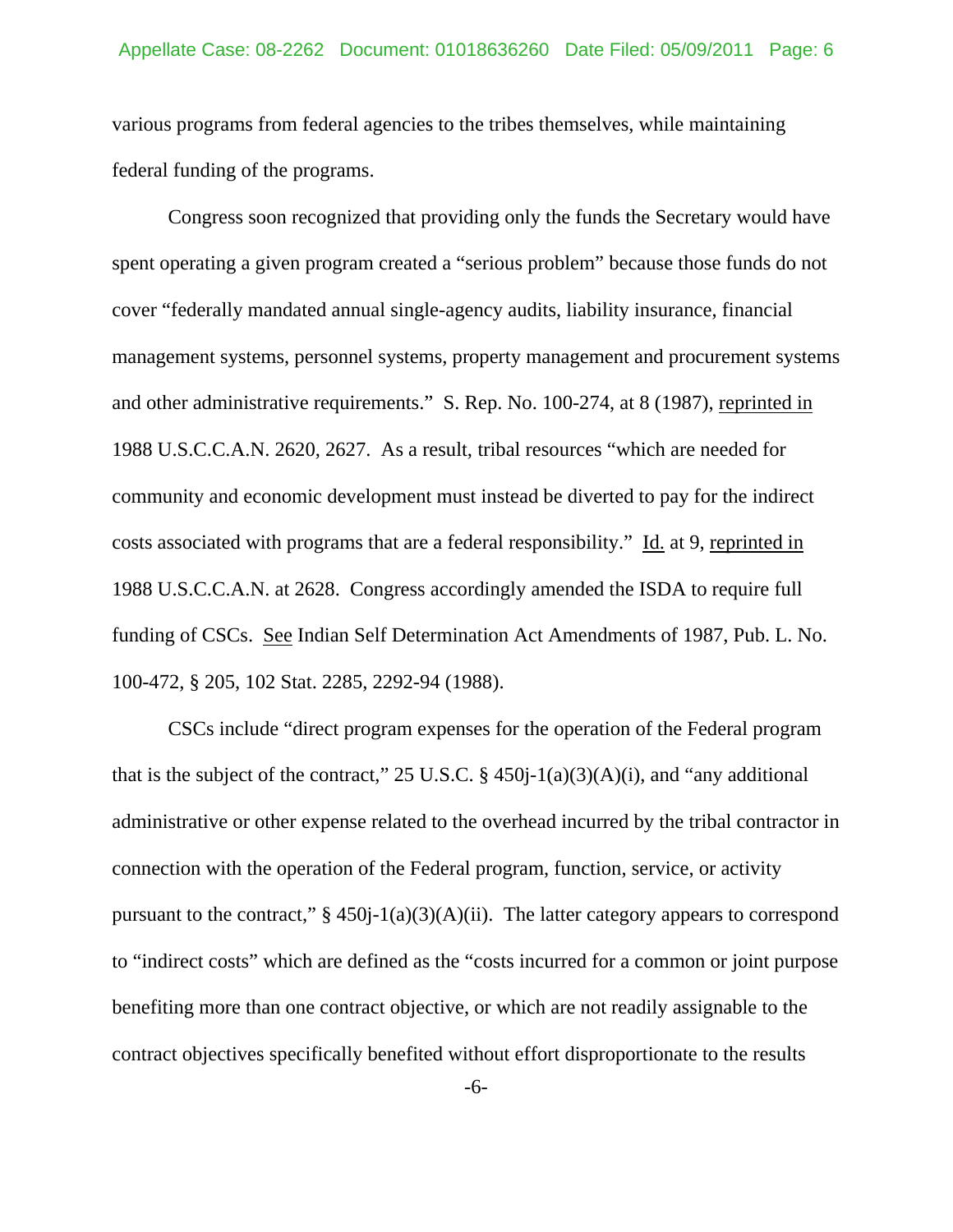achieved." § 450b(f). Indirect costs are generally calculated by multiplying the "contract funding base" by the "indirect cost rate," a negotiated figure. <u>See</u>  $\S$  450b(b), (g); S. Rep. No. 100-274, at 9, reprinted in 1988 U.S.C.C.A.N. at 2628 ("Tribal indirect cost rates are negotiated and approved according to OMB guidelines by the Department of the Interior Office of Inspector General.").

 Under the revised ISDA, CSC funding "shall be added to the amount" the Secretary would have spent on the program subject to a self-determination contract. 25 U.S.C. § 450j-1(a)(2) (emphasis added). Another section of the ISDA provides that "[u]pon the approval of a self-determination contract, the Secretary shall add to the contract the full amount of funds to which the contractor is entitled under [§ 450j-1(a)]." § 450j-1(g) (emphasis added). However, the ISDA twice states that entitlement to selfdetermination contract funding is "subject to the availability of appropriations." §§ 450j(c)(1), 450j-1(b). It further provides that "the Secretary is not required to reduce funding for programs, projects, or activities serving a tribe to make funds available to another tribe or tribal organization under this [Act]." § 450j-1(b).

 The phrase "subject to the availability of appropriations" has become highly significant because of Congress' ISDA funding decisions. In 1994, Congress began capping CSC funding. The 1994 appropriations act for the Department of the Interior allocated nearly \$1.5 billion to the Bureau of Indian Affairs ("BIA"), but provided that "not to exceed \$91,223,000 of the funds in this Act shall be available for payments to tribes and tribal organizations for indirect costs associated with contracts or grants or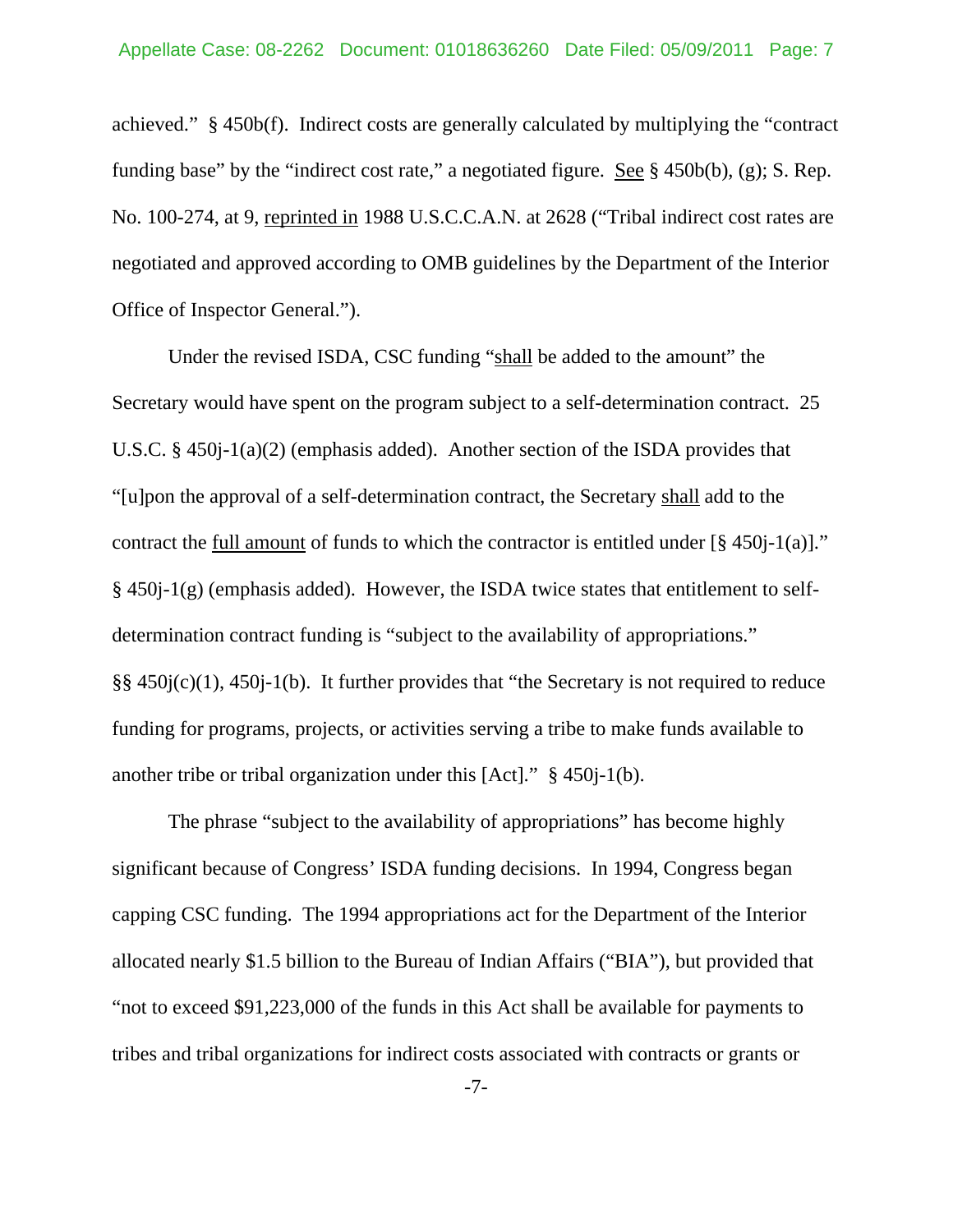compacts authorized by the Indian Self-Determination Act." Dep't of the Interior & Related Agencies Appropriations Act, 1994, Pub. L. No. 103-138, tit. I, 107 Stat. 1379, 1390-91 (1993). The Conference Report on the appropriations bill suggested Congress was apprehensive about the growth of CSCs:

The managers remain very concerned about the continued growth in contract support costs, and caution that it is unlikely that large increases for this activity will be available in future years' budgets. It is also a concern that significant increases in contract support will make future increases in tribal programs difficult to achieve.

H.R. Conf. Rep. No. 103-299, at 28 (1993). A Senate Report accompanying the following year's appropriations act noted "that significant shortfalls exist for fiscal year 1994 contract support funding," but advised that the "shortfalls should be treated as onetime occurrences and should not have any impact on determining future indirect cost rates." S. Rep. No. 103-294, at 57 (1994).

 Despite this expectation, funding shortfalls for CSCs were repeated every fiscal year from 1994 to 2001. Later appropriations acts, usually passed at the beginning of the fiscal year, used the phrase "contract support costs" rather than "indirect costs," but each included the same "not to exceed" language. See tit. I, 108 Stat. at 2511; Omnibus Consol. Rescissions & Appropriations Act of 1996, Pub. L. No. 104-134, 110 Stat. 1321, 1321-170 (1996); Omnibus Consol. Appropriations Act, 1997, Pub. L. No. 104-208, 110 Stat. 3009, 3009-192 (1996); Dep't of the Interior & Related Agencies Appropriations Act, 1998, Pub. L. No. 105-83, tit. I, 111 Stat. 1543, 1554 (1997); Omnibus Consol. & Emergency Supplemental Appropriations Act, 1999, Pub. L. No. 105-277, 112 Stat.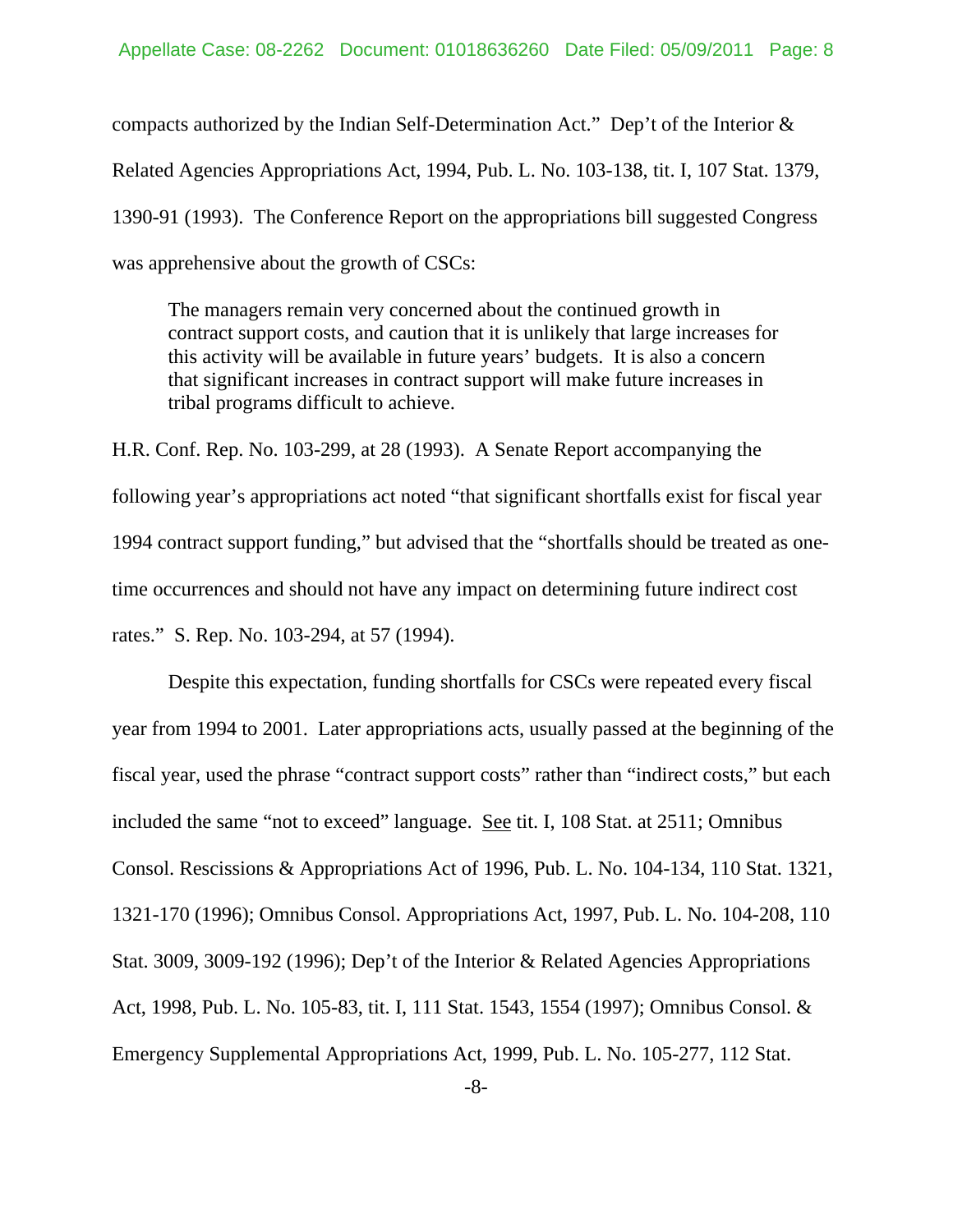2681, 2681-245 (1998); Consol. Appropriations Act, 2000, Pub. L. No. 106-113, 113 Stat. 1501, 1501A-148 (1999); Dep't of the Interior & Related Agencies Appropriations Act, 2001, Pub. L. No. 106-291, tit. I, 114 Stat. 922, 934 (2000).

#### **B**

Following the passage of each appropriations act, the BIA issued a notice in the Federal Register discussing the CSC shortfalls. The 1994 notice warned of "a shortfall of at least \$ 10,000,000 in FY 1994 and possibly a shortfall as high as \$ 25,000,000." Distribution of Fiscal Year 1994 Contract Support Funds, 58 Fed. Reg. 68,694, 68,694 (Dec. 28, 1993). It also reminded tribal contractors that the BIA "can only utilize the amount appropriated for the [CSC] account to meet indirect cost needs." Id. Because of the projected shortfall, the BIA requested "a report showing the amounts provided to cover prior year shortfalls, the amounts and percentages funded for current year contracts and a revised detailed need request" from each area office. Id. The agency hoped to provide instructions "advising each area of the level to be applied to each contract," around May 1, 1994. Id.

Notices published for subsequent years similarly requested interim reports on CSC need at some point during the operative fiscal year. After receiving the reports, and well into the fiscal year for which funding was provided, the BIA would calculate the amount of the shortfall and provide CSC funding on a uniform, pro-rata basis. See Distribution of Fiscal Year 1995 Contract Support Funds, 59 Fed. Reg. 55,318 (Nov. 4, 1994);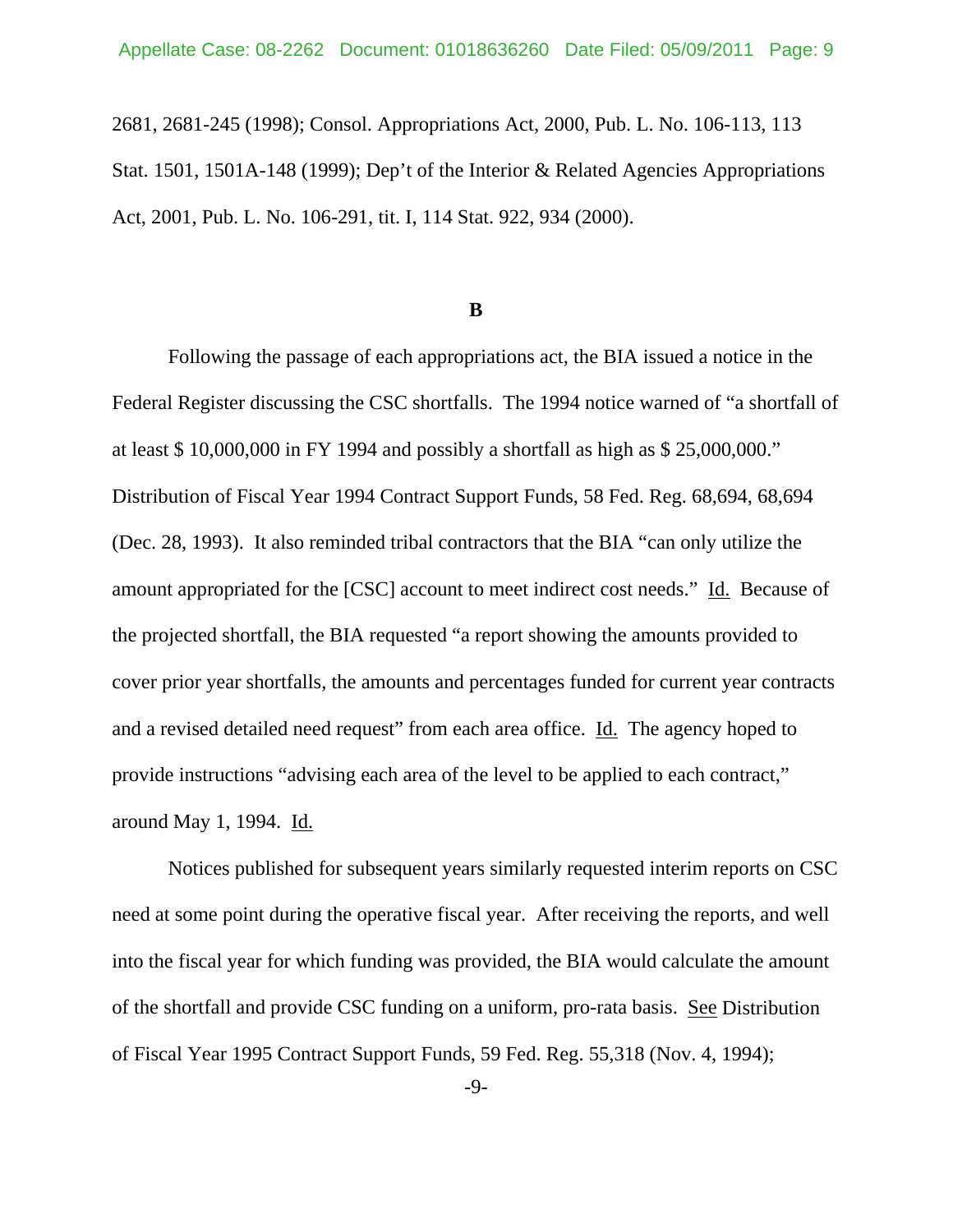Distribution of Fiscal Year 1996 Contract Support Funds, 61 Fed. Reg. 16,106 (Apr. 11, 1996); Distribution of Fiscal Year 1997 Contract Support Funds, 62 Fed. Reg. 1468 (Jan. 10, 1997); Distribution of Fiscal Year 1998 Contract Support Funds, 63 Fed. Reg. 5398 (Feb. 2, 1998); Distribution of Fiscal Year 1999 Contract Support Funds, 64 Fed. Reg. 2658 (Jan. 15, 1999); Distribution of Fiscal Year 2000 Contract Support Funds, 65 Fed. Reg. 10,100 (Feb. 25, 2000); Distribution of Fiscal Year 2001 Contract Support Funds, 66 Fed. Reg. 15,275 (Mar. 16, 2001).

The Department of Interior appropriation for fiscal year 1995, for example, was passed on September 30, 1994, the last day of fiscal year 1994. The BIA requested initial reports of CSC need by December 1, 1994. Distribution of Fiscal Year 1995 Contract Support Funds, 59 Fed. Reg. 55,318 (Nov. 4, 1994). After receiving these initial reports, the BIA disbursed 75 percent of the total amount reported. Id. It requested a second set of reports by July 10, 1995, and planned a final distribution of the remainder of CSC funds well into the fiscal year—"on or about July 31, 1995 [ten months into the fiscal year], on the basis of these reports." Id. "If the reports indicate that [the appropriated sum] will not be sufficient to cover the entire need, this amount will be distributed so that all offices receive the same percentage of their reported need for distribution at this same percentage." Id. The BIA funded 91.74 percent of the actual CSCs on each selfdetermination contract in fiscal year 1995. Between 1994 and 2004, the CSC funding rate ranged from 77 to 93 percent for each fiscal year.

<sup>-10-</sup>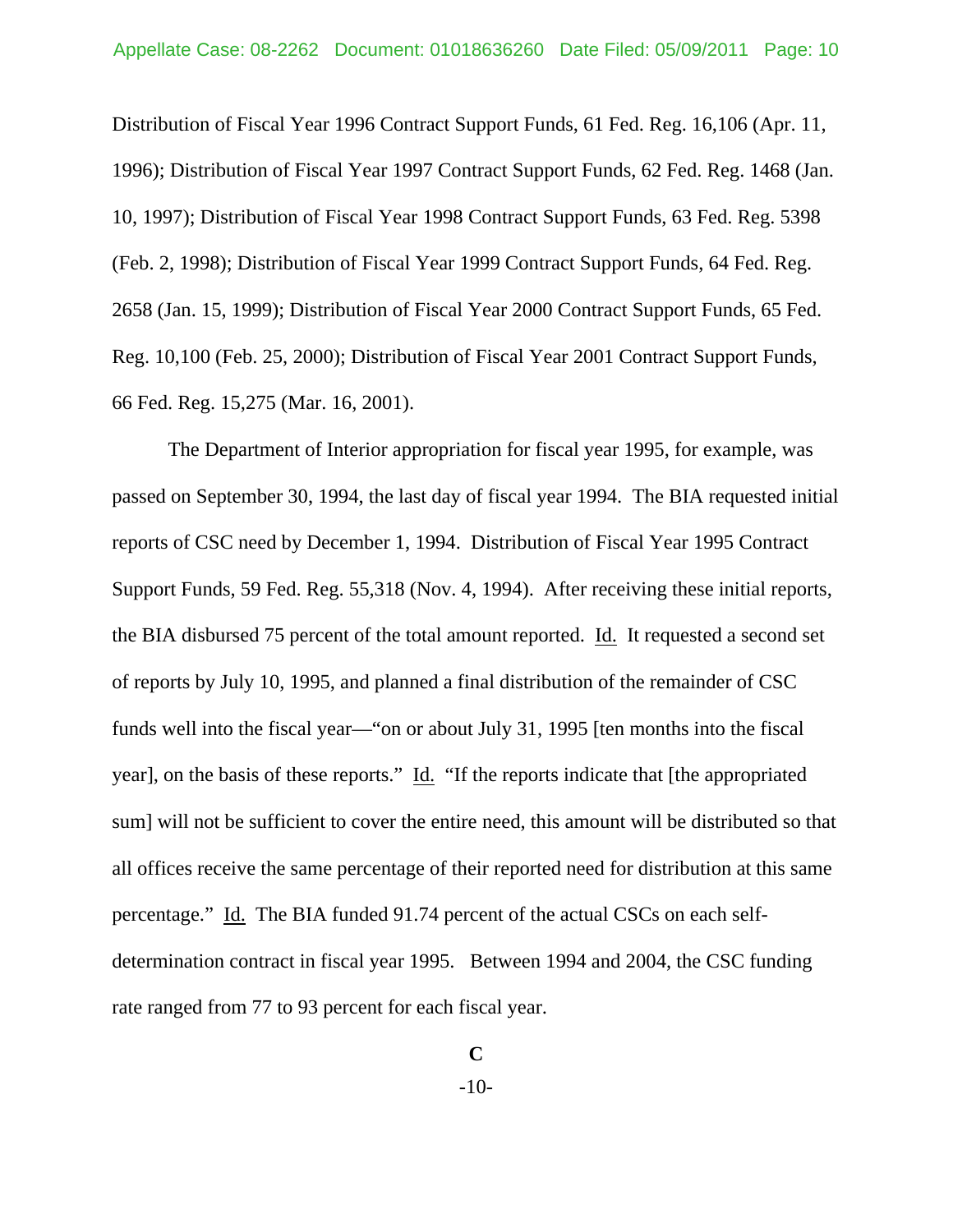Plaintiffs Ramah and the Oglala Sioux Tribe ("Oglala") are parties to long-term "mature" self-determination contracts of indefinite duration with the United States pursuant to the ISDA. See 25 U.S.C. § 450b(h). Like all self-determination contracts, plaintiffs' agreements expressly incorporate the ISDA. They further provide that the ISDA and "each provision of this contract shall be liberally construed for the benefit of the contractor." A section titled "FUNDING AMOUNT" states:

Subject to the availability of appropriations, the Secretary shall make available to the Contractor the total amount specified in the annual funding agreement incorporated by reference in subsection  $(f)(2)$ . Such amount shall not be less than the applicable amount determined pursuant to section 106(a) of the Indian Self-Determination and Education Assistance Act (25 U.S.C. 450j-1).

The annual funding agreements ("AFAs"), incorporated by reference in the mature contracts, describe attachments containing "terms that identify the programs, services, functions, and activities to be performed or administered, the general budget category assigned, the funds to be provided, and the time and method of payment." As their name implies, AFAs are renegotiated each year. Like the main self-determination contracts, AFAs include language discussing the availability of appropriations.

Ramah's 2000 AFA<sup>2</sup> sets out "Tentative FY 2000 Funding" for various programs and activities "using FY 99 funding levels." The AFA also uses a tentative indirect cost rate, adopting the last rate approved by the Office of Inspector General, which occurred

 $\overline{\ }$  2 <sup>2</sup> Oglala's AFAs are substantially similar.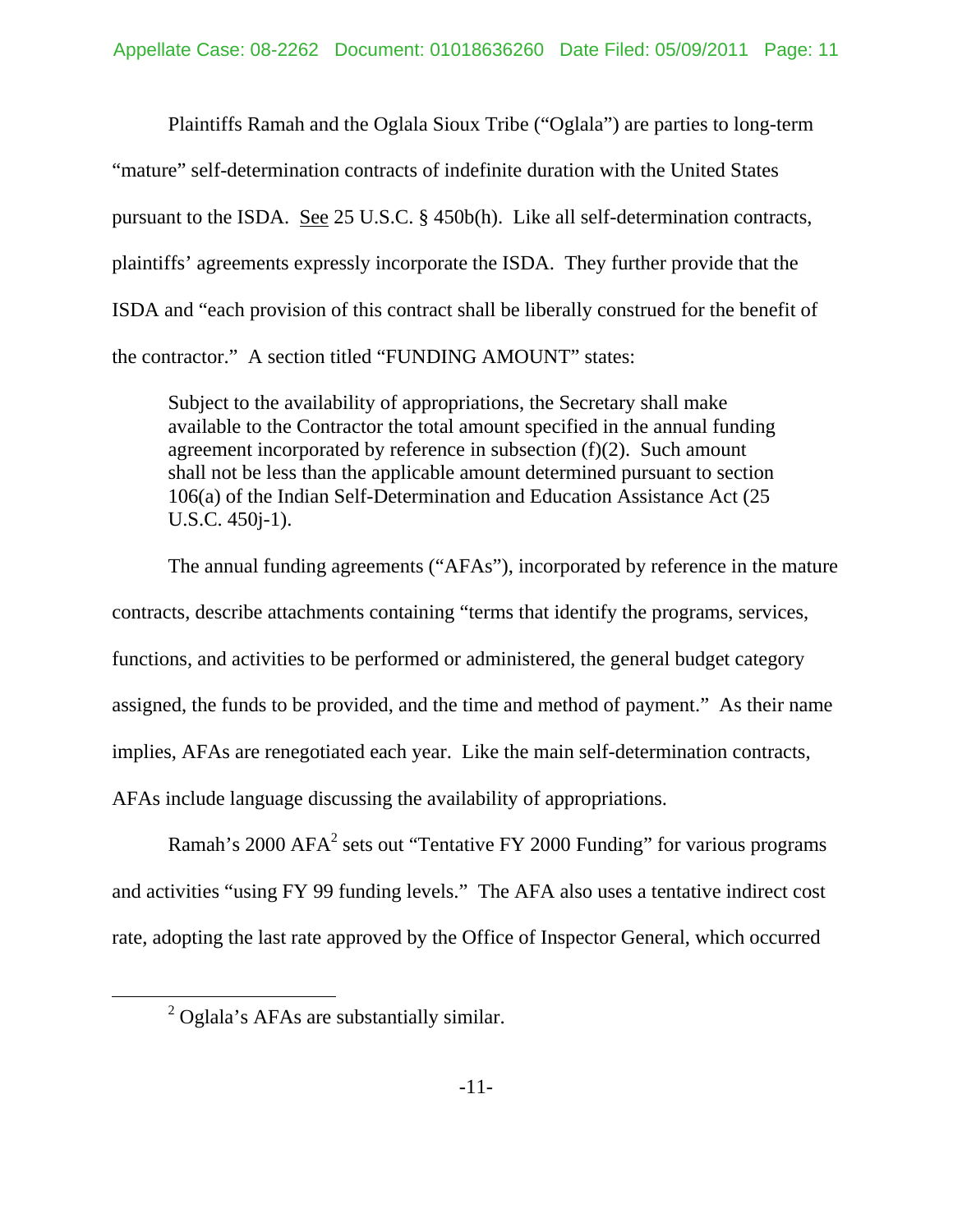# in calendar year 1998. $3$  The AFA explains:

Indirect Cost rate[s] for Calendar Year 1999 and 2000 have not been completed yet with the Office of Inspector General. As of the date of submittal of this AFA, neither has the Chapter completed its Calendar Year 2000 Indirect Cost proposal. The last approved IDC rate was for CY 1998 at 86.4%. Based on this last approved rate, Ramah Navajo Chapter requests that the CY 1998 IDC negotiated final rate be used to temporarily fund IDC at 100% level. NOTE\*: (Funding of the amount shall be subject to the availability of appropriation. . . .). As soon as funding has been appropriated and sub-allotted to the Ramah Navajo Agency, funds will be added to the AFA.

 (i) Direct Contract Support Costs are to be negotiated within the first ninety, (90) days of the new contract term and shall be funded from the BIA's Indian Self-Determination Fund as soon as resources can be made available, but not later than September 30, 2000. The Contractor reserves the right to annually renegotiate its need for Direct Contract Support Costs in accordance with Sec.  $106(a)(3)(B)$  of the Act [25 U.S.C. § 450]  $1(a)(3)(B)$ . Funding of the amount needed shall be subject to the availability of appropriations.

 (ii) Outstanding Indirect Cost issues from past fiscal years which Ramah Navajo Chapter has not received will be subject to continuing discussion until resolved.

. . . .

. . . Funding for additional contract support costs shall be added to the AFA for the Contractor which includes Indian Self-Determination Fund direct and indirect type costs. The amount of Indirect Cost Funding shall be based upon the Contractor's Indirect Cost Agreement which is applicable to this period of performance.

 $\frac{1}{3}$  $3$  The indirect cost rate is distinct from the CSC funding rate. One, the indirect cost rate, is multiplied by the non-CSC contract amount to reach an estimate of indirect cost CSCs. See Cherokee, 543 U.S. at 635. The other, the CSC funding rate, is the percentage of total CSC need for which Congress actually appropriated funds.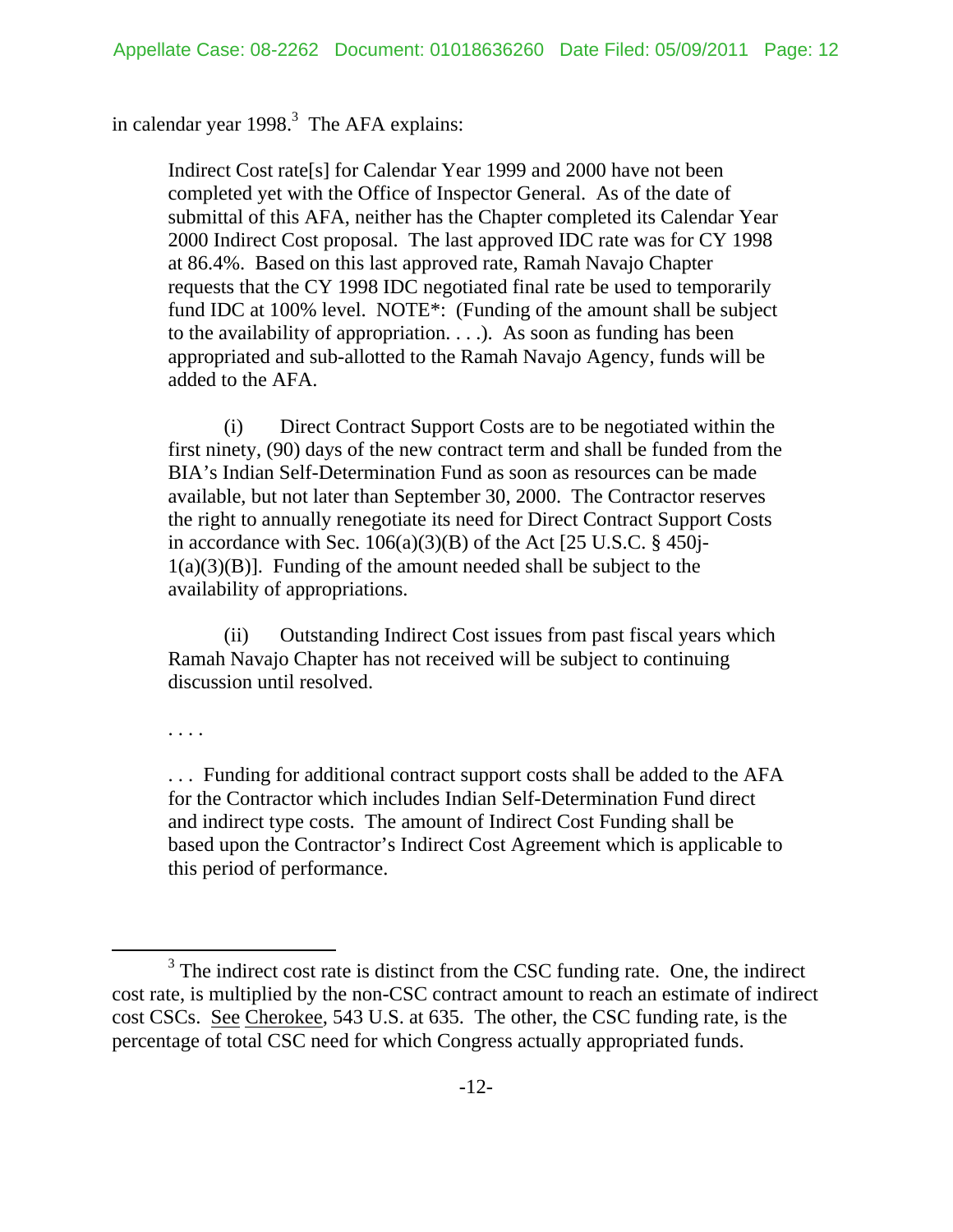As these provisions make clear, Ramah faced two levels of uncertainty at the time it entered into the AFA. First, the indirect cost rate was subject to negotiation and approval by the Office of Inspector General, meaning that the amount of the contract was undetermined. Second, even after the amount of the AFA was finalized, the actual payment forthcoming from the BIA was unknown because the agency did not determine the CSC funding rate until the fiscal year was well underway. Ramah did not receive notice of the exact amount of contract funding until the last month of each fiscal year. As an accounting consultant to Ramah and Oglala describes it, this system "allowed one party to the contract, the government, to set the price after the service has been performed by the other party."

#### **D**

 Ramah originally brought this class action in 1991 seeking to alter the manner in which the BIA calculated indirect cost rates. After this court held in favor of plaintiffs, see Ramah Navajo Chapter, 112 F.3d at 1455, the parties entered into several partial settlement agreements, see Ramah Navajo Chapter v. Norton, 250 F. Supp. 2d 1303 (D.N.M. 2002); Ramah Navajo Chapter v. Babbitt, 50 F. Supp. 2d 1091 (D.N.M. 1999). During these settlement negotiations, Oglala intervened as plaintiffs. The Pueblo of Zuni also intervened later in the proceedings.

This appeal arises from a motion for summary judgment filed by plaintiffs in February 2000, seeking a declaration that they are entitled to unpaid CSCs from fiscal year 1994 forward. Plaintiffs sought relief pursuant to the Contract Disputes Act, 41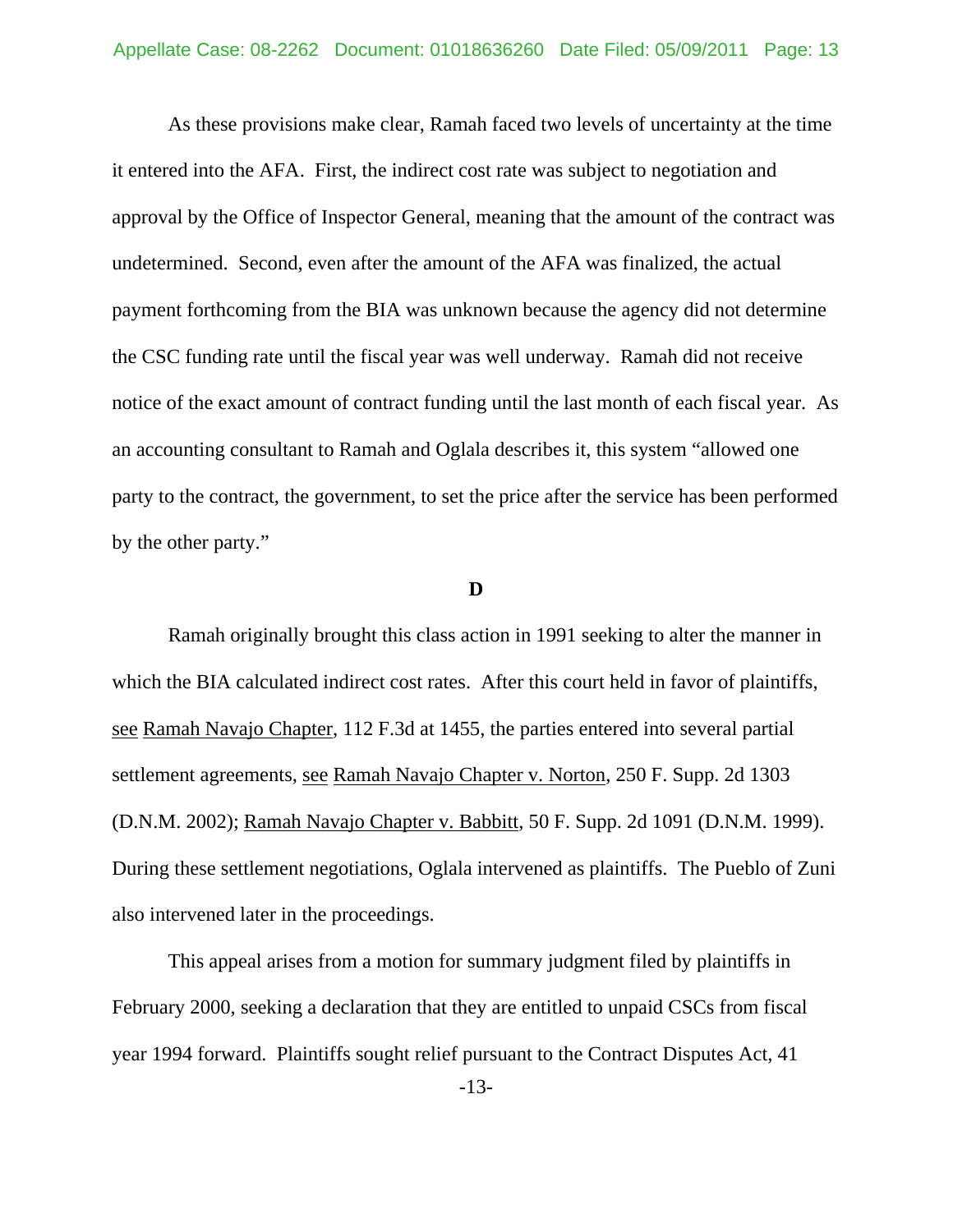U.S.C. §§ 601-13, after exhausting their administrative remedies. See 25 U.S.C.

§ 450m-1(d). The government cross-moved for summary judgment, contending that its CSC obligation was dependent upon Congress appropriating funds sufficient to pay CSCs on every self-determination contract. These competing cross-motions were stayed pending the outcome of Cherokee Nation of Oklahoma v. Thompson, 311 F.3d 1054 (10th Cir. 2002), rev'd sub nom. Cherokee Nation of Oklahoma v. Leavitt, 543 U.S. 631 (2005).

 After receiving supplementary briefing on the impact of Cherokee, the district court granted the government's motion. It held that "the United States is not liable for shortfalls in contract payments when Congress has specified an insufficient 'not to exceed' lump sum appropriation." Plaintiffs timely appealed.

## **II**

We review the grant of summary judgment de novo. Atl. Richfield Co. v. Farm Credit Bank of Wichita, 226 F.3d 1138, 1148 (10th Cir. 2000). A party is entitled to summary judgment only if, viewing the evidence in the light most favorable to the nonmoving party, the movant is entitled to judgment as a matter of law. Id.

#### **A**

In construing the statute at issue, we begin with its plain text. See Chickasaw Nation v. United States, 208 F.3d 871, 876 (10th Cir. 2000). "If the terms of the statute are clear and unambiguous, they are controlling absent rare and exceptional circumstances." Id. "We also take into account the broader context of the statute as a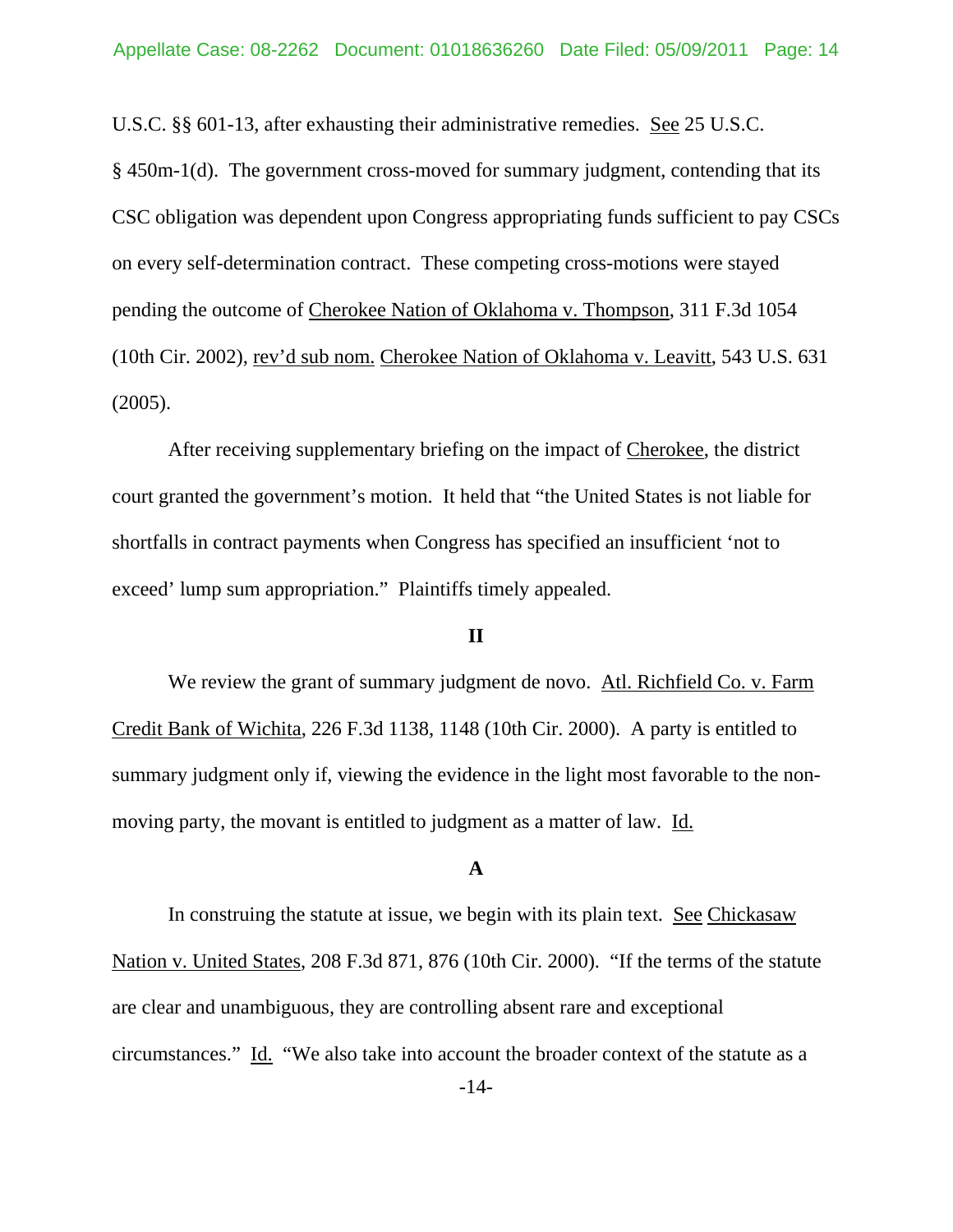whole when ascertaining the meaning of a particular provision." Conrad v. Phone Directories Co., 585 F.3d 1376, 1381 (10th Cir. 2009) (quotation omitted).

If a statute is ambiguous, we "look to traditional canons of statutory construction to inform our interpretation." Id. (citation omitted). One such canon is particularly important in this case: In deciding between two reasonable interpretations, "the canon of construction favoring Native Americans controls over the more general rule of deference to agency interpretations of ambiguous statutes. . . . The result, then, is that if the [Act] can reasonably be construed as the Tribe would have it construed, it must be construed that way." Ramah Navajo Chapter, 112 F.3d at 1462 (quotation and citations omitted). This canon, grounded in the trust relationship between the federal government and Indian tribes, applies with equal force to interpretations of contracts. See Felix S. Cohen, Handbook of Federal Indian Law 224-25 (1982 ed.) ("Statutes, agreements, and executive orders dealing with Indian affairs have been construed liberally in favor of establishing Indian rights. . . . These canons play an essential role in implementing the trust relationship between the United States and Indian tribes . . . ."). The ISDA, its legislative history, and the self-determination contracts at issue confirm the applicability of this canon to the present dispute. See 25 U.S.C. § 450*l*(c) (terms of model agreement included in all self-determination contracts provide that "each provision of the [ISDA] and each provision of this Contract shall be liberally construed for the benefit of the Contractor" (model agreement  $\S$  (a)(2))); S. Rep. No. 100-274, at 3 reprinted in 1988 U.S.C.C.A.N. at 2622 ("[F]ederal action toward Indians as expressed in treaties,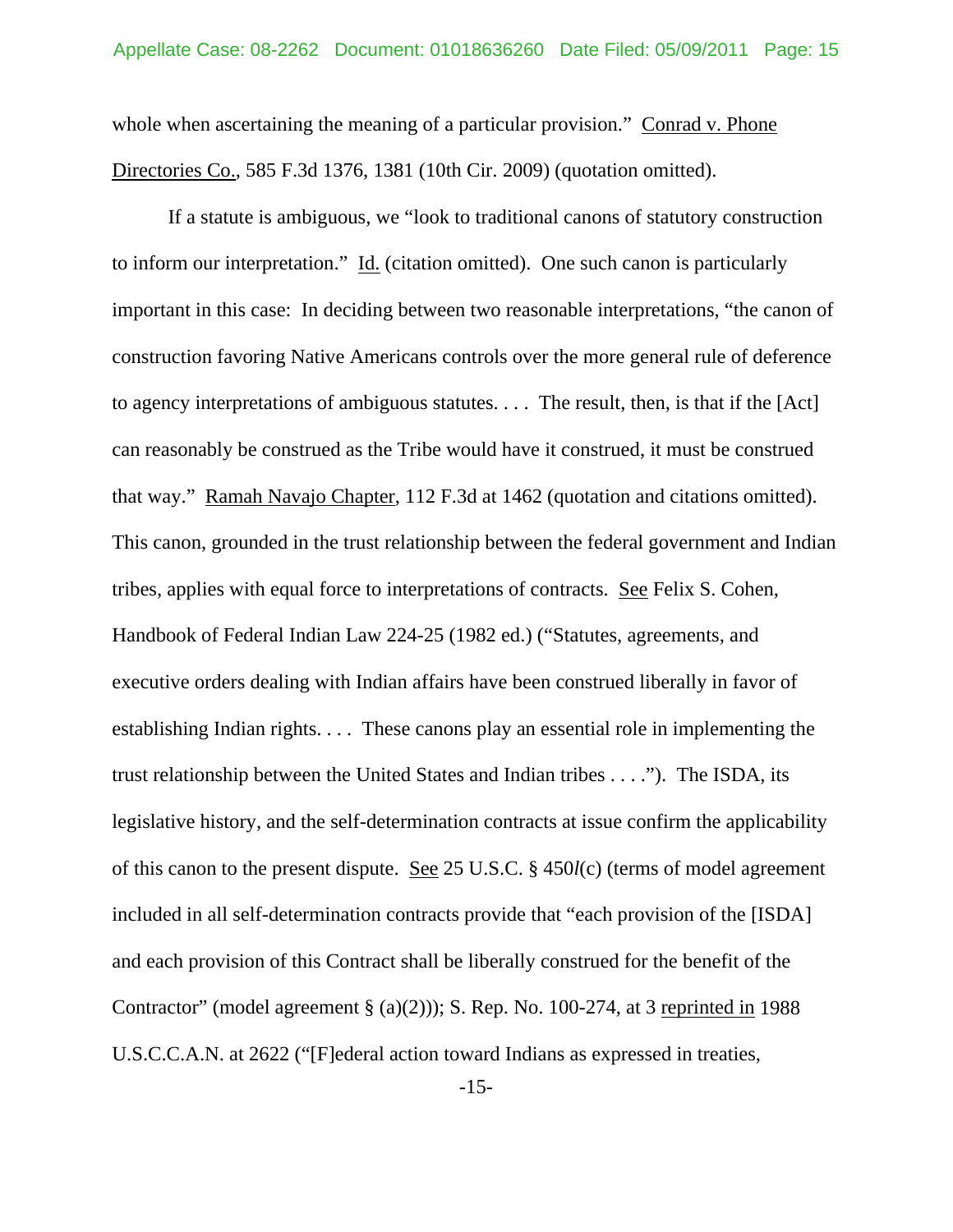agreements statutes, executive orders, and administrative regulations is construed in light of the trust responsibility.").

#### **B**

 We are presented with competing interpretations of the phrase "subject to the availability of appropriations." The government argues that the phrase unambiguously limits the plaintiffs' entitlement to CSC funding to a pro rata share determined by multiplying individual CSC need by the ratio of total CSC appropriations to total CSC need. Plaintiffs contend that "availability" refers to the ability of the government to pay a particular tribe's CSCs, not its ability to pay all tribes' CSCs. Under this construction, the phrase voids the government's obligation on a given contract only if Congress fails to appropriate enough funds to pay that particular contract. In essence, the dispute asks whether we must take into account the Secretary's discretionary funding of other contractors in determining whether the appropriation is "available" for a particular contract.

The terms of the ISDA and the contracts do not definitively answer this question. The phrase "subject to the availability of appropriations" could refer, as the government urges, to whether Congress has appropriated sufficient funds to pay the aggregate of hundreds of self-determination contracts. This formulation would require a court to await an agency's allocation of an appropriation before determining whether funds are available. However, the phrase could also refer, as the tribes contend, to a limitation on an individual contract without reference to other self-determination contracts.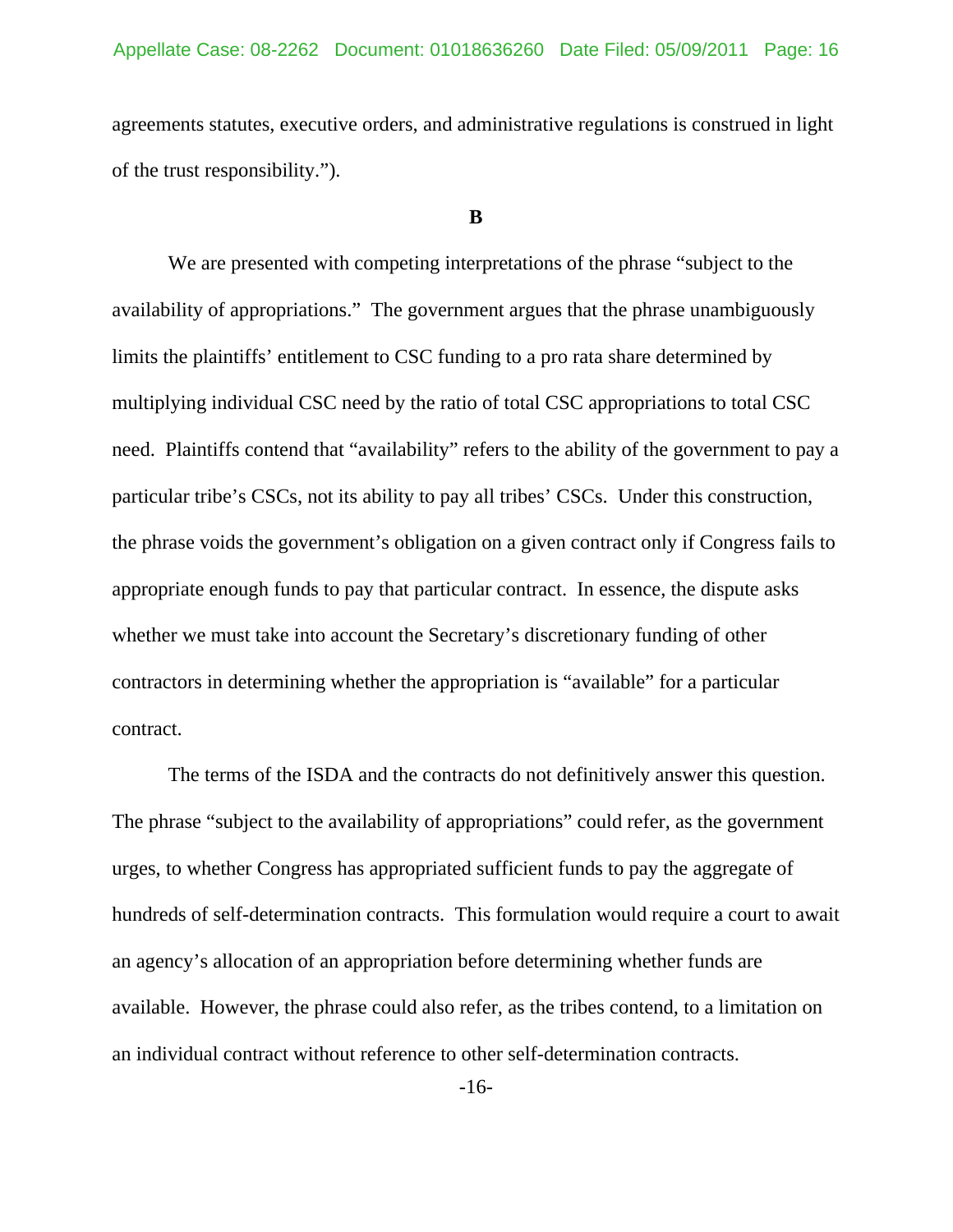Fortunately, although the statutory and contractual language does not dictate one party's position over the other, we do not write on a blank slate.

## **III**

We begin with three principles set down by the Supreme Court. First, a "fundamental principle of appropriations law is that where Congress merely appropriates lump-sum amounts without statutorily restricting what can be done with those funds, a clear inference arises that it does not intend to impose legally binding restrictions." Lincoln v. Vigil, 508 U.S. 182, 192 (1993) (quotation omitted). Second, there is no merit to the "claim that, because of mutual self-awareness among tribal contractors, tribes, not the Government, should bear the risk that an unrestricted lump-sum appropriation would prove insufficient to pay all contractors." Cherokee, 543 U.S. at 640 (citation omitted). Third, "if the amount of an unrestricted appropriation is sufficient to fund the contract, the contractor is entitled to payment even if the agency has allocated the funds to another purpose or assumes other obligations that exhaust the funds." Id. at 641 (quotation omitted).

### **A**

 The first principle relevant to this dispute is that of unfettered agency discretion in distributing appropriations. "A lump-sum appropriation leaves it to the recipient agency (as a matter of law, at least) to distribute the funds among some or all of the permissible objects as it sees fit." Lincoln, 508 U.S. at 192 (quoting Int'l Union, United Auto., Aerospace & Agric. Implement Workers of Am. v. Donovan, 746 F.2d 855, 861 (D.C.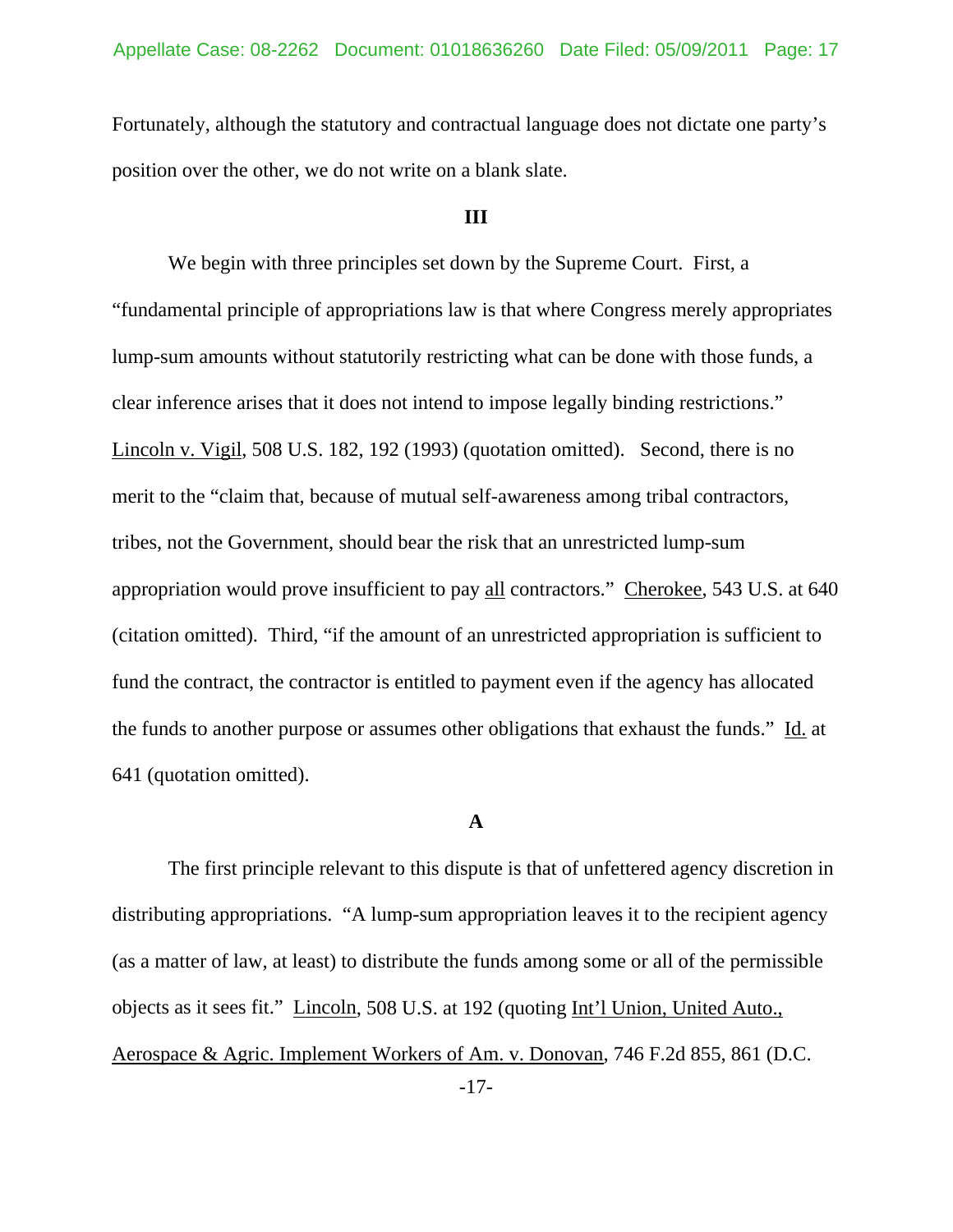Cir. 1984)). Although an agency may create ill will by ignoring congressional intent as expressed in legislative history, "[a]s long as the agency allocates funds from a lump-sum appropriation to meet permissible statutory objectives, . . . the decision to allocate funds is committed to agency discretion by law." Lincoln, 508 U.S. at 193 (quotation omitted).

The Court's discussion of "permissible statutory objectives," id., implicates the concept of legal availability. In In re LTV Aerospace Corp., 55 Comp. Gen. 307 (1975), the Comptroller General explained the rule later adopted explicitly by the Lincoln Court, see 508 U.S. at 192, 193, by reference to this concept:

If the Congress desires to restrict the availability of a particular appropriation . . . , such control may be effected by limiting such items in the appropriation act itself. . . . In the absence of such limitations an agency's lump sum appropriation is legally available to carry out the functions of the agency.

In re LTV Aerospace Corp., 55 Comp. Gen. at 319.<sup>4</sup>

The General Accounting Office describes "legal availability" as follows:

[D]ecisions are often stated in terms of whether appropriated funds are or are not "legally available" for a given obligation or expenditure. This is simply another way of saying that a given item is or is not a legal expenditure. Whether appropriated funds are legally available for something depends on three things:

1. the purpose of the obligation or expenditure must be authorized;

2. the obligation must occur within the time limits applicable to the

 $\overline{4}$  $\beta$ <sup>4</sup> Comptroller General opinions are not binding, but provide "expert opinions, which we should prudently consider." Cherokee Nation, 334 F.3d at 1084 (quotation omitted).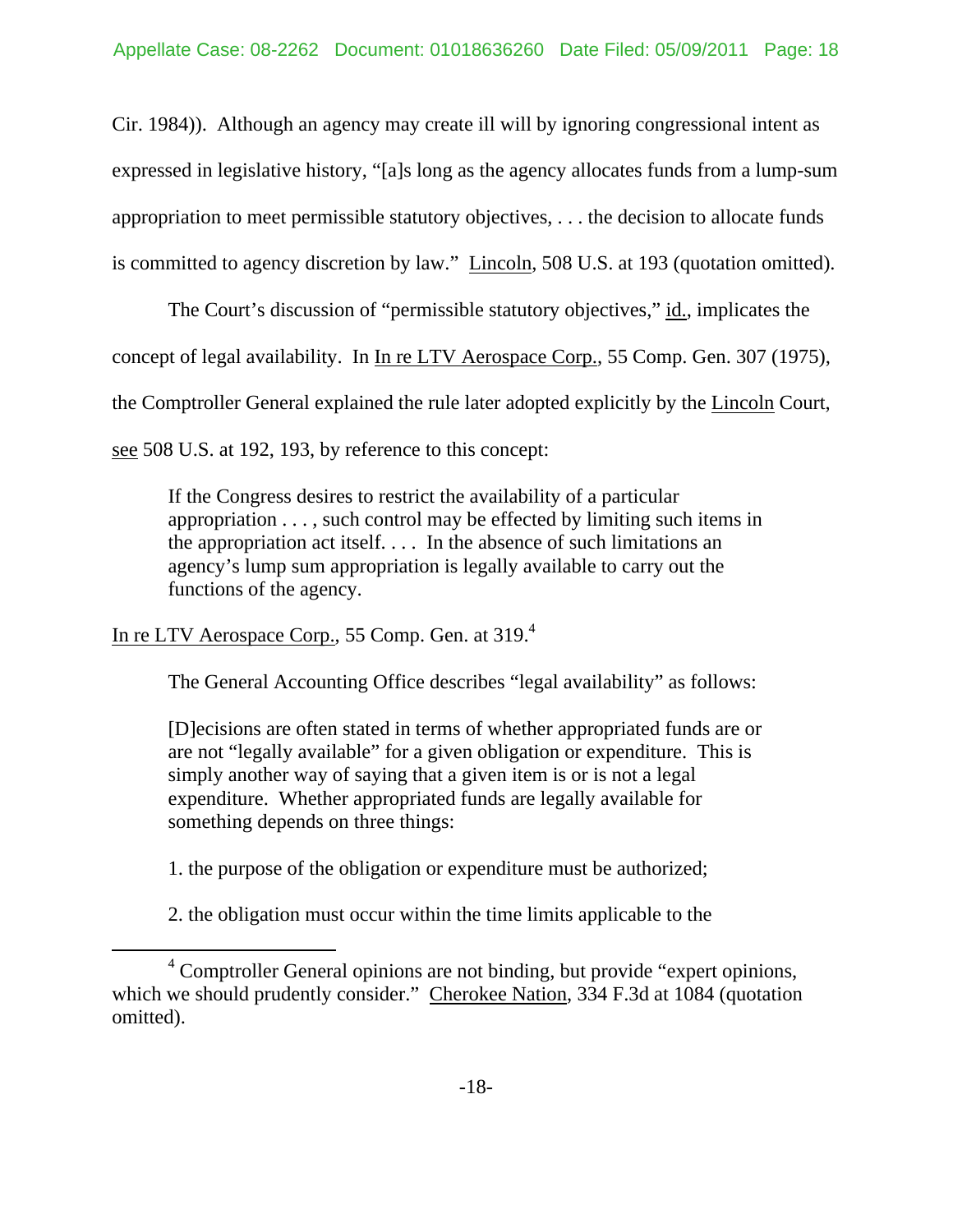appropriation; and

3. the obligation and expenditure must be within the amounts Congress has established.

1 U.S. Gen. Accounting Office, Principles of Federal Appropriations Law 4-6 (3d ed. 2004) (the "GAO Redbook"). $5$ 

 The import of Lincoln to the case at bar is that the Secretary was free to disburse the funds appropriated by Congress in any manner the Secretary chose, provided that the funds were legally available for the expenditures chosen. Thus, for example, the Secretary could have provided CSC funding on a first-come, first-served basis, covering the entire CSC need for those tribes and tribal organizations with the oldest contracts. Similarly, the Secretary could have selected those contracts that covered the most essential services and paid full CSC need to those contractors. And of course, the Secretary's chosen course of action, disbursing a pro-rata share to all contractors, was permissible because the funds were legally available to be used on CSCs.

 We recognize that a divided panel of the D.C. Circuit ruled that the ISDA requires pro-rata funding in the event of limited appropriations. See Ramah Navajo School Board v. Babbitt, 87 F.3d 1338, 1349 (D.C. Cir. 1996). Although the panel majority is

 $rac{1}{5}$  $<sup>5</sup>$  Like Comptroller General opinions, the GAO Redbook is not binding but offers</sup> persuasive agency analysis. See Star-Glo Assocs., LP v. United States, 414 F.3d 1349, 1354 (Fed. Cir. 2005) ("In considering the effect of appropriations language both the Supreme Court and this court have recognized that the General Accounting Office's publication, Principles of Federal Appropriations Law (hereinafter the 'GAO Redbook') provides significant guidance." (citations omitted)).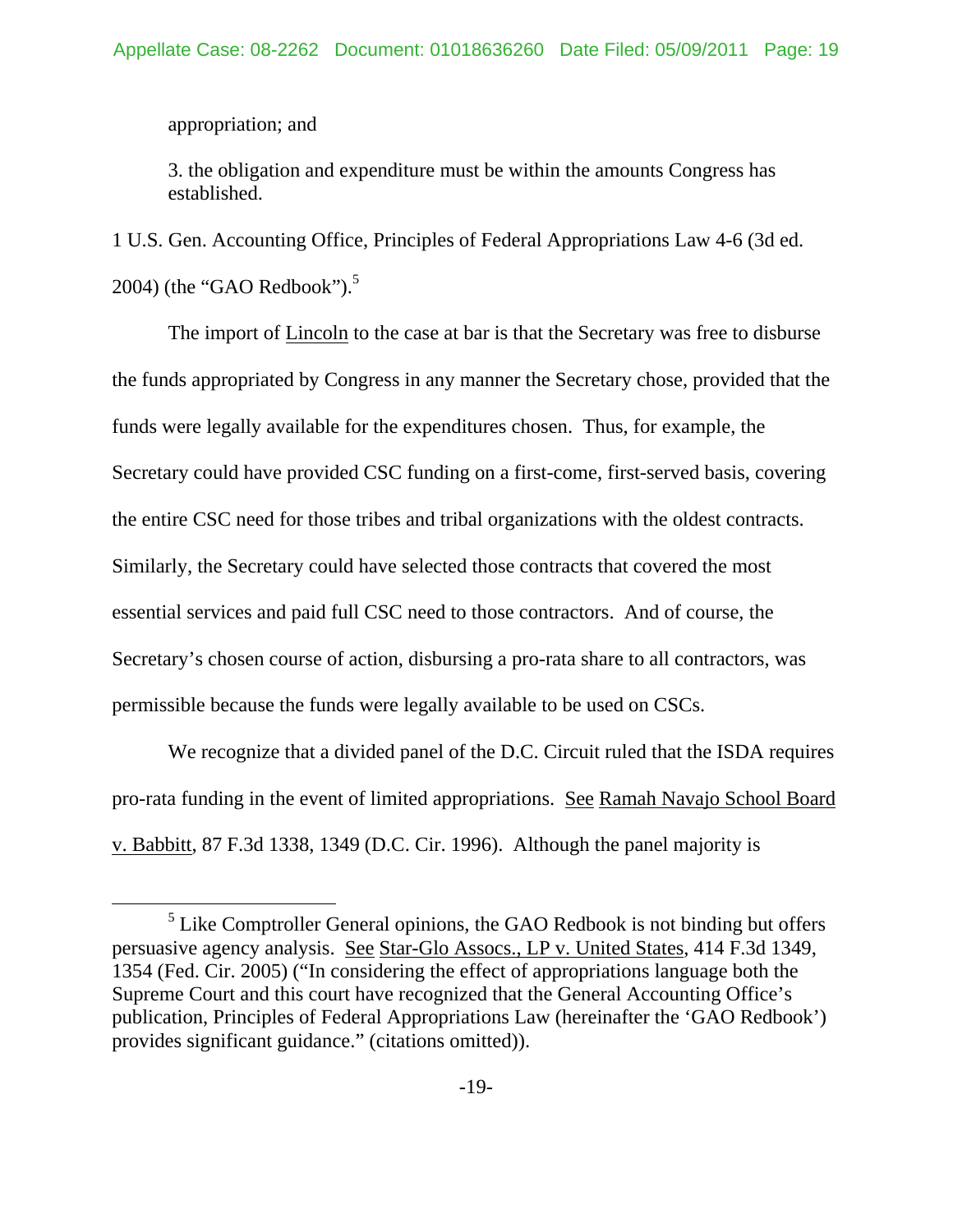somewhat opaque, it appears to hold that pro rata distribution is required because full funding of individual CSCs is mandated when Congress appropriates enough funds to cover all contracts. See id. at 1348 ("[T]he Act informs the Secretary exactly how the full funding should be allocated, and that method provides a meaningful standard by which to review the Secretary's dissemination of the insufficient funds as well."). We are not persuaded by this reasoning.

The ISDA text simply states that "[t]he Secretary shall add to the contract the full amount of" CSCs, and that "the Secretary is not required to reduce funding for programs, projects, or activities serving a tribe to make funds available to another tribe or tribal organization." 25 U.S.C. § 450j-1(b), (g). To hold that these provisions unambiguously require pro rata funding if Congress fails to provide enough money to pay all CSCs stretches the statutory text far beyond its breaking point. Although a pro rata distribution is attractive as a Solomonic solution to the problem of a statutory mandate and budgetary limitations, viewing it as a requirement runs afoul of Lincoln. See 508 U.S. at 193.

The dissent in Ramah Navajo School Board provides a far more compelling treatment of the issue. It cites Lincoln for the proposition that "requiring close adherence to a 'formula' is flatly improper where the Secretary has express statutory discretion over the allocation of a fund." Ramah Navajo Sch. Bd., 87 F.3d at 1355 (Silberman, J., dissenting). Because the ISDA provides no statutory guidance in the event that appropriations fall below total CSC need, Lincoln stands for the proposition that the Secretary has "unreviewable discretion" in allocating the funds. Ramah Navajo Sch. Bd.,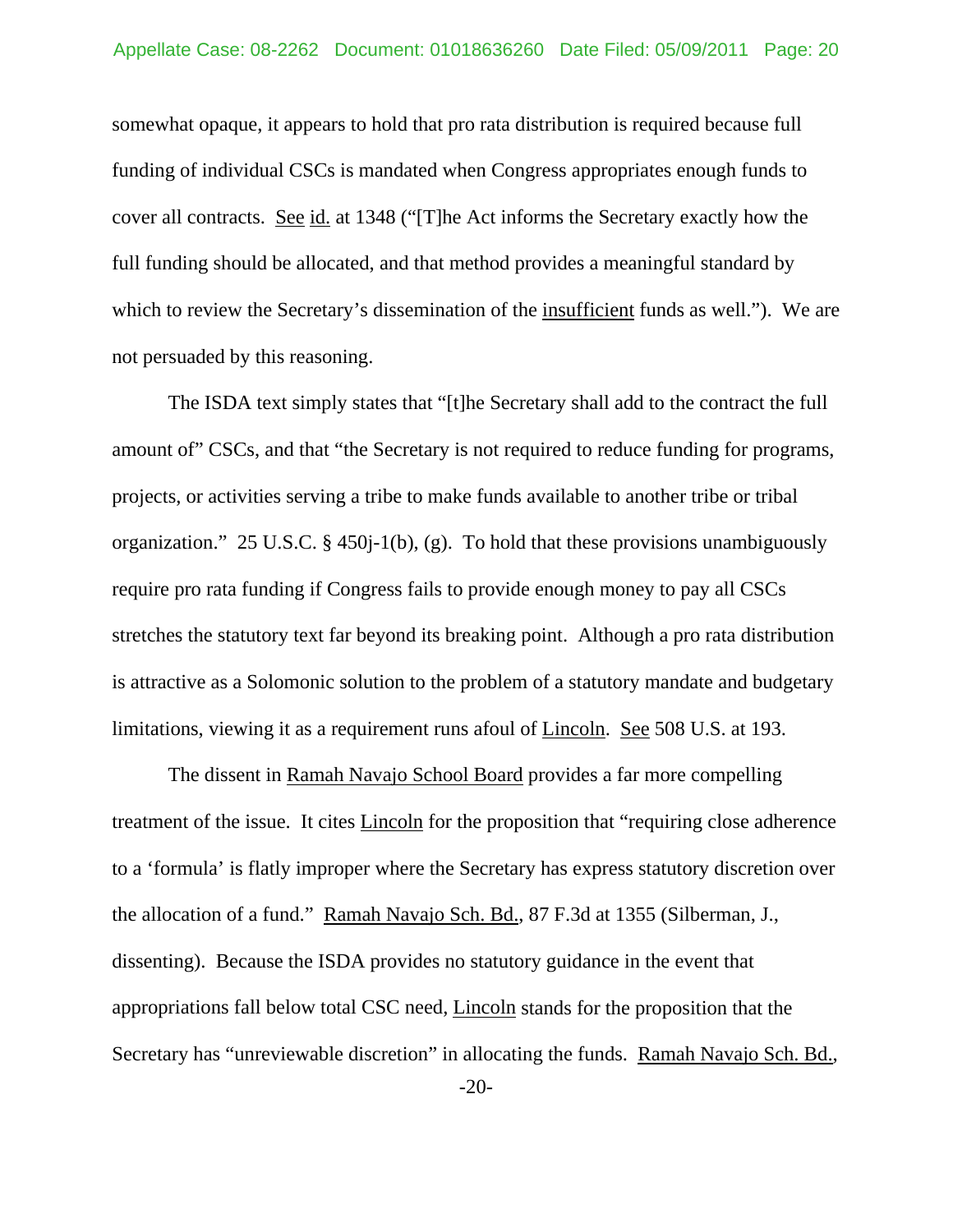87 F.3d at 1355 (Silberman, J., dissenting). With respect to 25 U.S.C. § 450j-1(b), which states that the Secretary is not required to reduce funding to one tribe to pay another, the dissent points out that the Secretary necessarily takes from one tribe to pay another whenever funding falls short of total need regardless of the selected allocation method. "Obviously, anytime the Secretary is asked to increase his proposed funding for one or more tribes out of a limited appropriation, he necessarily must reduce funding for the rest. There is no escaping the zero sum game." Ramah Navajo Sch. Bd., 87 F.3d at 1354 (Silberman, J., dissenting).

We agree with the Ramah Navajo School Board dissent: "the Secretary is under no legal obligation in the event of a shortfall to meet any particular ratio of distribution among the tribes." Id. at 1353(Silberman, J., dissenting).

### **B**

The second concept key to our disposition can be simply stated, but is too easily ignored: The tribes and tribal contractors with ISDA contracts are independent entities with independent rights and entitlements. There are over 600 tribes and tribal entities with self-determination contracts, ranging from small Alaskan villages to the immense Navajo Nation, and including tribal consortiums such as the Great Lakes Indian Fish and Wildlife Commission. They are not a single conglomerated entity simply because each lays claim to a portion of the same appropriation any more than all federal highway contractors represent a single, undifferentiated mass.

In Cherokee, the Supreme Court roundly rejected the government's "claim that,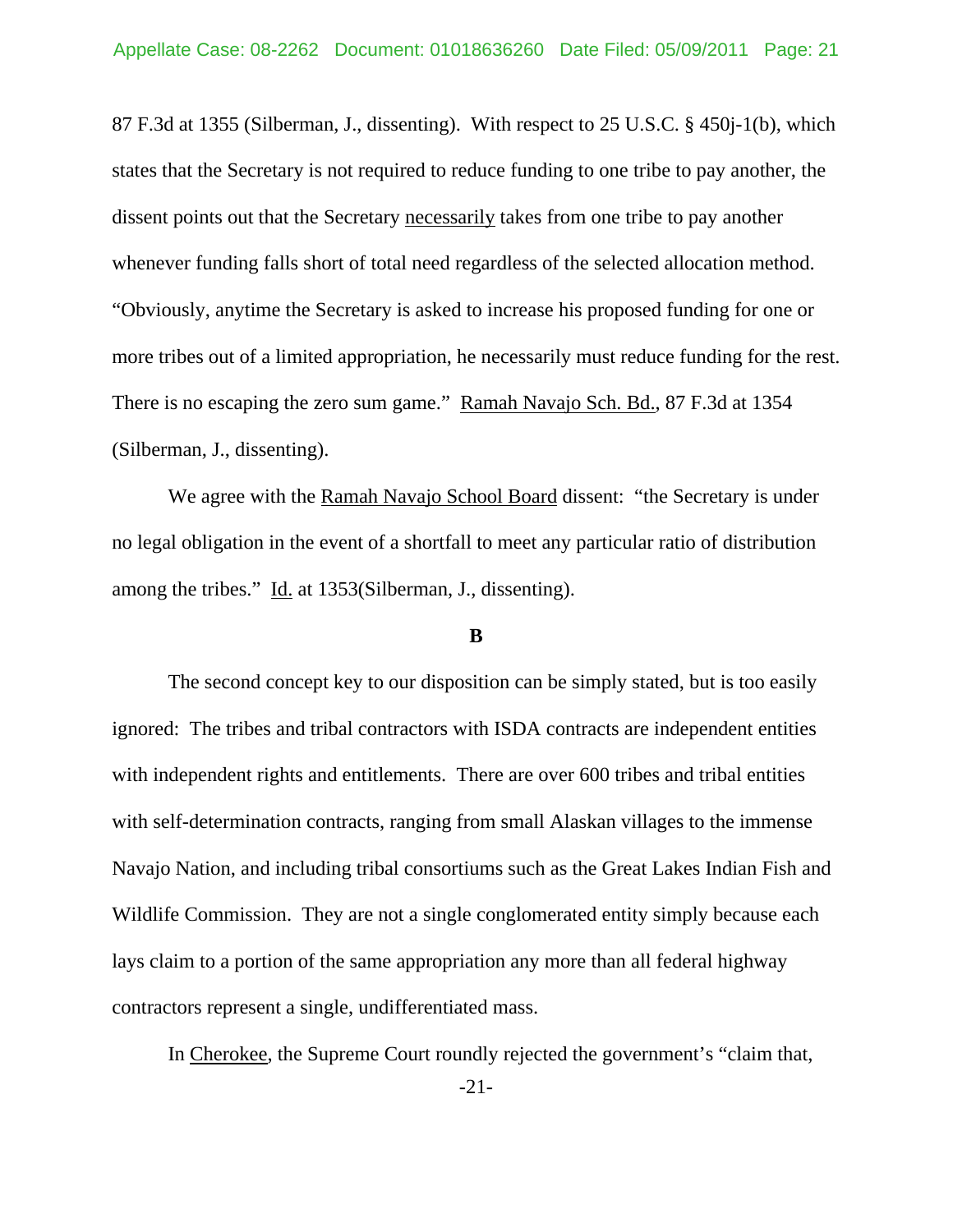because of mutual self-awareness among tribal contractors, tribes, not the Government, should bear the risk that an unrestricted lump-sum appropriation would prove insufficient to pay all contractors." Cherokee, 543 U.S. at 640 (citation omitted). In rejecting this argument, the Court cited Ferris v. United States, 27 Ct. Cl. 542 (1892), a venerable Court of Claims opinion which sets forth the traditional rule regarding the effect of insufficient appropriations:

A contractor who is one of several persons to be paid out of an appropriation is not chargeable with knowledge of its administration, nor can his legal rights be affected or impaired by its maladministration or by its diversion, whether legal or illegal, to other objects. An appropriation per se merely imposes limitations upon the Government's own agents; it is a definite amount of money intrusted to them for distribution; but its insufficiency does not pay the Government's debts, nor cancel its obligations, nor defeat the rights of other parties.

Id. at 546 (citing Dougherty v. United States, 18 Ct. Cl. 496 (1883)). Dougherty,

the case upon which Ferris relies, explained the salient distinction between multi-

contract appropriations and single-contract appropriations:

[W]hen one contract on its face assumes to provide for the execution of all the work authorized by an appropriation, the contractor is bound to know the amount of the appropriation, and cannot recover beyond it; but we have never held that persons contracting with the Government for partial service under general appropriations are bound to know the condition of the appropriation account at the Treasury or on the contract book of the Department. To do so might block the wheels of the Government. The statutory restraints in this respect apply to the official, but they do not affect the rights in this court of the citizen honestly contracting with the Government.

Dougherty, 18 Ct. Cl. at 503 (citation omitted).

The distinction identified in Dougherty remains valid; we now generally refer to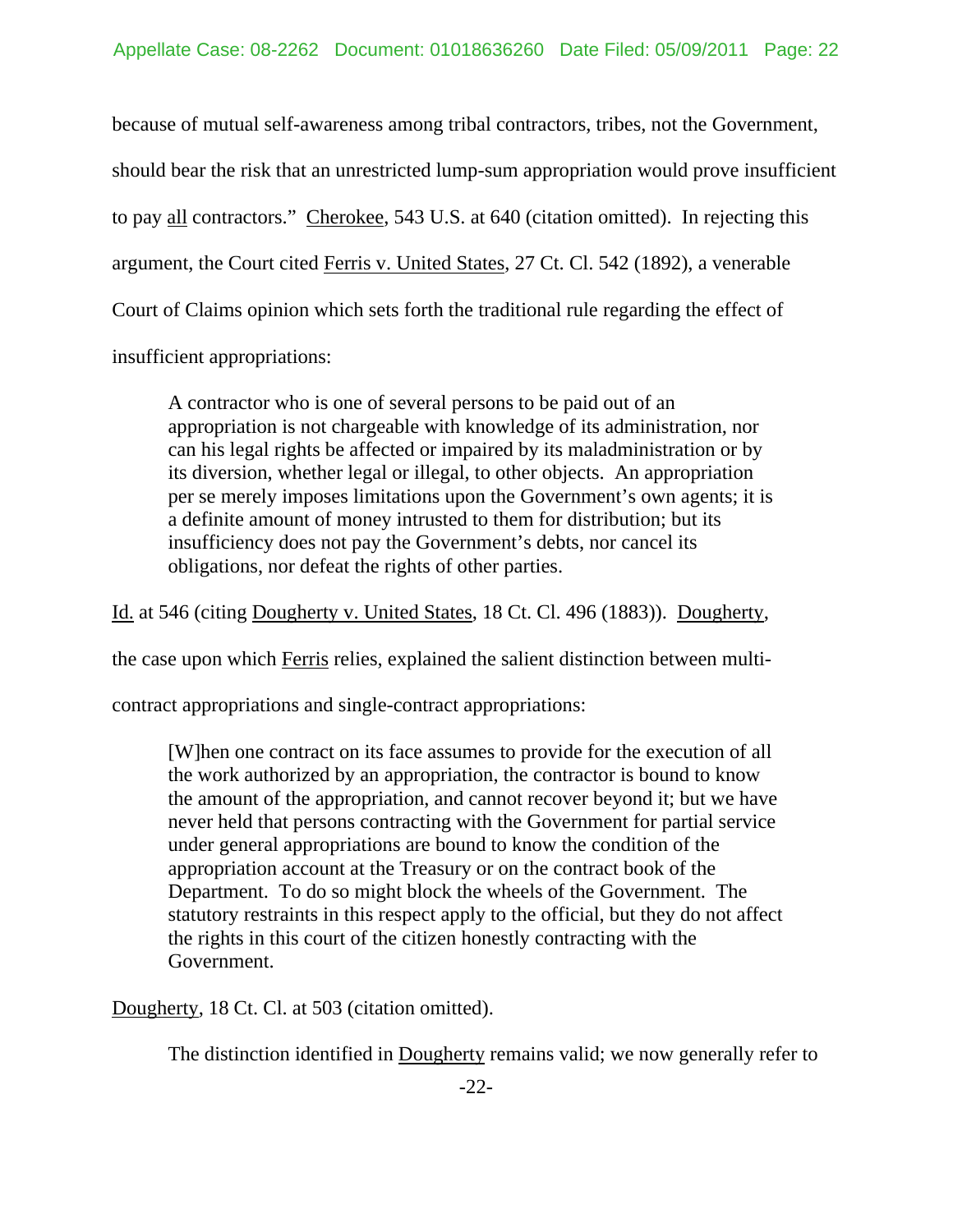appropriations as falling into one of two categories: line-item or lump-sum. "A lumpsum appropriation is one that is made to cover a number of specific programs, projects, or items. (The number may be as small as two.) In contrast, a line-item appropriation is available only for the specific object described." 2 GAO Redbook at 6-5; see also id. at 6-6 ("[A] lump-sum appropriation is simply one that is available for more than one specific object.").

It may be tempting to consider all tribes' claims to an appropriation collectively, to view tribal self-determination contract funds as a single line-item appropriation, and to assume that because funds were insufficient to pay all tribal contractors they were unavailable to each contractor, but Cherokee, Ferris, and Dougherty prohibit such analytical shortcuts.

### **C**

 Finally, we must consider Cherokee's guidance that "if the amount of an unrestricted appropriation is sufficient to fund the contract, the contractor is entitled to payment even if the agency has allocated the funds to another purpose or assumes other obligations that exhaust the funds." 543 U.S. at 641 (quotation omitted).

In Cherokee, the Court considered an issue nearly identical to that under review: the Cherokee plaintiffs sought to collect CSC payments for contracts funded by appropriations that lacked an annual cap. The government took the position that "it is legally bound by its promises if, and only if, Congress appropriated sufficient funds, and that, in this instance, Congress failed to do so." 543 U.S. at 636. Plaintiffs countered that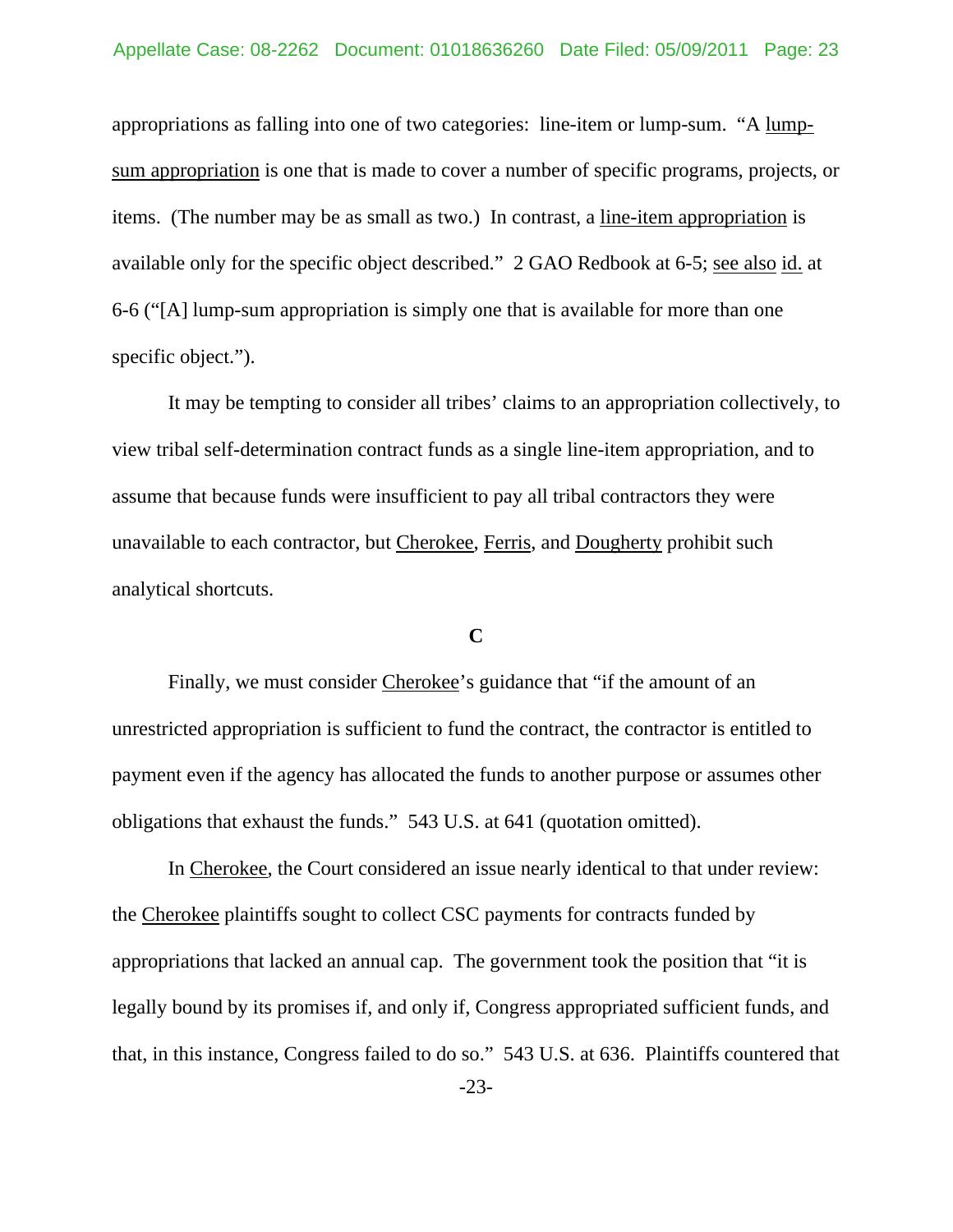"as long as Congress has appropriated sufficient legally unrestricted funds to pay the contracts at issue, the Government normally cannot back out of a promise to pay on grounds of 'insufficient appropriations.'" Id. at 637. This is true, they argued, "even if the contract uses language such as 'subject to the availability of appropriations,' and even if an agency's total lump-sum appropriation is insufficient to pay all the contracts the agency has made." Id.

The Court agreed with plaintiffs, quoting the Ferris rule. Cherokee, 543 U.S. at 637-38 (quoting Ferris, 27 Ct. Cl. at 546). It noted that the ISDA "reflects a congressional concern with Government's past failure adequately to reimburse tribes' indirect administrative costs and a congressional decision to require payment of those costs in the future." Cherokee, 543 U.S. at 639. Turning to the "subject to the availability of appropriations" language, the Court stated:

Language of this kind is often used with respect to Government contracts. This kind of language normally makes clear that an agency and a contracting party can negotiate a contract prior to the beginning of a fiscal year but that the contract will not become binding unless and until Congress appropriates funds for that year. It also makes clear that a Government contracting officer lacks any special statutory authority needed to bind the Government without regard to the availability of appropriations.

Id. at 643 (citations omitted).

Relying on Ferris, the Court held that the "subject to the availability of appropriations" language did not help the government "[s]ince congress appropriated adequate unrestricted funds here." Cherokee, 543 U.S. at 643. It rejected the government's argument that appropriations were "unavailable to pay contract support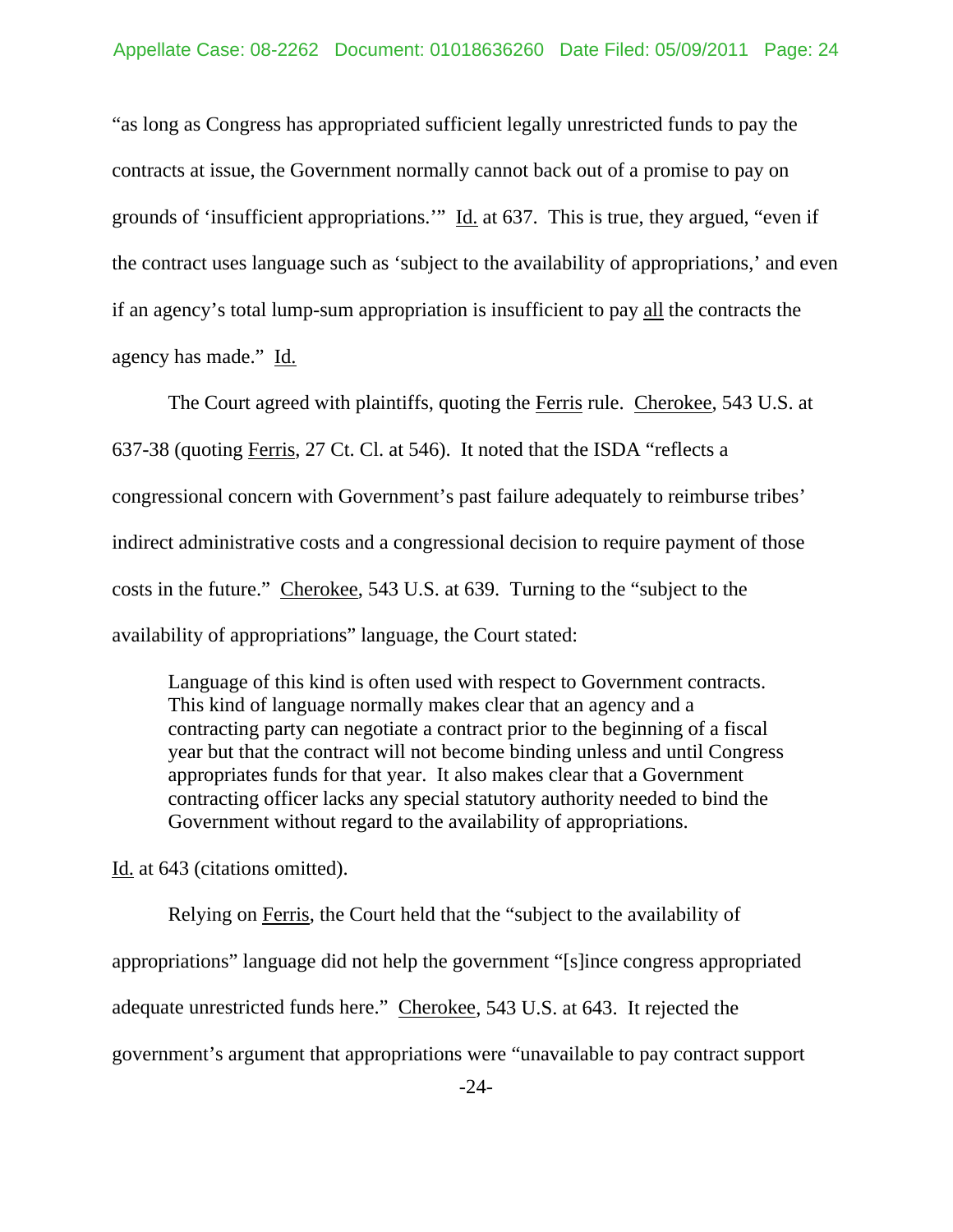costs because the Government had to use those funds to satisfy . . . the costs of inherent federal functions, such as the cost of running the Indian Health Service's central Washington office." Id. at 641-42 (quotation omitted). "This argument cannot help the Government," the Court determined, "for it amounts to no more than a claim that the agency has allocated the funds to another purpose, albeit potentially a very important purpose." Id. at 642.

Cherokee accordingly held that an agency's decision to allocate legally available funds to some other permissible purpose does not render an appropriation unavailable with respect to an ISDA contract.

#### **IV**

In light of the foregoing principles, there are two potential interpretations of the effect of the "subject to the availability of appropriations" proviso. The first option would be to hold that funds are unavailable to an individual ISDA contractor because the Secretary spent to the CSC cap. In other words, the availability of appropriations would be determined after the Secretary, under his discretion, allocated CSC appropriations, and thus availability would turn on the Secretary's decisions. Under this interpretation, as long as the Secretary spends to the CSC cap, the Secretary may determine whether and to what extent the appropriation is available for each individual contractor.

Our second option would be to hold that the availability of appropriations to fund a specific contract must be determined without reference to the Secretary's discretionary allocation. If an appropriation is legally available to fund a particular contract, then the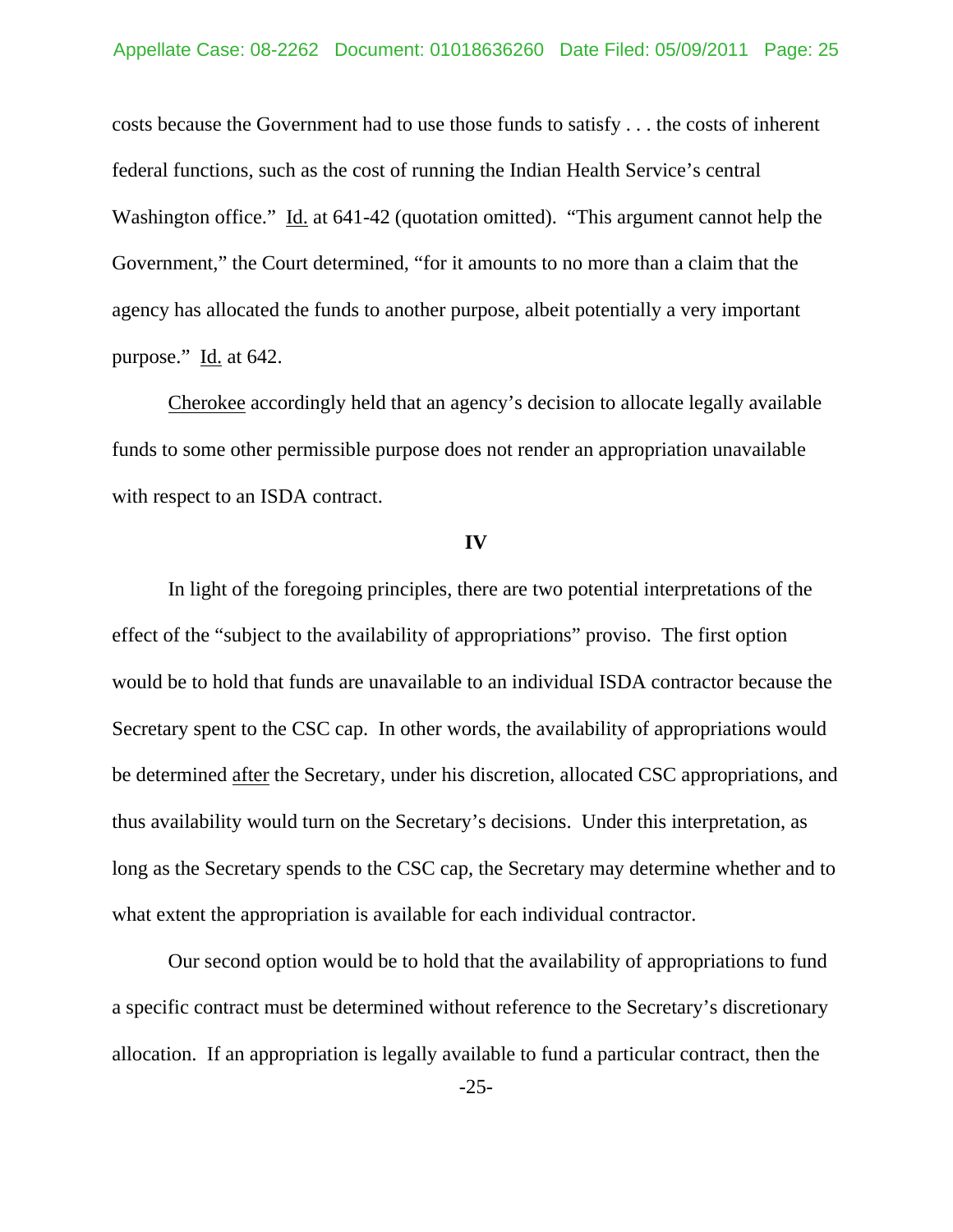"subject to the availability of appropriations" condition is satisfied with respect to that contract. On this reading, each tribe is bound only by congressional funding choices as to its contract, not by the Secretary's allocation choices.

We conclude that the latter interpretation is reasonable and most consistent with Cherokee.

## **A**

 The appropriations at issue in Cherokee and those under consideration in this case share important characteristics. First, they are lump-sum appropriations because they were "made to cover a number of specific programs, projects, or items." 2 GAO Redbook at 6-5. As the GAO Redbook discusses, the Comptroller General has applied this interpretation of "lump-sum" even when an appropriation covers only two, closelyrelated items.<sup>6</sup> The key legal principle applicable to lump-sum appropriations is that "as

Continued . . .

 $6$  In Newport News Shipbuilding & Dry Dock Co., 55 Comp. Gen. 812 (1976), the Comptroller General concluded that an appropriation covering expenditures for only two ships constituted a lump-sum expenditure. Id. at 821-22. According to the GAO,

<sup>[</sup>t]he terms "lump-sum" and "line-item" are relative concepts. The \$244 million appropriation in the Newport News case could be viewed as a lineitem appropriation in relation to the broader "Shipbuilding and Conversion" category, but it was also a lump-sum appropriation in relation to the two specific vessels included. This factual distinction does not affect the applicable legal principle.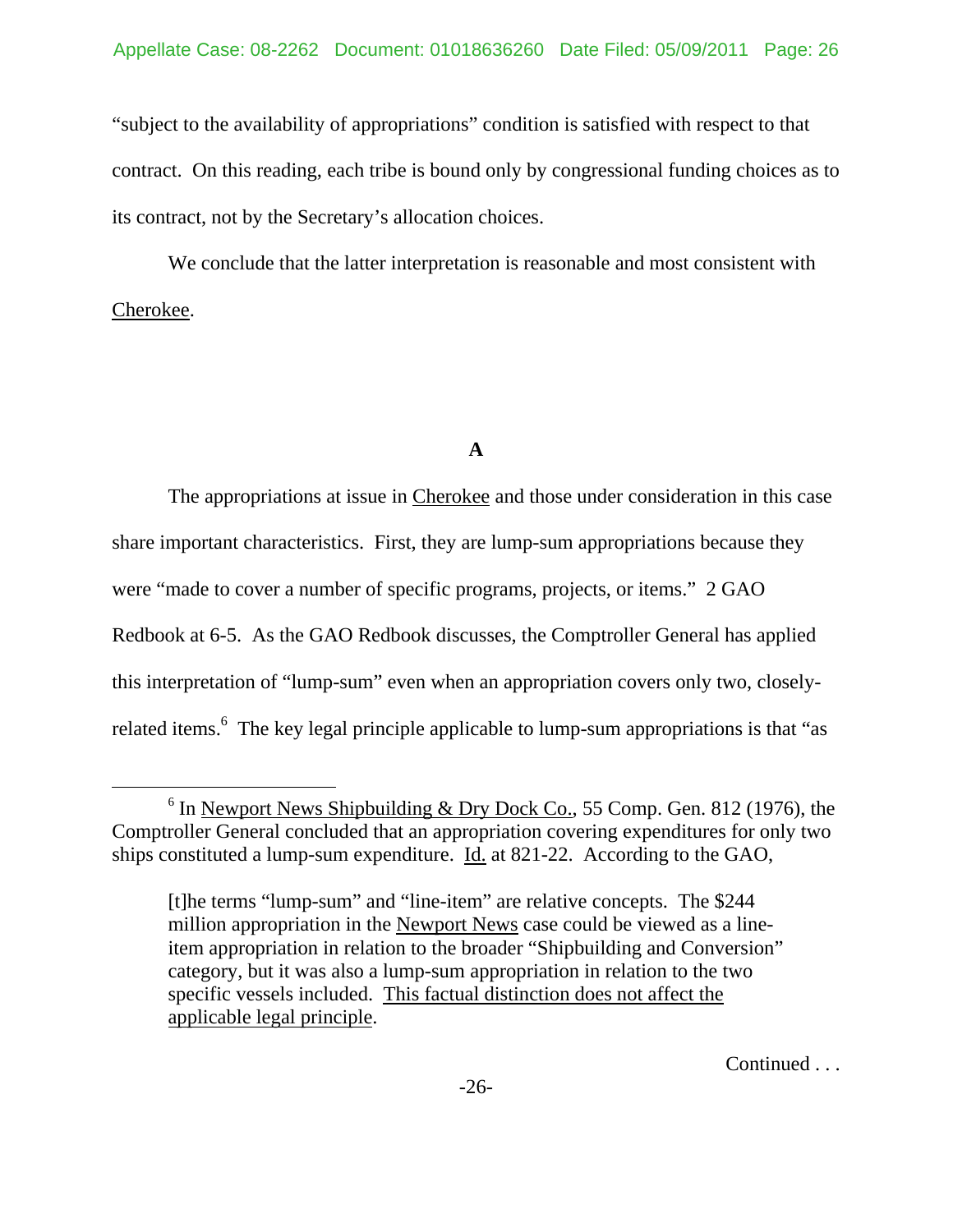long as the agency allocates funds from a lump-sum appropriation to meet permissible statutory objectives," federal law "gives the courts no leave to intrude. To that extent, the decision to allocate funds is committed to agency discretion by law." Lincoln, 508 U.S. at 193 (quotations and alteration omitted). In Cherokee, the lump-sum appropriation included the entire budget for the Department of the Interior; in this case, it includes the CSCs for more than 600 contracts.

Second, although the appropriations under consideration in this case explicitly cap a category of spending (CSCs), the appropriations at issue in Cherokee did the same. Unlike the "not to exceed" language regarding CSCs, e.g., tit. I, 108 Stat. at 2511, the appropriations considered in Cherokee provided that a certain amount was appropriated "[f]or expenses necessary to carry out" various programs, e.g., tit. II, 107 Stat. at 1408. But in both instances, the legal effect of the language is to cap appropriations for the authorized expenditures at a certain level. "Words like 'not more than' or 'not to exceed' are not the only ways to establish a maximum limitation. If the appropriation includes a specific amount for a particular object (such as 'for renovation of office space, \$100,000'), then the appropriation establishes a maximum that may not be exceeded." 2 GAO Redbook 6-29 (citing 36 Comp. Gen. 526 (1957); 19 Comp. Gen. 892 (1940); 16 Comp. Gen. 282 (1936)).

Third, with respect to the availability of the appropriations, the government argues

 $\overline{a}$ 

<sup>2</sup> GAO Redbook at 6-15 (emphasis added).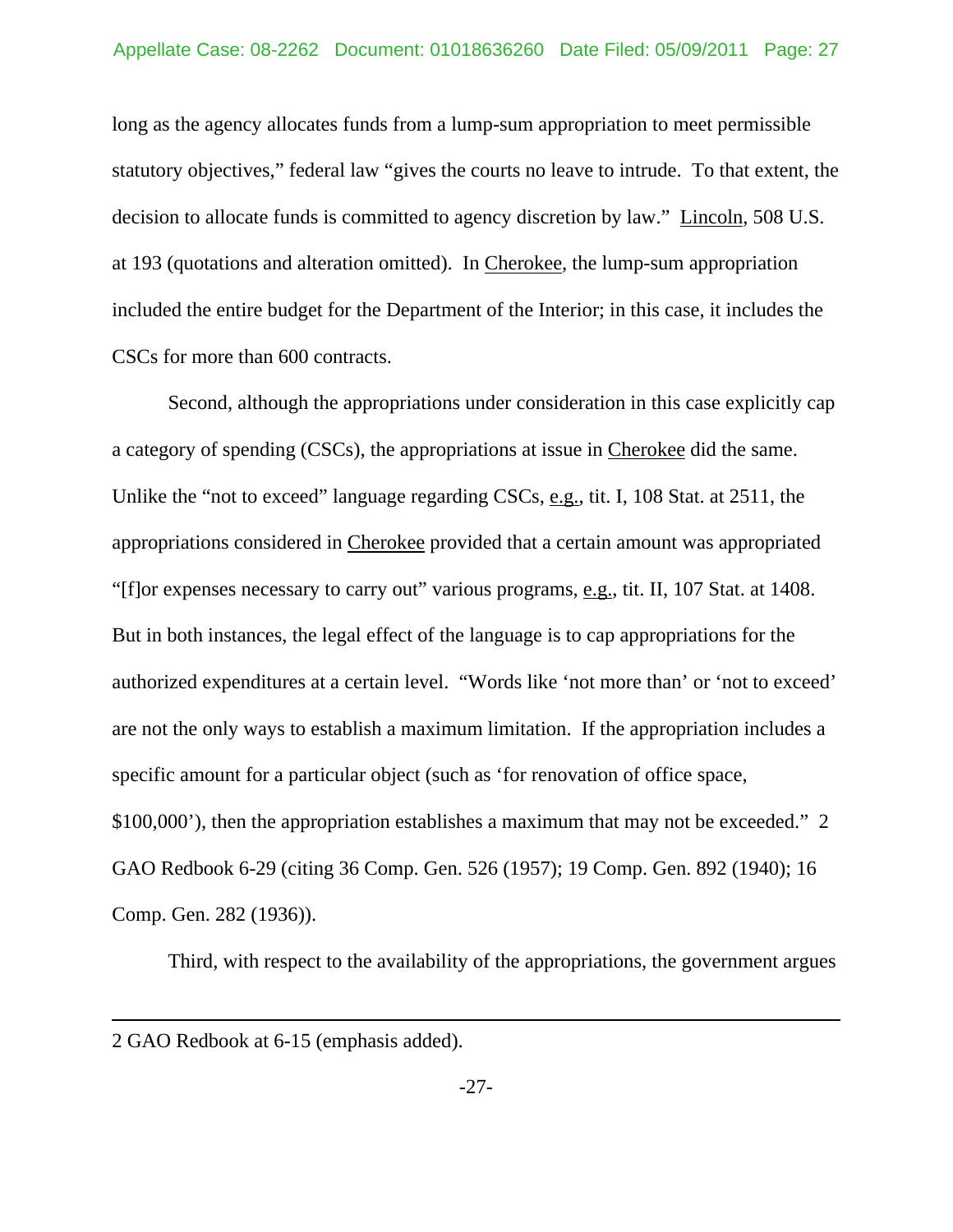as it did in Cherokee that the appropriation is not available because the funds were exhausted by other objects for which the appropriation was legally available. In Cherokee the government claimed that it could not pay full CSC need to the Shoshone-Paiute and Cherokee Nation because "the costs of inherent federal functions, such as the cost of running the Indian Health Service's central Washington office," 543 U.S. at 641- 42 (quotation omitted), had consumed the appropriation. In the present case, the government contends it cannot pay full CSC need to Ramah, Oglala, and Pueblo of Zuni because CSC payments to other tribes have used up the entire appropriation.

But the Supreme Court rejected this argument in Cherokee, deeming the government's position "no more than a claim that the agency has allocated the funds to another purpose, albeit potentially a very important purpose." Id. at 642. As the Court made clear, "if the amount of an unrestricted appropriation is sufficient to fund the contract, the contractor is entitled to payment even if the agency has allocated the funds to another purpose or assumes other obligations that exhaust the funds." Id. at 641 (quotation omitted).

The government does not advance a compelling argument suggesting the result in this case must be different. It notes that Congress capped total CSC spending, but this does not explain why Ramah, Oglala, Pueblo of Zuni, or any one contractor could not be paid full CSC need. In Cherokee, the Court rejected the argument that the Secretary's discretionary allocation of funding for objects for which an appropriation was legally available rendered the appropriation unavailable for other objects. See 543 U.S. at 641.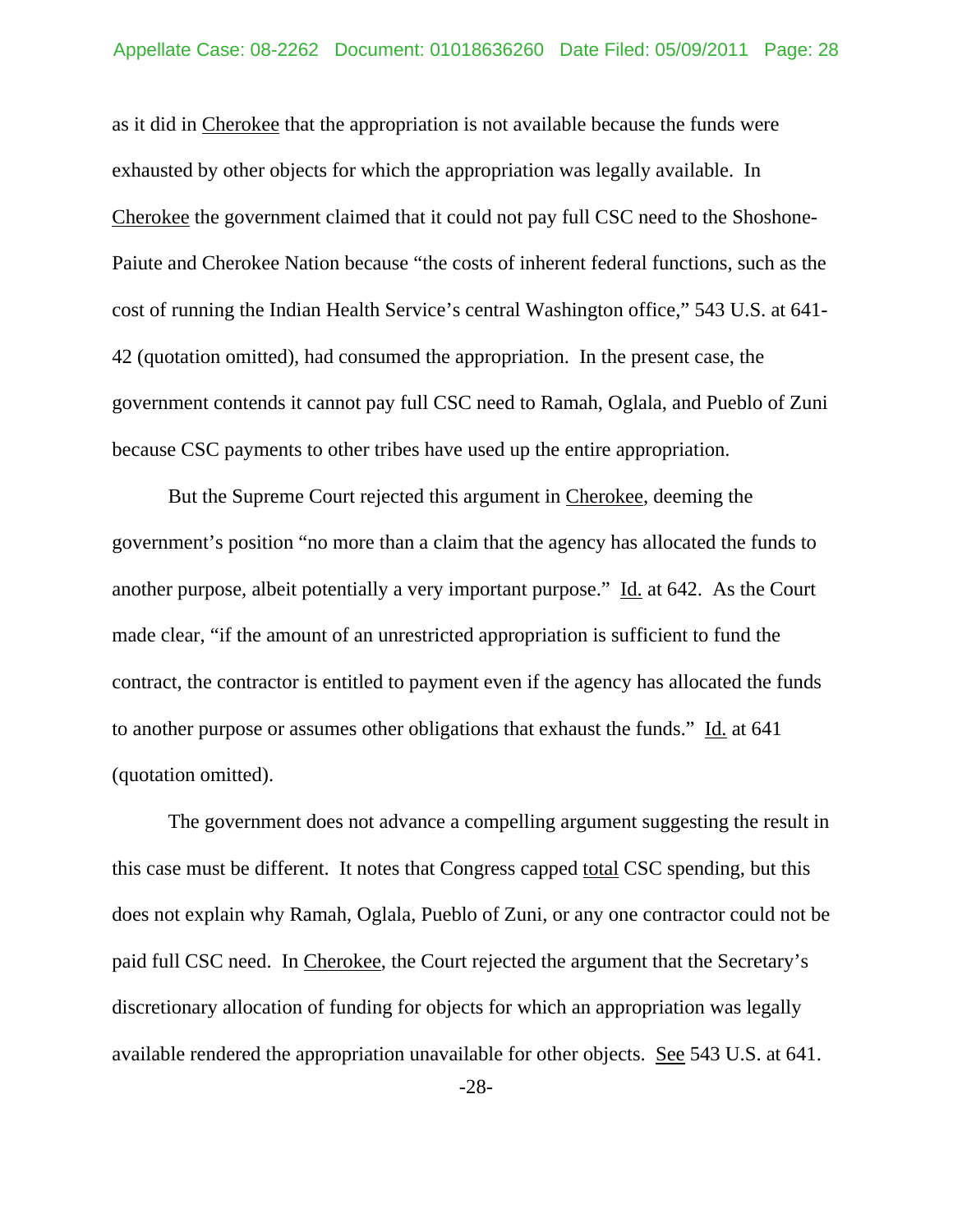Yet that is precisely the argument advanced by the government. In both instances, the government claims that an appropriation is unavailable for a particular plaintiff's contract because the Secretary used the funds on other permissible expenditures.<sup>7</sup> The other expenditures at issue in Ramah were less similar to the plaintiffs' contracts than the other expenditures in this case. But nothing in Cherokee suggests that the similarity between two objects for which an appropriation is legally available controls the issue under consideration, nor do we see a basis in logic for treating such similarity as dispositive.<sup>8</sup> The government focuses on the Cherokee Court's use of the term "unrestricted appropriation," but we read this phrase as referring to restrictions that would render funds legally unavailable to pay the plaintiff's specific contracts. In this case, as in Cherokee,

 $\frac{1}{7}$  $\alpha$ <sup>7</sup> Although, in contrast to Cherokee, the other permissible expenditures in this case are also statutorily mandated, see 25 U.S.C. § 450j-1(a)(2), the government cannot escape liability for one mandatory expenditure by appealing to its obligation to pay another without rendering the term "mandatory" meaningless.

<sup>&</sup>lt;sup>8</sup> Although the dissent takes issue with our interpretation of Cherokee, it does not provide a meaningful distinction between the present situation and that considered by the Supreme Court in that case. (See Dissenting Op. 32-36.) It notes that the appropriations here are insufficient to cover all ISDA contracts, but the funds in Cherokee were similarly insufficient to cover all objects for which the appropriation was available.

The dissent suggests that our interpretation must be incorrect because the Cherokee Court might have avoided some of the government's arguments more easily otherwise. (Dissenting Op. 33.) But the Court's selection of one doctrinal path does not lend itself to the inference that all other paths to the same result are infirm. "The authority of the case cannot properly be overthrown by showing, even if it could be shown, that the court might have reached the same result upon some other ground than that which in truth it adopted as the basis of its decision." Union Tank Line Co. v. Wright, 249 U.S. 275, 293 (1919) (Pitney, J., dissenting); see also United States v. Mitchell, 271 U.S. 9, 14 (1926) ("It is not to be thought that a question not raised by counsel or discussed in the opinion of the court has been decided merely because it existed in the record and might have been raised and considered.").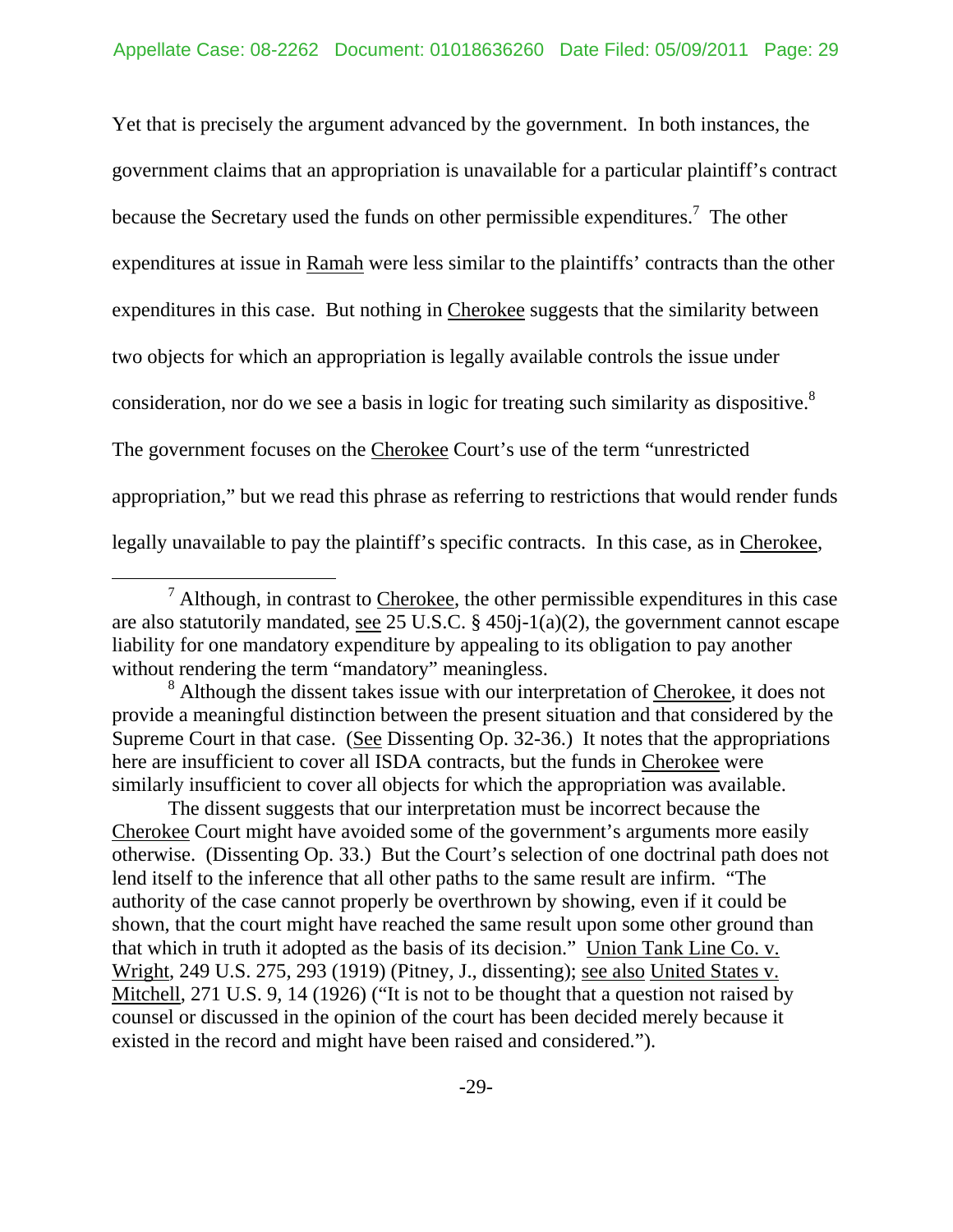there is no statutory restriction that would preclude the Secretary from using appropriated funds to pay full CSC need to the individual contractors bringing suit.

The government also cites the ISDA's language that "the Secretary is not required to reduce funding for programs, projects, or activities serving a tribe to make funds available to another tribe or tribal organization under this [Act]." § 450j-1(b). But as discussed in Section III.A, supra, the Secretary always reduces funding from one tribe to pay another when appropriations fall short of total CSC need. Under the present pro rata system, each tribe's CSC funding is reduced by a certain percentage and made available to other tribes. The appropriations acts under consideration plainly required such reductions regardless of the discretionary decisions made by the Secretary. "There is no escaping the zero sum game." Ramah Navajo Sch. Bd., 87 F.3d at 1354 (Silberman, J., dissenting). $9^{9}$ 

At base, the government's argument rests on an improper conflation of over 600 tribes and tribal contractors into one amalgamated contractor. For example, it argues that "in the face of a congressionally-capped appropriation, the agency simply could not lawfully pay plaintiffs the full amount of their CSCs." But this is incorrect. The Secretary possessed the discretion to pay any individual plaintiffs full CSC need. For example, in fiscal year 1998, Congress appropriated "not to exceed \$105,829,000" for

 $\frac{1}{9}$ <sup>9</sup> Although the dissent relies on this provision for its contrary interpretation, it does not grapple with the fact that  $\S$  450 $j$ -1(b) is necessarily violated whenever Congress appropriates less than total CSC need. (See Dissenting Op. 32-33.)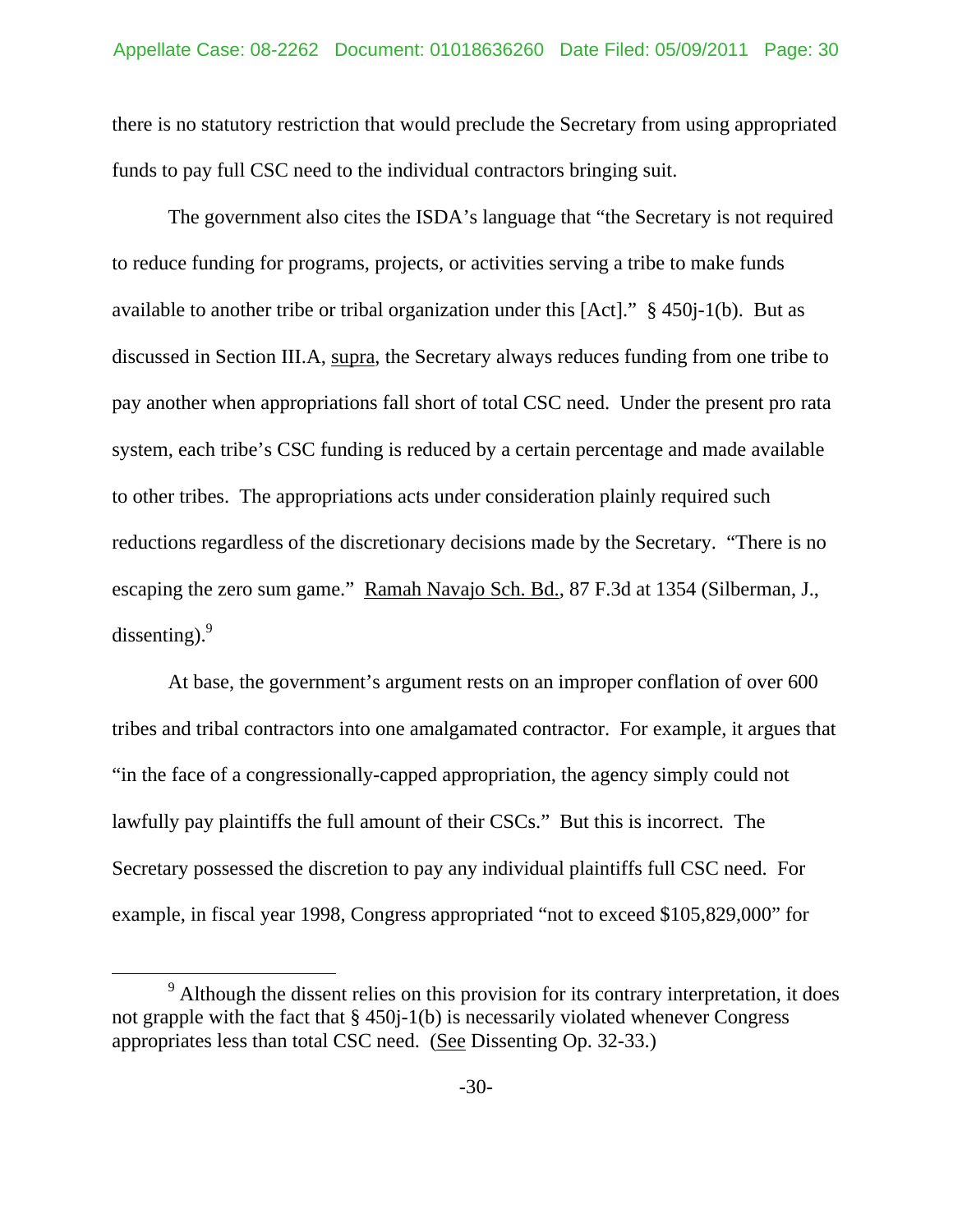CSCs. Tit. I, 111 Stat. at 1554. The largest individual CSC entitlement that year was less than \$14 million, and the second largest was under \$4 million. It appears the government is relying on the fact that the appropriations were insufficient to pay all contractors, but as Cherokee held, there is no merit to the "claim that, because of mutual self-awareness among tribal contractors, tribes, not the Government, should bear the risk that an unrestricted lump-sum appropriation would prove insufficient to pay all contractors." 543 U.S. at 640 (citation omitted).

Ferris and Dougherty provide a bright-line formula that avoids uncertainty in government contracting: If more than one contractor is covered by an appropriation, the failure to appropriate funds sufficient to pay all such contractors does not relieve the government of liability. As Dougherty held, determining whether liability attaches based on such unfettered discretion in the disbursing agent sows uncertainty among contractors that could "block the wheels of the Government." 18 Ct. Cl. at 503. Instead of considering the discretionary actions of the disbursing agency, the availability of appropriations is determined by congressional action. As the Supreme Court explained in Cherokee, by signing contracts "subject to the availability of appropriations," the tribes agreed "that the contract will not become binding unless and until Congress appropriates funds for that year." 543 U.S. at 643 (emphasis added). In other words, the tribes agreed to be bound by congressional funding choices. But government contractors do not agree to be bound by the allocation choices of the disbursing agency or the contracts formed with other tribes and tribal entities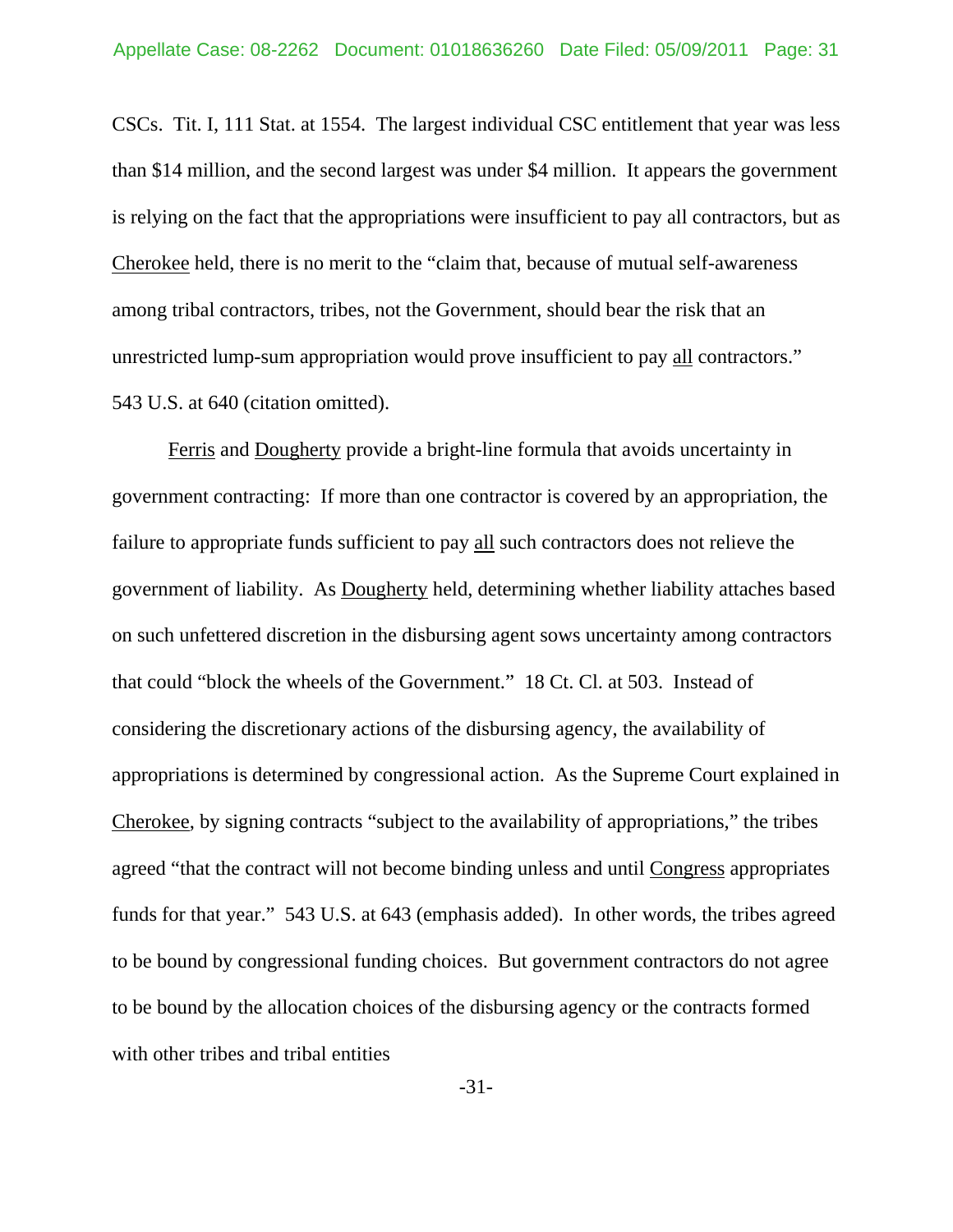No case cited by the government contravenes the Ferris/Dougherty doctrine. Although the government relies upon several cases in which the government escaped liability, each involved a single-contract appropriation. See Sutton v. United States, 256 U.S. 575, 577-79 (1921) (\$20,000 appropriation for a specific dredging project proved insufficient to pay the sole contractor); Bradley v. United States, 98 U.S. 104, 111-12 (1878) (line-item appropriation to pay lease for a post office); Shipman v. United States, 18 Ct. Cl. 138, 146 (1883) (single contractor appropriation for a road project which specified "that the work to be done and the materials to be furnished under this agreement shall be restricted to the amount allowed by Congress for this purpose" (emphasis omitted)).

We are also cognizant of the close parallel between the plaintiffs' interpretation of the phrase "subject to the availability of appropriations," and the well-established concept of legal availability. See 1 GAO Redbook at 4-6. Legal availability does not depend on the appropriation of funds sufficient to cover all similar expenditures. The GAO Redbook does not ask whether total obligations and expenditures are within congressionally established limits, it asks whether "the obligation and expenditure" at issue is "within the amounts Congress has established." Id. The Court's acceptance of the Cherokee Nation's understanding of appropriations law strongly supports this construction: "as long as Congress has appropriated sufficient legally unrestricted funds to pay the contracts at issue, the Government normally cannot back out of a promise to pay on grounds of 'insufficient appropriations,' even if the contract uses language such as

-32-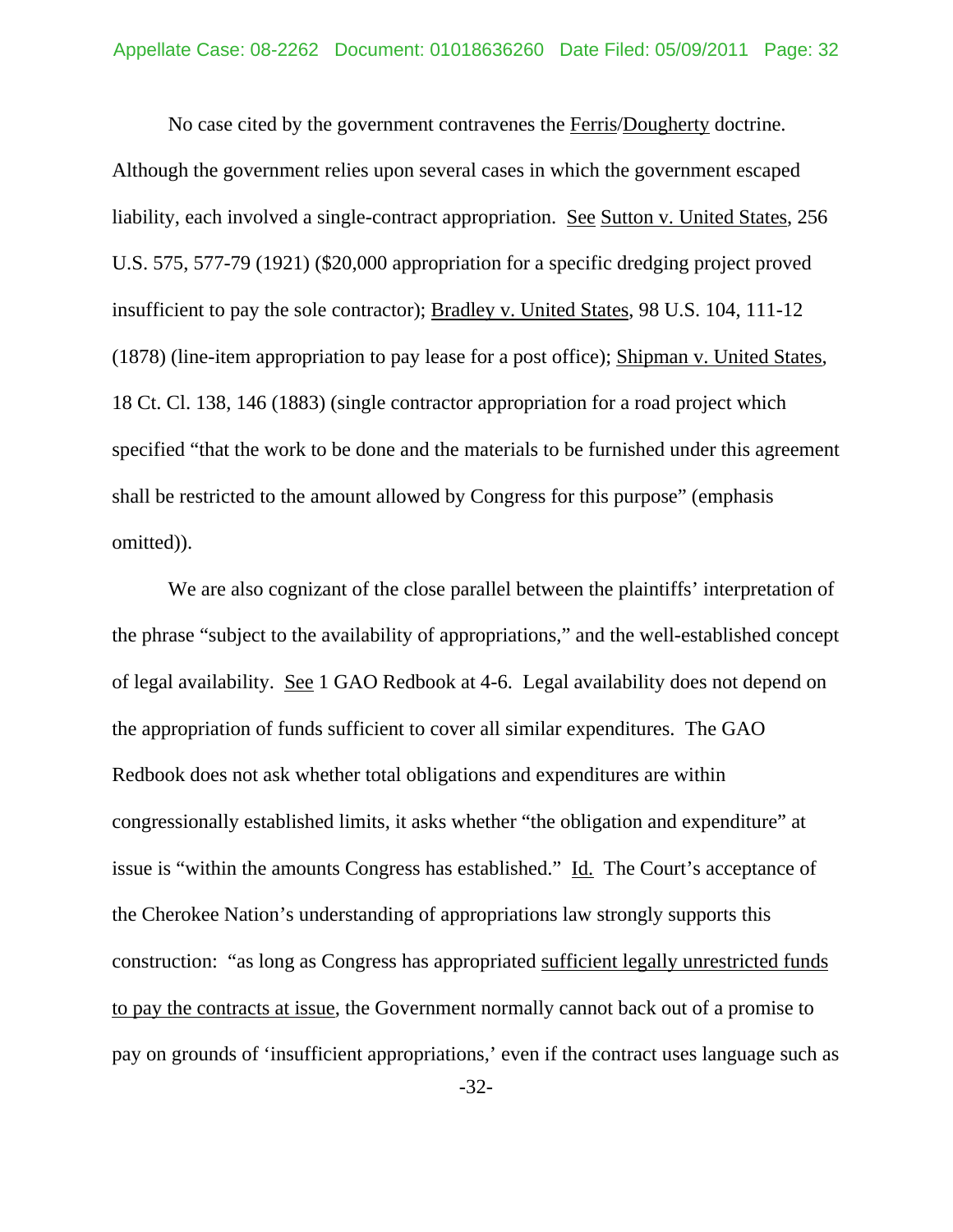'subject to the availability of appropriations.'" Cherokee, 543 U.S. at 637 (emphasis added).

Newport News illustrates this point. That case considered the amount that was legally available for construction of a certain ship, the DLGN 41. The Navy requested \$152.3 million for the ship, and \$92 million for a second ship, the DLGN 42. Newport News, 55 Comp. Gen. at 816. Congress appropriated the full amount, \$244.3 million, without specifying the breakdown between the two ships. Id. The Navy subsequently authorized an expenditure of \$30.4 for the DLGN 42. Id. Despite the apparent intent of subdividing the expenditure between the two ships, and the fact that the Navy had already authorized a portion of the funds to be used on the DLGN 42, the Comptroller General held that the entire \$244.3 million was legally available for the DLGN 41. Id. at 821.

 This result could not have occurred if the concept of legal availability depended on the sufficiency of an appropriation to cover all expenditures authorized by it; money spent on the DLGN 42 obviously cannot also be spent on the DLGN 41. But the federal courts have consistently guarded the integrity of the federal contracting system by holding that the insufficiency of a multi-contract appropriation to pay all contracts does not relieve the government of liability if the appropriation is sufficient to cover an individual contract. See Ferris, 27 Ct. Cl. at 546; Dougherty, 18 Ct. Cl. at 503.

**B** 

The Federal Circuit, recently considering the same issue we confront, concluded that a plaintiff in the same position as Ramah, the Arctic Slope Native Association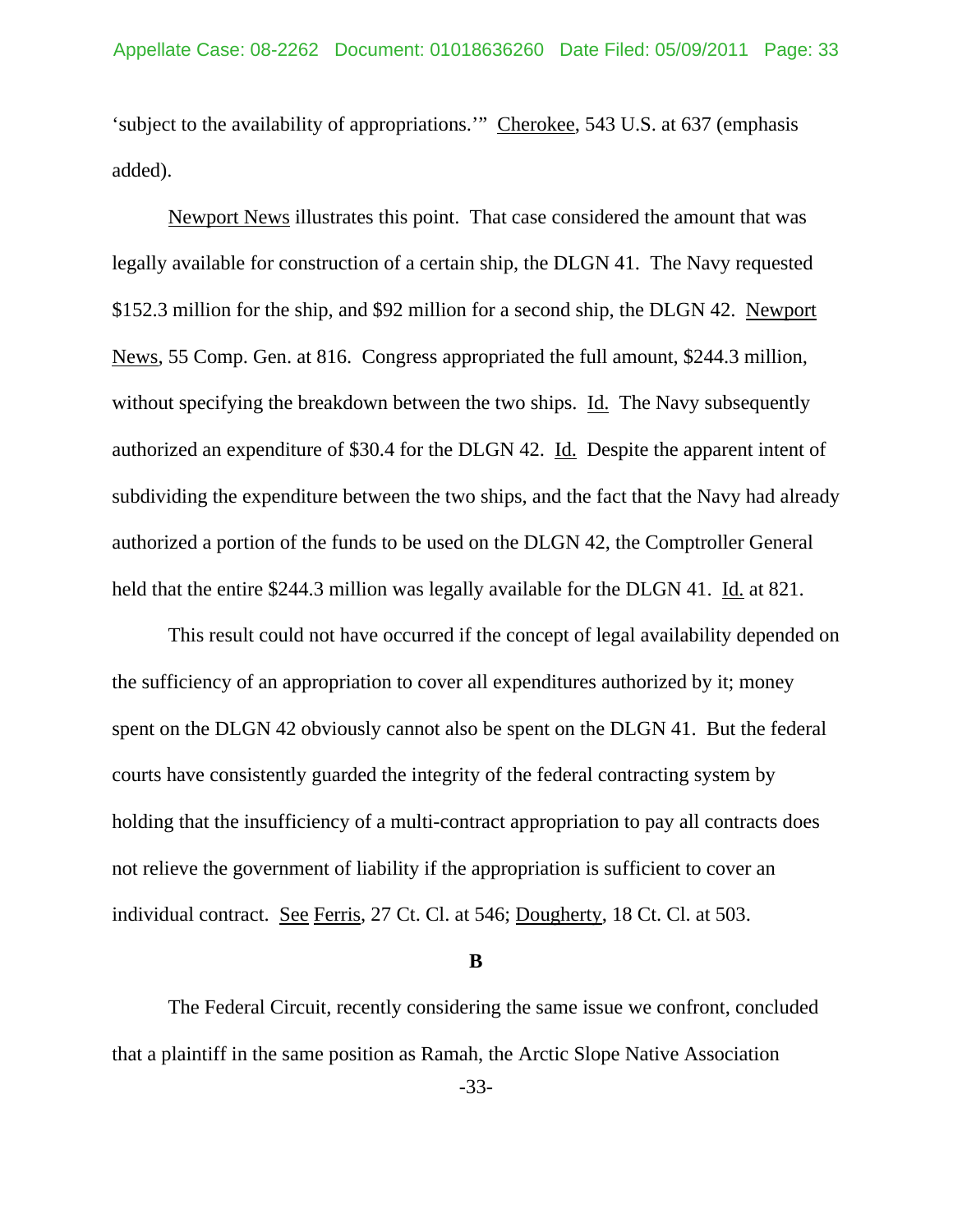("ASNA"), could not recover unpaid CSCs because the "availability of funds provision coupled with the 'not to exceed' language limits the Secretary's obligation to the tribes to the appropriated amount." Arctic Slope Native Ass'n v. Sebelius, 629 F.3d 1296 (Fed. Cir. 2010).<sup>10</sup> The court recognized the plaintiff's argument that the government's liability remained "because the total appropriation is sufficient to satisfy the obligation to the [plaintiff], even though insufficient to satisfy the combined obligations to all the tribes," id. at 1303, but as the foregoing quote demonstrates, it nevertheless analyzed the issue as the Secretary's ability to pay all contractors, discussing only the "Secretary's obligation to the tribes," id. at 1304 (emphasis added).

Rather than answering the question of whether the availability of appropriations must be considered from the perspective of individual tribes and tribal contractors, the Federal Circuit's analysis presumes from the outset that the answer is no. The court distinguishes Cherokee on the ground that "here there is a statutory cap and no ability to reallocate funds." Arctic Slope Native Ass'n, 629 F.3d at 1304. But this assertion only begs the question. Although it is true that the Secretary cannot reprogram funds from a more general appropriation once the CSC funding cap is reached, it is equally true that the Secretary was empowered to fund all of ASNA's CSCs by reallocating away from other contractors. In the same vein, the court concluded that the appropriations were not available to ASNA because "the appropriated amount has been paid to the tribes." Id.

 $10$  Following publication of this opinion, we requested supplemental briefing from the parties.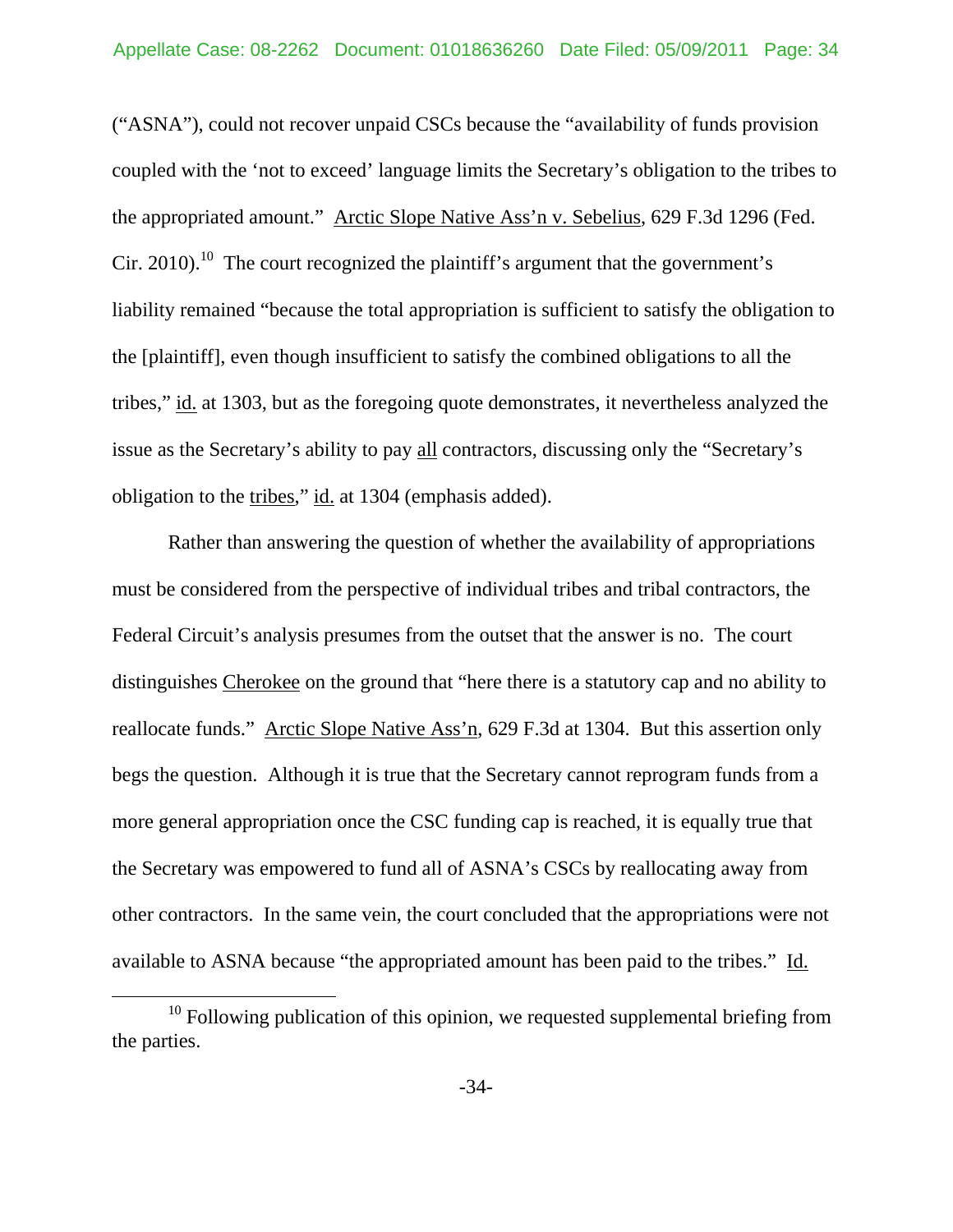But ASNA's full CSC need was legally available to be paid from the relevant appropriations. Whether those funds were paid to "the tribes" does not tell us whether ASNA was entitled to payment.<sup>11</sup>

The Federal Circuit briefly discusses the ISDA's statement that "the Secretary is not required to reduce funding for programs, projects, or activities serving a tribe to make funds available to another tribe or tribal organization." Arctic Slope Native Ass'n, 629 F.3d at 1304 (quoting 25 U.S.C. § 450j-1(b)). But the court does not grapple with the logical impossibility of complying with this provision in the event of insufficient funding. See Arctic Slope Native Ass'n, 629 F.3d at 1304-05. Regardless of the manner in which the Secretary chooses to allocate less than full CSC funding among the tribes and tribal contractors, some tribes will be paid at the expense of others. See Ramah Navajo Sch. Bd., 87 F.3d at 1354 (Silberman, J., dissenting). That is, the plaintiffs' preferred allocation method and the government's pro rata method result in exactly the same level of compliance with § 450j-1(b).

Arctic Slope Native Association also attempts to distinguish Ferris because the Ferris contract did not include a "subject to the availability of appropriations clause." Arctic Slope Native Ass'n, 629 F.3d at 1303-04. The Federal Circuit concluded that this

 $11$  The dissent replicates this error. It would hold that Ramah's contractual obligation depends on "the availability of sufficient appropriations to pay for contractsupport costs on all the Secretary's ISDA contracts." (Dissenting Op. 28 (emphasis added).) But this is precisely the theory of "mutual self-awareness among tribal contractors" rejected in Cherokee. 543 U.S. at 640.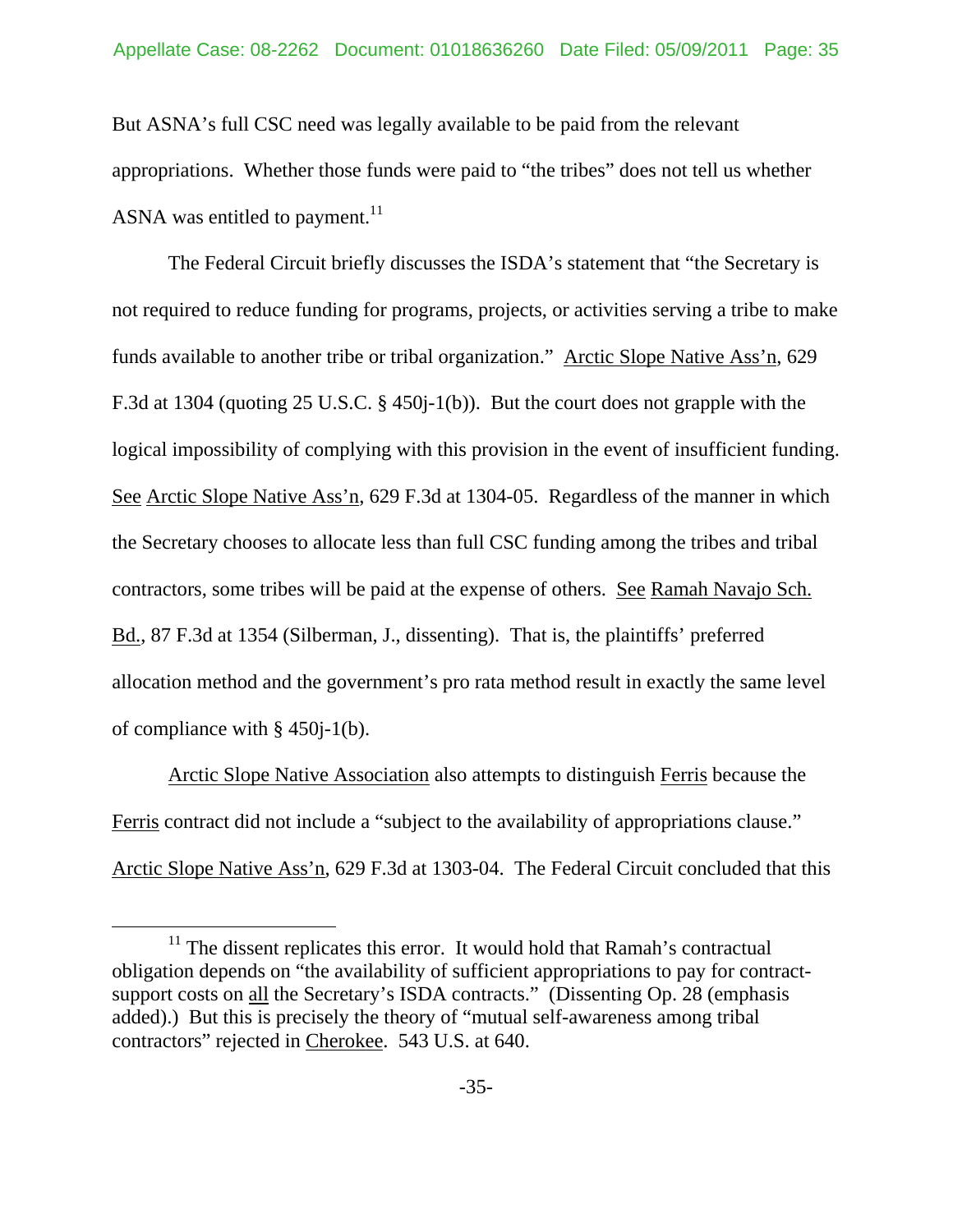clause was inserted into contracts to overcome the rule of Ferris. Arctic Slope Native Ass'n, 629 F.3d at 1303. This conclusion is curious in light of the Supreme Court's repeated citations to Ferris in Cherokee. See 543 U.S. at 637, 640, 641, 643. In particular, we cannot square the Federal Circuit's conclusion with the Court's reliance on both Ferris and Lincoln for the proposition that "if the amount of an unrestricted appropriation is sufficient to fund the contract, the contractor is entitled to payment even if the agency has allocated the funds to another purpose or assumes other obligations that exhaust the funds." Cherokee, 543 U.S. at 641 (quotation omitted, citing Lincoln, 508 U.S. at 192; Ferris, 27 Ct. Cl. at 546). By citing Lincoln's discussion of unfettered agency discretion in allocating an appropriation among objects for which an appropriation is legally available, 508 U.S. at 192, and Ferris's rule that a "contractor who is one of several persons to be paid out of an appropriation" cannot have "his legal rights . . . affected or impaired by its maladministration or by its diversion, whether legal or illegal, to other objects," 27 Ct. Cl. at 546, the Court strongly suggested that the Ferris rule applies to lump sum appropriations even if the contracts for which the appropriation is legally available contain "subject to the availability of appropriations" clauses.<sup>12</sup>

 $12$  One other circuit decided the issue presented in the same manner as the Federal Circuit. See Ramah Navajo Sch. Bd. v. Babbitt, 87 F.3d 1338, 1345 (D.C. Cir. 1996). And the Federal Circuit previously held consistently with Arctic Slope Native Association. See Babbitt v. Oglala Sioux Tribal Pub. Safety Dep't, 194 F.3d 1374, 1378 (Fed. Cir. 1999). Both of these prior cases, however, predate Cherokee, and neither mentions Ferris. Because neither case contains a persuasive analysis of Cherokee or Ferris, which are strongly probative if not controlling, and because the reasoning in those Continued . . .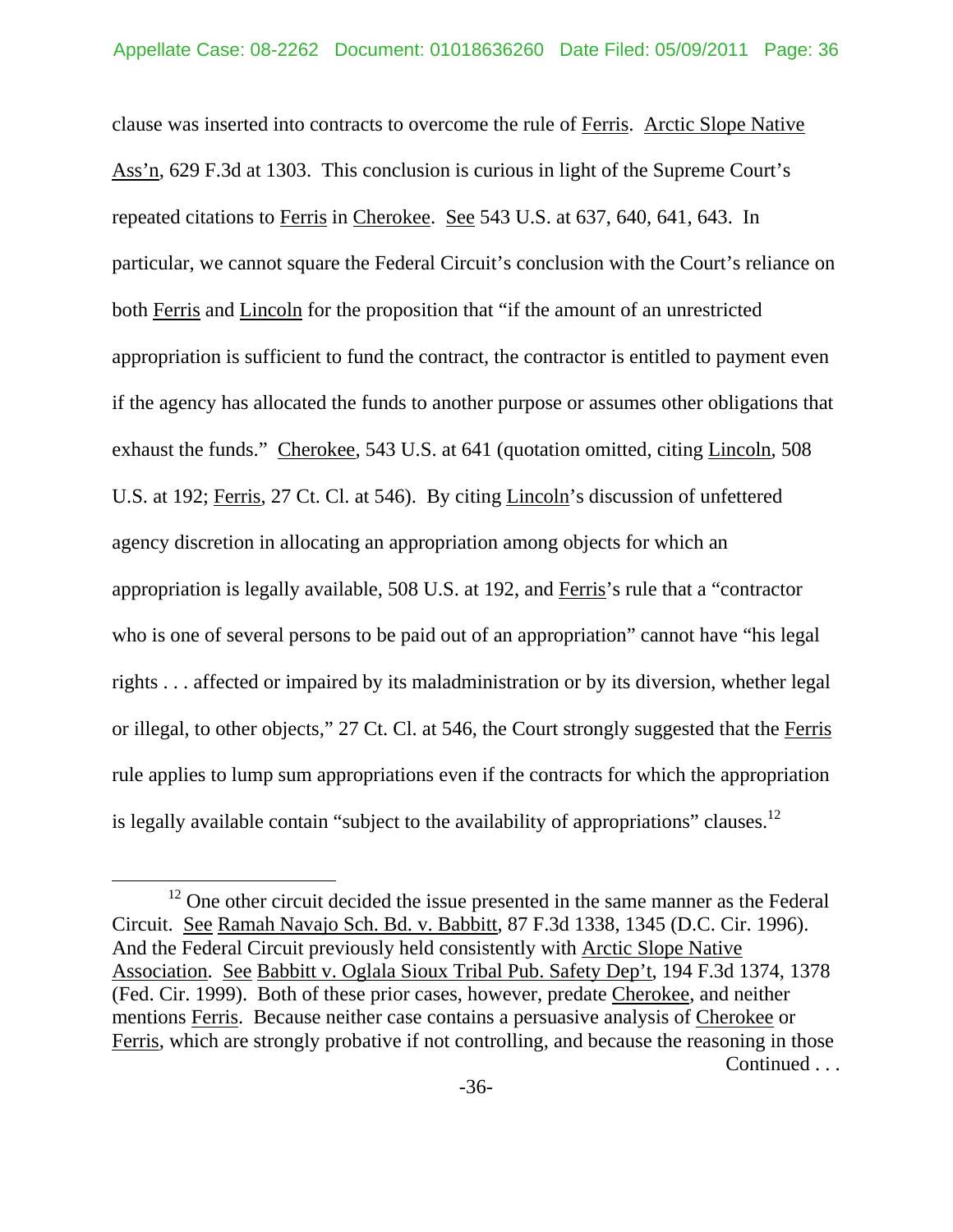Finally, we note that Arctic Slope Native Association suggested a third potential general rule regarding the effect of "subject to the availability of appropriations" clauses with respect to lump-sum appropriations. See Arctic Slope Native Ass'n, 629 F.3d at 1305 n.8. The court cites Winston Bros. Co. v. United States, 130 F. Supp. 374 (Ct. Cl. 1955), a Court of Claims trial court decision which held "where the agency authorized to spend the appropriation allocates the funds on a rational and non-discriminatory basis and they prove insufficient, the Government is not liable for harm resulting from the shortage." Id. at 380. Under this interpretation, an agency's disbursement of a lump-sum appropriation could render an appropriation unavailable, but only if the agency's allocation is irrational or discriminatory. But as the Federal Circuit seemed to recognize, Arctic Slope Native Ass'n, 629 F.3d at 1305 n.8, such an interpretation is flatly inconsistent with Lincoln's holding that an agency's discretionary allocation of a lumpsum appropriation is non-reviewable. 508 U.S. at 191-92.

#### **V**

 For the foregoing reasons, we conclude that a "subject to the availability of appropriations" clause frees the government of liability only when congressional decisions standing alone—not discretionary agency actions—make funds unavailable for a specific contract. As the Cherokee Court made clear, we must be hesitant to stray from the usual definition of "subject to the availability of appropriations" without very good

 $\overline{a}$ 

cases is very similar to that of Arctic Slope Native Association, we do not address them separately.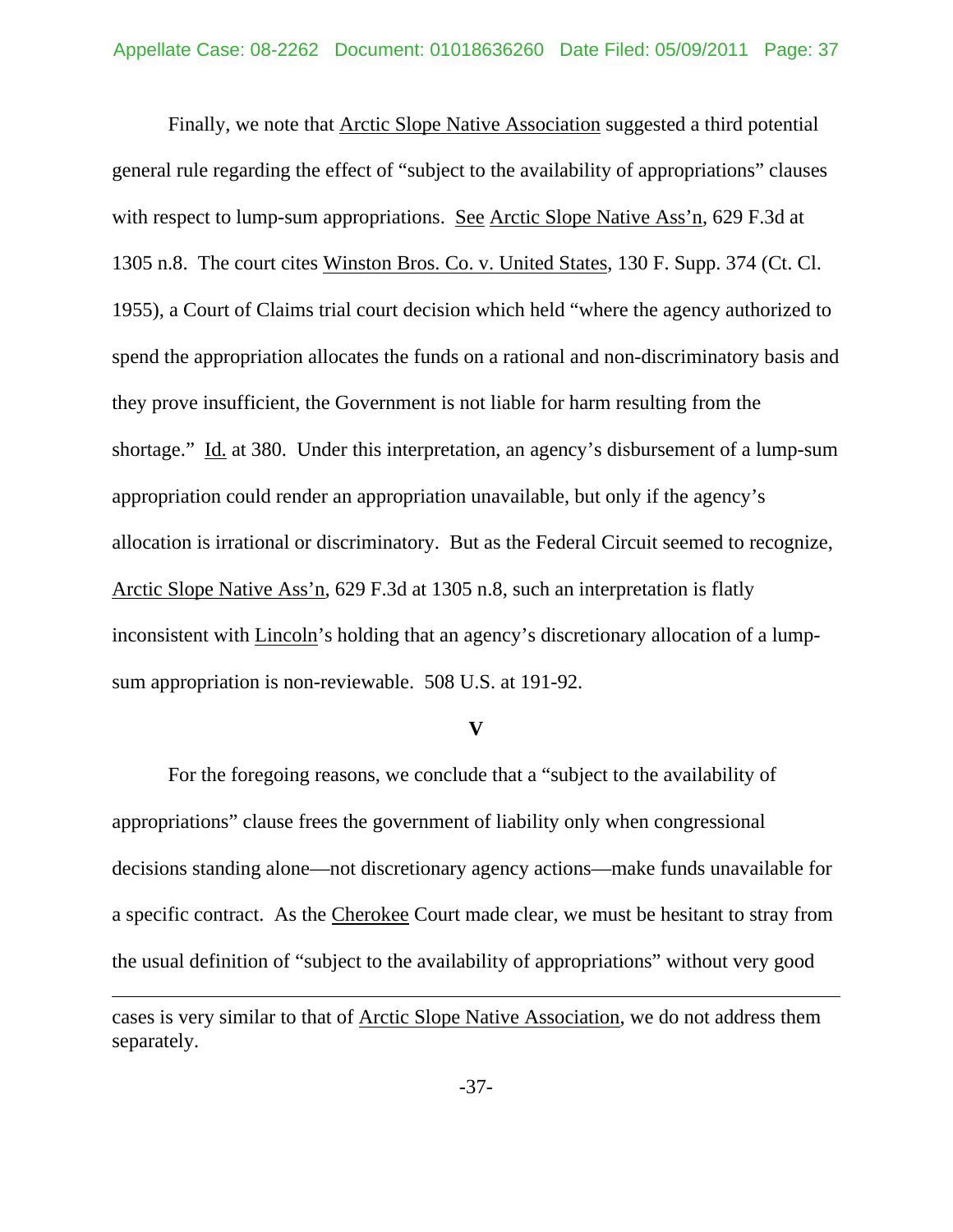reason. It is "important to provide a uniform interpretation of similar language used in comparable statutes, lest legal uncertainty undermine contractors' confidence that they will be paid, and in turn increase the cost to the Government of purchasing goods and services." Cherokee, 543 U.S. at 644. Nevertheless, in exceptional cases, courts have given the phrase unique import. In Blackhawk Heating & Plumbing Co. v. United States, 224 Ct. Cl. 111 (1980), the court was faced with one such "convincing argument for a special, rather than ordinary, interpretation," Cherokee, 543 U.S. at 644.

In Blackhawk, the government and plaintiff entered into a settlement agreement intended to resolve disputed claims with respect to the construction of a Veterans Administration hospital. 224 Ct. Cl. at 115-16. As is common, the government's obligation was made "contingent upon the availability of appropriated funds from which payment in full can be made." Id. at 118. Unlike the case at bar, however, the government presented substantial evidence regarding the negotiation of the agreement, and the parties' understanding of specific terms. The parties and their attorneys engaged in several discussions of the above-quoted contingency, and at the execution of the settlement agreement, the government's attorney explained that "if there were an affirmative action by the Congress that would prevent the Administrator from paying," the government's obligation would not attach. Id. at 120. The plaintiff shrugged and signed the agreement. Id. Later, Congress did take affirmative action to prevent payment of a portion of the settlement agreement. Id. at 123. Based on the powerful parol evidence of the parties' intent, the court interpreted the ambiguous contingency term to

-38-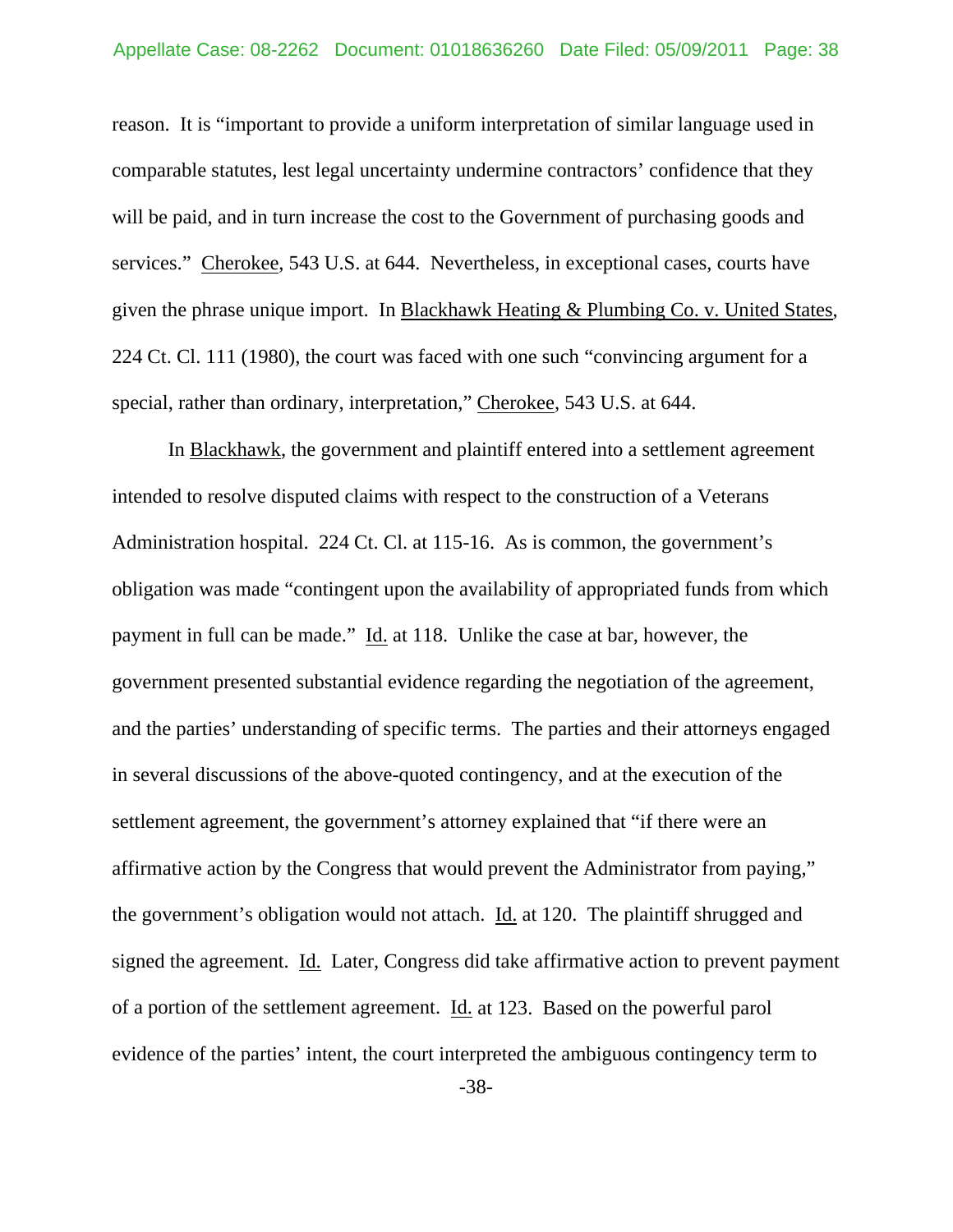free the government from liability. Id. at 134.

In Arctic Slope Native Association, the Federal Circuit cited another case in which a court deviated from the traditional rule: C. H. Leavell & Co. v. United States, 530 F.2d 878 (Ct. Cl. 1976). See Arctic Slope Native Ass'n, 629 F.3d at 1303. That case considered a contract with a lengthy appropriations condition that, like Blackhawk, may have provided a reason to stray from the general rule. The contract at issue in C. H. Leavell contained a subsection (b) indicating that "[f]rom funds heretofore appropriated, the sum of \$ 75,000.00 is available for payments to the Contractor." 530 F.2d at 894. It further stated:

[if] it becomes apparent to the Contracting Officer that the balance of this allocation and any allocation for this and any subsequent fiscal years during the period of this contract is less than that required to meet all payments due and to become due the Contractor because of work performed or to be performed under this contract, the Contracting Officer may provide additional funds for such payments if there be funds available for such purpose. The Contractor will be notified in writing of any additional funds so made available. However, it is distinctly understood and agreed that the amount of funds stated in (b) above is the maximum amount the Government insures will be available during the current fiscal year and the Government is in no case liable for payments to the Contractor beyond this amount prior to having notified the Contractor in writing of any additional funds that can be made available. Accordingly, no progress schedule will be approved . . . which contemplates progress requiring funds in excess of the amounts stated to be available in (b) above for the current fiscal year and no progress schedule will be approved for any ensuing fiscal year which contemplates progress requiring funds in excess of the amount allocated by the Contracting Officer from funds subsequently made available.

Id. The C. H. Leavell contract may have conditioned the contractor's entitlement on the

discretionary decisions made by the contracting officer based on the repeated references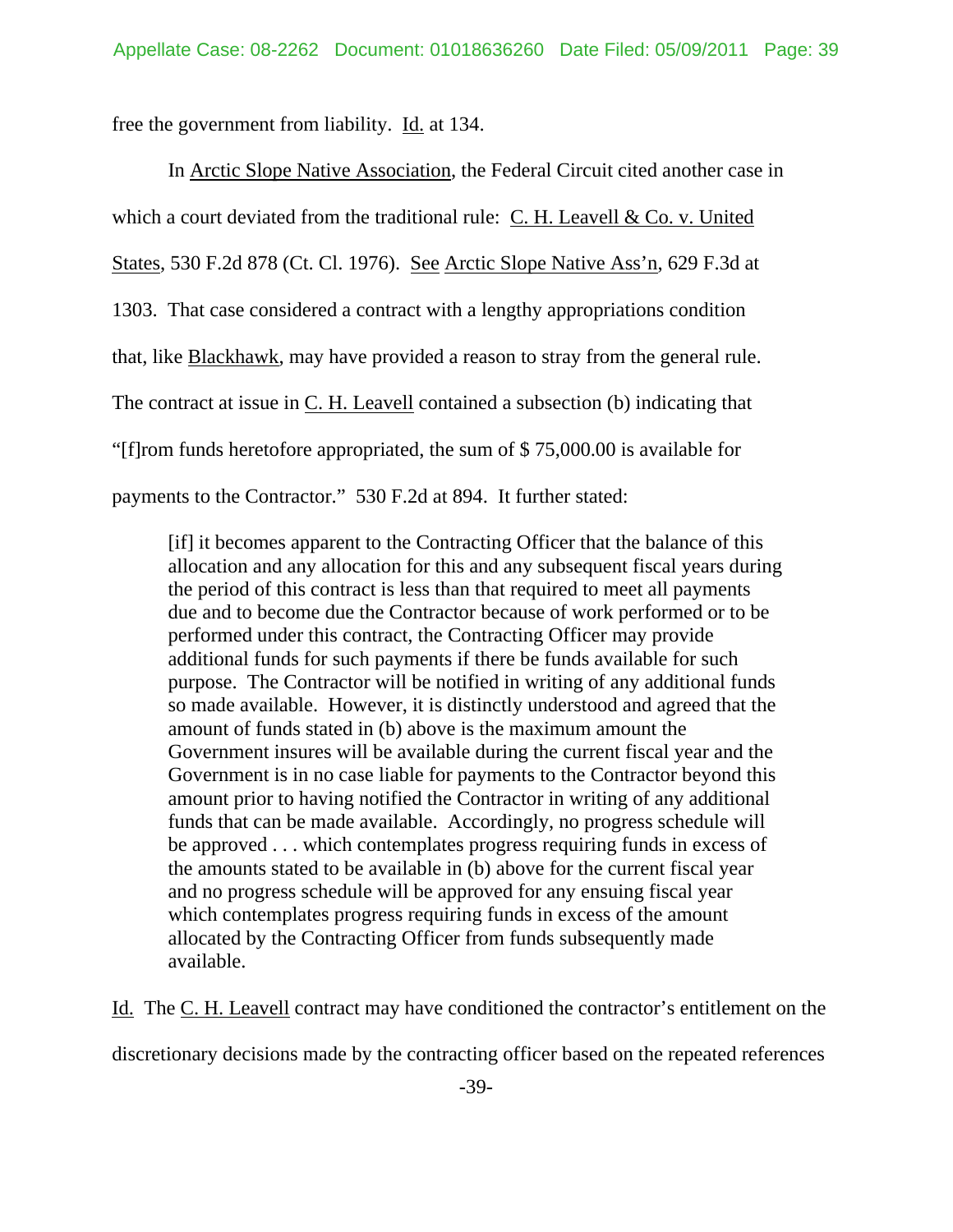to the officer's allocations. In this case, the government does not point to any language suggesting the plaintiffs agreed to be bound by the Secretary's choices.

Indeed, the government does not identify any compelling factors that would militate in favor of straying from the usual rule here. Nothing in the self-determination contracts or the AFAs that appear in the record unambiguously dictate the government's position; they merely repeat the phrase "subject to the availability of appropriations," or similar terms such as "subject to the availability of funding." One provision in the 2001 AFA requires Oglala to bill the BIA in an amount discounted by the actual CSC funding rate. But this provision is nothing more than an acknowledgment that the BIA would not provide full funding in that year, not an indication that the tribes were agreeing to limit the government's liability. $13$ 

The Ramah 2000 AFA is more illuminating. It includes an explicit acknowledgement that whether the tribe would receive funding for prior years' shortfalls was an open question. By 2000 and 2001, the Oglala and Ramah contractors knew the BIA would not pay their costs in full during the relevant fiscal year, but as a Ramah plaintiff representative explained by affidavit, her tribe "always understood that the contract amount represents an entitlement under the Self-Determination Act, even if

 $13$  Perhaps even this much cannot be read into the billing provision. The most logical reading is that it is simply referring to the 75 percent to be paid up front by the BIA, established earlier in the agreement. The earlier reference is followed by the promise that the "balance of funds will be added as soon as it becomes available subject to congressional appropriation."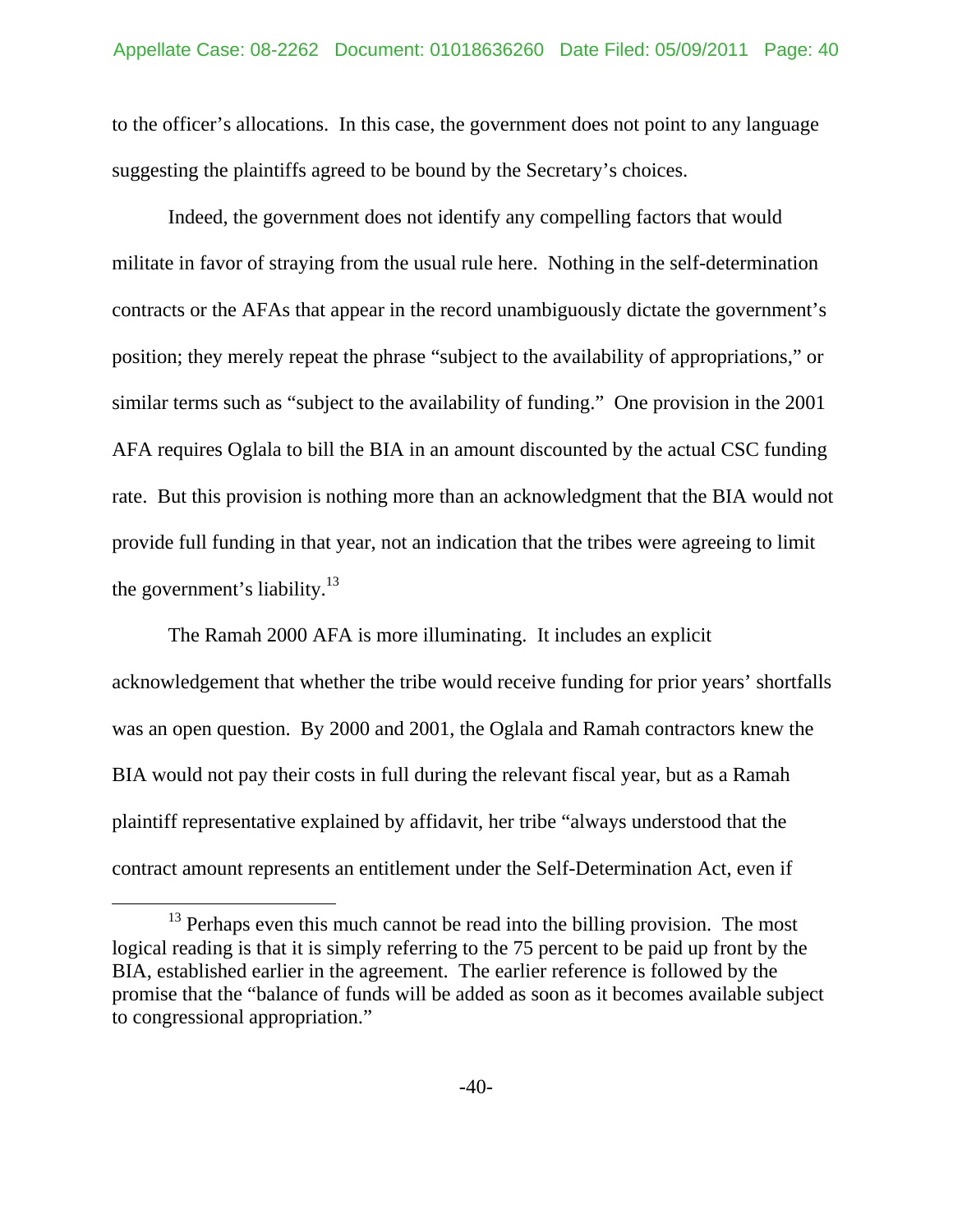payment is delayed until Congress makes the necessary appropriation." Unlike the shrug of the shoulders by the contractor in Blackhawk, Ramah has been vigorously shaking its head for over a decade now.<sup>14</sup>

The government also argues that Cherokee is distinguishable from this case and a "special" reading is required because Congress indicated its intent to underfund CSCs across the board. See Cherokee, 543 U.S. at 634 ("The Government refers to legislative history, but that history shows only that Executive Branch officials would have liked to exercise discretionary authority to allocate a lump-sum appropriation too small to pay for all the contracts that the Government had entered into; the history does not show that Congress granted such authority." (citation omitted)). The government contends that, here, the allocation of too small a lump-sum to fund all CSCs was an affirmative act by Congress indicating its intent to curtail full payment of valid CSCs. Although the legislative history suggests some congressional concern with the growth of  $CSCs$ ,  $^{15}$  see H.R. Conf. Rep. No. 103-299, at 28, the inference drawn by the government is too weak to overcome the strong preference for giving words a consistent meaning in order to

<sup>&</sup>lt;sup>14</sup> The dissent repeatedly suggests that the tribes knew or should have known that they would not receive full CSC funding. (Dissenting Op. 28, 29, 32.) The former contention is contradicted by tribal officials' statements in the record. The latter is unsupportable in light of the principles of appropriations and contracts law discussed herein.

<sup>&</sup>lt;sup>15</sup> For an investigation into the efficiency of tribal utilization of CSCs, see Bureau of Indian Affairs and National Congress of American Indians, Report of the BIA/Tribal Work Group on Tribal Need Assessment (June 1999).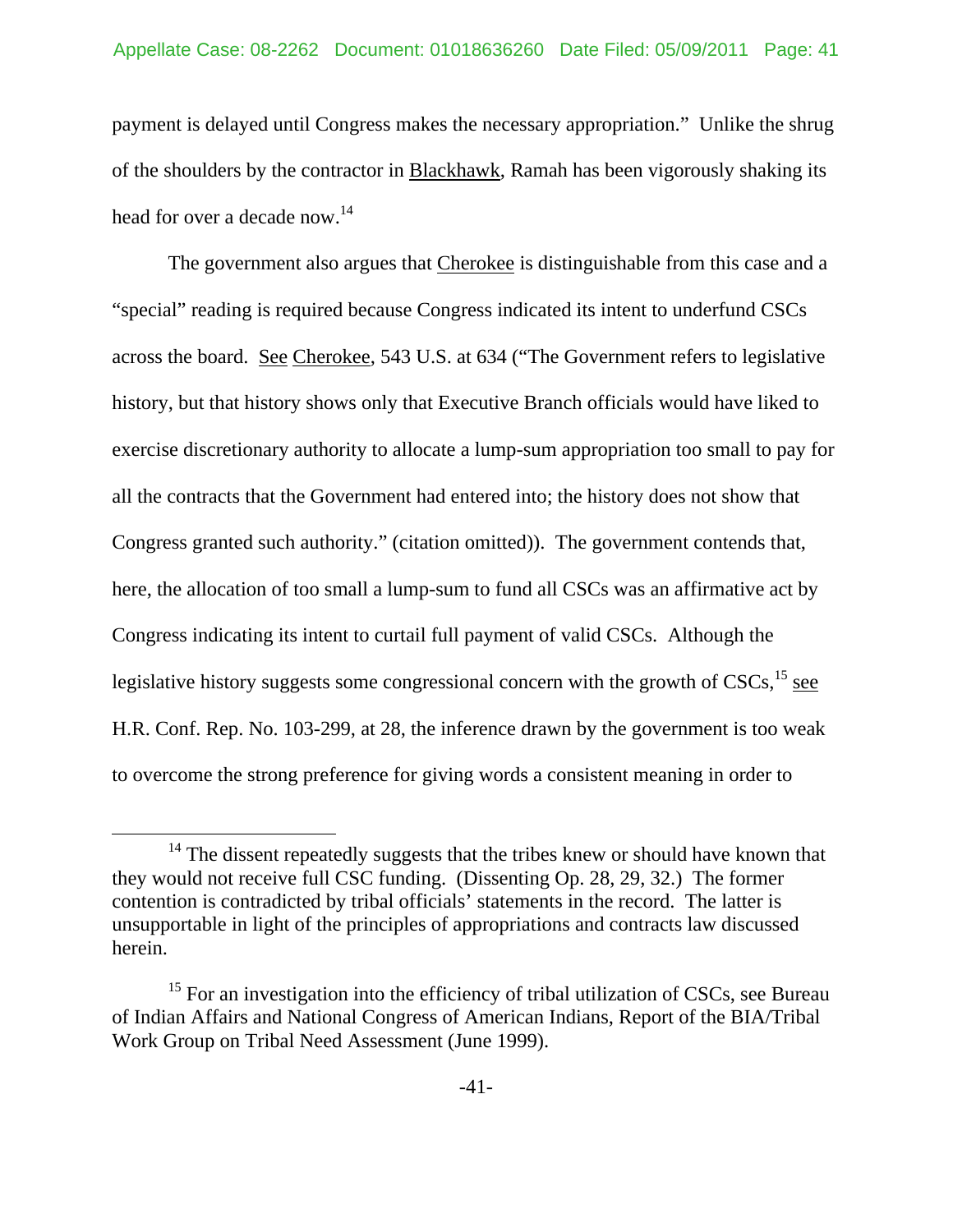ensure stability of government contracting. See Cherokee, 543 U.S. at 644; Dougherty, 18 Ct. Cl. at 503.

 This is particularly true in light of the canons discussed supra. The traditional rule is that parties are presumed to contract with knowledge of existing law. See, e.g., In re Doctors Hosp. of Hyde Park, Inc., 337 F.3d 951, 959 (7th Cir. 2003); Williams v. Stone, 109 F.3d 890, 896 (3d Cir. 1997); Storts v. Hardee's Food Sys., Nos. 98-3285 & 98- 3320, 2000 U.S. App. LEXIS 6307, at \*45 (10th Cir. Apr. 6, 2000) (unpublished); Gen. Accident Ins. Co. v. First Nat'l Bank & Trust Co. of Tulsa, Nos. 90-5259 & 91-5009, 1993 U.S. App. LEXIS 26789, at \*13 (10th Cir. Oct. 12, 1993) (unpublished). The reasonableness of the expectations of the parties must be viewed in light of the trust doctrine and the canon in favor of the tribes' construction, the Ferris rule, the traditional meaning of "legal availability," and the Cherokee Court's interpretation of identical language. We hold that the tribes' interpretation of the contracts and the statute is quite reasonable.

### **VI**

 Lastly, we address the government's appeal to the Appropriations Clause and the Anti-Deficiency Act. The Anti-Deficiency Act provides:

An officer or employee of the United States Government . . . may not—

(A) make or authorize an expenditure or obligation exceeding an amount available in an appropriation or fund for the expenditure or obligation; [or]

(B) involve [the] government in a contract or obligation for the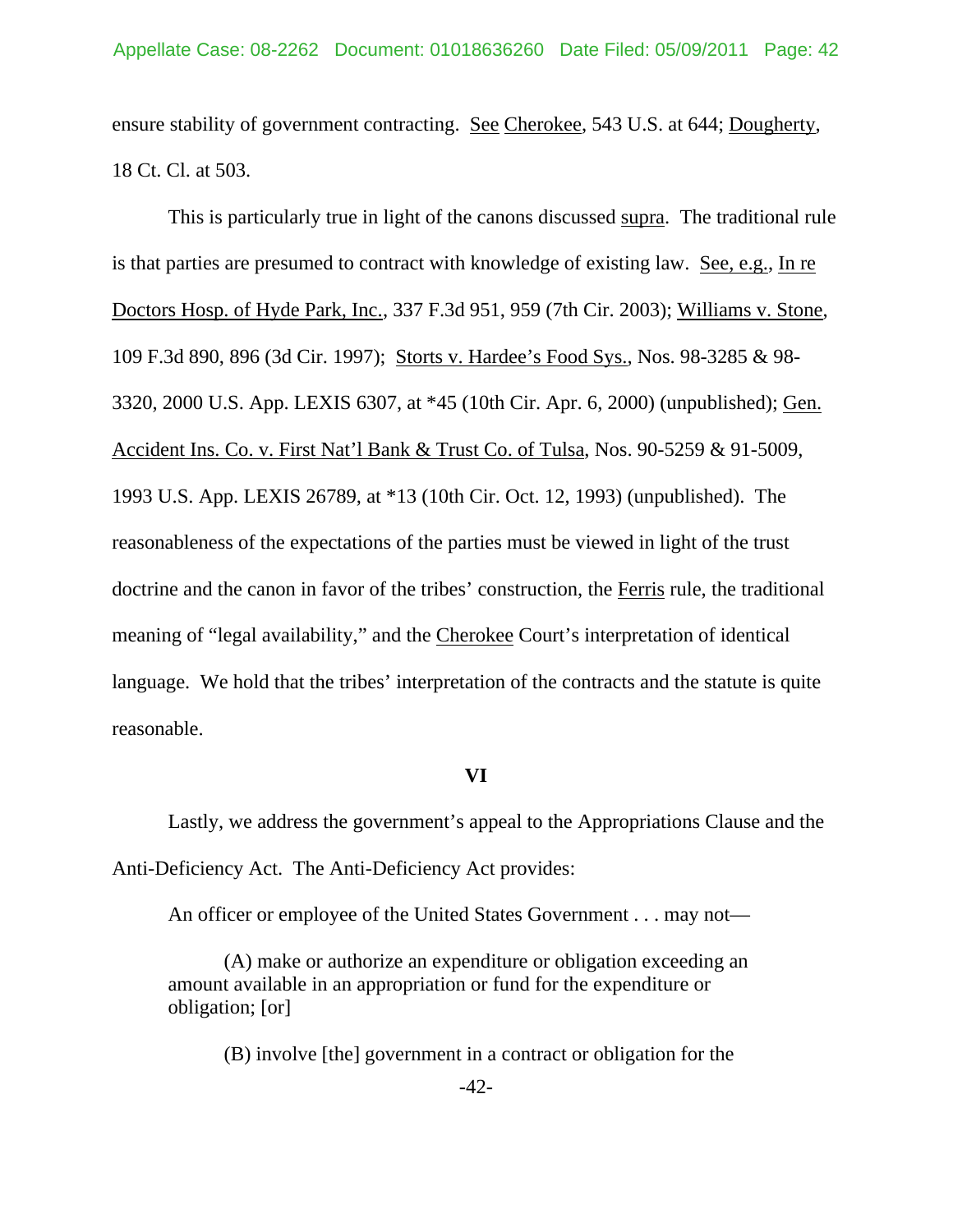payment of money before an appropriation is made unless authorized by  $law \ldots$ .

31 U.S.C. § 1341(a)(1). The government claims that these provisions bar the Secretary from paying total CSCs, and that they strip the United States of liability to individual contractors above the contractor's pro rata share. We agree with the first proposition, but disagree with the second.

 As to liability, the ISDA permits the Secretary to enter into self-determination contracts prior to Congress appropriating funds, although the contracts are made subject to the availability of appropriations. The statute explicitly provides that "[t]he Secretary is directed, upon the request of any Indian tribe by tribal resolution, to enter into a selfdetermination contract or contracts with a tribal organization to plan, conduct, and administer programs or portions thereof." 25 U.S.C. § 450f(a)(1). The ISDA further states that "the provision of funds under this Act is subject to the availability of appropriations." § 450j-1(b). The model contract portion of the ISDA, § 450*l*, indicates that self-determination contracts "become effective upon the date of the approval and execution by the Contractor and the Secretary," and repeats the "[s]ubject to the availability of appropriations" language with respect to funding amount. Id. (model contract  $\S$  (b)(2), (4)).

Reading these provisions together, it is clear that the Secretary is "authorized by law" to "involve [the] government in a contract or obligation for the payment of money before an appropriation is made." 31 U.S.C.  $\S$  1341(a)(1)(B). The "subject to the

-43-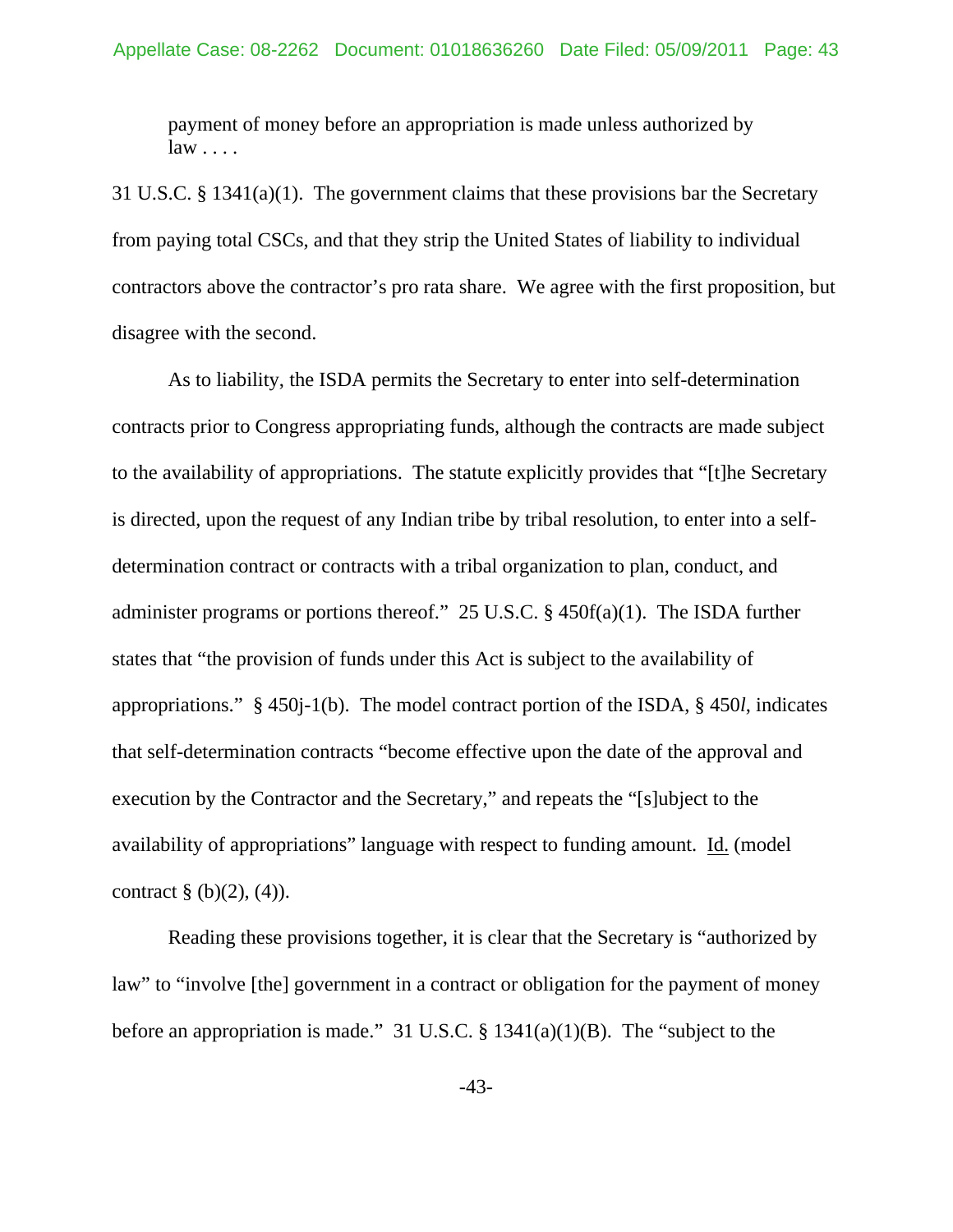availability of appropriations" language would be rendered meaningless unless the contract was signed prior to congressional appropriations. Of course, the United States' liability is made contingent upon the availability of appropriations, but as discussed above, that condition was satisfied in each of the years at issue because Congress appropriated enough funds to pay CSCs on any individual contract. See Part IV, supra.

We agree with the government that the appropriations bills prohibit the Secretary from paying the sum total of all CSCs from the agency appropriations. But the United States' liability is not coterminous with the Secretary's ability to pay. As explained in Dougherty, the Anti-Deficiency Act restrains "the official, but [it does] not affect the rights in this court of the citizen honestly contracting with the Government." 18 Ct. Cl. at 503 (citing the original Anti-Deficiency Act, Rev. Stat. § 3679).

 This brings us to the Appropriations Clause, which states: "No Money shall be drawn from the Treasury, but in Consequence of Appropriations made by Law." U.S. Const. art. 1, § 9, cl. 7. If the plaintiffs' CSCs cannot be paid from the annual agency appropriations, the government argues, how can plaintiffs collect without violating the Appropriations Clause? The answer is straightforward: By recovering from the Judgment Fund established pursuant to 31 U.S.C. § 1304. See 25 U.S.C. § 450m-1(d) (Contracts Disputes Act applies to self-determination contracts); 41 U.S.C. § 612 (a) (judgments arising under Contract Disputes Act paid from Judgment Fund).

The government contends that Congress could not have intended this inefficient system of compensation. On one level, it is true that Congress likely did not intend to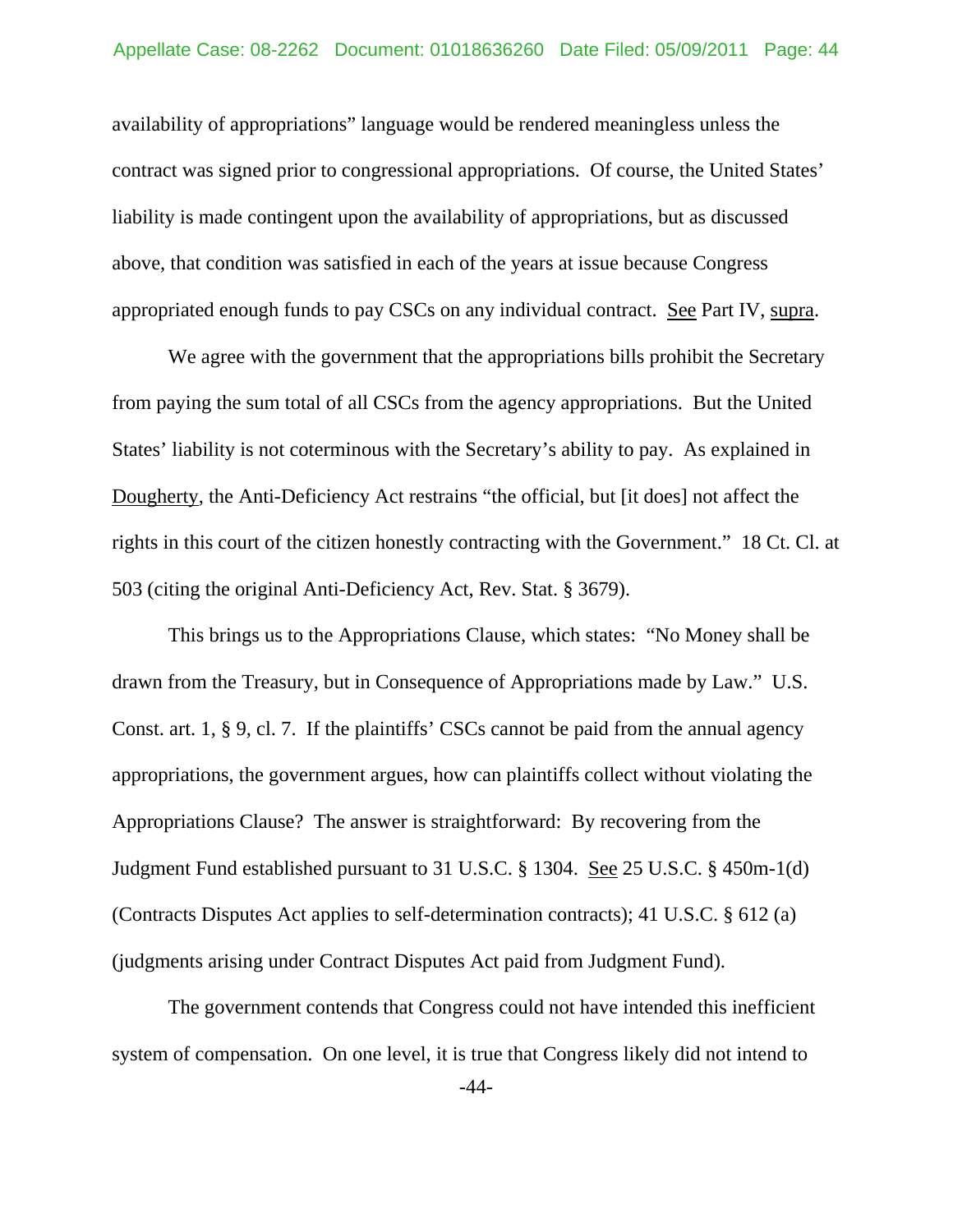pay CSCs from the Judgment Fund. But we must consider the legal effect of Congress' intentional acts, and those acts compel the result. Congress passed the ISDA, guaranteeing funding for necessary CSCs, and its appropriations resulted in an on-going breach of the ISDA's promise. The Court in Cherokee recognized the possible remedy urged by plaintiffs, noting that agencies faced with insufficient appropriations must sometimes exhaust the appropriation and "leav[e] the contractor free to pursue appropriate legal remedies [including the Judgment Fund] arising because the Government broke its contractual promise." 543 U.S. at 642-43 (citations omitted).<sup>16</sup>

 This result leaves Congress with several options to avoid liability. See U.S. Gen. Accounting Office, Indian Self Determination Act: Shortfalls in Indian Contract Support Costs Need to be Assessed 54-63 (1999) (discussing potential congressional solutions to the CSC shortfall dilemma). Congress can revise the ISDA to remove the guarantees of full CSC funding contained in 25 U.S.C.  $\S$  450 $j-1(a)(1)$  and (g). See N.Y. Airways, Inc. v. United States, 177 Ct. Cl. 800, 808 (1966) (cited with approval in Cherokee, 543 U.S. at 642) (Congress could avoid liability caused by insufficient appropriations "by

<sup>&</sup>lt;sup>16</sup> The government also argues that the Judgment Fund is not an appropriate remedy because the Secretary will be required to reimburse the fund for any judgment resulting from a self-determination contract. But this argument ignores the full text of the reimbursement provision, which requires an agency to reimburse the fund "out of available funds or by obtaining additional appropriations for such purposes." 41 U.S.C. § 612(c) (emphasis added); see also 2 GAO Redbook at 6-41 to 42 ("If an agency finds itself [unable to pay a contract], unless it has transfer authority or other clear statutory basis for making further payments, it has little choice but to seek a deficiency or supplemental appropriation from Congress, and to adjust or curtail operations as may be necessary." (footnote omitted)).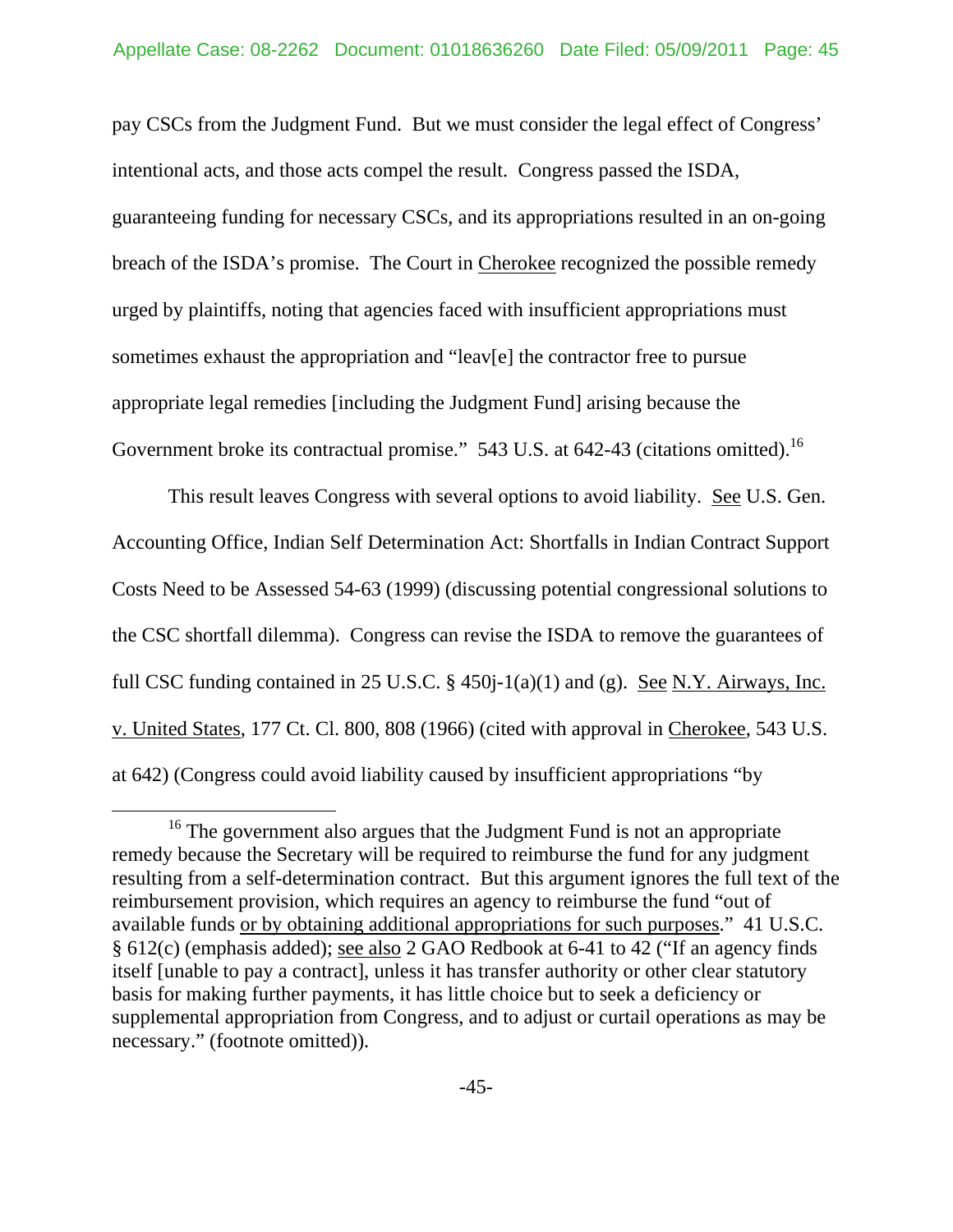changing the substantive law under which the [contractual obligation was set], rather than by curtailing appropriations"). Alternatively, Congress could limit appropriations on a contract-by-contract basis. <u>See Dougherty</u>, 18 Ct. Cl. at 503 ("[W]hen one contract on its face assumes to provide for the execution of all the work authorized by an appropriation, the contractor is bound to know the amount of the appropriation, and cannot recover beyond it  $\dots$  ."). What the government cannot do is breach its contractual obligations and avoid liability based on an improper reading of the phrase "subject to the availability of appropriations."<sup>17</sup>

#### **VII**

 For the foregoing reasons, we **REVERSE** the grant of summary judgment in favor of the government and **REMAND** for further proceedings consistent with this opinion.

<sup>&</sup>lt;sup>17</sup> Plaintiffs raise additional arguments, several of which are considered in the dissent. (See Dissenting Op. 12-15, 39-42.) Although we do not disagree with much of that discussion, we need not reach the remaining issues given our holding as to the meaning of the phrase "subject to the availability of appropriations."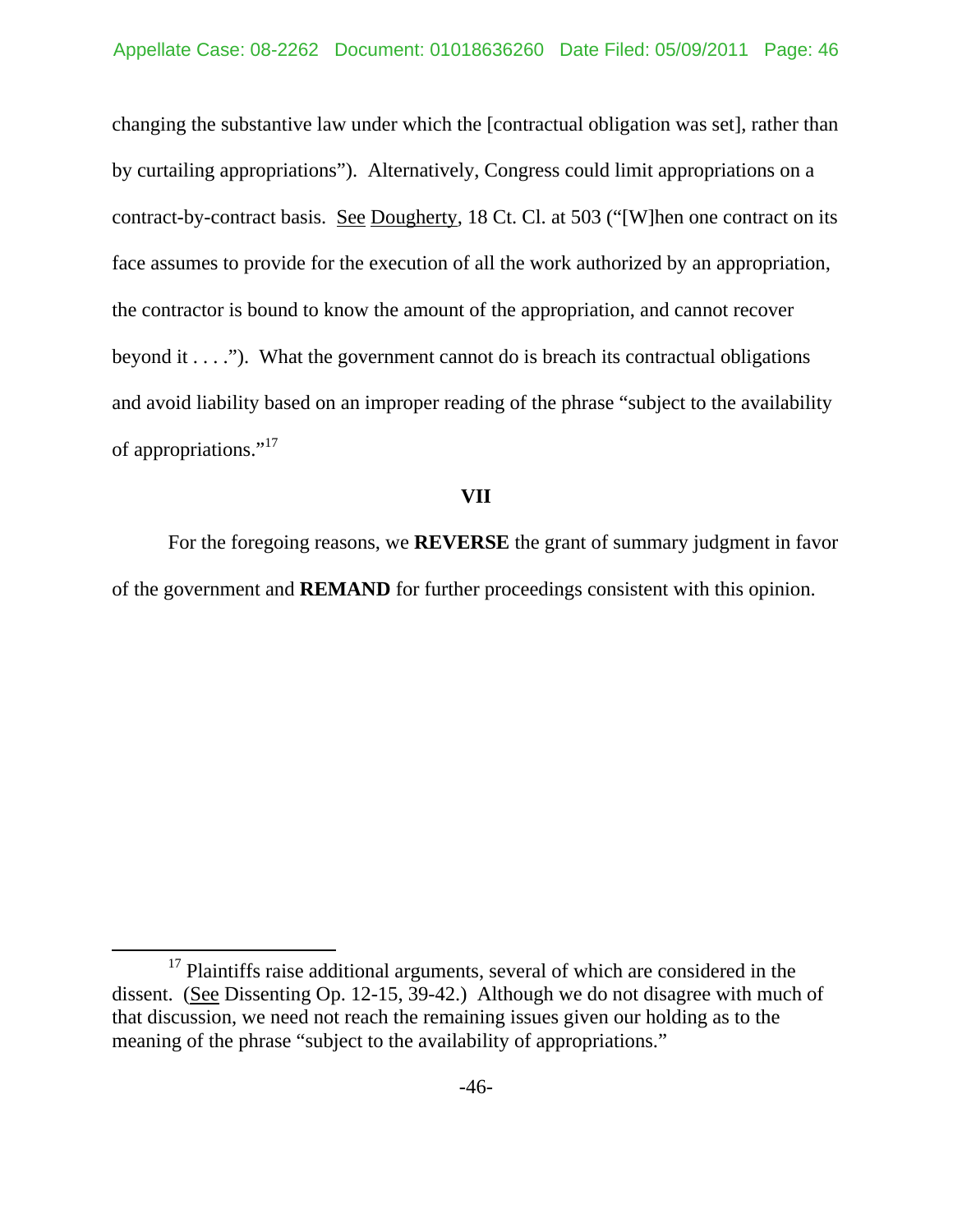08-2262 - *Ramah Navajo Chapter v. Salazar*

**HARTZ**, Circuit Judge, dissenting:

I respectfully dissent. There is much in the majority opinion with which I agree. And the result advocated by the government is not easy to swallow—the BIA hands over programs to tribal organizations but then does not reimburse the organizations for the full costs of running the programs. But in my view congressional intent is clear, all parties should have understood (and indeed did understand) that intent, and we must construe the contracts at issue in accordance with that understanding. The majority opinion's approach strikes me as too formalistic in relying on a sharp division between line-item and lump-sum appropriations. It renders futile the spending cap imposed by Congress. And to the extent that the majority opinion relies on *Cherokee Nation v. Leavitt*, 543 U.S. 631 (2005), for support, it fails to explain why the Supreme Court found it necessary to address in its opinion so many issues that would be irrelevant if the Court had embraced the view of government contracts that the majority opinion adopts.

### **I. BACKGROUND**

The majority opinion provides a thorough discussion of the relevant statutory and administrative background. In this section I will focus on the statutory context and a few facts that illuminate the parties' necessary understanding of their contractual relationship.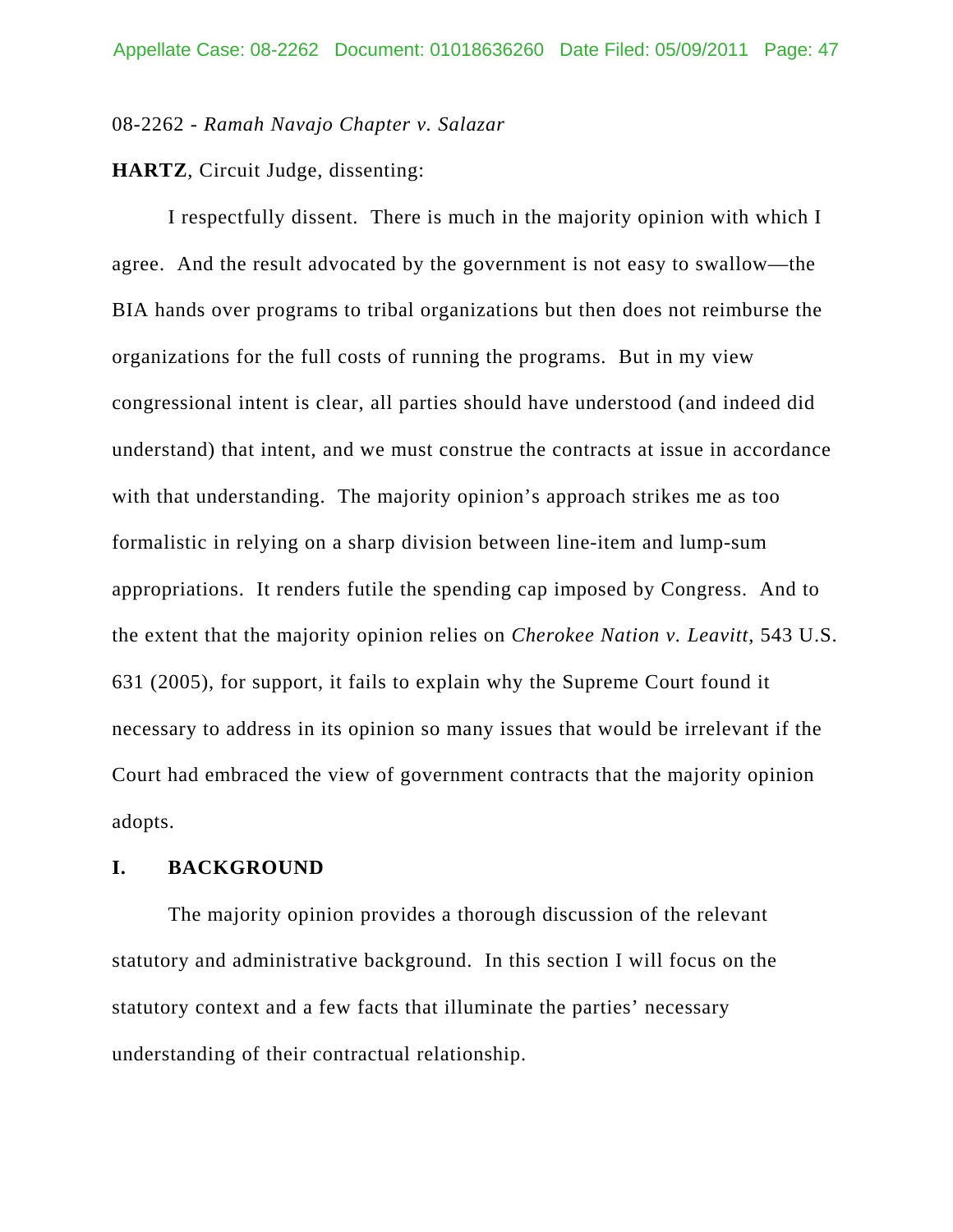First, beginning in fiscal year 1994, Congress set a maximum limit on how much the BIA could allocate from its budget for contract-support costs (termed "indirect costs" in that appropriations act, and "contract-support costs" thereafter). This was a change from prior-year appropriations, which had provided a designated amount for contract-support costs but had not prohibited the BIA from supplementing that amount with unrestricted funds available in the remainder of the appropriation to the BIA. (The appropriations-bill language at issue in *Cherokee Nation* was essentially the same as in the pre-1994 BIA appropriations.) Ordinarily, there would be no great difficulty in an agency's complying with such a spending cap. The agency could simply refuse to enter into more contracts than it had the money to pay for. But that course was unavailable to the BIA under the ISDA. If a tribal organization wished to take over an eligible program from the BIA, the BIA had to relinquish its control and fund the organization's takeover, except in quite limited circumstances. *See* 25 U.S.C. § 450 $f(a)(2)$ .<sup>1</sup> And the BIA's contract with the tribal organization to fund the program could not exclude contract-support costs. *See id.* § 450j-1(a). The congressional limitation on contract-support costs could therefore be effectuated by the BIA only by refusing to pay costs that would otherwise be mandated by statute. In other words, when Congress capped contract-support expenditures, it

<sup>&</sup>lt;sup>1</sup>I should note, however, that for fiscal year 1999, Congress prohibited new or expanded ISDA contracts. *See* Pub. L. No. 105-277, § 328, 112 Stat. 2681, 291-92.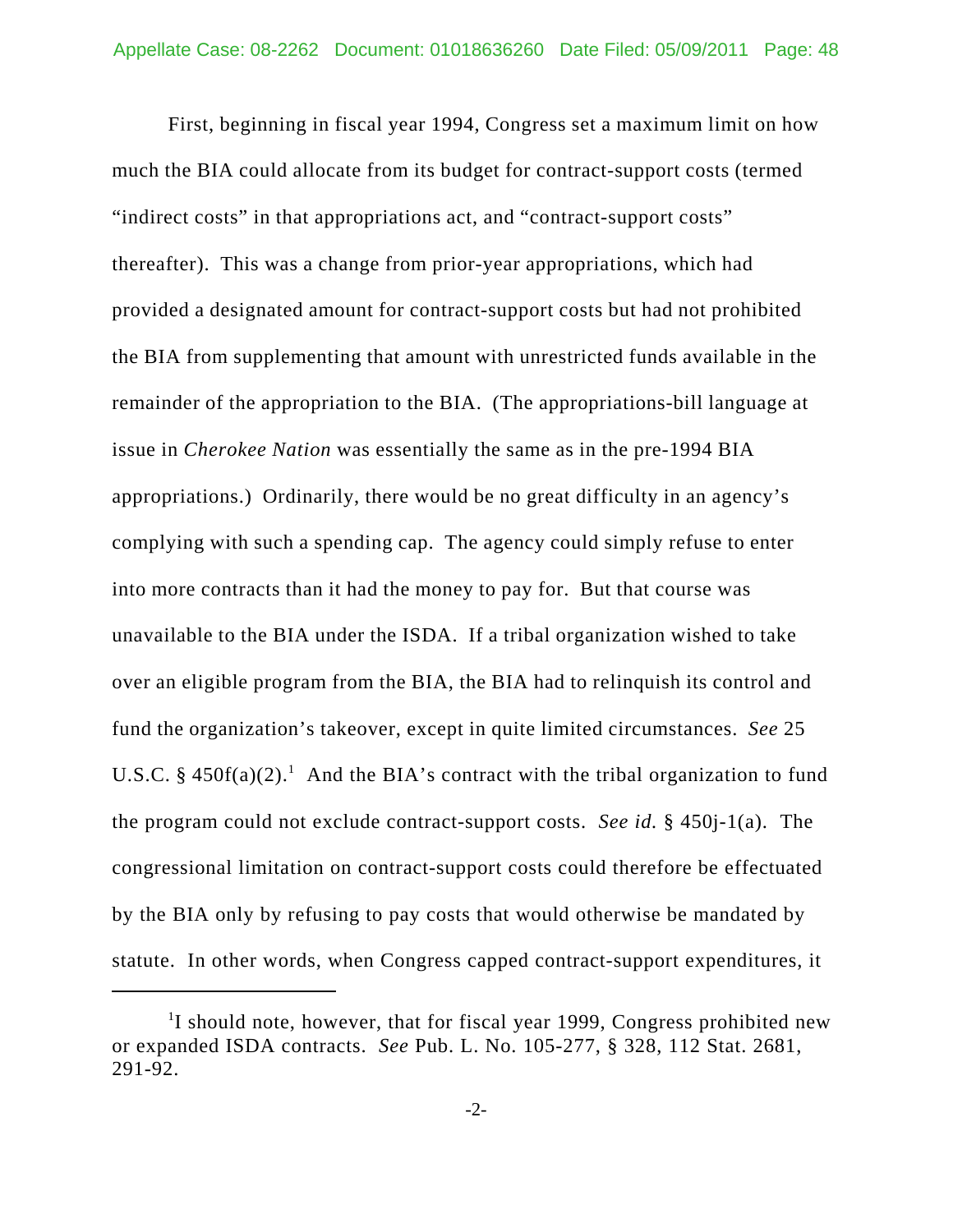necessarily understood that the cap must override what would otherwise have been statutory commands to pay contract-support costs in full on each contract mandated by the ISDA.

Second, there was no secret that the BIA planned to pay only a portion of contract-support costs on each ISDA contract. As set forth in the majority opinion, some months after enactment of each of the relevant appropriations bills, the BIA would publish a notice in the Federal Register stating the amount of contract-support appropriations that it had received and explaining the allocation method should that amount be insufficient to pay for all contract-support costs negotiated in its ISDA contracts. The notice for fiscal year 1994 also forecast the magnitude of the potential shortfall in contract-support funding:

Using FY 1993 experience which resulted in a total CSF [contractsupport fund] need of approximately \$85,000,000, we project a shortfall of at least \$10,000,000 in FY 1994 and possibly a shortfall as high as \$25,000,000. It is important to restate that the Bureau can only utilize the amount appropriated for the CSF account to meet indirect cost needs. That is, the Bureau can no longer reprogram funds from other Bureau accounts to cover CSF shortfalls.

58 Fed. Reg. at 68694. Notices in later years did not project the amount of shortfalls; but their language (indeed, their very purpose) warned tribal organizations of the possibility of insufficient funding.

All notices described essentially the same method for distributing contractsupport funds in the event of a shortfall. A specified sum (or nothing at all, *see* 64 Fed. Reg. at 2659 (fiscal year 1999)) was set aside for new or expanded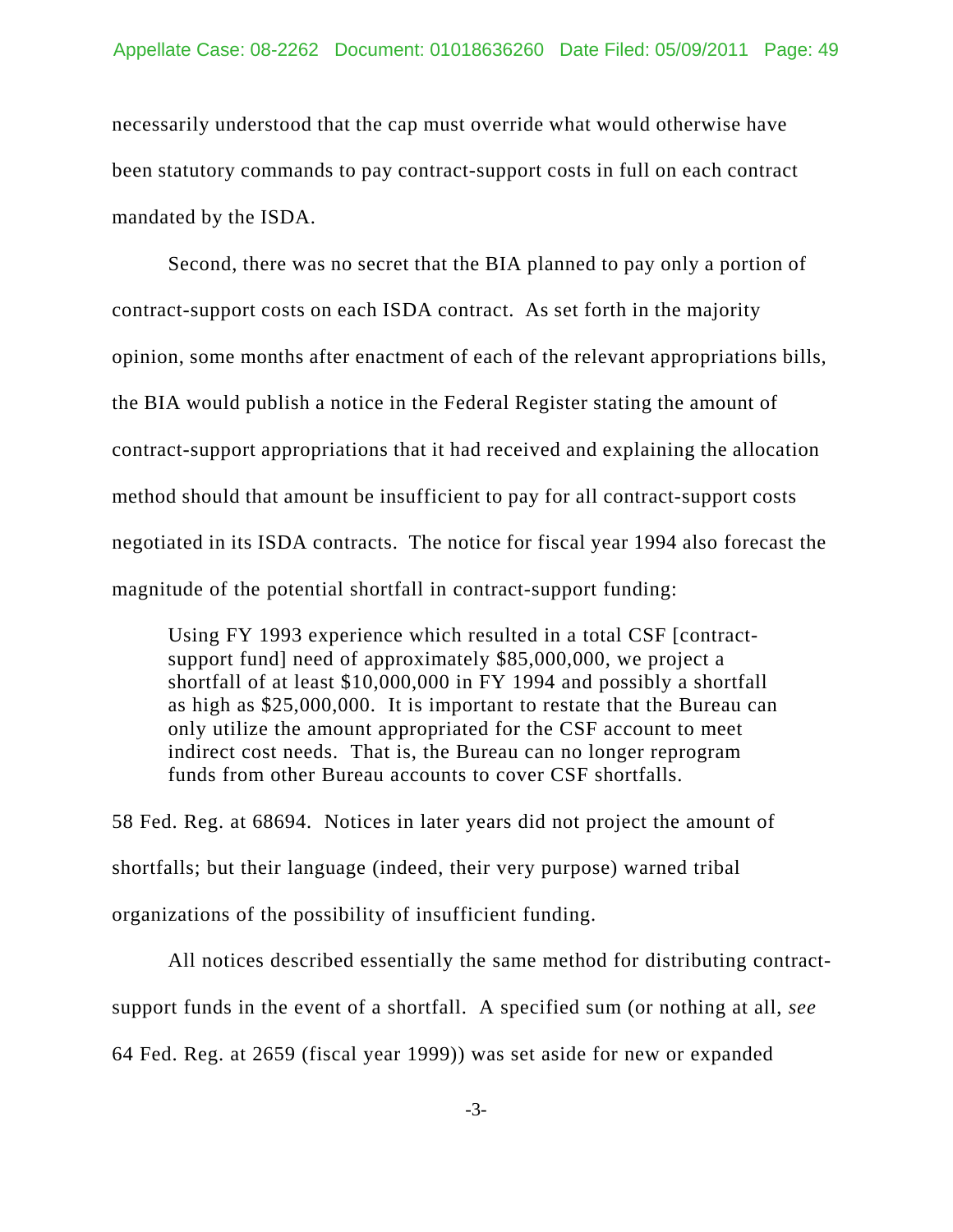contracts; such contract-support funds were usually to be distributed on a firstcome, first-served basis. *See, e.g.*, 62 Fed. Reg. at 1470 (fiscal year 1997). For ongoing or existing contracts, in the event of a shortfall "the amount available shall be distributed pro rata, so that all contractors and compactors receive the same percentage share of their reported need." 66 Fed. Reg. at 15276 (fiscal year 2001).

The notices further advised that the BIA would not distribute the tribal organizations' final contract-support payments until about July 31, well after they were supposed to have begun performance under their contracts.<sup>2</sup> In practice, the tribal organizations often were not told precisely how much each would be paid in contract-support funds until late September. Between fiscal years 1994 and 2001, the tribal organizations were paid 77% to 92% of their contract-support costs.<sup>3</sup>

<sup>2</sup> *See, e.g.*, 59 Fed. Reg. at 55318 (fiscal year 1995); 63 Fed. Reg. at 5399 (fiscal year 1998); 66 Fed. Reg. at 15276 (fiscal year 2001). *But see* 58 Fed. Reg. at 68694 (notice for fiscal year 1994, stating that the final distribution of contract-support funds will be made "around May 1").

<sup>&</sup>lt;sup>3</sup>It is worth noting that even if there had been no statutory cap on contractsupport costs, full payment would likely not have been made until well after performance of the contract had begun. The contract-support costs were typically expressed as a percentage of an agreed-on base amount rather than in dollar terms. The percentage—called the indirect-cost rate—was negotiated with the Inspector General of the Department of the Interior. *See* 25 U.S.C. § 450b(g) ("'indirect cost rate' means the rate arrived at through negotiation between an Indian tribe or tribal organization and the appropriate Federal agency"); S. Rep. No. 100-274, *as reprinted in* 1988 U.S.C.C.A.N. at 2628 ("Tribal indirect cost rates are negotiated and approved according to OMB guidelines by the Department of Interior Office of Inspector General."). The product of that rate (continued...)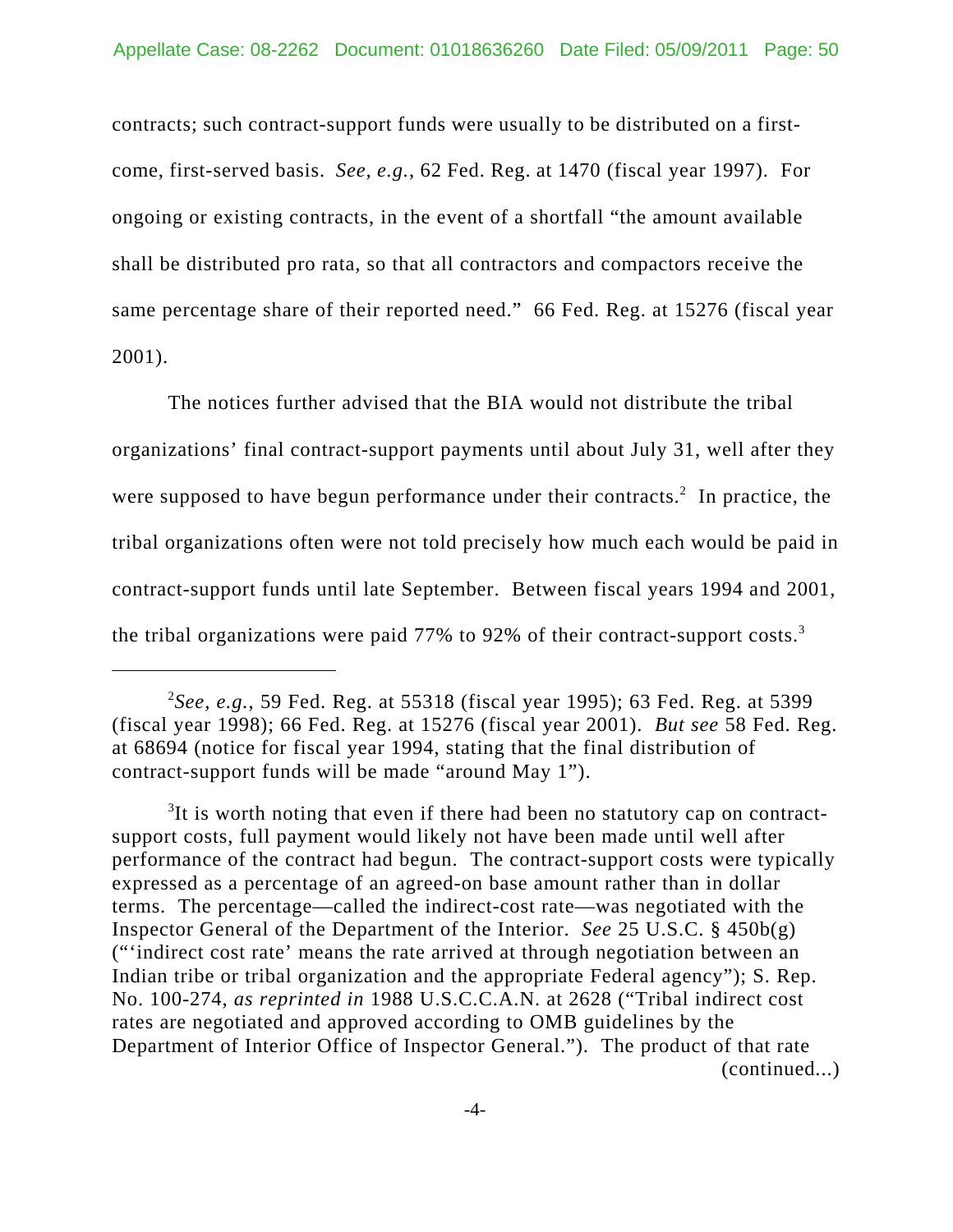The AFAs recognized that contract-support costs might not be fully paid.

Although the template for AFAs may have changed over the years and the AFAs in the record may not be representative in various respects, they are illustrative of how tribal organizations and the BIA dealt with the tentativeness of contractsupport funding. The Oglala AFA for calendar year 2001 is quite explicit. Its section entitled "Program and Budget" includes the following paragraph:

. Contract Support Funds shall be provided by the Bureau of Indian Affairs, *subject to the availability of funding*, in accordance with the Indirect Cost Negotiation Agreement between the Contractor and the Office of the Inspector General, and in accordance with Bureau of Indian Affairs policies and procedures pertaining to the distribution of Contract Support Funds.

J. App., Vol. IV at 900 (emphasis added). A paragraph entitled "Billings for Indirect Cost" in the "Administration Data" section explicitly recognizes that

J. App., Vol. II at 266–67.

 $3$ (...continued)

and the base amount is intended to be the best approximation of what the indirect contract-support costs are. *See* 2 C.F.R. pt. 225 (OMB Guidelines). The negotiation to establish the indirect-cost rate was ordinarily conducted after execution of the AFA. Ramah's controller explained:

Our indirect cost rates are usually not determined by agreement until well after the commencement of the federal fiscal year and sometimes not until after it is concluded. The principal reason is that indirect cost proposals must be accompanied by single agency audits for the year ending two years prior to the fiscal year for which the application is being made. However, in practice it has proven impossible for us to finalize our audits prior to the commencement of the federal fiscal year in question.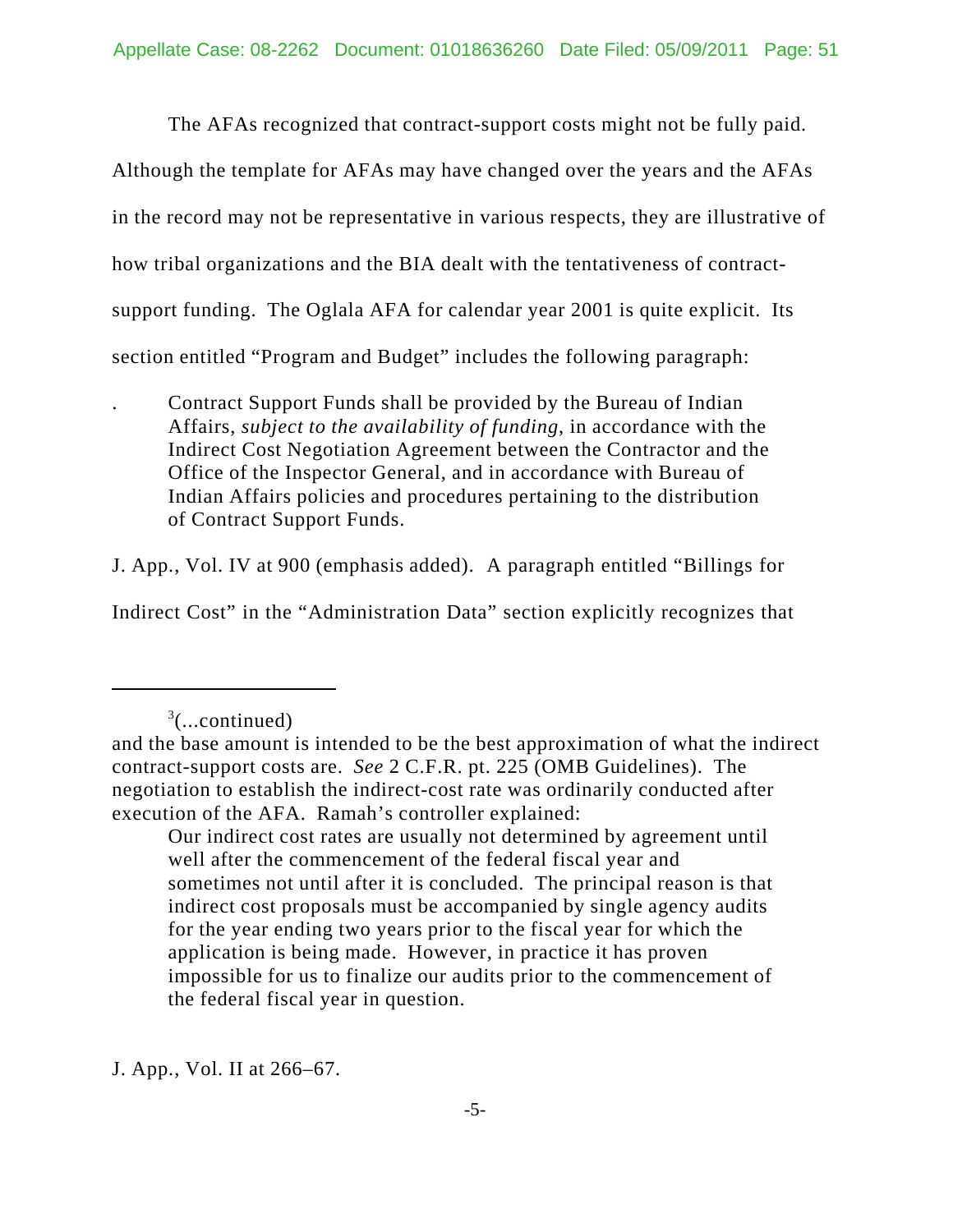Oglala may be reimbursed for only a percentage of the indirect contract-support

costs computed by using the indirect-cost rate. It states:

The contractor shall bill for Indirect Cost earned on his voucher\invoice showing the following, for the period covered by the voucher\invoice:

- 1. Total direct cost expenditures.
- 2. Less Exclusions.
- 3. Times Indirect Cost Rate.4

<sup>4</sup>The preceding paragraph, which is entitled "Negotiated Indirect Cost Rates," describes how the parties are to arrive at a rate:

- 1. The allowable indirect costs under this contract shall be obtained by applying negotiated indirect cost rates to bases agreed upon by the parties, as specified below.
- 2. Negotiation of indirect cost rates by the Contractor and the cognizant audit agency shall be undertaken as promptly as practicable after receipt of the Contractor's indirect cost proposal.
- 3. Allowability of cost and acceptability of cost allocation methods shall be determined in accordance with OMB Circular A-87.
- 4. The results of each negotiation shall be set forth in an Indirect Cost Negotiation Agreement, such agreement shall become a part of this contract by reference. The agreement shall specify:
	- (a) The agreed indirect cost rate(s);
	- (b) The base to which to the rate(s) apply;
	- (c) The periods for which the rate(s) apply; and,
	- (d) The specific items treated as exclusions or any changes in the items previously agreed to be treated as exclusions.
- 5. The Contractor is to be reimbursed for all allocable and allowable indirect costs incurred in performance of this contract, subject to any statutory limitations applicable.
- 6. Any failure by the parties to agree on any indirect cost rate(s) or applicability of the rate(s) to the bases under this provision shall be considered a dispute concerning a question of fact for decision by the Awarding Official within the meaning of the

(continued...)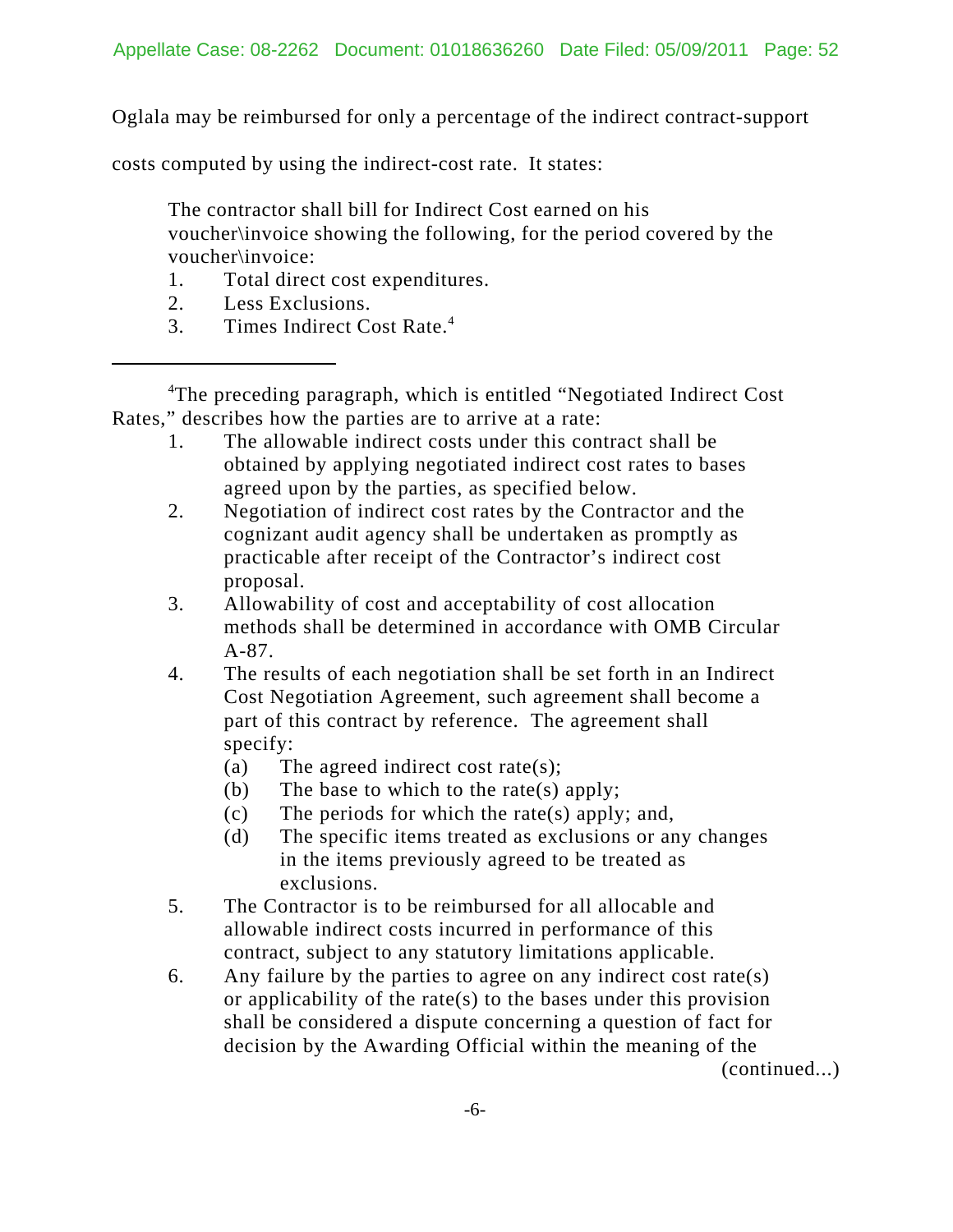- 4. *Times percentage of rate funded by BIA.*
- 5. Indirect Cost earned for the period covered.  $(1) - (2) X (3) X (4) = (5).$

*Id.* at 920 (emphasis added). In other words, the full amount of indirect contractsupport costs will be reduced by multiplying it by a "percentage of rate funded by BIA." This computation follows the same steps as those for indirect-contractsupport-cost computations set forth in the BIA's notice of "Distribution of Fiscal Year 2001 Contract Support Funds." *See* 66 Fed. Reg. at 15276.

Not only were the tribal organizations on notice that contract-support costs may not be fully funded, but their representatives may even have acquiesced in the shortfall, recognizing that in light of limited willingness of Congress to fund programs benefitting Native Americans, other needs should take priority over contract-support costs. A study by the GAO reported that there were two reasons for underfunding contract-support costs:

First, it is difficult for [the BIA and the Indian Health Service] to predict what the total need for indirect cost funding will be in advance. The agencies do not know which tribes will be contracting which programs, at what level the contracted programs will be funded, and what a tribe's indirect cost rates will be. Second, in addition to the difficulty of predicting the future contract support requirements, the agencies have had other funding priorities in recent years. For example, BIA's priorities have been to seek additional appropriations for law enforcement to reduce crime on the reservations and for Indian education.

<sup>4</sup> (...continued) clause of the contract entitled "Disputes".

J. App., Vol. IV at 919–20. The indirect-cost rate is not an issue in this appeal.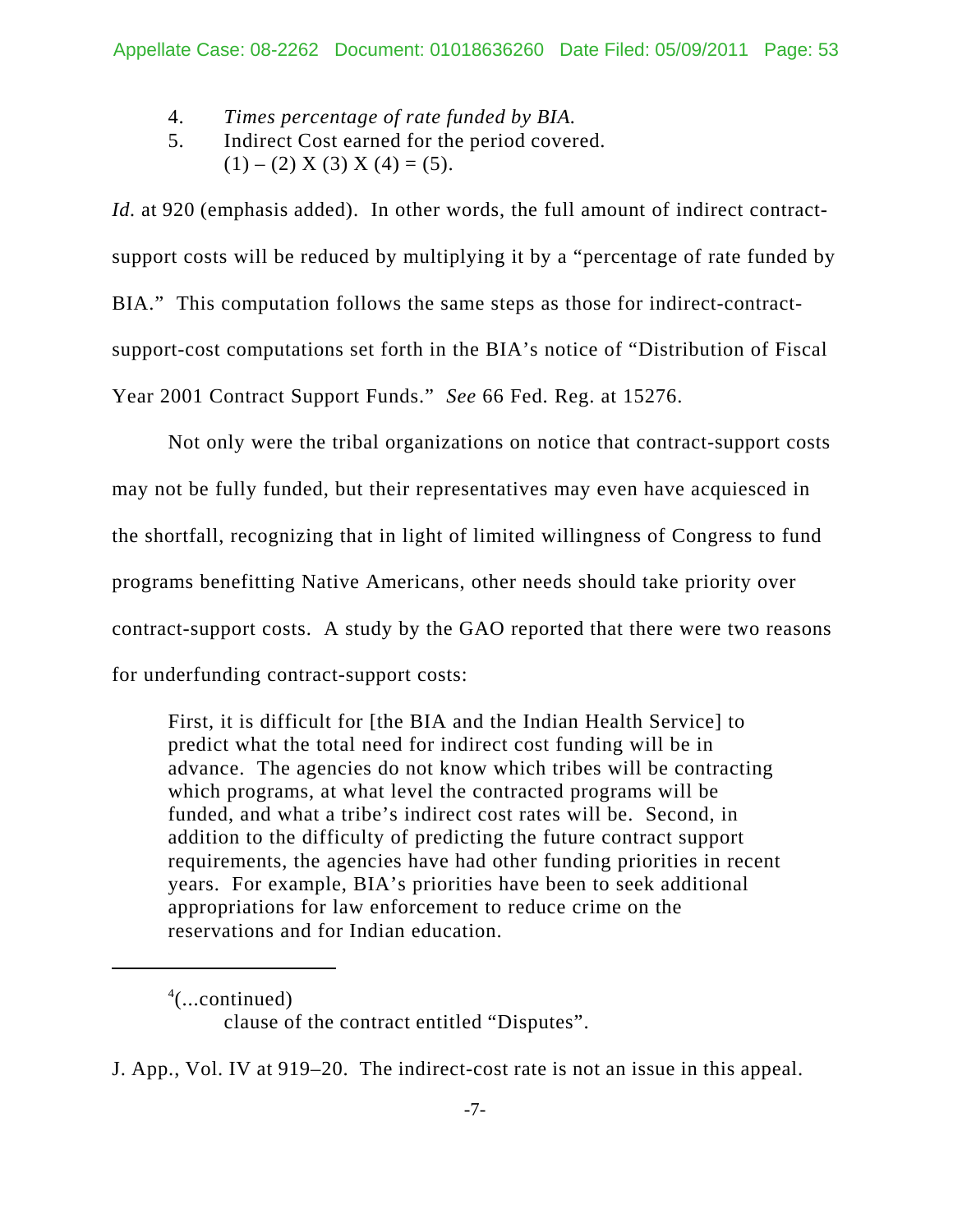J. App., Vol. III at 541. Those priorities are to be set after consultation with the Native American community. *See* 25 U.S.C. § 450j-1(i) ("On an annual basis, the Secretary shall consult with, and solicit the participation of, Indian tribes and tribal organizations in the development of the budget for the . . . Bureau of Indian Affairs (including participation of Indian tribes and tribal organizations in formulating annual budget requests that the Secretary submits to the President for submission to Congress  $\dots$ ...").<sup>5</sup>

Another good indication that everyone understood, or should have understood, that the appropriations cap would require reductions in contractsupport payments in all the BIA's ISDA contracts can be found in a brief submitted some 16 years ago by one of the law firms representing Plaintiffs in this appeal. In *Ramah Navajo School Board., Inc. v. Babbitt*, 87 F.3d 1338 (D.C.

25 U.S.C. § 450*l*(c) (Model Agreement § 1(b)(5)).

<sup>&</sup>lt;sup>5</sup>It is also worth noting that the contracts give tribal organizations the right to suspend performance if they become insecure about payment:

The Contractor shall not be obligated to continue performance that requires an expenditure of funds in excess of the amount of funds awarded under this Contract. If, at any time, the Contractor has reason to believe that the total amount required for performance of this Contract or a specific activity conducted under this Contract would be greater than the amount of funds awarded under this Contract, the Contractor shall provide reasonable notice to the appropriate Secretary. If the appropriate Secretary does not take such action as may be necessary to increase the amount of funds awarded under this Contract, the Contractor may suspend performance of the Contract until such time as additional funds are awarded.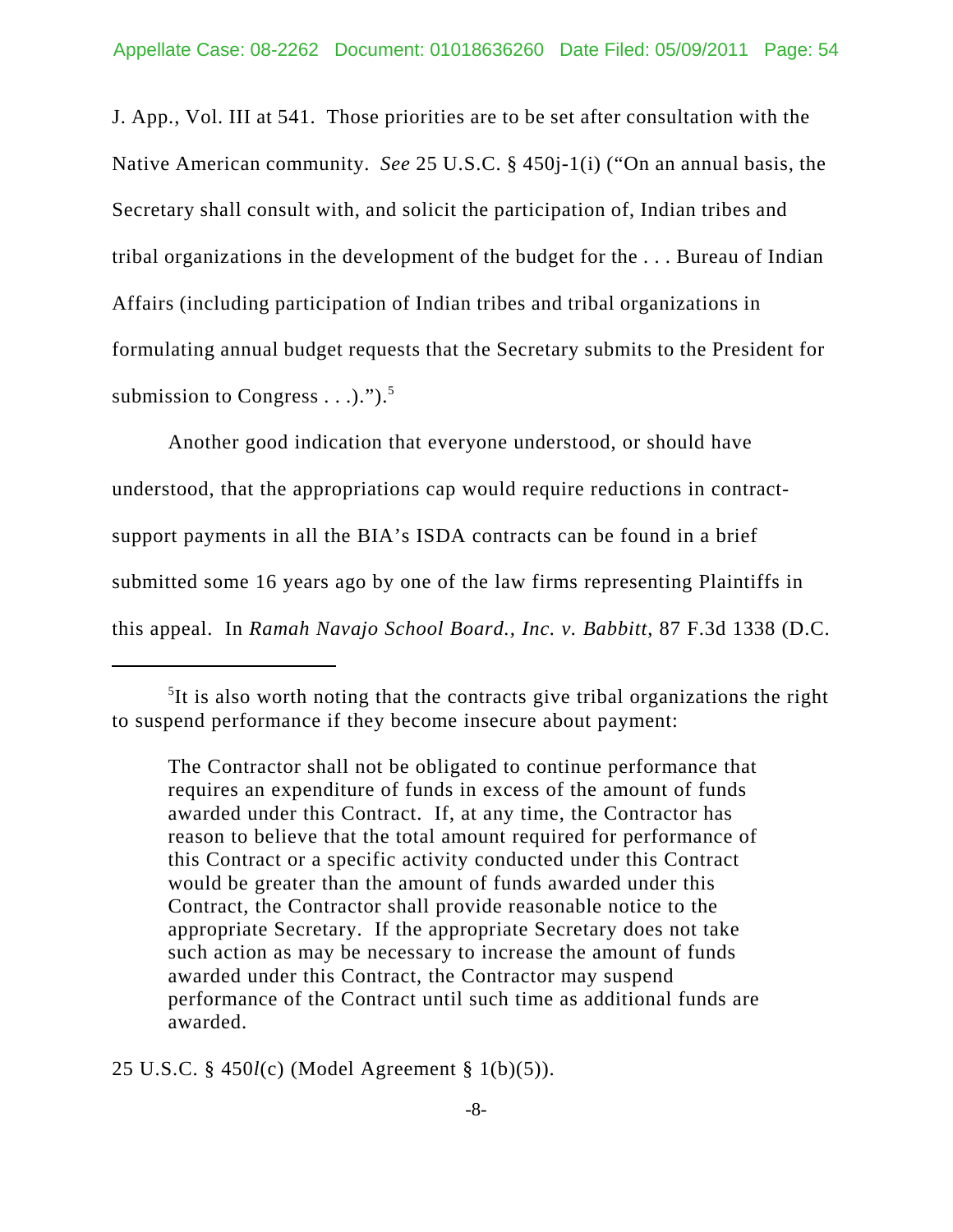Cir. 1996), the school board successfully challenged how the Secretary of the Interior apportioned to the tribes the restricted contract-support appropriations for fiscal year 1995. (The plaintiffs in that case did not challenge, as in this case, the failure to pay full contract-support costs.) The Secretary had set a June 30, 1995, deadline for submitting proposals for indirect-cost rates. Tribal organizations that missed the deadline would receive only 50% (instead of 75%) of full funding on the first round of distribution. *See* 59 Fed. Reg. at 55318 (fiscal year 1995). In the second round the remaining funds would be apportioned pro rata to the deadline-compliant tribal organizations, who ultimately received more than 90% of full funding. *See Ramah Navajo Sch. Bd.*, 87 F.3d at 1343. The brief submitted by counsel for the school board asserted: "Congress in the [ISDA] and the contemporaneous appropriation statutes clearly intend[ed] an even, across-theboard reduction in all tribal contracts in the event of an appropriations shortfall." Appellant's Brief at 27, *Ramah Navajo Sch. Bd., Inc. v. Babbitt*, Nos. 95-5334, 95-5348) (D.C. Cir. Nov. 15, 1995) (footnote omitted).

#### **II. ANALYSIS**

Given the obvious intent of Congress, which was communicated by the BIA to tribal organizations receiving ISDA funds and was surely understood by them, affirmance of the district court is required unless some legal doctrine overrides congressional intent. In my view, however, the governing doctrine confirms the need for affirmance.

-9-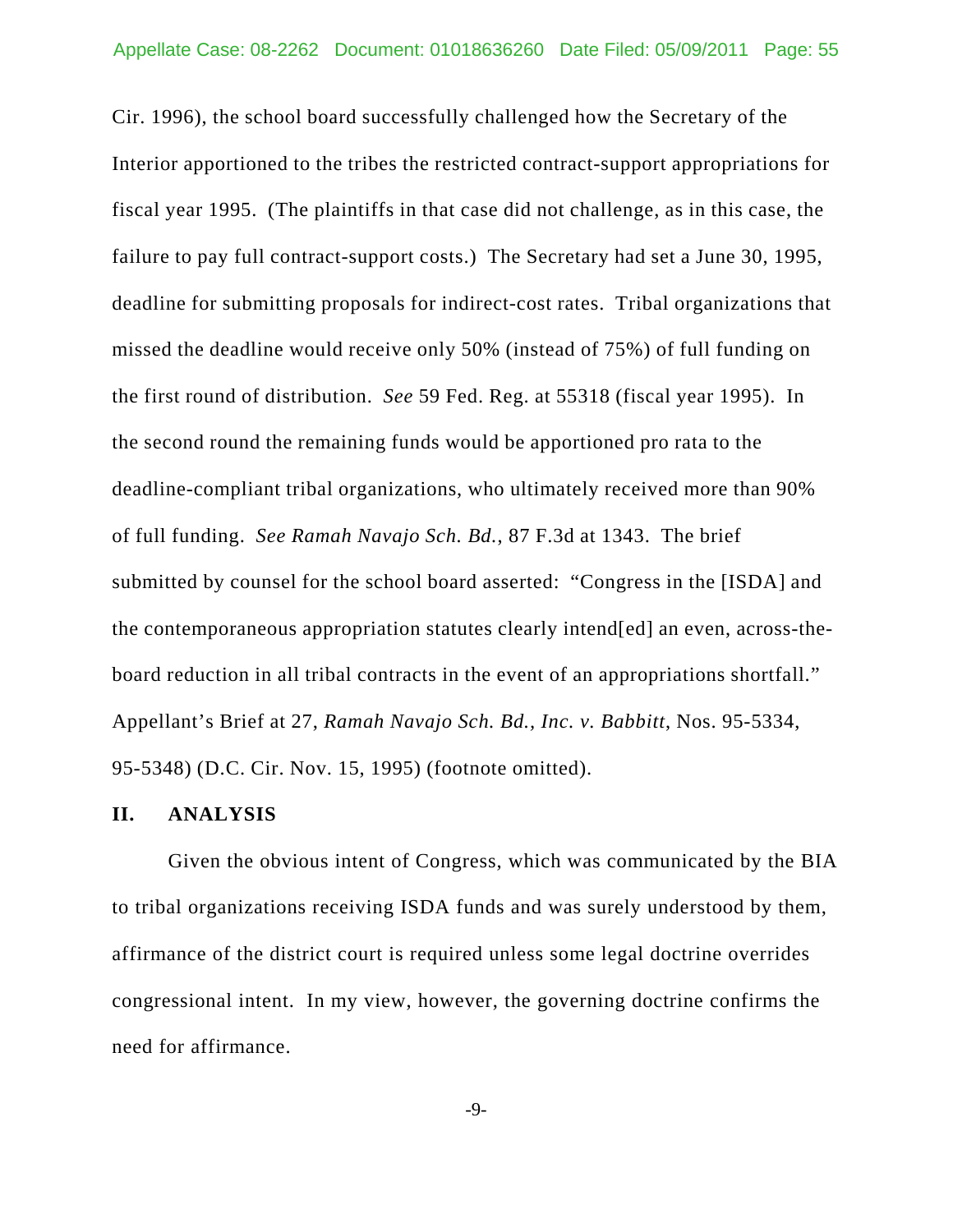# **A. Congressional Appropriations and Government Contractual Liability**

The Appropriations Clause of the United States Constitution states, "No Money shall be drawn from the Treasury, but in Consequence of Appropriations made by Law." U.S. Const. art. 1, § 9, cl. 7. To prevent the Executive from forcing its hand by incurring contractual debts on behalf of the United States, Congress has enacted the Anti-Deficiency Act which, with certain limited exceptions, prohibits federal agencies from contracting for more than what Congress appropriates. *See* 31 U.S.C. § 1341(a)(1)(A), (B). The Act states in part:

An officer or employee of the United States Government . . . may not—

(A) make or authorize an expenditure or obligation exceeding an amount available in an appropriation or fund for the expenditure or obligation; [or] (B) involve [the] government in a contract or obligation for the payment of money before an appropriation is made unless authorized by law . . . .

*Id.* § 1341(a)(1). Consequently, government contracts generally are not binding until Congress appropriates the necessary funds. *See Cherokee Nation*, 543 U.S. at 643.

On occasion, however, a law may grant a government officer or employee what is known as "contract authority"—that is, the authority to enter into a contract that is binding regardless of whether Congress appropriates sufficient money to cover the contract. *See Train v. City of New York*, 420 U.S. 35, 39 n.2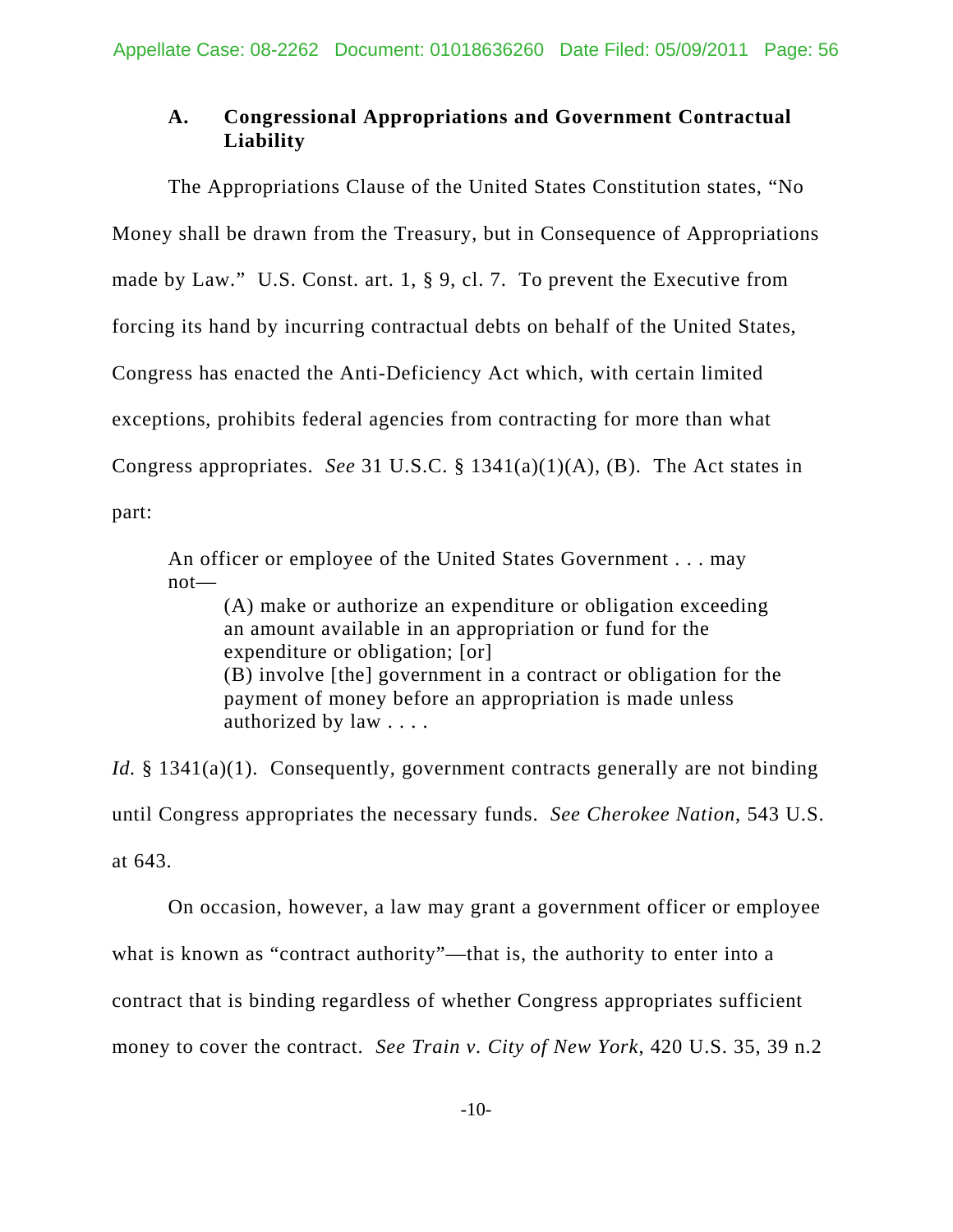(1975); *see generally* I General Accounting Office, Principles of Federal Appropriations Law p. 2-6 (3d ed. 2004) (GAO Redbook). In that event, if the appropriation turns out to be inadequate, the contractor can sue the government for underpayment. *See* GAO Redbook at p. 2-7. A grant of contract authority, however, must be clear. As stated in 31 U.S.C. § 1301(d): "A law may be construed to make an appropriation out of the Treasury or to authorize making a contract for the payment of money in excess of an appropriation only if the law specifically states that an appropriation is made or that such a contract may be made."

Plaintiffs make two principal arguments in support of their claim to full payment of ISDA contract-support costs: They assert (1) that the Secretary had contract authority to bind the government to pay contract-support costs regardless of the sufficiency of appropriations, and (2) that even if the Secretary lacked contract authority, the congressional appropriation for contract-support costs was sufficient for each separate contract, so that the government is bound even if there were insufficient funds to pay the total of such costs for all ISDA contracts. I first address contract authority.

## **B. Did the BIA have Contract Authority for Contract-Support Costs?**

Plaintiffs contend that Congress granted the Secretary contract authority to enter into ISDA contracts when it directed the Secretary to pay in full the

-11-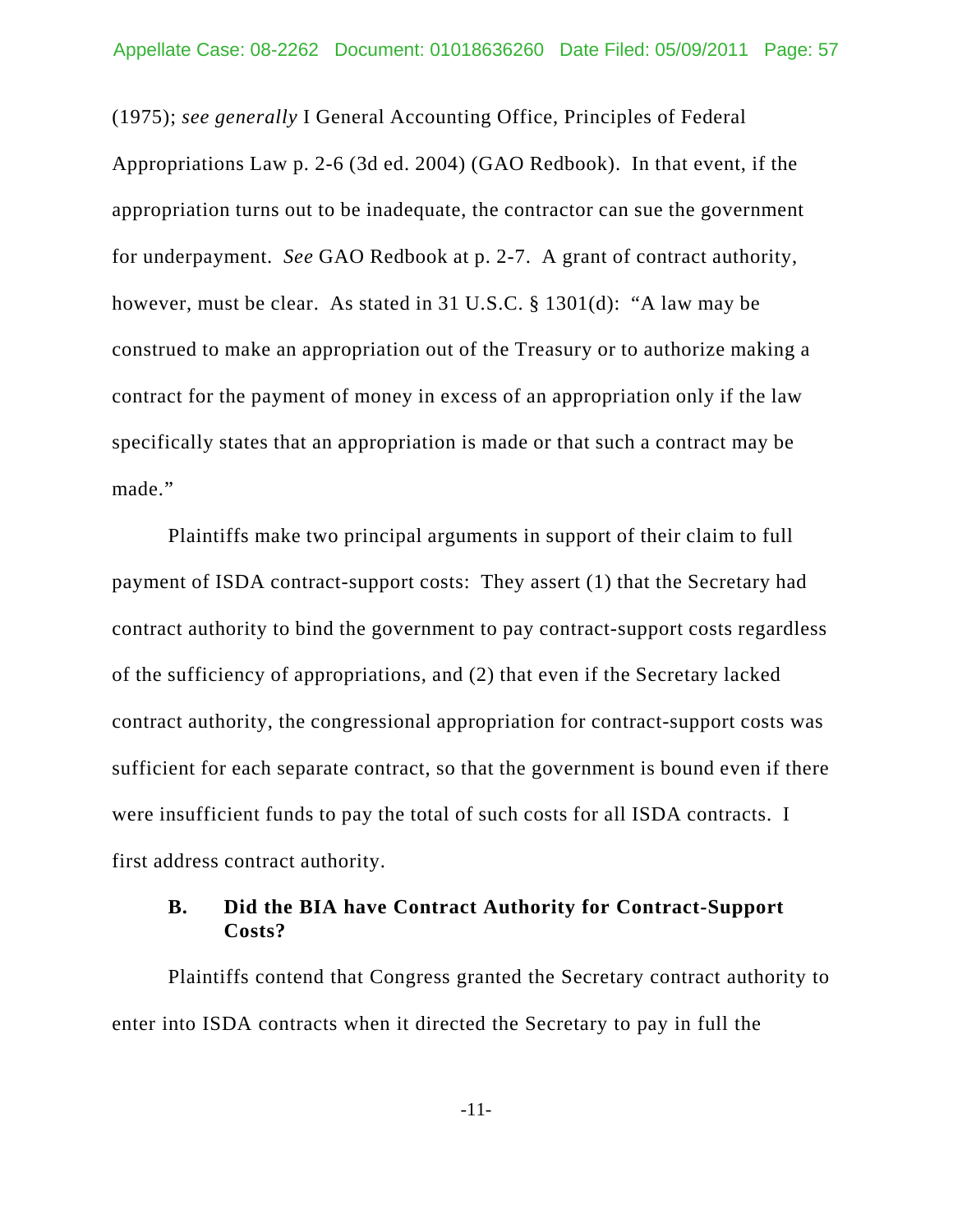contract-support costs on ISDA contracts (regardless of the adequacy of

appropriations for those costs). They acknowledge the following language of 25

U.S.C. § 450j-1(b) that limits the provision of funds to what is appropriated:

*Notwithstanding any other provision in this subchapter* [the entire ISDA]*, the provision of funds under this subchapter is subject to the availability of appropriations* and the Secretary is not required to reduce funding for programs, projects, or activities serving a tribe to make funds available to another tribe or tribal organization under this subchapter.

(Emphasis added). They argue, however, that this language does not limit the government's financial obligation for contract-support costs.

To begin with, Plaintiffs remind us that the ISDA's legislative history reflects congressional intent that tribes not be penalized by government underpayment of contract-support costs. *See* S. Rep. 100-274, *as reprinted in* 1988 U.S.C.C.A.N. at 2628 ("the Committee believes strongly that Indian tribes should not be forced to use their own financial resources to subsidize federal programs."). They then point to two ISDA provisions suggesting a categorical government obligation. The first is  $\S$  450j-1(a)(2), which states:

There *shall* be added to the amount required by paragraph (1) [(the Secretarial amount)] contract support costs which *shall* consist of an amount for the reasonable costs for activities which must be carried on by a tribal organization as a contractor to ensure compliance with the terms of the contract and prudent management, but which—

(A) normally are not carried on by the respective Secretary in his direct operation of the program; or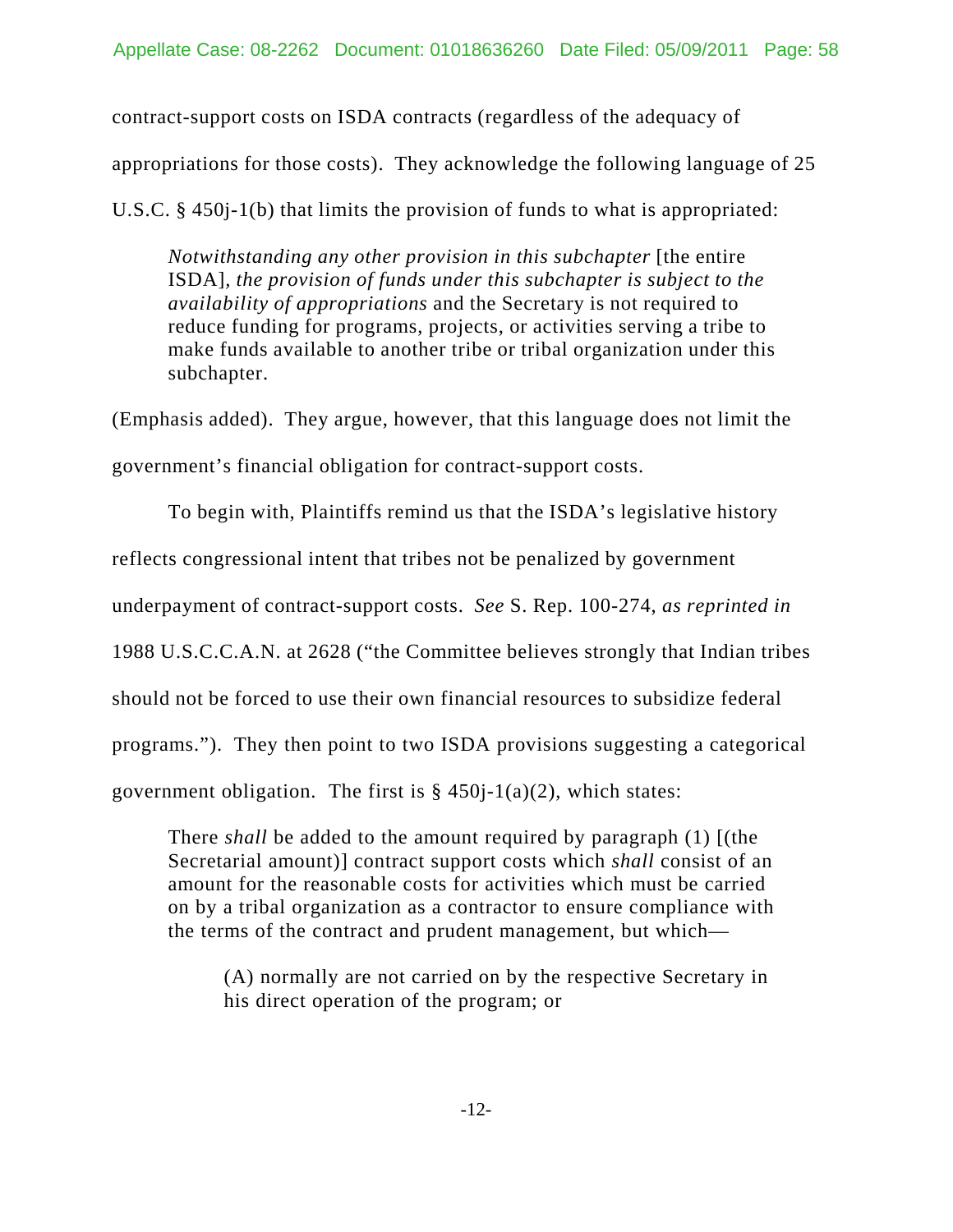(B) are provided by the Secretary in support of the contracted program from resources other than those under contract.

(Emphases added). The other is  $\S$  450 $j-1(g)$  (added to the ISDA six years after enactment of the subject-to-availability language of § 450j-1(b)), which speaks of contract-support costs as an entitlement:

Upon the approval of a self-determination contract, the Secretary shall add to the contract the full amount of funds to which the contractor is *entitled* under subsection (a) of this section, subject to adjustments for each subsequent year that such tribe or tribal organization administers a Federal program, function, service, or activity under such contract.

(Emphasis added).<sup>6</sup> In light of this mandatory language, Plaintiffs contend that the subject-to-availability restriction on "the provision of funds under this subchapter," § 450j-1(b), must limit only payments by the Secretary, not the government's ultimate liability. Under their construction of the statute, "*payment* of the full amount by the Secretary is subject to available appropriations to make

<sup>&</sup>lt;sup>6</sup>In addition, Plaintiffs rely on § 450j-1(d)(2), which states: "Nothing in this subsection shall be construed to authorize the Secretary to fund less than the full amount of need for indirect costs associated with a self-determination contract." But this provision explicitly applies only to subsection (d) of § 450j-1. *See id.* § 450j-1(d)(1) ("Where a tribal organization's allowable indirect cost recoveries are below the level of indirect costs that the tribal organizations should have received for any given year pursuant to its approved indirect cost rate, and such shortfall is the result of lack of full indirect cost funding by any Federal, State, or other agency, such shortfall in recoveries shall not form the basis for any theoretical over-recovery or other adverse adjustment to any future years' indirect cost rate or amount for such tribal organization, nor shall any agency seek to collect such shortfall from the tribal organization."). The provision does not purport to have any effect on the subject-to-availability language of § 450j-1(b). Thus, I fail to see any relevance of  $\S$  450 $j-1(d)(2)$  to the present dispute.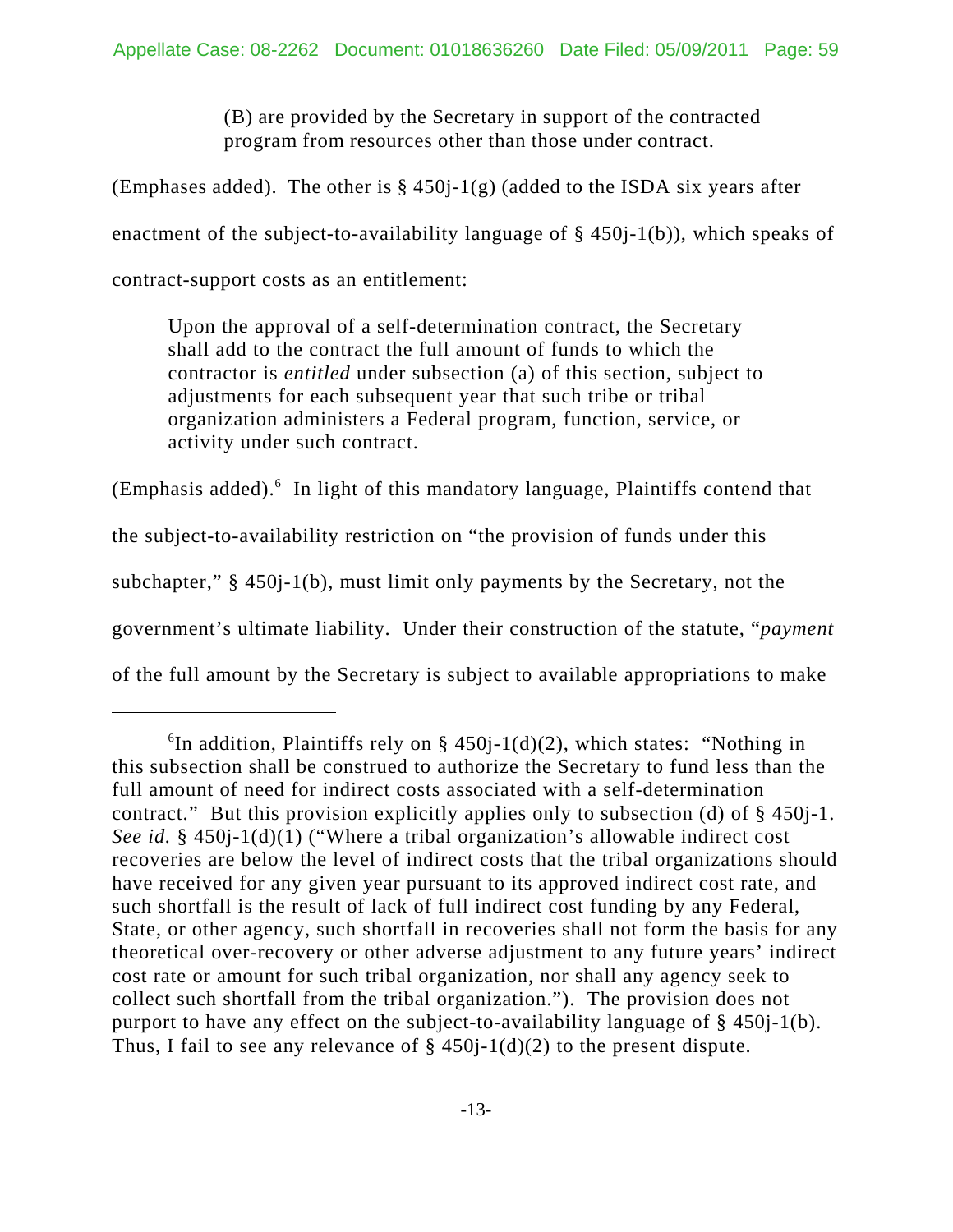those payments, but if such appropriations are not available then the underpaid contract *obligation* remains in place and the government remains liable in damages." Aplt. Br. at 49–50.

Plaintiffs' argument is interesting, but unpersuasive. They do not explain why there would be any reason to include in the ISDA a provision saying that the Secretary cannot pay out money that has not been appropriated. Such a provision would seem superfluous. If such payments are not barred by the Constitution's Appropriations Clause, then the Anti-Deficiency Act should do the trick. One could also wonder what good Congress thought it would accomplish by restricting payments by the Secretary but not the liability of the government. The effect on the overall federal budget would be the same whether the money comes from the Secretary's budget or from the fund used to pay judgments for the government's breach of contractual duties. *See* 31 U.S.C. § 1304 (judgment fund). When Congress says that "the provision of funds under this subchapter [the ISDA] is subject to the availability of appropriations," 25 U.S.C. § 450j-1(b), it must mean that the government's *obligation* on ISDA contracts is limited by the amount appropriated.

As for the addition of  $\S$  450*j*-1(g) several years after enactment of the subject-to-availability language in § 450j-1(b), if subsection (g) were intended to limit the reach of that language in subsection (b), one would expect Congress to have been explicit about it, as required by 31 U.S.C. § 1301(d) (contract authority

-14-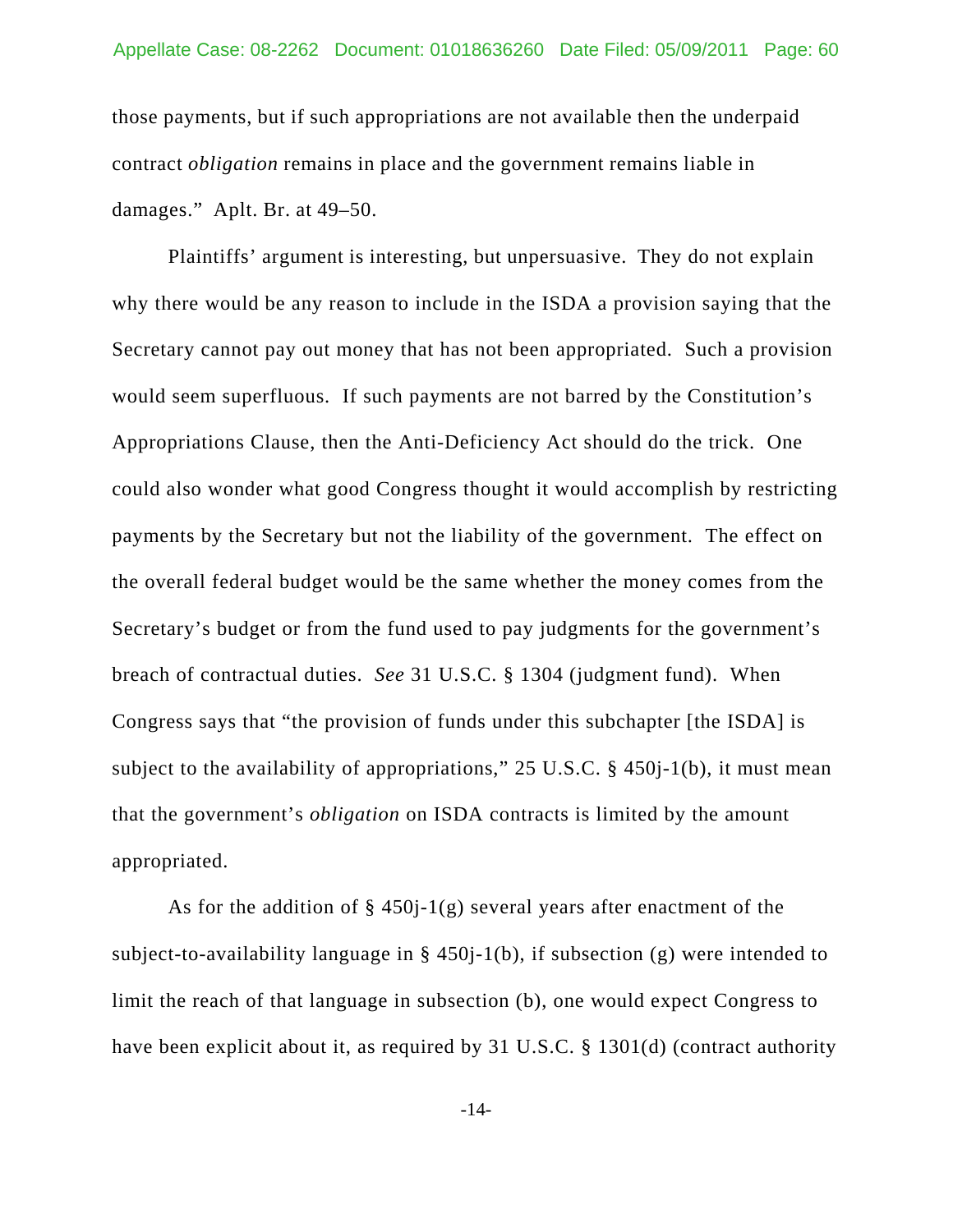must be "specifically state[d]"). Yet Congress did not bother to amend § 450j-

1(b) to say that the subject-to-availability provision that otherwise applies to the

entire ISDA does not apply to contract-support costs.

Most importantly, Plaintiffs' construction of the subject-to-availability

provision is contrary to the Supreme Court's view. Referring to § 450j-1(b),

*Cherokee Nation* said:

Language of this kind is often used with respect to Government contracts. This kind of language normally makes clear that an agency and a contracting party can negotiate a contract prior to the beginning of a fiscal year but that the contract will not become binding unless and until Congress appropriates funds for that year. *It also makes clear that a Government contracting officer lacks any special statutory authority needed to bind the Government without regard to the availability of appropriations.*

543 U.S. at 643 (citations omitted; emphasis added). I therefore conclude that the

Secretary did not have contract authority to bind the government to pay full

contract-support costs regardless of the adequacy of appropriations.

I now turn to Plaintiffs' argument that there were available funds to pay

each tribal organization's contract-support costs in full.

## **C. Were Funds Available for Full Payment of Contract-Support Costs?**

Plaintiffs' principal argument is not predicated on the Secretary's alleged

contract authority to bind the government to pay contract-support costs in full.

Rather, they contend that sufficient appropriations were "available" to pay each individual tribal organization's contract-support costs in full, so the government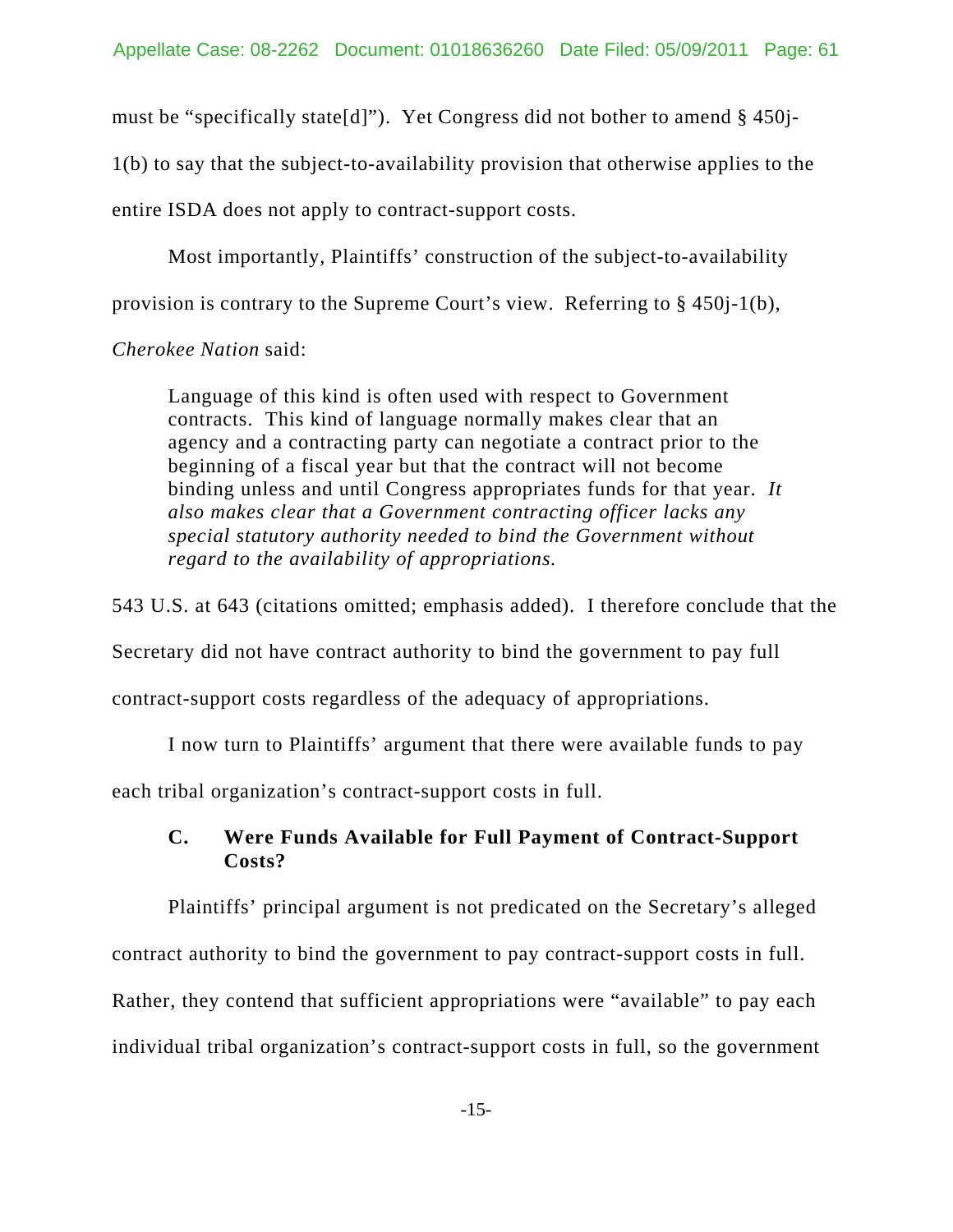cannot escape liability by relying on the insufficiency of appropriations to pay the total of such costs for all tribal organizations. Aplt. Br. at 1.

Before addressing the decisions relied upon by Plaintiffs, I would note two classic Supreme Court opinions on the enforceability of unfunded contracts. They establish that a contractual subject-to-availability provision ordinarily forecloses recovery of otherwise promised payment in excess of appropriations; that is, by agreeing that payment is subject to the availability of appropriations, the contractor accepts the risk of congressional underfunding.

*Bradley v. United States*, 98 U.S. 104 (1878), concerned the lease of a building for government use. In accordance with statutes barring federal agencies from entering into contracts for amounts exceeding appropriations, *see id.* at 107–08, the three-year lease stated that it was "subject to an appropriation by Congress for the payment of the rental herein stipulated for, and that no payment shall be made to [Bradley] on account of such rental until such appropriation shall be available," *id.* at 105–06 (internal quotation marks omitted). During the first two full years of the lease term, Congress appropriated \$4,200, the full contract price, specifically for the lease; but in the last year it appropriated only \$1,800. *See id.* at 108 (the first-year appropriation also included rental for the first three weeks of the lease, which were in the prior fiscal year). The Court rejected the claim for the balance by Bradley's successor. It said that the parties' intent, as evidenced by the lease's availability provision, was that the lessor would not be

-16-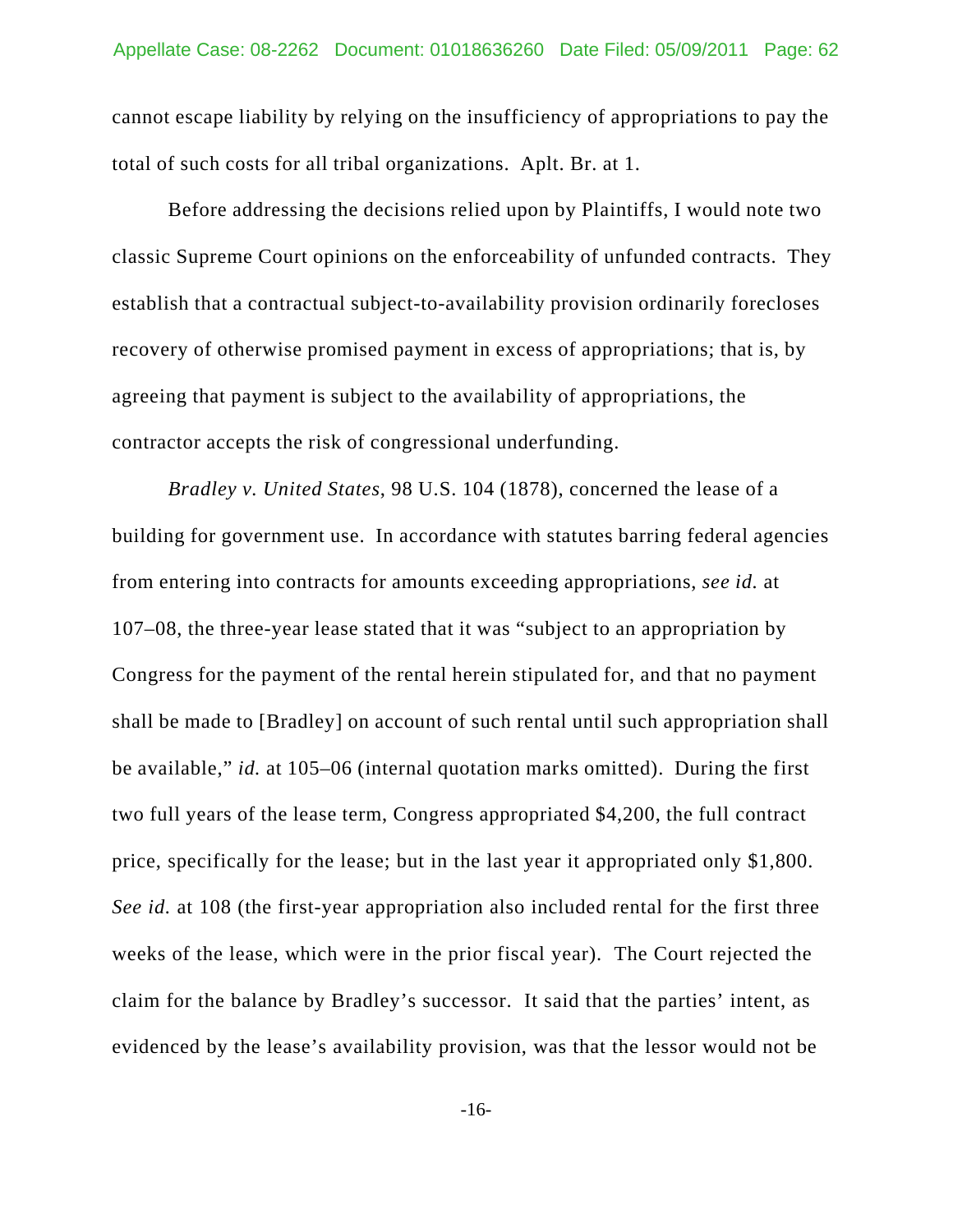paid until appropriations became available. *See id.* at 112. That provision placed the underfunding risk on the lessor:

Public officers, . . . having no funds in the treasury and being without authority to bind the United States, can only agree to pay the stipulated rental, provided the money is appropriated by Congress, and if the lessor, voluntarily and without any misrepresentation or deception, enters into a lease on those terms, he must rely upon the justice of Congress.

*Id.* at 117.

*Sutton v. United States*, 256 U.S. 575 (1921), teaches a similar lesson. The government contracted with the Hillsboro Dredging Company (whose assets were later assigned to Sutton as bankruptcy trustee) to conduct dredging and excavation work for a harbor-improvement project. *See id*. at 577. Hillsboro was to be paid at unit rates. *See id.* Congress appropriated \$23,000 for the project. *See id.* "The appropriation was ample to defray the cost at [the agreed-on unit] rates, assuming that the quantities of material to be removed did not greatly exceed the estimates presented by the specifications." *Id.* A statute limited the government's contractual obligations to the amount of appropriations. *See id.* at 579 ("'No act of Congress hereafter passed shall be construed to authorize the execution of a contract involving the payment of money in excess of appropriations made by law, unless such act shall in specific terms declare an appropriation to be made or that a contract may be executed.'" (quoting 34 Stat. 697, 764 (1906); ellipses omitted)). Accordingly, the contract provided that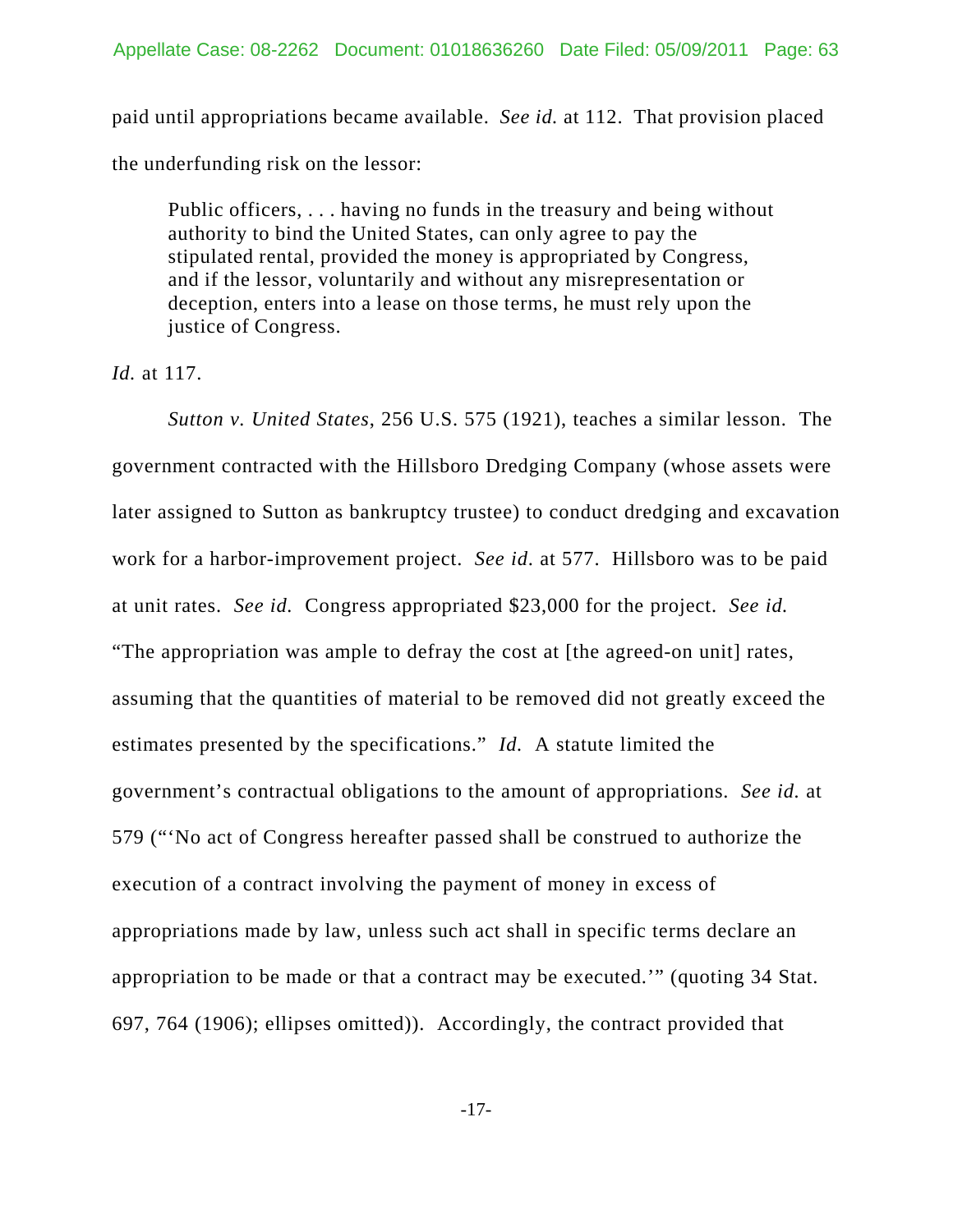"within the limits of available funds the United States reserves the right to require the removal of such yardage as will complete the work, be it more or less than the quantities above estimated." *Id.* at 577 (ellipses and internal quotation marks omitted). When it was discovered that the government inspector had underestimated the amount of work performed, work was halted. *See id.* But by that time the amount owed at unit rates substantially exceeded the congressional appropriation. *See id.* Sutton sued for the balance. *See id.* at 578. The Court held that "the contractor cannot recover for work done in excess of the appropriation." *Id.* at 581. "The Secretary of War was . . . without power to make a contract binding the government to pay more than the amount appropriated. Those dealing with him must be held to have had notice of the limitations upon his authority." *Id.* at 579.

Plaintiffs argue that *Bradley* and *Sutton* are distinguishable because they concern only "restricted single-purpose appropriations" in which Congress has "designate[d] a specifically-appropriated sum for a given undertaking." Aplt. Br. at 28. This case, they say, concerns instead a "lump-sum appropriation[]," *id.*, which, although "capped at some level," is "without limitation available for multiple projects or contractors . . . and is thus 'unrestricted,'" *id.* at 30. They contend that "[i]n the lump-sum situation . . . , an agency's exhaustion of an appropriation without fully paying the contract at issue . . . does not bar the contractor from recovering damages for the non-payment." *Id.* at 26–27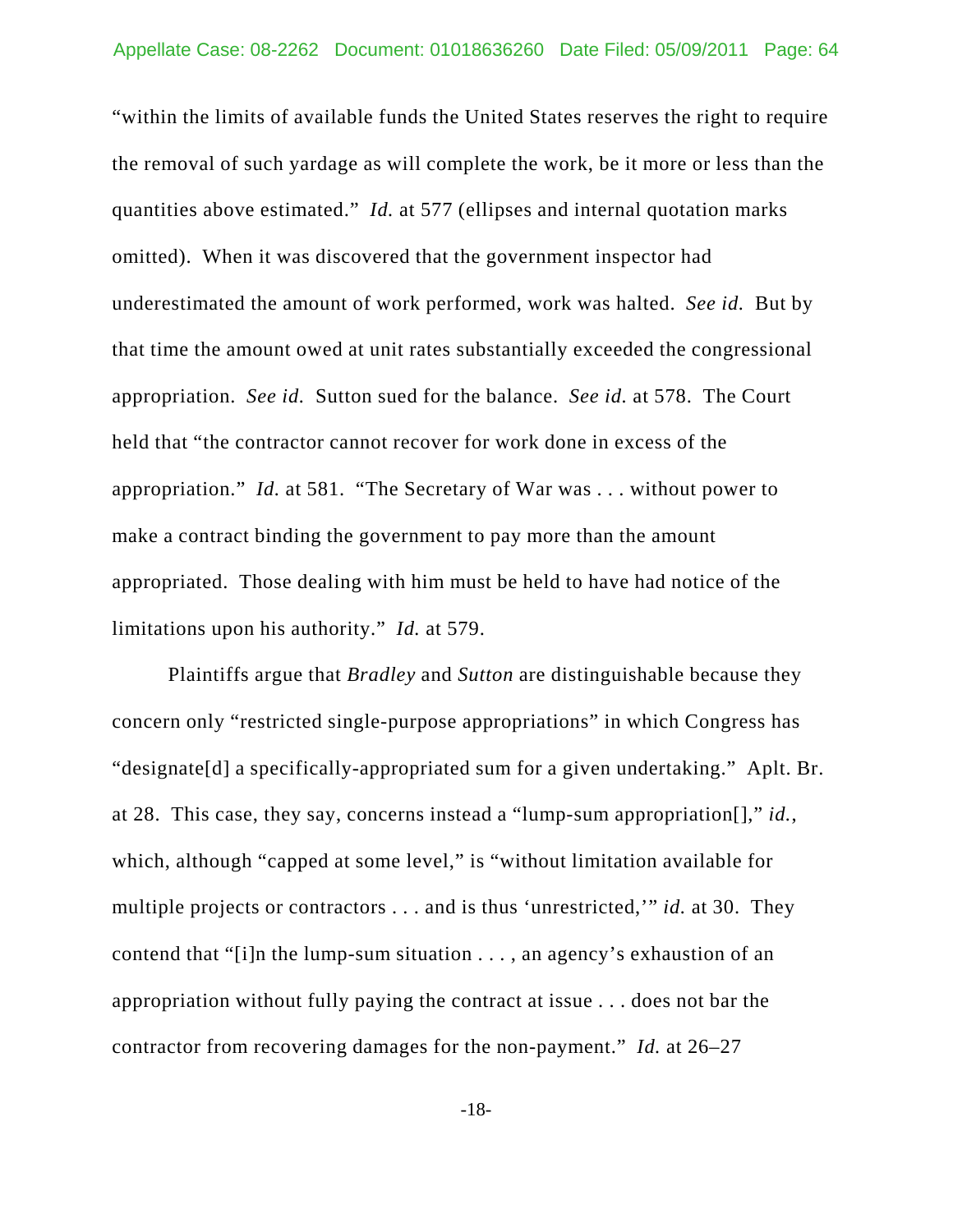(emphasis omitted). In other words, "the government may be held liable for failing to pay a contractor in full out of an appropriation sufficient to pay that contractor, even though the appropriation is insufficient to pay all of the contracts the agency has made." *Id.* at 27.

For support of their position, Plaintiffs rely in part on the Supreme Court's decision in *Cherokee Nation*, 543 U.S. 631, which awarded the plaintiffs in that case their full contract-support costs for ISDA contracts with the Secretary of Health and Human Services (HHS). I will discuss *Cherokee Nation* more fully later. For now, suffice it to say that the holding in that case is not helpful to Plaintiffs' argument. True, the contracts were, as here, subject to the availability of appropriations. *See id.* at 640–41. And, as here, the government argued that Congress did not appropriate enough money to cover the full contract-support costs for all ISDA contracts. *See id.* at 636. But unlike our case, the appropriations acts had not used restrictive not-to-exceed language with respect to contract-support costs. (The acts were like the pre-1994 BIA appropriations acts.) Thus, the HHS Secretary's contract-support spending was not statutorily restricted. And because there were sufficient unrestricted funds (in addition to the funds specifically appropriated for contract-support costs) available to cover the contract-support costs on the HHS Secretary's ISDA contracts with the plaintiffs, the Court held that the subject-to-availability provision did not limit the government's liability. *See id.* at 643 ("Since Congress appropriated adequate

-19-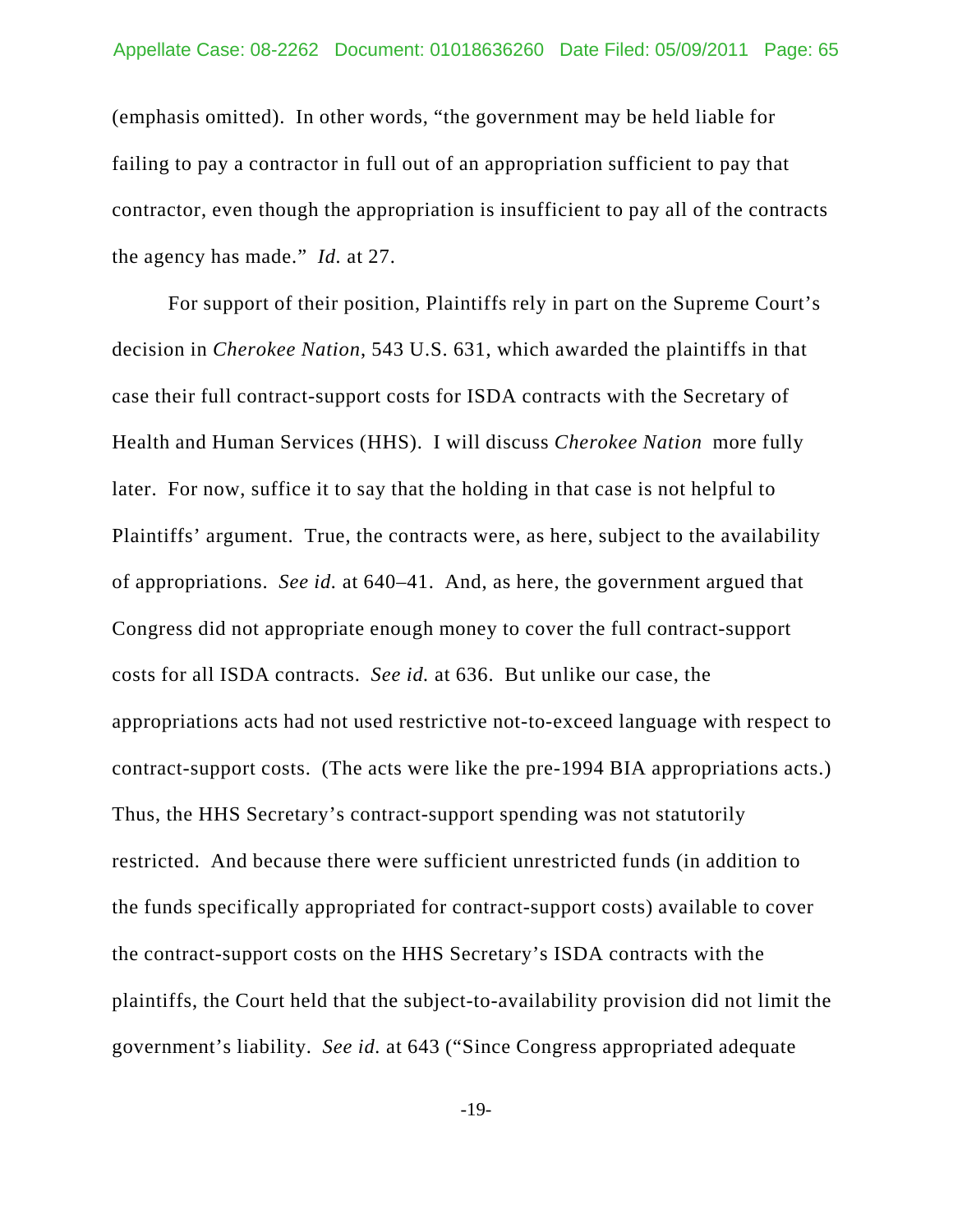unrestricted funds here, [the] phrase ['subject to the availability of appropriations'], if interpreted as ordinarily understood, would not help the Government."). To be sure, Plaintiffs here rely not just on the holding in *Cherokee Nation* but also on some of the Court's language regarding the government's liability on contracts paid for out of lump-sum appropriations. Before I turn to that language, however, it will be helpful first to analyze other relevant case law and to review the specific context of the dispute before us.

Most helpful to Plaintiffs is the holding in a lower-court decision cited with approval by *Cherokee Nation*. In summarizing propositions not disputed by the parties in that case, the Supreme Court cited *Ferris v. United States*, 27 Ct. Cl. 542, 546 (1892), for its statement that "[a] contractor who is one of several persons to be paid out of an appropriation is not chargeable with knowledge of its administration, nor can his legal rights be affected or impaired by its maladministration or by its diversion, whether legal or illegal, to other objects." *Cherokee Nation*, 543 U.S. at 637–38. Plaintiffs argue that under this *Ferris* doctrine, each tribal organization is entitled to full payment of its contractsupport costs because the congressional appropriation for contract-support costs was many times greater than their individual amounts, and it is irrelevant to any particular tribal organization that the Secretary may have overcommitted the total appropriation by entering into other contracts. In my view, however, this argument takes *Ferris* too far.

-20-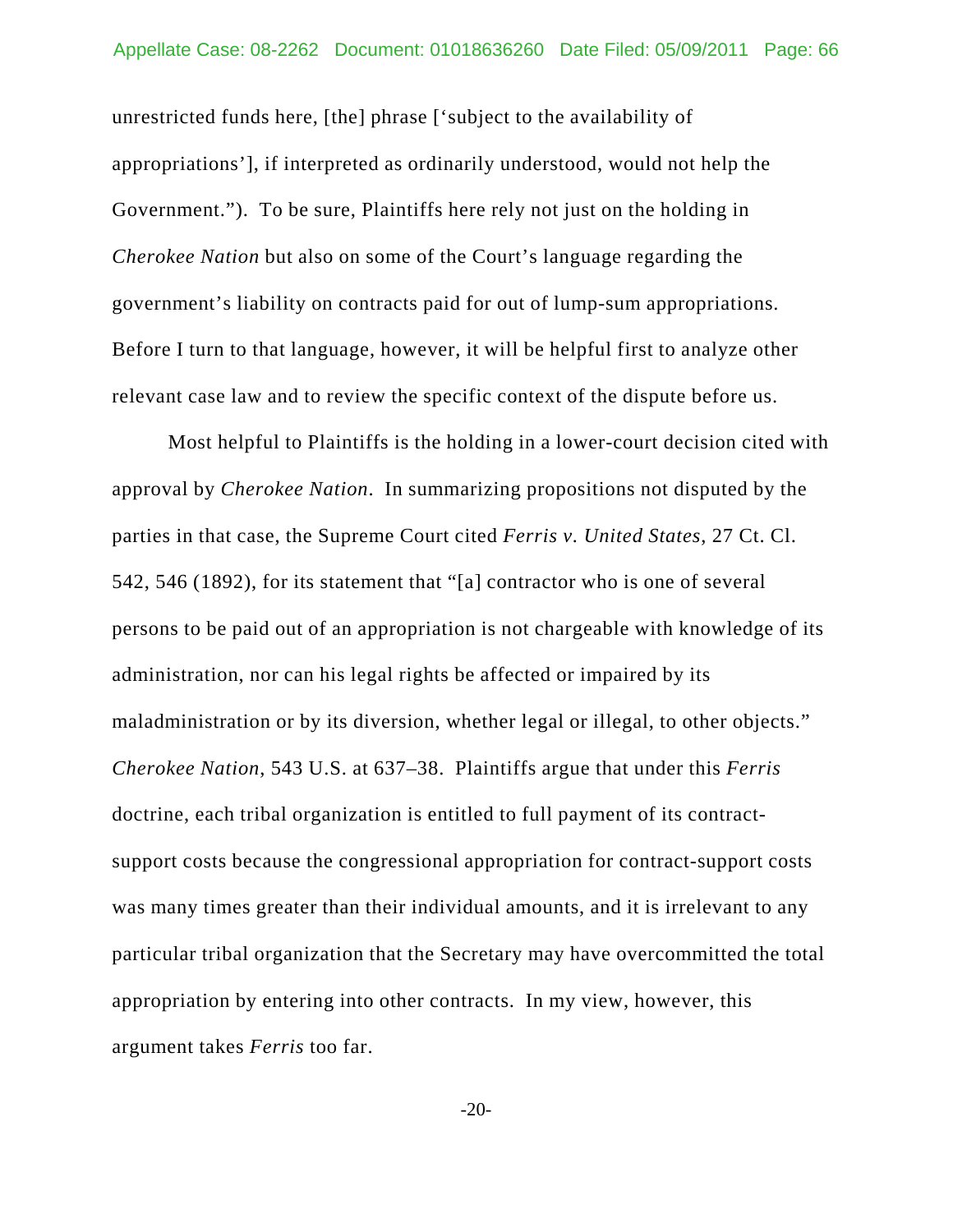*Ferris* considered a contract between the government and Ferris to dredge 100,000 cubic yards of material from the Delaware River. *See* 27 Ct. Cl. at 542–43, 545. When the contract was executed, the agency allotted to it \$37,000 out of a congressional appropriation for improvement of the river. *See id.* at 542–43. But the government halted work when only 35,494 cubic yards of material had been removed because the appropriation had been exhausted. *See id.* at 545–46. Ferris was fully paid \$9,500 for the work performed; but he sought lost profits for the work that he was prevented from performing by the order to stop. *See id.* at 543, 545–46. The court awarded him \$6,510 in damages. *See id.* at 547. Exhaustion of appropriated funds, it explained,

justified the officer in charge, but does not justify the [government] in not providing funds for carrying out and discharging [its] legal obligations. *A contractor who is one of several persons to be paid out of an appropriation is not chargeable with knowledge of its administration, nor can his legal rights be affected or impaired by its maladministration or by its diversion, whether legal or illegal, to other objects.* An appropriation *per se* merely imposes limitations upon the Government's own agents; it is a definite amount of money intrusted to them for distribution; but its insufficiency does not pay the Government's debts, nor cancel its obligations, nor defeat the rights of other parties.

*Id.* at 546 (emphasis added).

This quoted proposition might appear to control the result here. After all, each tribal organization executing an ISDA contract would know that the congressional appropriation for contract-support costs was far more than sufficient to cover those costs for its own contract, and the organization would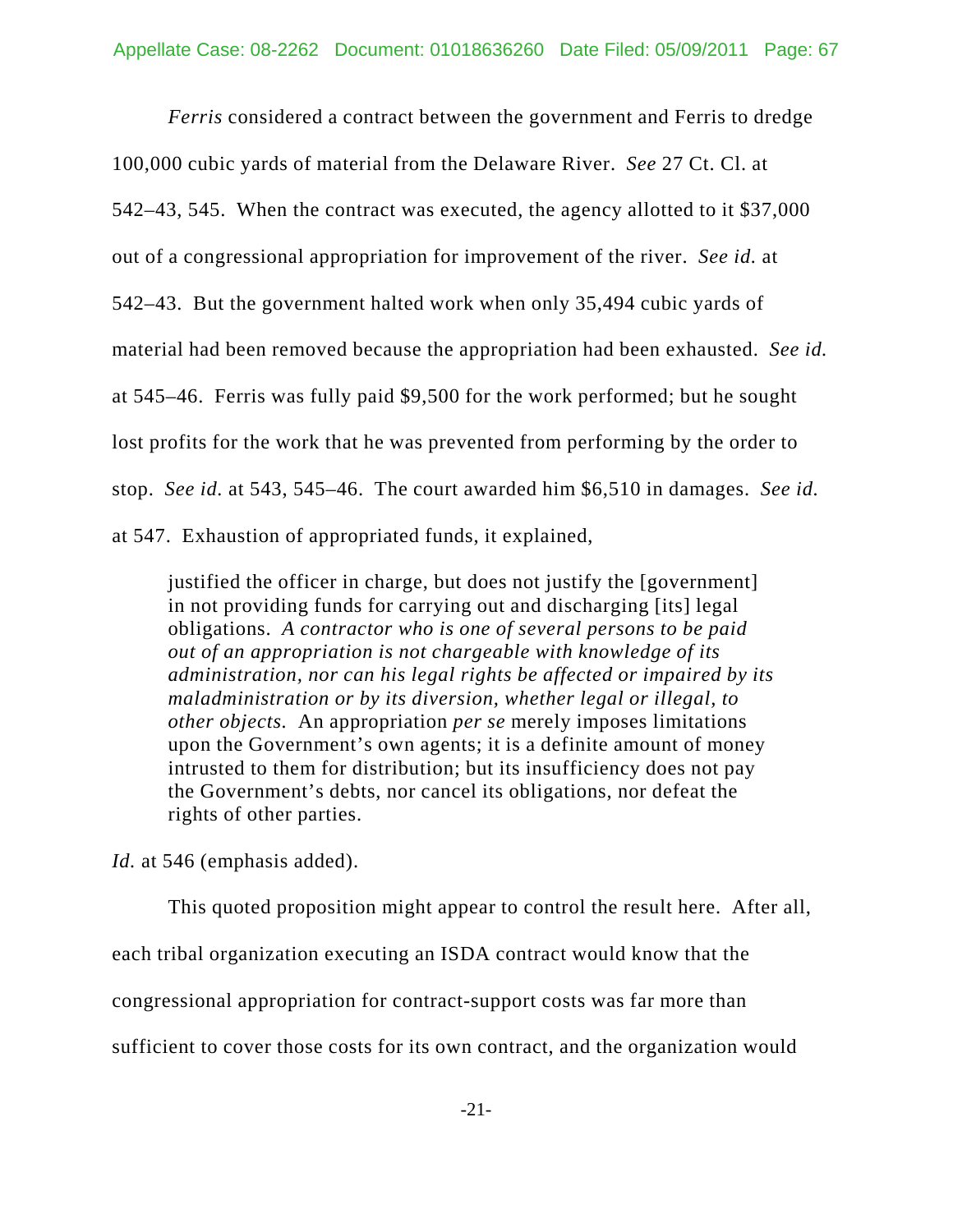not be "chargeable with knowledge of [the] administration [of that appropriation], nor c[ould] [its] legal rights be affected or impaired . . . by its diversion . . . to other objects." *Id.*

But one must not read too much into *Ferris*. It is, in essence, simply a case about contract interpretation. The legality of the contract was not at issue. Nor was there any doubt that the officer in charge was forbidden from making additional payments to Ferris once the appropriation was exhausted; the court noted that the officer was "justified" in stopping the work. *Id.* The sole question was the extent to which the government was bound on its contract with Ferris. To answer that question, courts follow the dictum that "[w]hen the United States enters into contract relations, its rights and duties therein are governed generally by the law applicable to contracts between private individuals." *Franconia Assocs. v. United States*, 536 U.S. 129, 141 (2002) (internal quotation marks omitted). Context, of course, is critical in interpreting contracts. What *Ferris* said is that in the circumstances of that case, where the government contracted to pay for certain work and sufficient funds to pay for the work had been appropriated (and even allocated to the contract), then the contractor could take the contractual promise as binding; the contractor did not need to worry about whether the funds would be reallocated while it was performing the contract. This would have been a reasonable assumption by the parties; and ordinarily it

-22-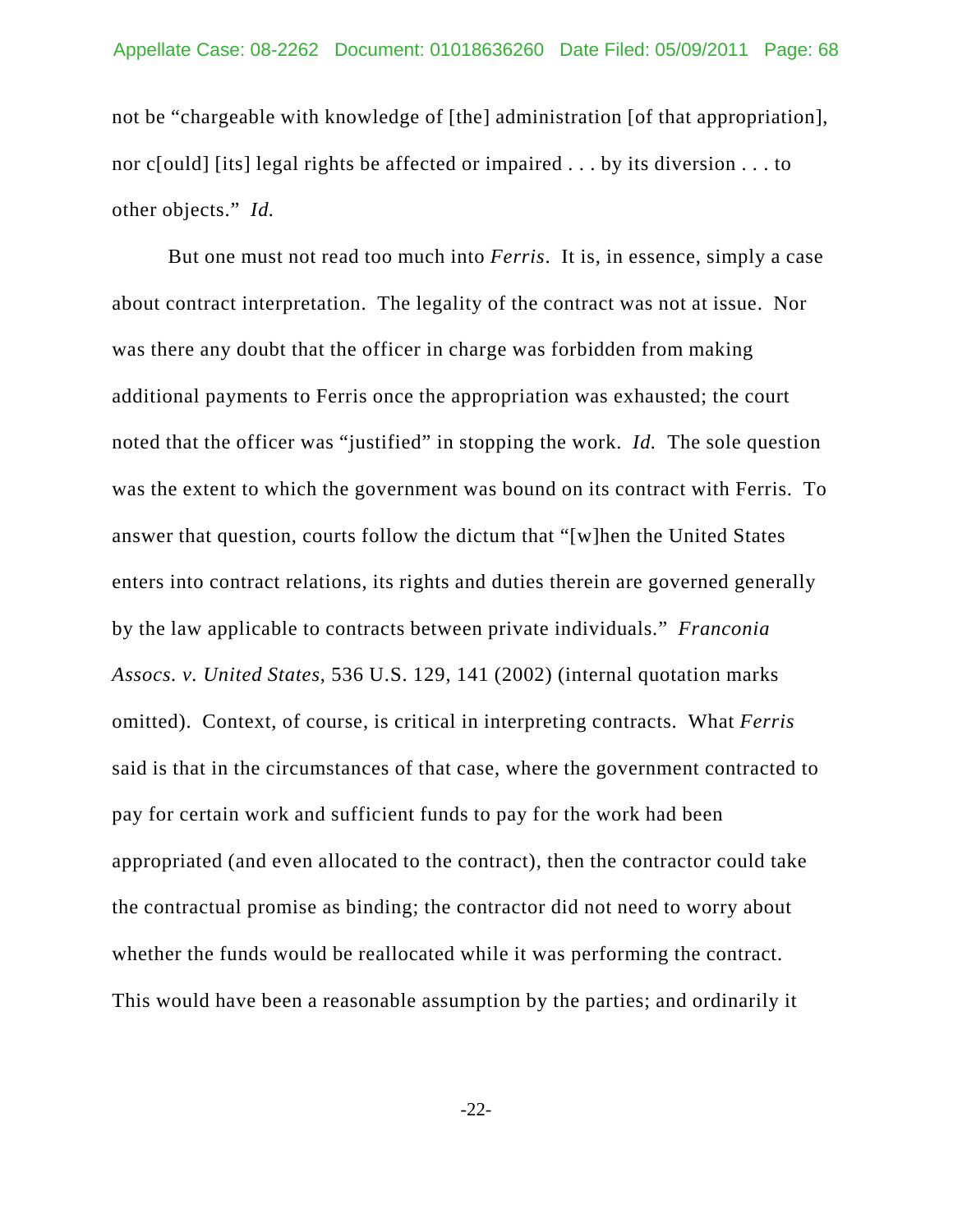would be a reasonable construction of such a contract even if it contained subjectto-availability-of-appropriations language. *See Cherokee Nation*, 543 U.S. at 637.

In other contexts, however, a court could properly interpret similar language differently. The effect of context is well-illustrated by the opinion of the Court of Claims in *Blackhawk Heating & Plumbing Co. v. United States*, 622 F.2d 539 (1980), an opinion cited repeatedly by the Supreme Court in *Cherokee Nation*. It is worthwhile to describe *Blackhawk* in detail. The case concerned an agreement between the Veterans Administration (VA) and a contractor to resolve a dispute regarding cost overruns for construction of a hospital. *See id.* at 541. The parties settled on a compromise payment of \$10.3 million. *See id.* The amount was to be paid in two installments: \$8 million within 40 days of settlement, and \$2.3 million within 90 days of settlement. *See id.* at 544. To pay the settlement, the VA needed to transfer ("reprogram") funds that had been earmarked for other projects. *See id.* at 542. This was done, and the VA then sent letters notifying some congressional committees (those involved in VA appropriations) of the reprogramming. *See id.* at 543. But several members of Congress, after reviewing a GAO report on the settlement, wrote to the VA expressing concern about the payments. *See id.* at 544. When the VA decided to go forward with the settlement anyway, Congress enacted legislation retroactively barring any VA settlements exceeding \$1 million absent an independent audit (which had not been prepared for the Blackhawk settlement), although the

-23-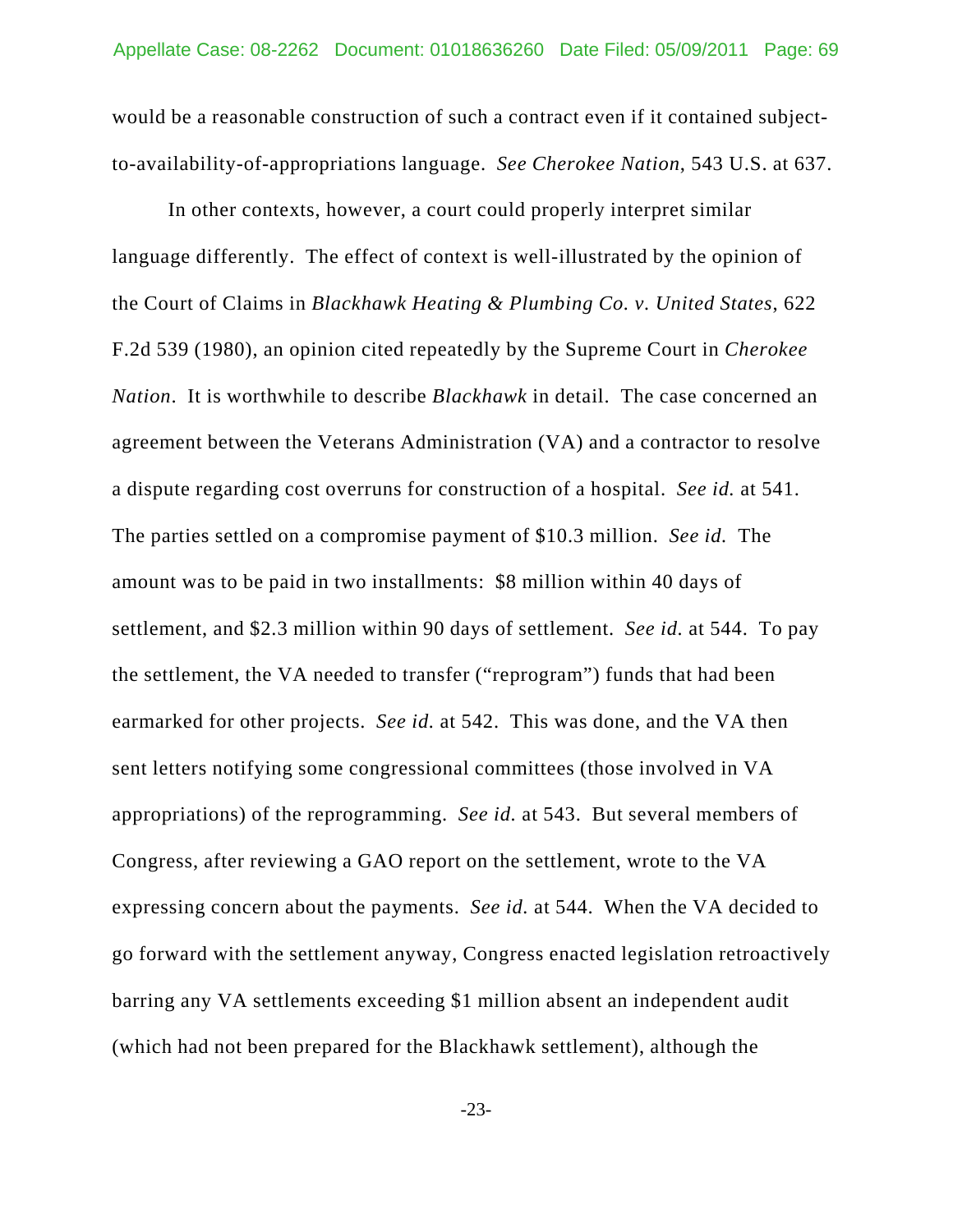conference report on the legislation agreed that up to \$6 million could be advanced on settlements that predated the law's effective date. *See id.* at 544–45. The law was enacted on January 3, 1974; and on the same day the VA paid \$6 million of the initial \$8 million installment required by the settlement, about three weeks after it was due. *See id.* at 543, 545. The VA made no further payments. *See id.* at 546.

Blackhawk sued the VA for the unpaid settlement amounts plus interest. *See id.* The lawsuit turned on the meaning of Article 8 of the agreement, which stated: "The Government's obligation hereunder is contingent upon the availability of appropriated funds from which payment in full can be made." *Id.* at 542 (internal quotation marks omitted). The parties agreed on the meaning to some extent. They both thought that Article 8 at least made the agreement contingent on the VA's reprogramming funds initially earmarked for other construction purposes, although it was everyone's understanding that the contingency was highly likely to occur. *See id.* at 542–43, 546–47.

The VA contended, however, that Article 8 further limited its liability in two ways: (1) its obligation was contingent on approval of the reprogramming by congressional committees notified of it beforehand, *see id.* at 546–47, and (2) it was conditioned on there being no "affirmative action by the Congress that would prevent the [VA] from paying," *id.* at 550. After examining the relevant statutory and regulatory framework, the parties' course of dealing, and communications

-24-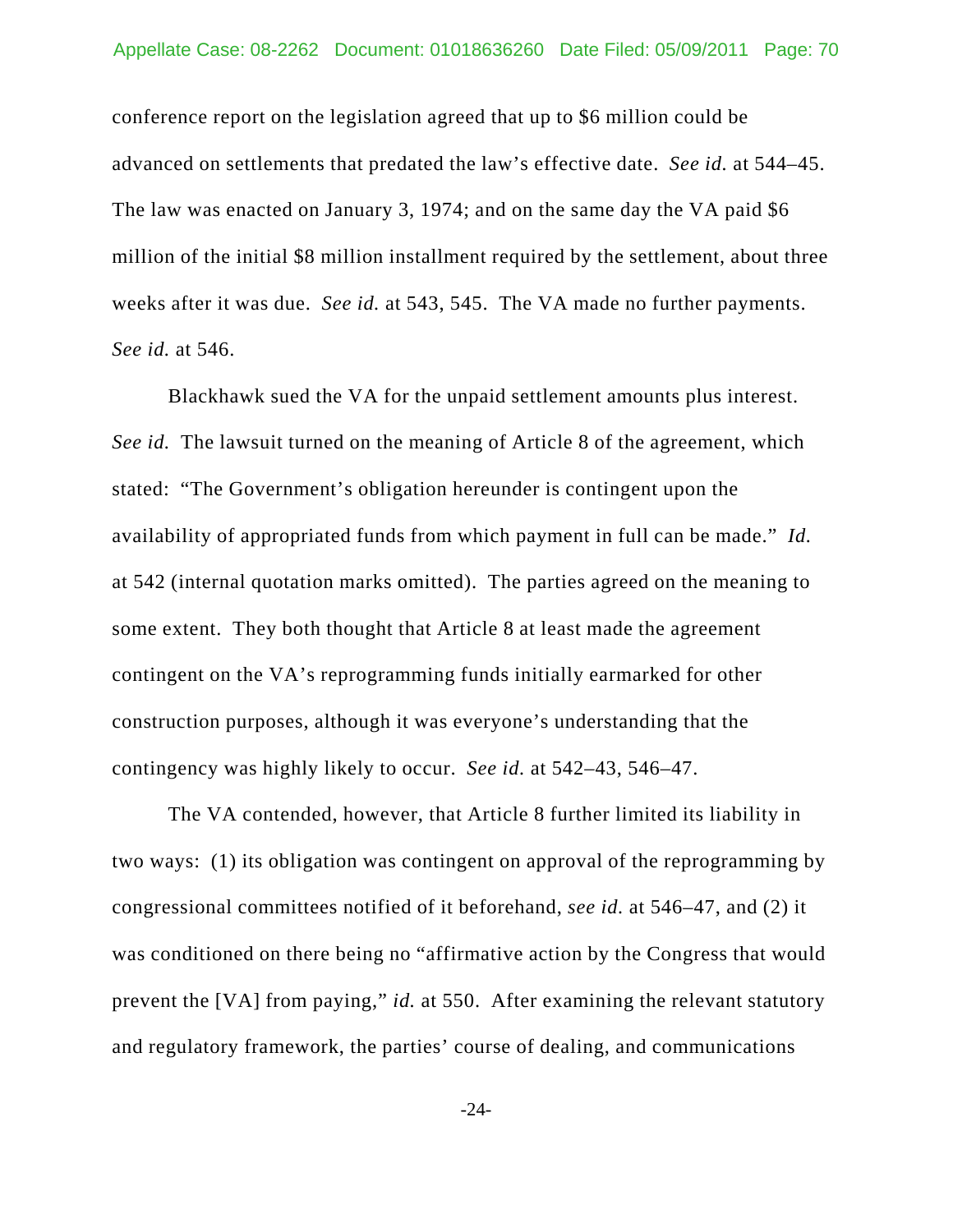between the parties, the court disagreed with the VA on the first limitation but agreed on the second.

In rejecting the VA's claim that Article 8 made payment to the contractors conditional on approval of reprogramming by the pertinent congressional committees, the court observed that no statute required such approval, no VA regulation stated that reprogramming would not go forward without congressional-committee consent, and no practice or policy of the VA prohibited unconsented-to programming. The court said that notification to the committees was merely a courtesy to maintain good relations with Congress. Moreover, it found that no one representing the VA had ever told Blackhawk that committee approval was necessary for reprogramming, and in none of the prior settlement agreements between Blackhawk and the VA had committee approval of reprogramming been raised as a consideration. *See id.* at 547–50.

As for the VA's contention that Article 8 made payment conditional on Congress's not acting to prevent payment, the court found the issue a close one, but sided with the VA. Crucial to this conclusion was evidence of what happened at the meeting to execute the settlement. At the meeting a VA attorney mentioned that Article 8 would limit the government's liability should Congress affirmatively prevent the agency from paying. *See id.* at 543. To this statement the contractor merely shrugged and said nothing. *See id.* The parties then signed

-25-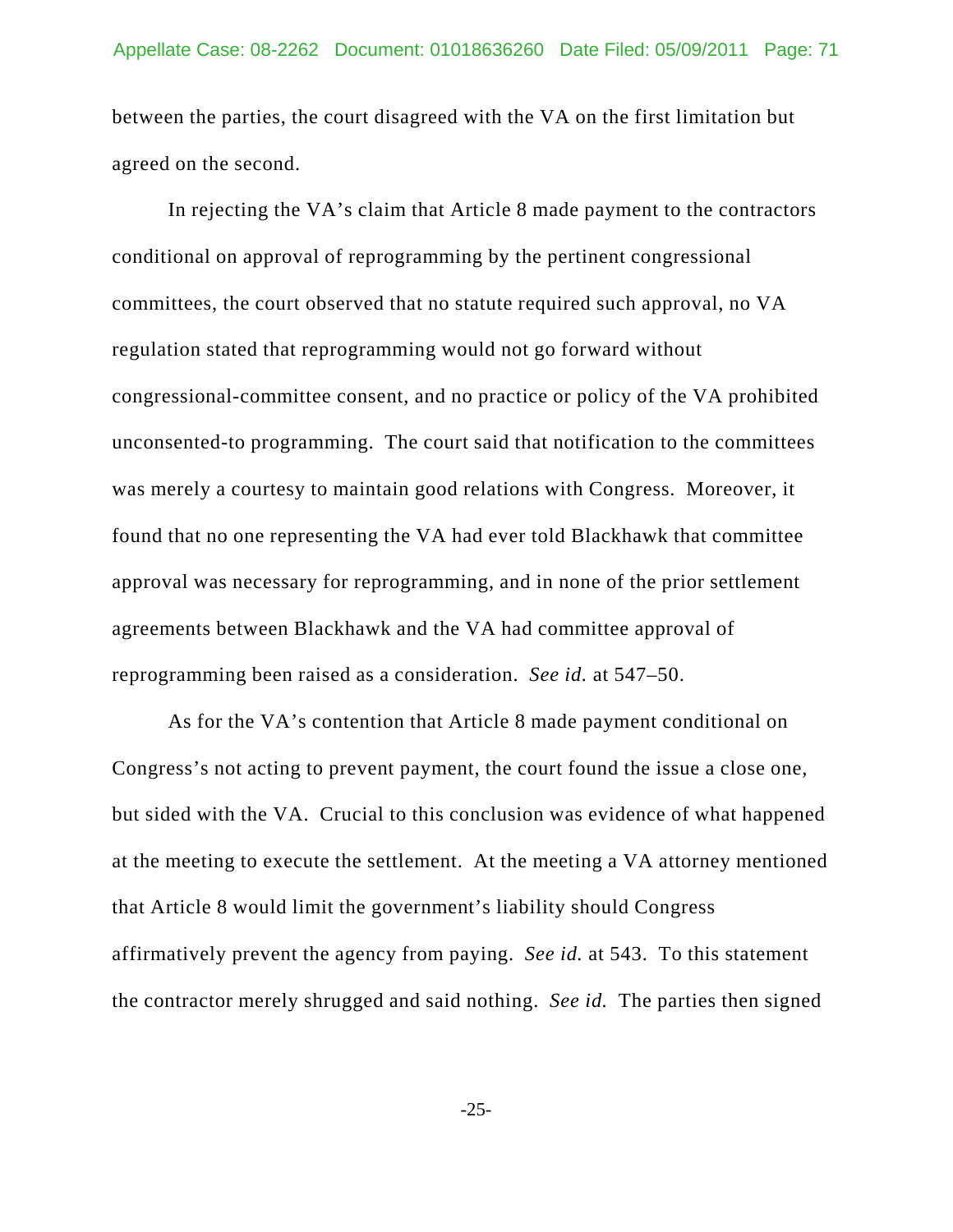the agreement. *See id.* The court said that the contractor's shrug "was both an acknowledgment of understanding and a dismissal of concern." *Id.* at 551.

The court's ultimate ruling gave each party a partial victory. Article 8 relieved the VA of liability on the second installment of \$2.3 million, which came due after Congress enacted the legislation limiting the VA's settlement payments; but the VA remained liable on the balance of the first installment of \$8 million because it came due before the legislative enactment, when the agency had funds available with which to pay. *See id.* at 552–53.

For present purposes, the lesson of *Blackhawk* is that the court did not confine its analysis to the abstract meaning of "contingent upon the availability of appropriated funds"; it construed the language in light of the relevant statutes and (nonexistent) regulations, the policies and practices of the agency, and the communications between the parties.

Adopting this perspective, I now turn to Plaintiffs' ISDA contracts. First, consider the statutory context. As discussed above, congressional enactments alerted tribal organizations to the likelihood of shortfalls. The appropriation for every pertinent year set an upper limit on what could be provided for contractsupport costs. Whereas in *Ferris* the government presumably could have avoided overcommitting its limited appropriation by refusing to execute additional contracts, the Secretary had no such discretion. The ISDA requires the Secretary (1) to approve all tribal requests to execute ISDA contracts (unless certain narrow

-26-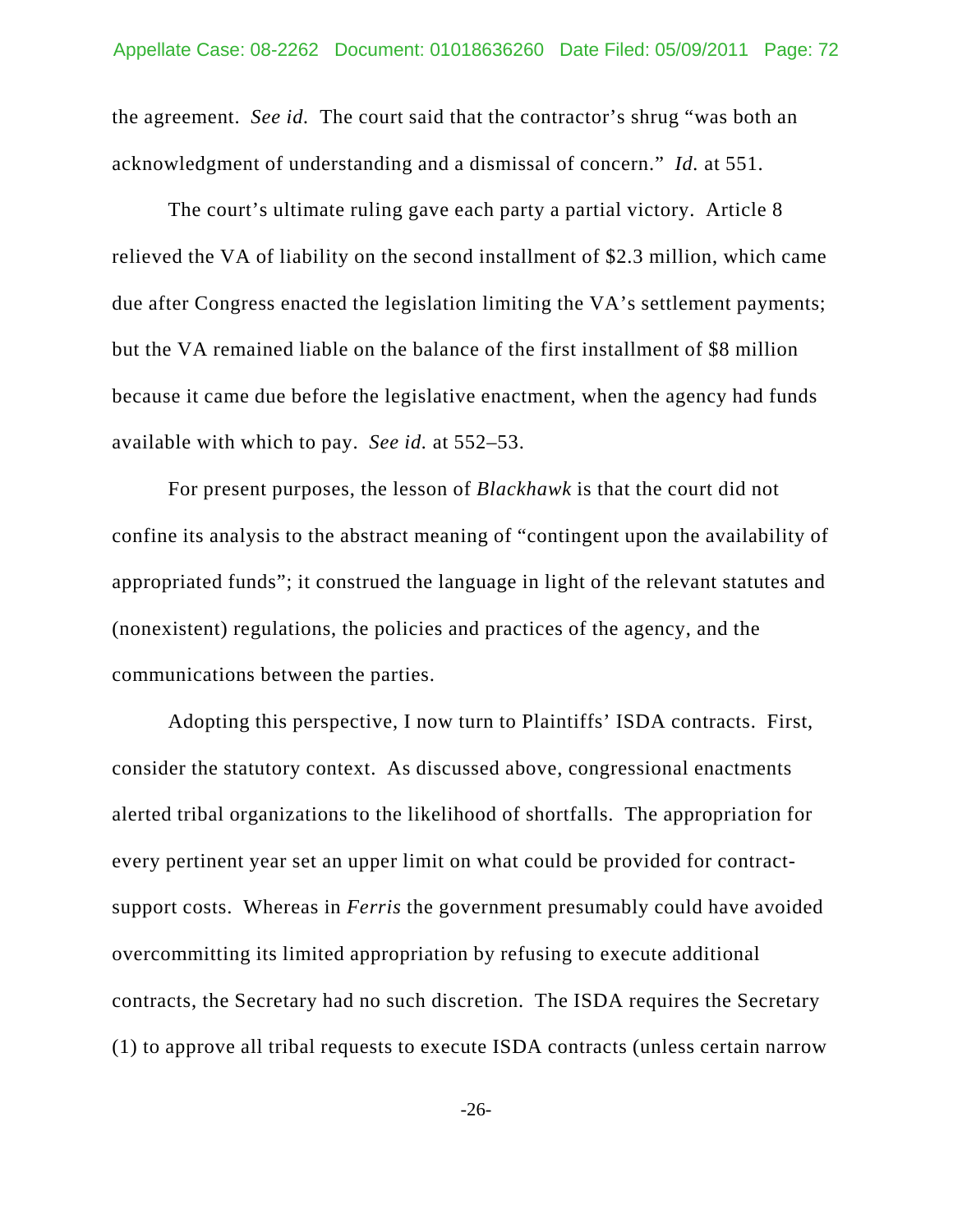statutory grounds justify refusal), *see* 25 U.S.C. § 450f(a)(1), (2); and (2) to pay (subject to the availability of appropriations) the full amount of contract-support costs for each such contract, *see id.* § 450j-1(a)(2), (b). Because the amount of contract-support costs was thus a matter over which the Secretary had essentially no control, the only purpose for capping those costs would be to reduce them below what would otherwise be required by the ISDA.

Moreover, the Secretary gave tribal organizations repeated official notices that the restricted appropriations for contract-support costs had not been adequate and were expected to be inadequate for full funding, so that contingency plans had been made regarding how to apportion funds if they turned out to be inadequate. An annual notice in the Federal Register advised that the BIA would need to determine whether the appropriated funds for contract support would suffice to pay contract-support costs for all ISDA contracts and, if not, the BIA would pay only a pro rata portion of the costs. Every contracting organization well knew that its contract-support costs had not been paid in full for the prior year; and the notices would have had scant purpose had the BIA expected the appropriation to be adequate. Thus, unlike Ferris, the tribal organizations knew what to expect. I am not saying that giving notice can by itself relieve an agency of an obligation to pay. If the money is there, the agency must pay, as in *Cherokee Nation*. Rather, the point is that if legislation precludes full payment,

-27-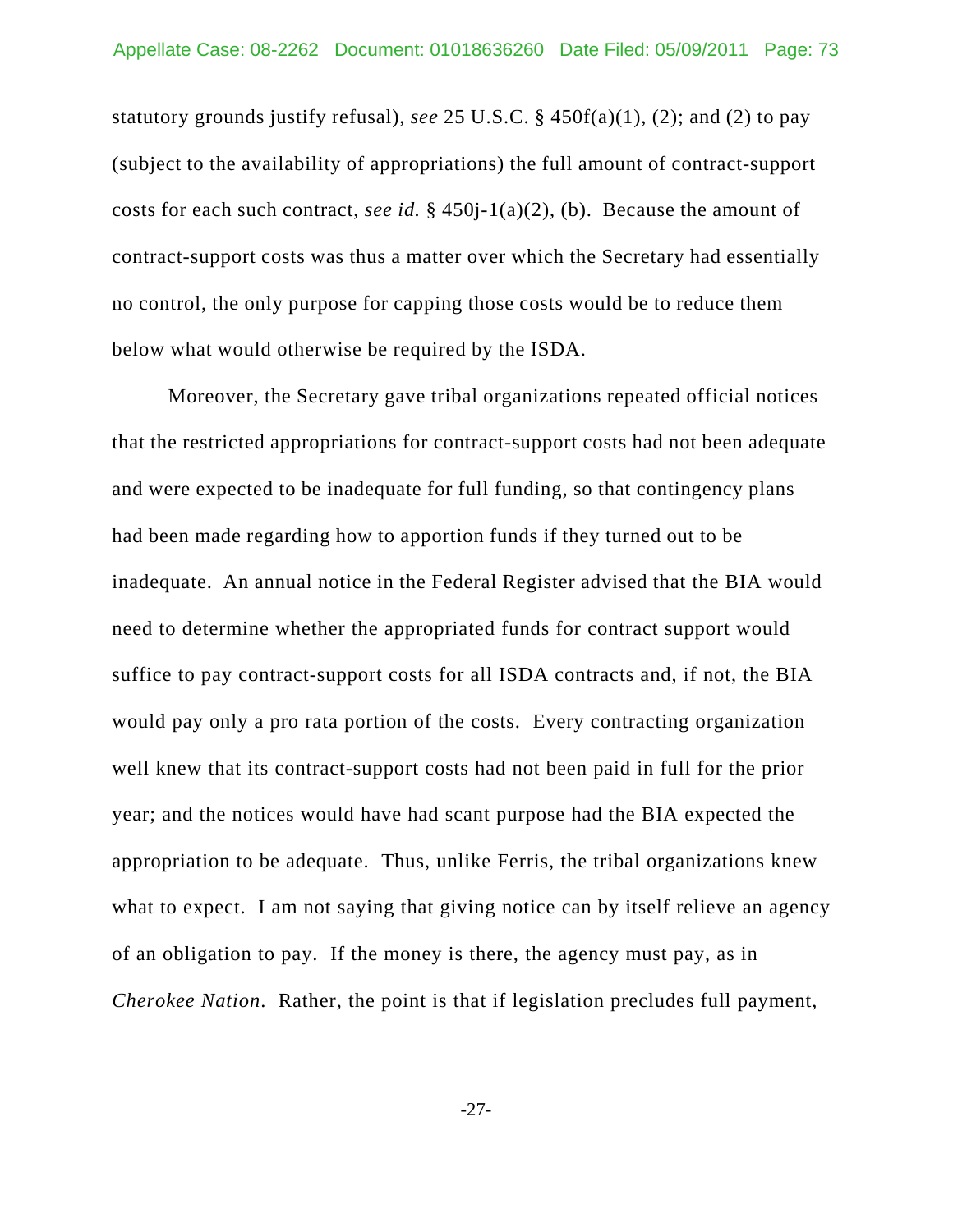the contractor cannot rely on *Ferris* if the contractor has proper notice of the problem.

In short, even though a government contractor ordinarily may not be chargeable with knowledge of the administration of the appropriation that funds the contract, it cannot close its eyes to the clear implication of statutory funding restrictions, official information publicly promulgated on the subject, and the historical course of dealing. Whether an appropriation can be viewed as a line item or a lump sum is a relevant part of the context, but only a part. Given the context here, a reasonable person construing the AFAs at issue would understand that the Secretary was promising to pay only the portion of contract-support costs that could be funded by the restricted congressional appropriation for such costs on all ISDA contracts. To be sure, ambiguities in contracts with Indian tribes should be resolved in favor of the tribes. *See* 25 U.S.C. § 450*l*(c) (Model Agreement  $\S 1(a)(2)$ . But that rule does not apply here because of the clarity of the meaning of "subject to the availability of appropriations" in the present context. That language means that the government's contract-support-cost obligation is subject to the availability of sufficient appropriations to pay for contract-support costs on all the Secretary's ISDA contracts.

My view is supported by three opinions of two other circuits regarding the availability of contract-support costs in light of the not-to-exceed language in the appropriation acts. Two opinions predate *Cherokee Nation*; but I see nothing in

-28-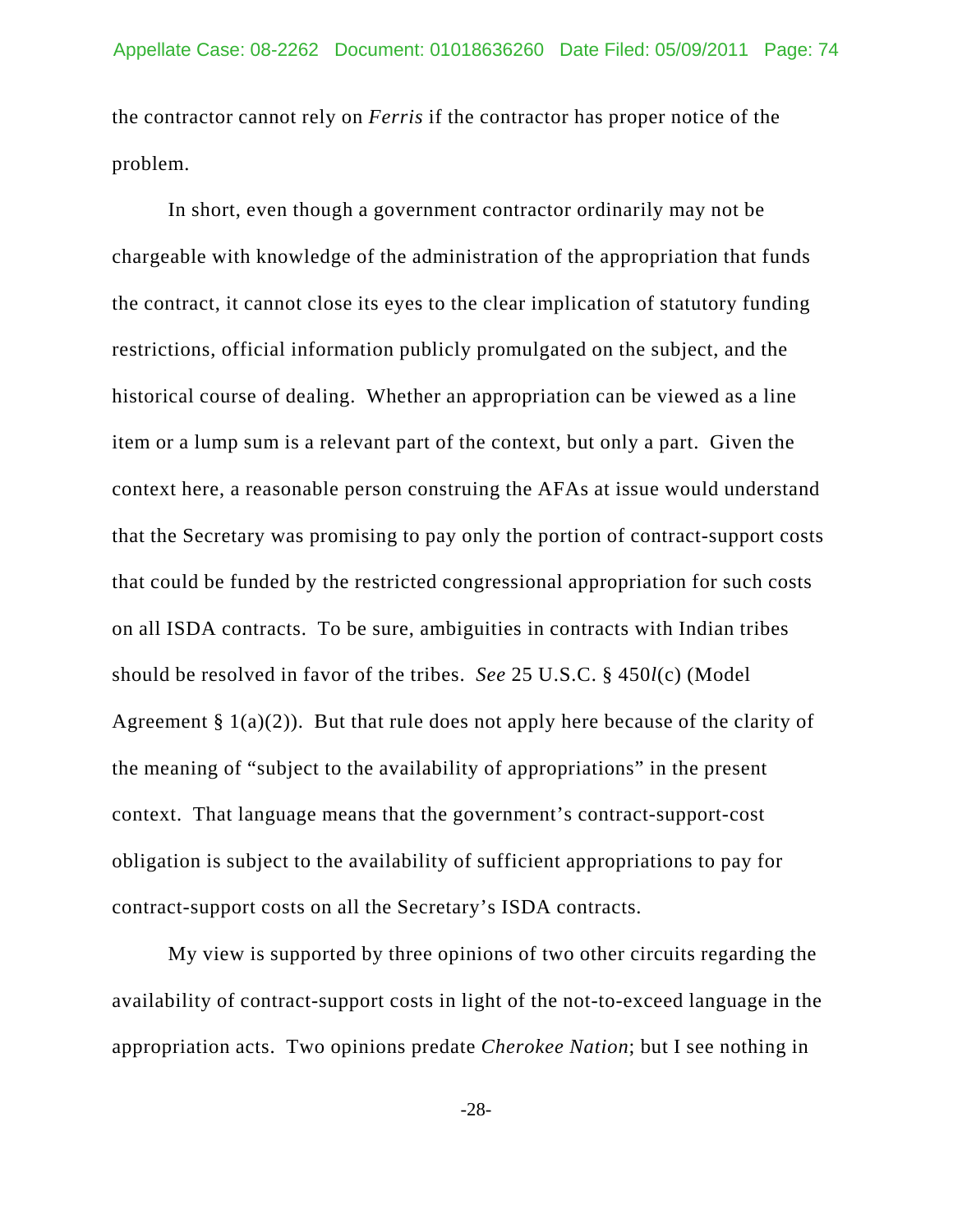them contrary to the Supreme Court's analysis. And what is most important about the decisions is not so much their ultimate conclusions as their construction of the legislation, which was what I have said would be the reasonable interpretation by a tribal organization entering into an ISDA contract with the BIA.

I have already mentioned *Ramah Navajo School Board*, 87 F.3d 1338. In that opinion the court interpreted the ISDA's subject-to-availability provision to mean that "each Tribe had a right only to the amount of CSF [contract-support funding] it would have received under a legal allocation plan." *Id.* at 1346. It then held that the allocation plan would be legal only if it were pro rata for all tribal organizations. *See id.* at 1349. It found support in "[t]he legislative history of the 1995 Act[, which] indicates that Congress, aware that it had appropriated an insufficient amount for full CSF funding, intended for the agency to deal with the shortfall through a *pro rata* reduction." *Id.* I agree that organizations contracting with the Secretary would have understood that none of them would receive full contract-support-cost funding if the restricted appropriation was insufficient to pay full costs for all of them. And, as I said earlier, the plaintiffs in *Ramah Navajo School Board* so understood the law. *See* Appellant's Brief at 27, *Ramah Navajo Sch. Bd., Inc. v. Babbitt*, Nos. 95-5334, 95-5348 (D.C. Cir. Nov. 15, 1995).

In *Babbitt v. Oglala Sioux Tribal Public Safety Department*, 194 F.3d 1374 (Fed. Cir. 1999), the court addressed, and rejected, a claim seeking the same

-29-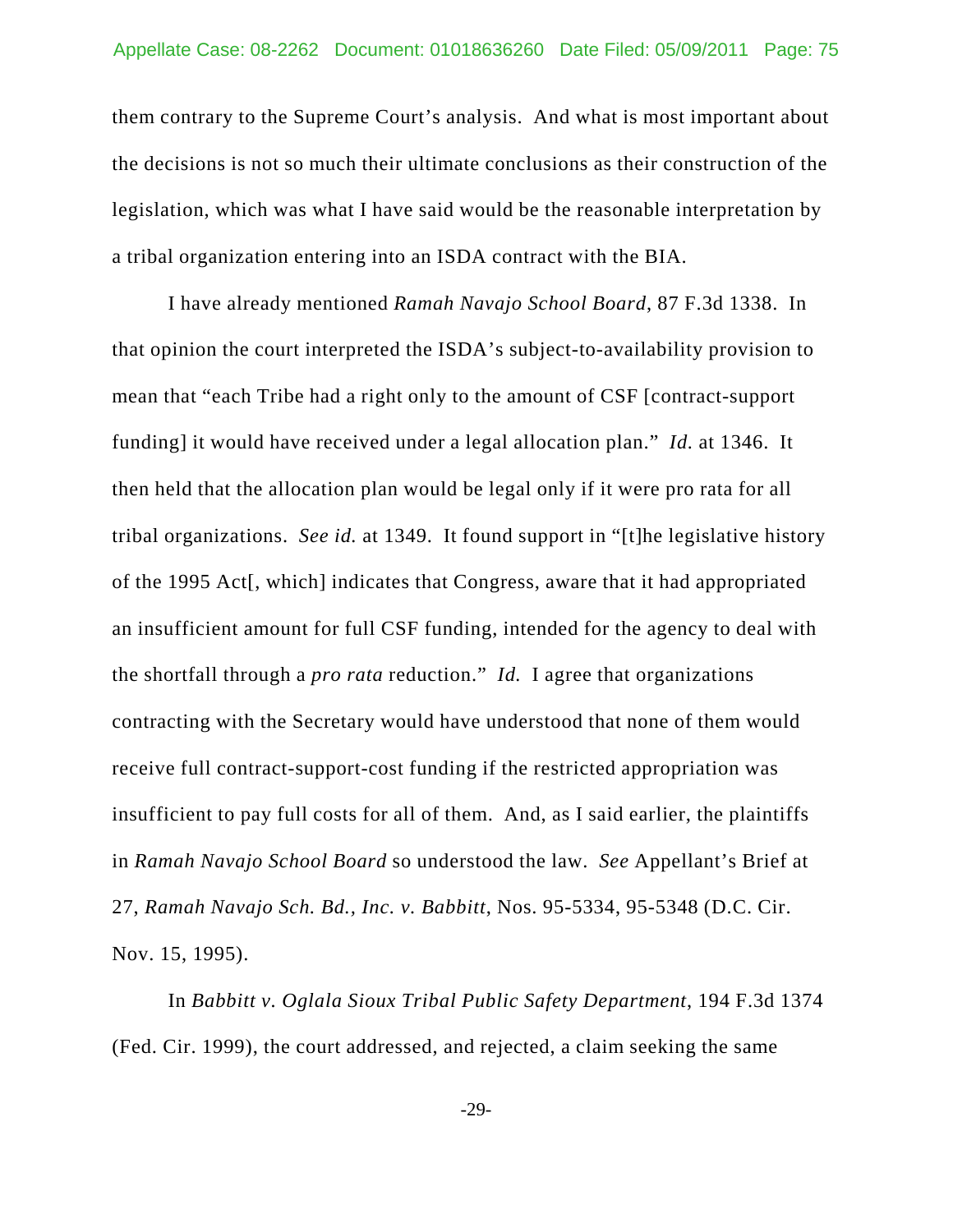relief as in our case—full payment of contract-support costs despite a not-toexceed appropriation and a subject-to-availability proviso. The plaintiff raised an estoppel argument, asserting that it had detrimentally relied on § 450j-1(g)'s entitlement language. But the court said that it was unreasonable for the plaintiff to expect full payment of indirect contract-support costs because the subject-toavailability provisos in § 450j-1(b) and the model contract unequivocally informed it otherwise. *See id.* at 1380.

The third opinion, of course, is *Arctic Slope Native Assn'n, Ltd. v. Sebellius*, 629 F.3d 1296 (Fed. Cir. 2010). In a thoughtful opinion by the court most conversant with federal contract law, the identical issue raised in this case was resolved in favor of the government.

In sum, I conclude that in the context of the appropriation statutes for the years in question, the ISDA, and the parties' course of dealing, the subject-toavailability language of Plaintiffs' ISDA contracts meant that the contract-support costs for each would need to be reduced if the appropriation for contract-support costs was inadequate to pay such costs on all ISDA contracts.

I disagree with Plaintiffs' contention that the *Cherokee Nation* opinion requires otherwise. In that case the plaintiffs successfully sued for full payment of their contract-support costs for ISDA contracts with the Indian Health Service (IHS) (under the HHS Secretary) for fiscal years 1994 through 1997. *See Cherokee Nation*, 543 U.S. at 634. Congress had appropriated between \$1.277

-30-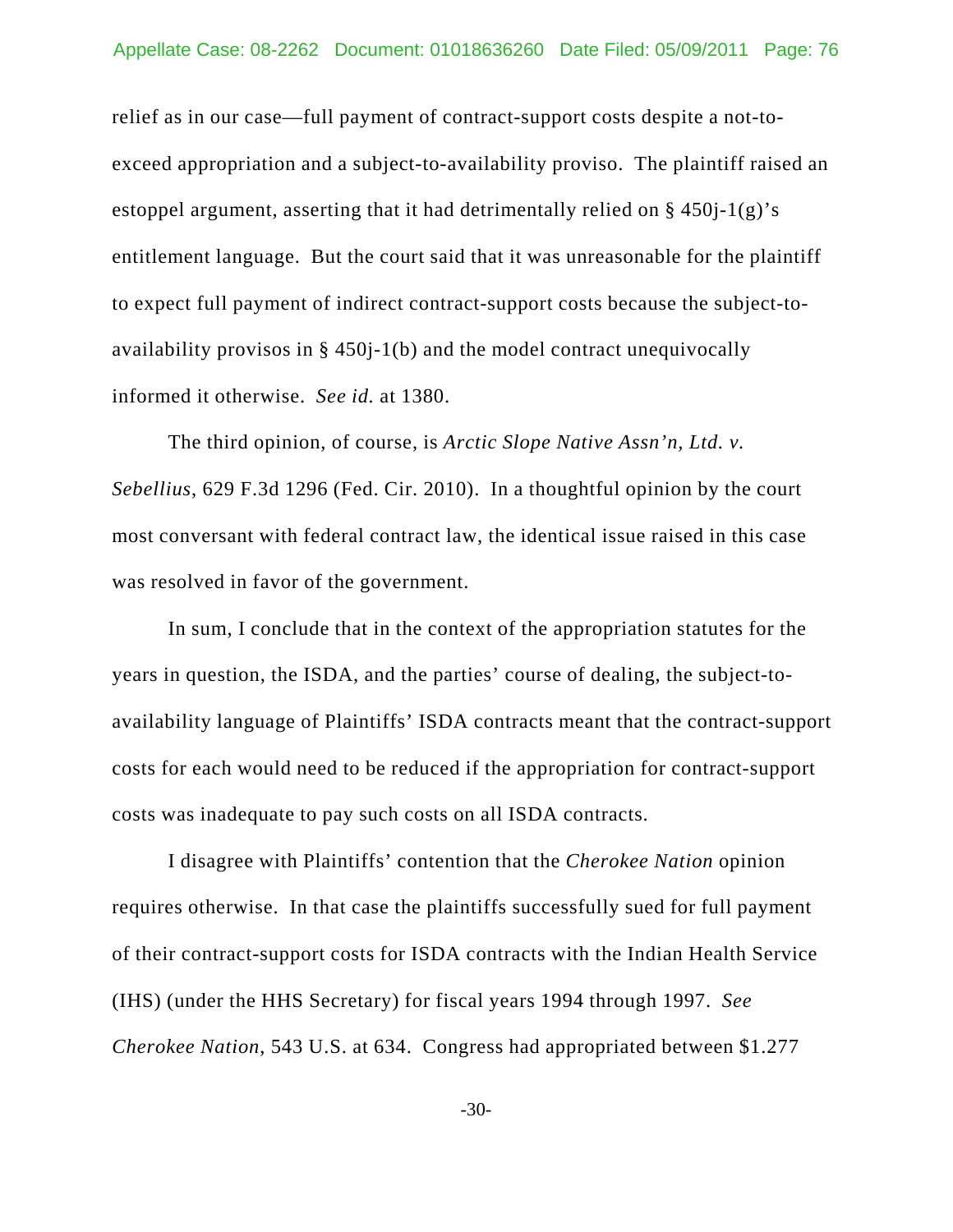billion and \$1.419 billion each year for the IHS "to carry out" the ISDA. *Id.* at 637 (internal quotation marks omitted). "These appropriation Acts contained no relevant statutory restrictions," *id.*, in contrast to appropriations to the BIA for ISDA purposes during those years, which contained caps on contract-support funding.

As Plaintiffs read *Cherokee Nation*, it stands for the proposition that because the appropriation for contract-support costs was more than adequate to pay those costs for any particular tribal organization, the subject-to-availability requirement was satisfied for each individual contract and the government is liable. But, as I have previously noted, *Cherokee Nation* does not so hold. In that case the available funds sufficed to pay the total of contract-support costs for all contracts at issue.

I must acknowledge, however, that the *Cherokee Nation* opinion did endorse the general proposition (which, the Court observed, the government had not contested) relied on by Plaintiffs—that "as long as Congress has appropriated sufficient legally unrestricted funds to pay the contracts at issue, the Government normally cannot back out of a promise to pay on grounds of 'insufficient appropriations,' even if the contract uses language such as 'subject to the availability of appropriations,' and even if an agency's total lump-sum appropriation is insufficient to pay *all* the contracts the agency has made." *Id.*  Accordingly, said the Court, the government was bound in that case unless it

-31-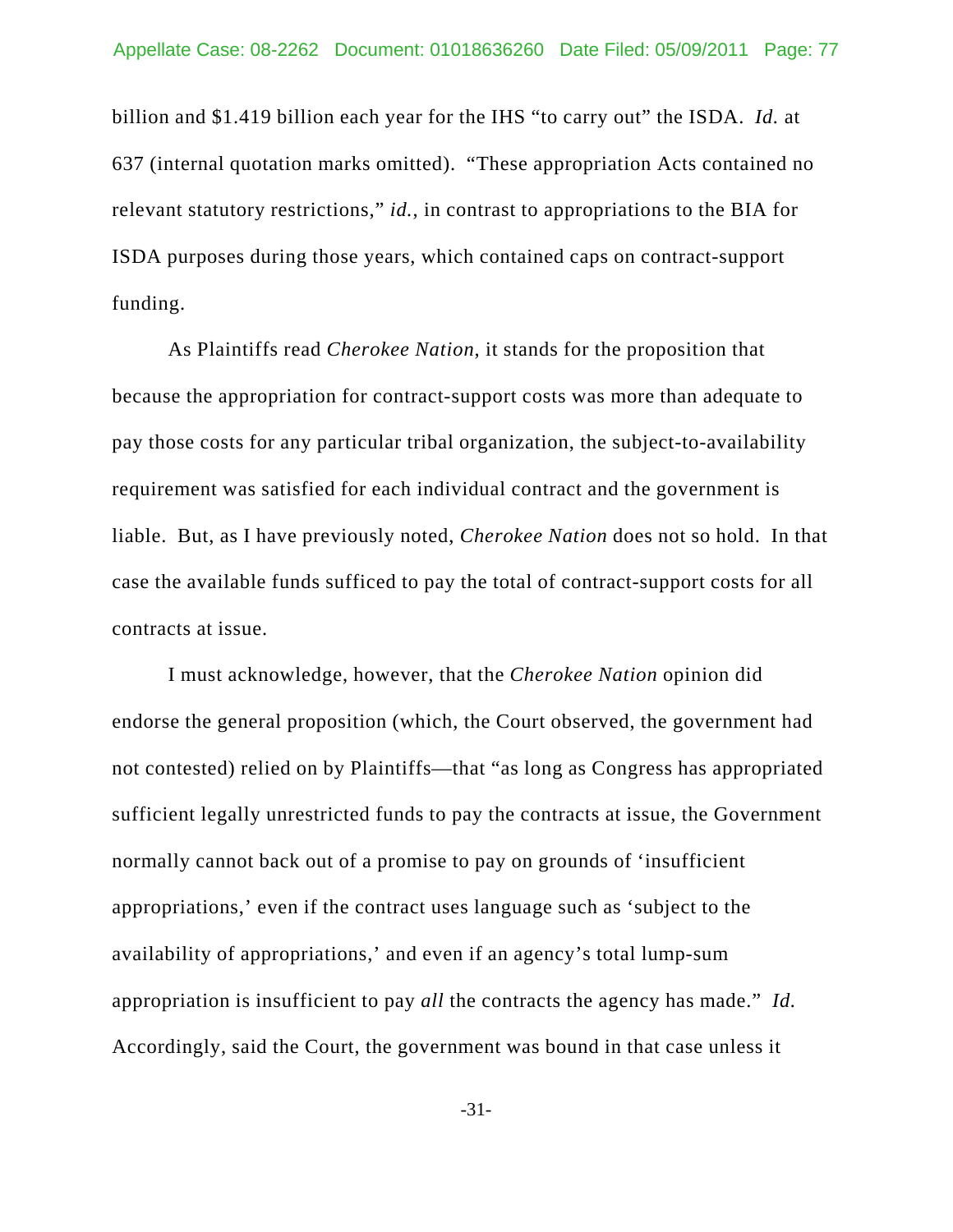could "show something special about the promises . . . at issue," *id.* at 638, keeping in mind the importance of "provid[ing] a uniform interpretation of . . . language [similar to 'subject to the availability of appropriations'], lest legal uncertainty undermine contractors' confidence that they will be paid, and in turn increase the cost to the Government of purchasing goods and services," *id.* at 644.

But what compels a different outcome here is the presence of "something special," *id.* at 638, that was not present in *Cherokee Nation*—namely, the context discussed at length above to show that tribal organizations must have understood that caps in the appropriation acts could (and almost certainly would) require a percentage reduction in payment of contract-support costs. Recall that the ISDA does not give the Secretary discretion to refuse to enter into an ISDA contract or to refuse to pay contract-support costs. Thus, the language of the annual appropriations acts that set a limit on the funds available for contract-support costs could have no purpose other than to require underpayment of contractsupport costs in ISDA contracts. And because the Secretary could not beggar one tribal organization (by reducing its contract-support costs) to pay the full contract-support costs for another organization, *see* 25 U.S.C. § 450j-1(b) ("[T]he Secretary is not required to reduce funding for programs, projects, or activities serving a tribe to make funds available to another tribe or tribal organization under [the ISDA]."), Congress must have contemplated a reduction for all tribal organizations. Indeed, if we were to apply to the present context the *Ferris*

-32-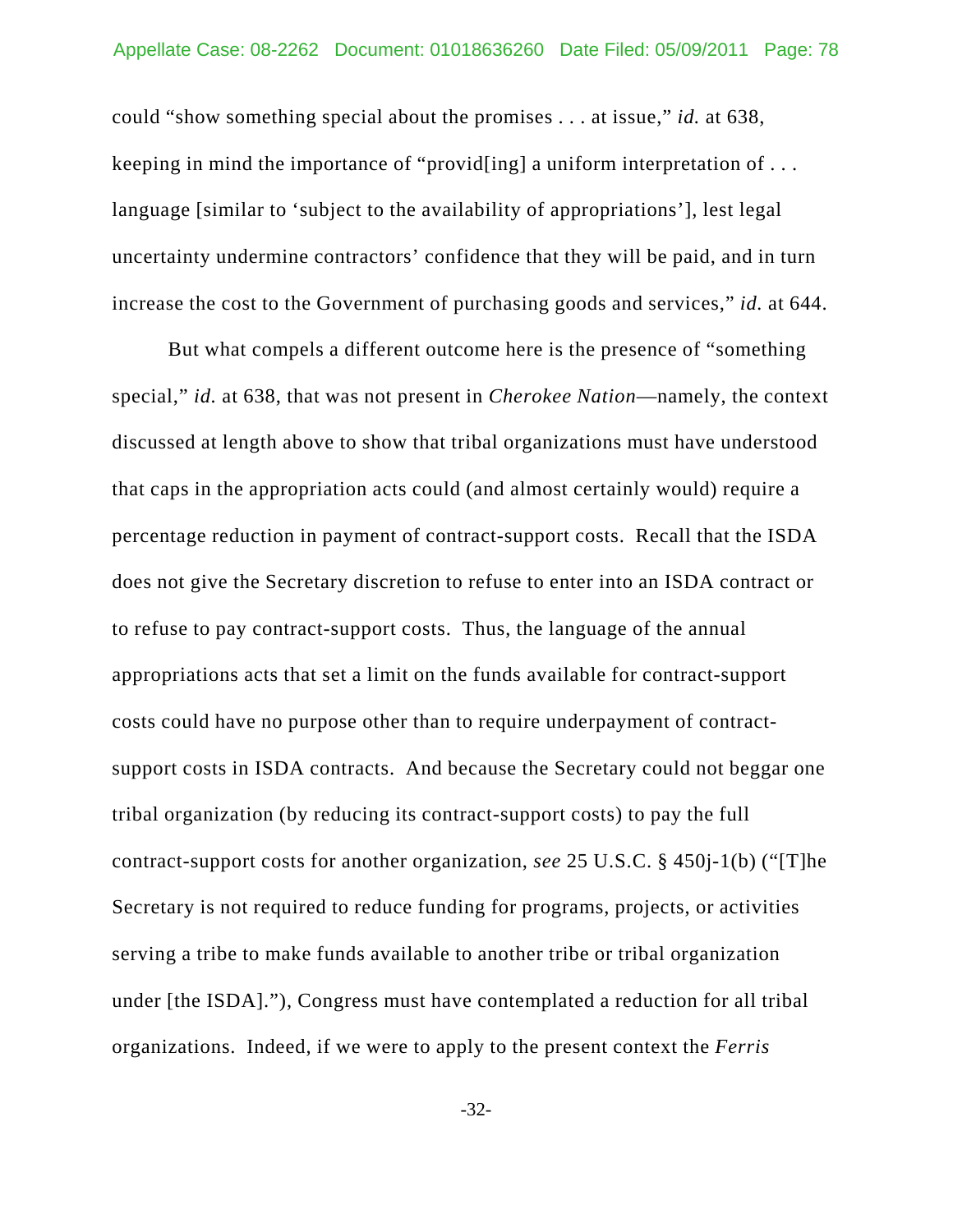doctrine as interpreted by Plaintiffs, the dollar limitations in the appropriations acts would be empty gestures. Because the government would still owe full contract-support costs on each ISDA contract, the caps would be irrelevant. We should refrain from interpreting statutory language in a way that renders it impotent. *See Fed. Trade Comm'n v. Accusearch, Inc.*, 570 F.3d 1187, 1198 (10th Cir. 2009) ("Under a long-standing canon of statutory interpretation, one should avoid construing a statue so as to render statutory language superfluous." (internal quotation marks omitted)). I would adopt the more natural interpretation of the statutory scheme, which, as noted above, has been adopted in three other circuit opinions and even endorsed by the plaintiffs in one of the cases.

Moreover, *Cherokee Nation* does not preclude my interpretation. On the contrary, the discussion in that opinion of several arguments made by the government suggests that the Court was unwilling to endorse the rigid view of *Ferris* adopted by Plaintiffs here—namely, that so long as the appropriation for contract-support costs was greater than the amount of such costs in an individual ISDA contract, the subject-to-availability condition is not triggered and the government is liable. If *Cherokee Nation* had, as Plaintiffs contend, embraced their view of *Ferris*, it would have been unnecessary for the Court to address those arguments by the government; after all, the *Ferris* doctrine, as understood by Plaintiffs, would have guaranteed the Cherokee Nation's victory regardless of the merits of the other arguments. It is therefore instructive to examine some of

-33-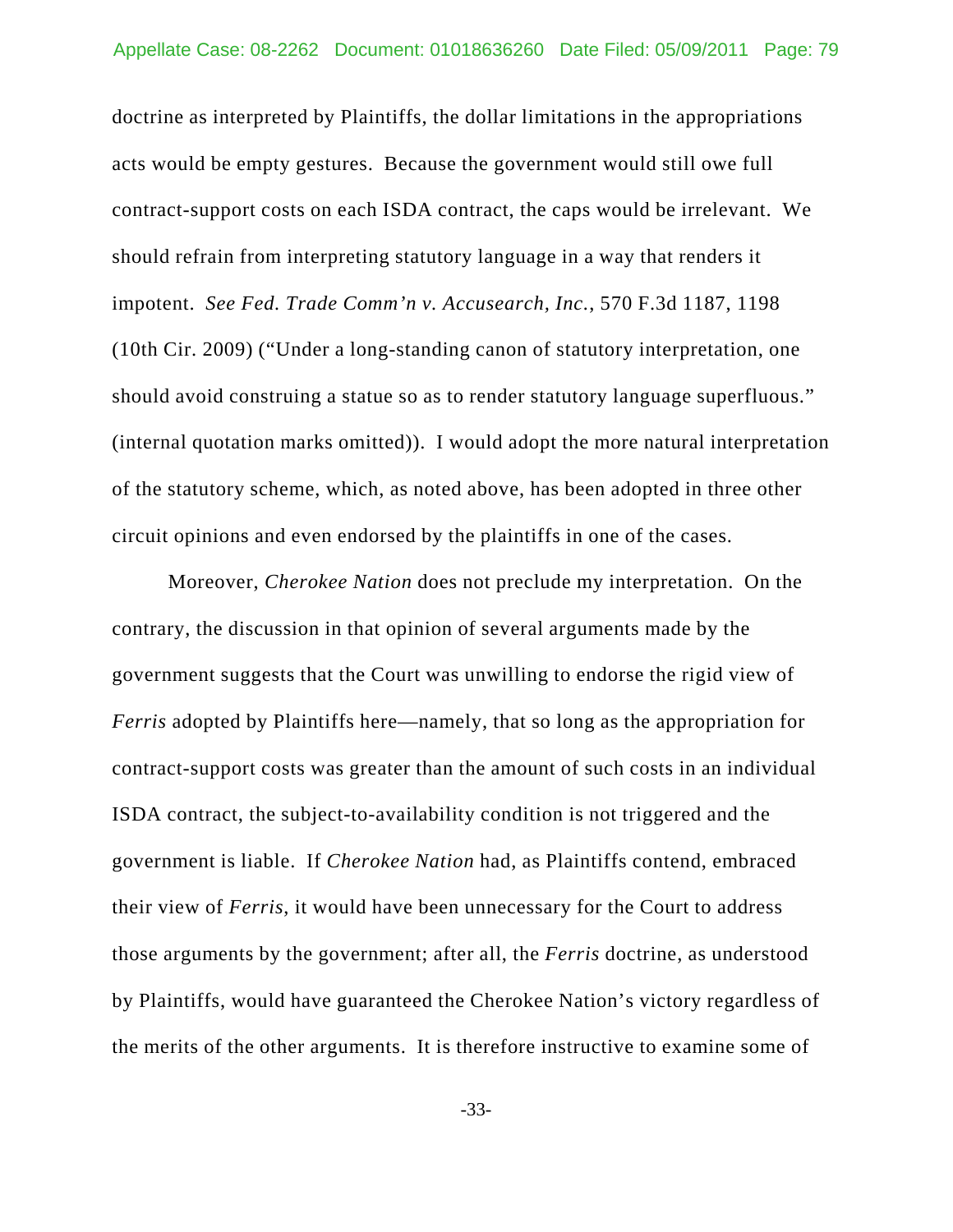the grounds on which the Court rejected the government's arguments against applying the general *Ferris* rule in that case, because the things that the Court found missing in *Cherokee Nation* are present here.

First, in concluding that ISDA contracts should be treated like ordinary procurement contracts, the Court wrote that it had "found no indication that Congress believed or accepted the Government's current claim that, because of mutual self-awareness among tribal contractors, tribes, not the Government, should bear the risk that an *unrestricted* lump-sum appropriation would prove insufficient to pay *all* contractors." *Cherokee Nation*, 543 U.S. at 640 (emphasis added). Here, however, we confront *restricted* lump-sum appropriations that set a maximum expenditure for contract-support costs; and, perhaps more importantly, the context (as I have previously explained) unambiguously shows that Congress intended, and the tribal organizations were on notice and understood, that the restriction would reduce the contract-support costs to which each was otherwise entitled, thereby imposing on them the risk of an inadequate appropriation.

Second, the Court rejected the government's reliance on the language in § 450j-1(b) that "the Secretary is not required to reduce funding for programs, projects, or activities serving a tribe to make funds available to another tribe or tribal organization under [the ISDA]," because no such reduction was necessary. The Court observed that the plaintiff tribes' claims could be paid out of unrestricted funds that had gone for government, not tribal, operations. *See id.* at

-34-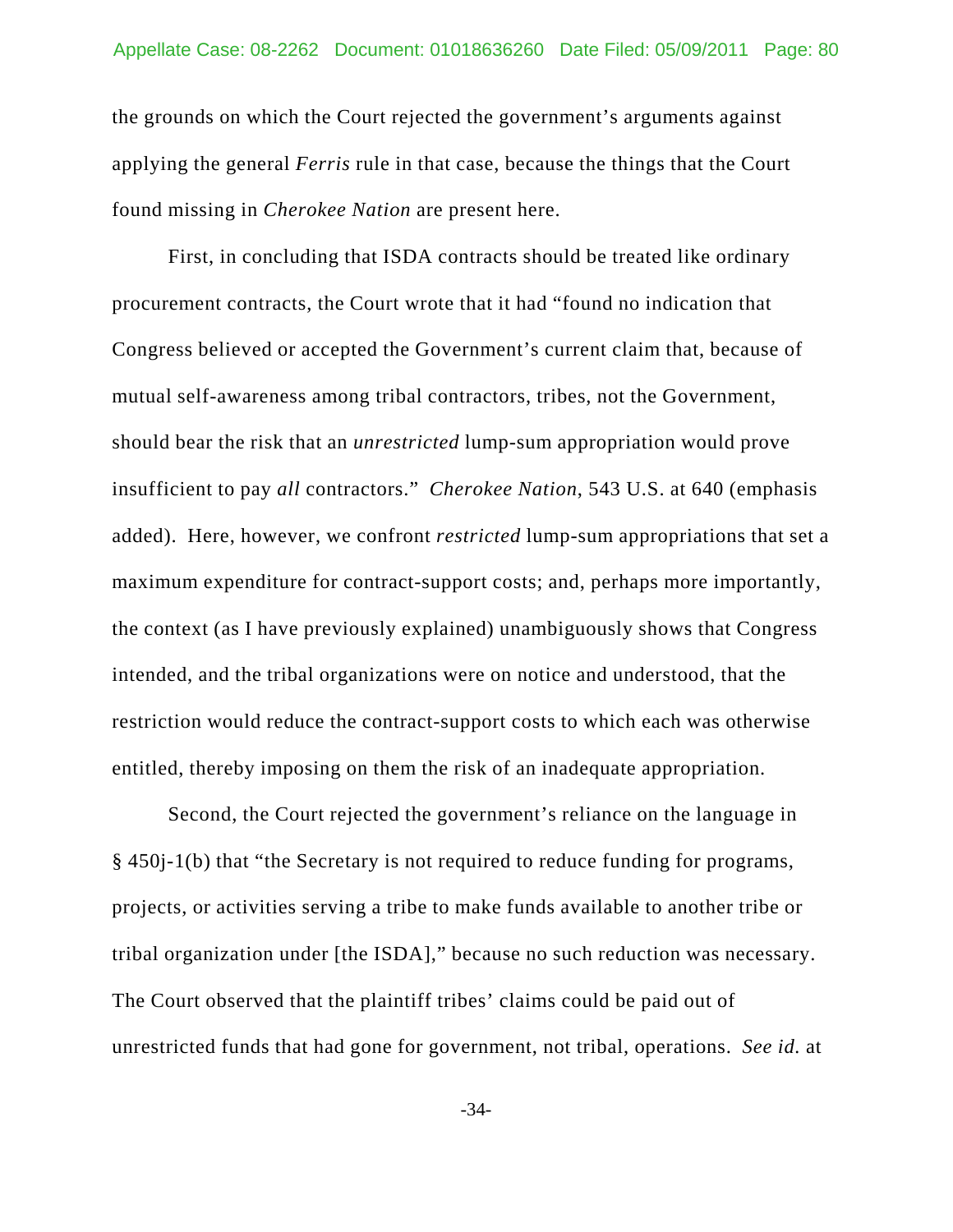641–42. In stark contrast, here the funds necessary to pay one tribal organization's contract-support costs in full would have to come from money that would otherwise go to another contractor because of the appropriations cap on contract-support costs.

Third, the Court rejected the government's argument that the subject-toavailability language of  $\S$  450 $i$ -1(b) gave the Secretary "authority ... to adjust funding levels based on appropriations"; it observed that the government could point to no supporting statutory language and that the legislative history merely showed that "Executive Branch officials would have liked to exercise discretionary authority to allocate a lump-sum appropriation too small to pay for all the contracts that the Government had entered into[, but] the history does not show that Congress granted such authority." *Id.* at 643–44 (internal quotation marks omitted). True, the appropriations caps in this case likewise do not confer discretion on the Secretary. But what the Secretary sought *discretion* to do in *Cherokee Nation* is *compelled* here. The Secretary is forbidden to use for contract support any funds in the BIA lump-sum appropriations above the capped amounts.

Fourth, and finally, the Court said that the government could not rely on a 1999 statute setting limits on contract-support costs based on earlier committee reports. The statute said:

Notwithstanding any other provision of law the amounts appropriated to or earmarked in committee reports for the Indian Health Service

-35-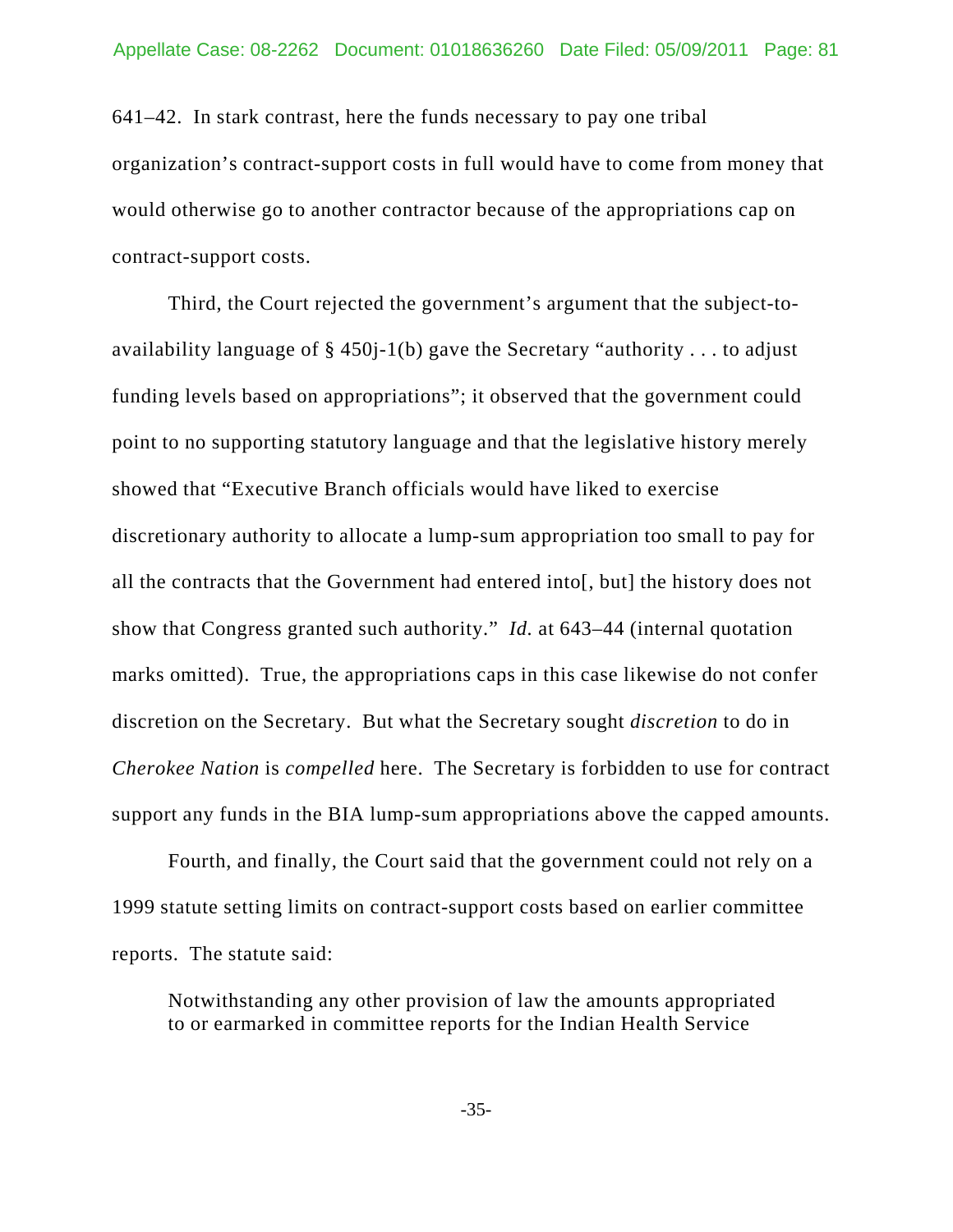for payments to tribes for contract support costs are the total amounts available for fiscal years 1994 through 1998 for such purposes.

Id. at 645 (brackets, ellipses, emphasis, and internal quotation marks omitted). The Court said that it would be reasonable to interpret this language to forbid payment to the plaintiff tribes; but it adopted another interpretation to avoid construing the statute as having a retroactive effect. In the case before us, however, restrictions in the appropriations acts are not being applied retroactively.

To be sure, *Cherokee Nation* does not definitively endorse the government's position in this case. But it certainly did not adopt Plaintiffs' position, either. If it had, the Supreme Court could have short-circuited much of its discussion by simply saying that the government's arguments were beside the point, because even granting all those arguments, there was certainly a sufficient appropriation to pay the contract-support costs of any single tribal organization. As just one example, it would not have had to decide whether to interpret the 1999 statute to apply retroactively, because the plaintiffs in that case would have prevailed anyway.

Accordingly, I reject Plaintiffs' contention that language in *Cherokee Nation*, even if not the holding, compels judgment in their favor.

I now turn to Plaintiffs' two remaining arguments that their ISDA contracts require full payment of their contract-support costs. One argument is that their

-36-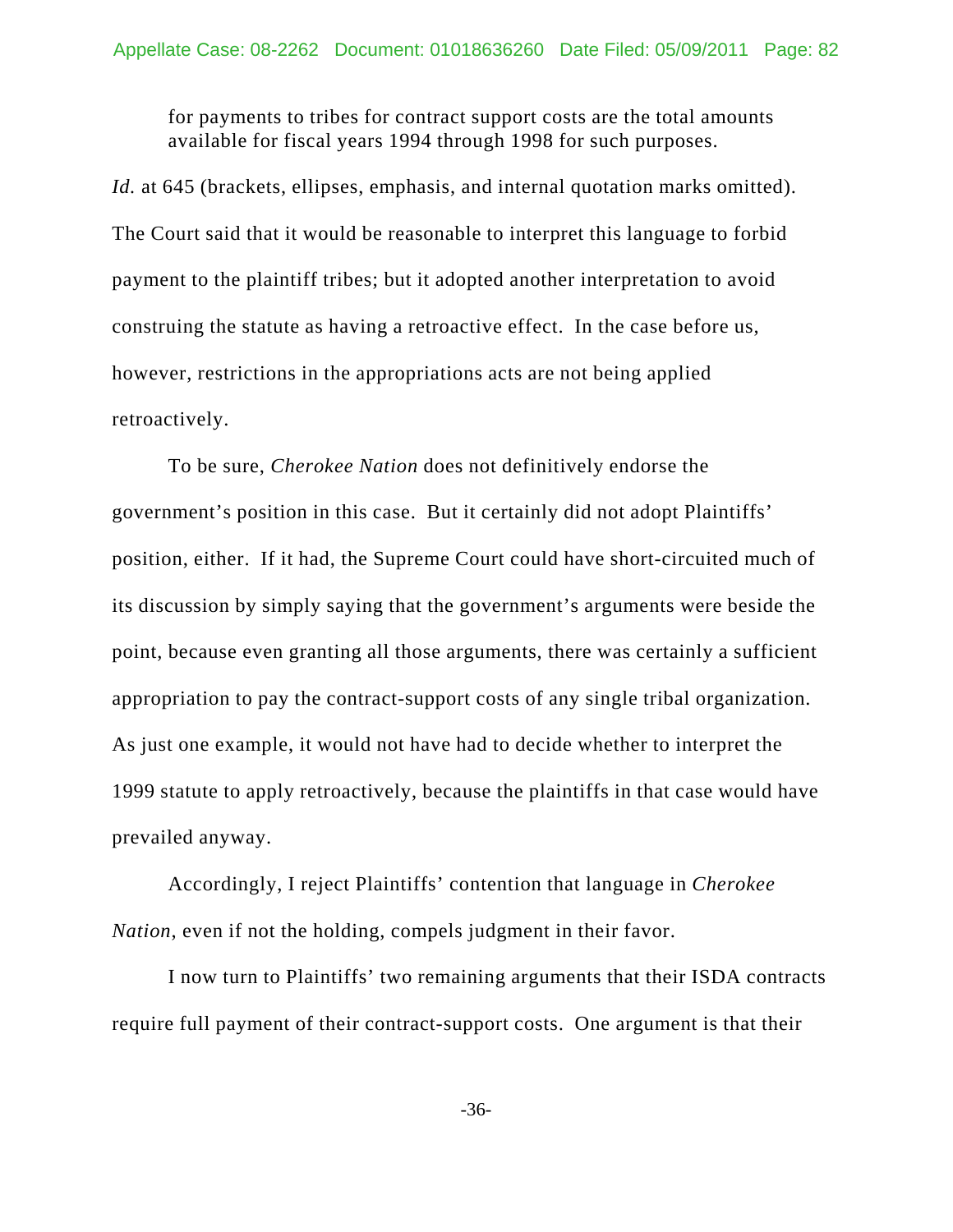ISDA contracts incorporate the provisions of the ISDA; and because the ISDA requires full payment of contract-support costs, each contract does so as well. I reject this argument because, as already explained at length, the ISDA does not require full payment. Full payment is conditioned on the availability of funds. *See* 25 U.S.C. §§ 450j(c)(1), 450j-1(b).

Plaintiffs' other argument is that their construction of the ISDA contracts is compelled by an admission in a government brief in another case. The issue in *Southern Ute Indian Tribe v. Leavitt*, 497 F. Supp.2d 1245 (D.N.M. 2007), was whether the IHS could be compelled to enter into a new ISDA contract with the Southern Utes even though all funds appropriated for contract-support costs for the year had already been contractually committed. In a brief filed on December 19, 2005, the government made the following statements: (1) "[T]he issue here is whether IHS is potentially liable for contract support costs once it signs on the dotted line. Given the decision in *Cherokee* [*Nation*], IHS at a minimum was reasonable in its belief that by entering a new self-determination contract with plaintiff, it might be implicitly promising to pay contract support costs in excess of Congressional appropriations," J. App., Vol. VII at 1670 (Reply in Support of Defendants' Motion for Summary Judgment at 6, *Southern Ute*, 497 F. Supp. 2d 1245); (2) "According to the [Supreme] Court [in *Cherokee Nation*], the language [of 25 U.S.C. § 450*l*(c) (Model Agreement § 1(b)(4))] gave IHS 'no legal right to disregard its contractual promises,' even in the absence of available

-37-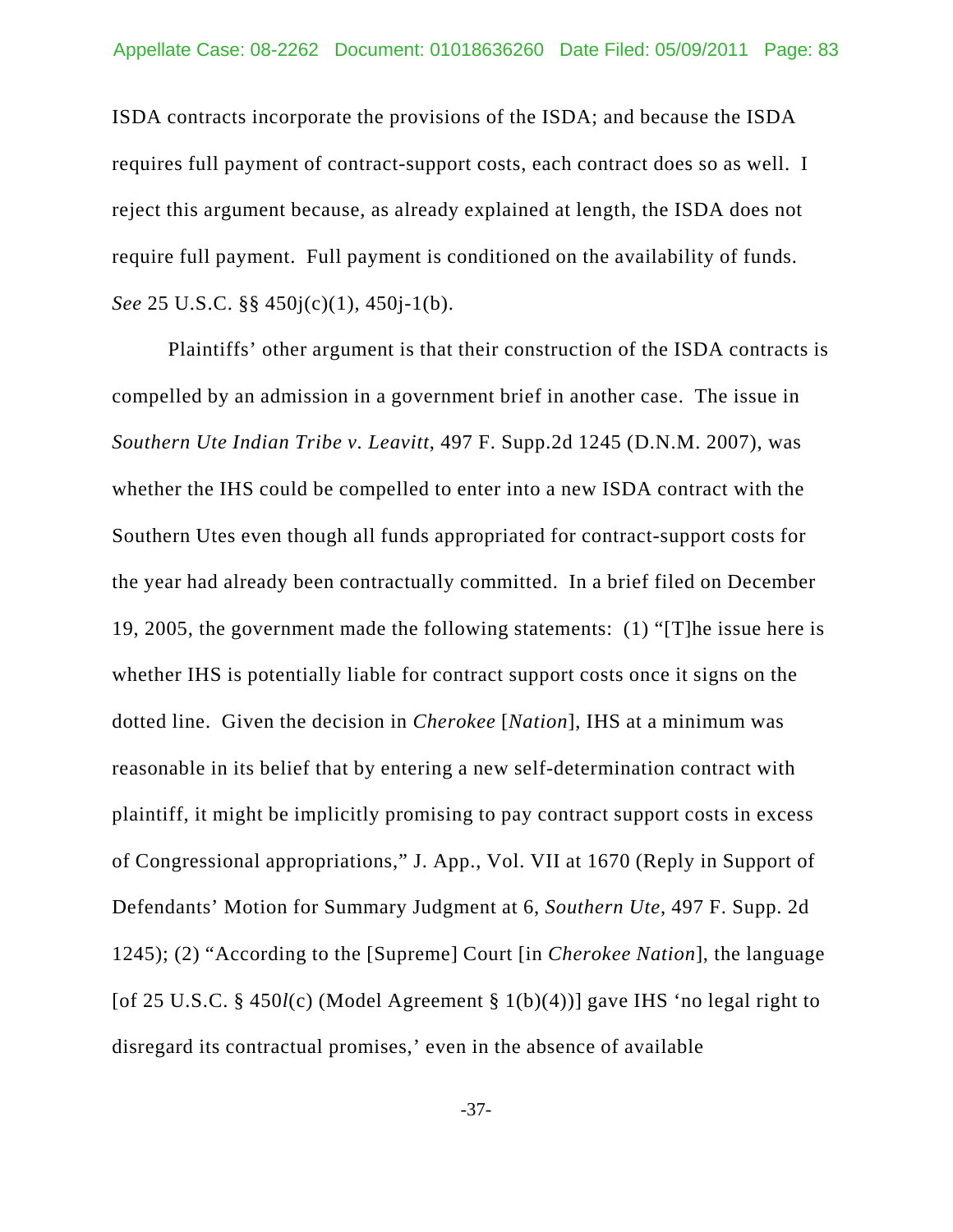appropriations," *id.* at 4; and (3) "Thus, contrary to [Southern Ute's] claim, defendants might be held liable for plaintiff's contract support costs despite the inclusion of the [subject-to-availability] clause in their contract," *id.* Plaintiffs contend that these statements amount to an admission that their interpretation of their ISDA contracts is plausible, even reasonable, and that therefore we must adopt that interpretation because of the rule that we interpret ambiguities in ISDA contracts in favor of the tribes. *See* 25 U.S.C. § 450*l*(c) (Model Agreement  $§ 1(a)(2)).$ 

I disagree. The contract-interpretation issue in *Southern Ute* was quite distinct from what confronts us. The context of the dispute was as follows: The IHS had informed the Southern Utes that there were no more funds available for contract-support costs. *See Southern Ute*, 497 F. Supp.2d at 1248–49. The IHS was willing to enter into a contract with the tribe for new services but only if the tribe waived its rights to contract-support costs. *See id.* at 1250. The tribe refused to execute a waiver. *See id.* The question then became whether the IHS could therefore refuse to enter into a contract with the tribe. *See id.* at 1252. The IHS was concerned that its executing the standard contract in that context would amount to a binding promise to pay contract-support costs despite the absence of appropriated funds to pay for those costs. *See id.* The quoted statements from the government's brief were to explain why the IHS was concerned. In my view, the context of the contract-interpretation issue before us is sufficiently different that

-38-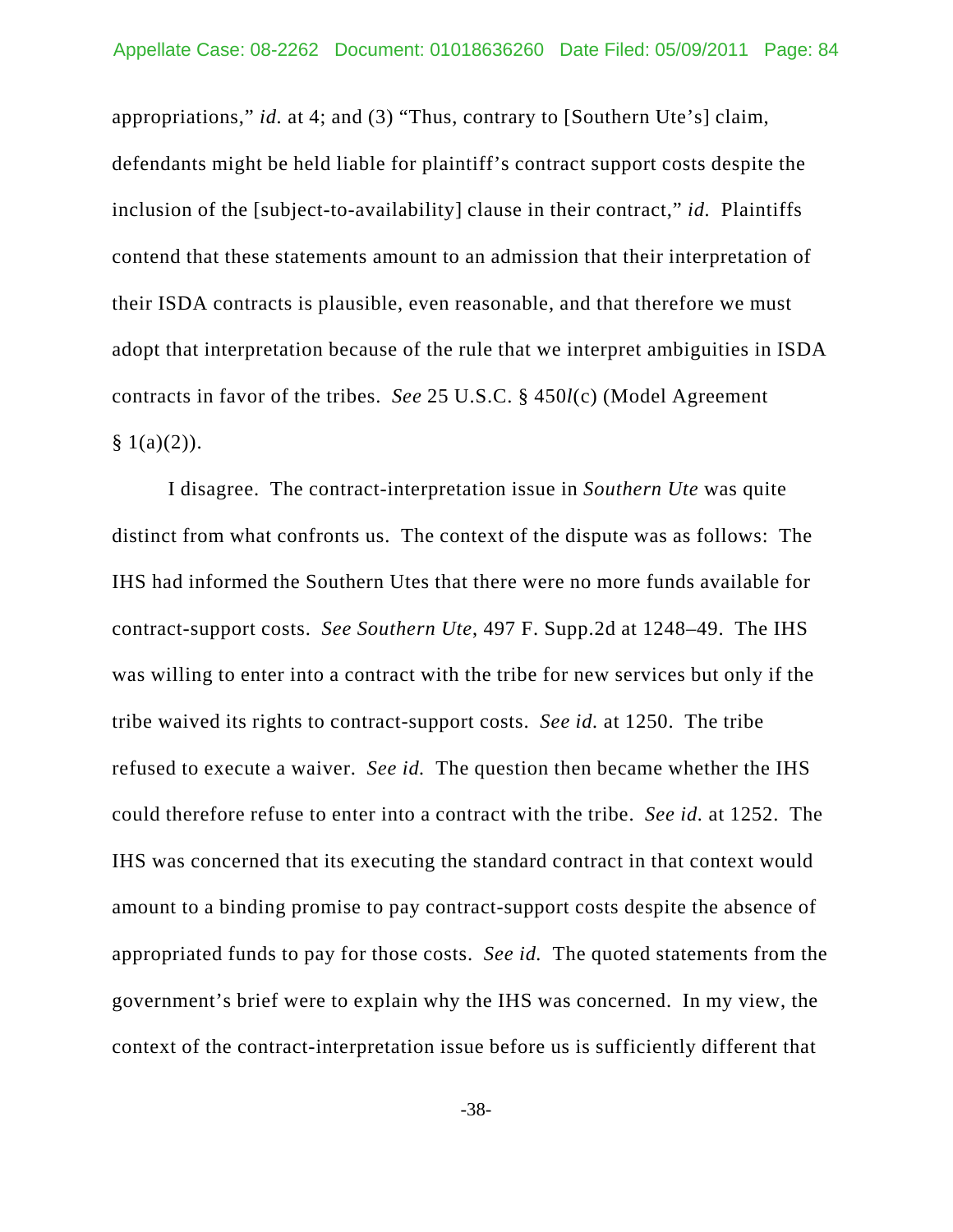nothing in the government's *Southern Ute* brief amounts to a concession of ambiguity regarding our issue.

## **D. Are Plaintiffs Entitled to Recovery Because of Executive's Failure to Request Adequate Appropriation?**

Plaintiffs' final argument is that the government is liable for full payment because the executive failed to request the needed funding from Congress. They rely on *S. A. Healy Co. v. United States*, 576 F.2d 299 (Ct. Cl. 1978). The holding in *Healy*, however, is quite fact-specific; and the general rule stated in the opinion would not apply here. In that case, Healy and the government executed a fixed-price construction contract in November 1970, before Congress appropriated funds. *See id.* at 300–02. The contract contained the following subject-to-availability clause:

Under the contract to be entered into under these specifications, the liability of the United States is contingent on the necessary appropriations being made therefor by the Congress and an appropriate reservation of funds thereunder. Further, the Government shall not be liable for damages under this contract on account of delays in payments due to lack of funds.

*Id.* (internal quotation marks omitted). The contract was also governed by the Reclamation Project Act of 1939, which provided that "'the liability of the United States [on its project contracts] shall be contingent upon appropriations being made therefor.'" *Id.* at 303 (quoting 43 U.S.C. § 388).

On December 22, 1970, Healy (as required by the contract) submitted a proposed schedule of forecasted earnings that set forth, among other things,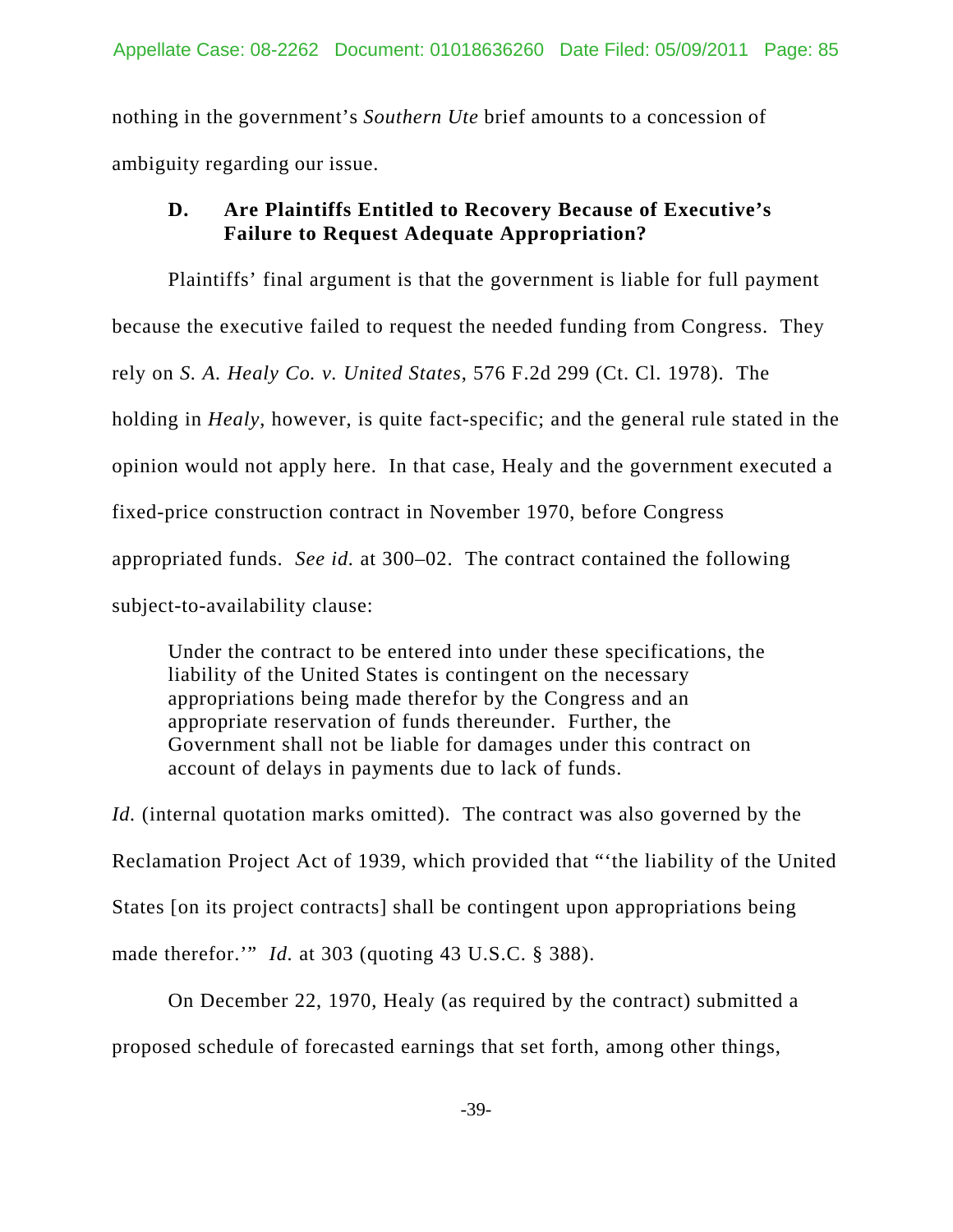\$4,887,000 for fiscal year 1972. *See id.* at 301. The contracting officer approved this schedule in February 1971 and Healy promptly began construction. *See id.*  Meanwhile, in late January 1971 the President sent his proposed budget to Congress; but he requested only \$1,800,000 for Healy's contract for fiscal year 1972. *See id.* at 302. Not until July 1971 did the contracting officer notify Healy how much had been requested. *See id.* Healy protested that the requested amount was "'totally inadequate'" and, on inquiring about the possibility of a supplemental appropriation, was told that prospects were bleak. *Id.* Nevertheless, Healy decided to proceed to the extent possible and continued with construction until September 22, 1971, when funds were exhausted. *See id.* Three months later, Congress approved a supplemental appropriation request that provided enough money to cover Healy's earnings for fiscal year 1972. *See id.* In January 1972 the government notified Healy that more money was available, and construction resumed. *See id.*

Despite the contractual and statutory subject-to-availability provisions, the court awarded damages to Healy. *See id.* It reasoned that the contract did not unambiguously state that the contractor had to bear "the full risk of a funds shortage" when the shortage was the agency's fault; and it found that the government agency was at fault for not requesting a sufficient appropriation to pay the contractor. *Id.* at 304; *see id.* at 305. Consequently, the contractor was entitled to damages caused by the work stoppage between when appropriated

-40-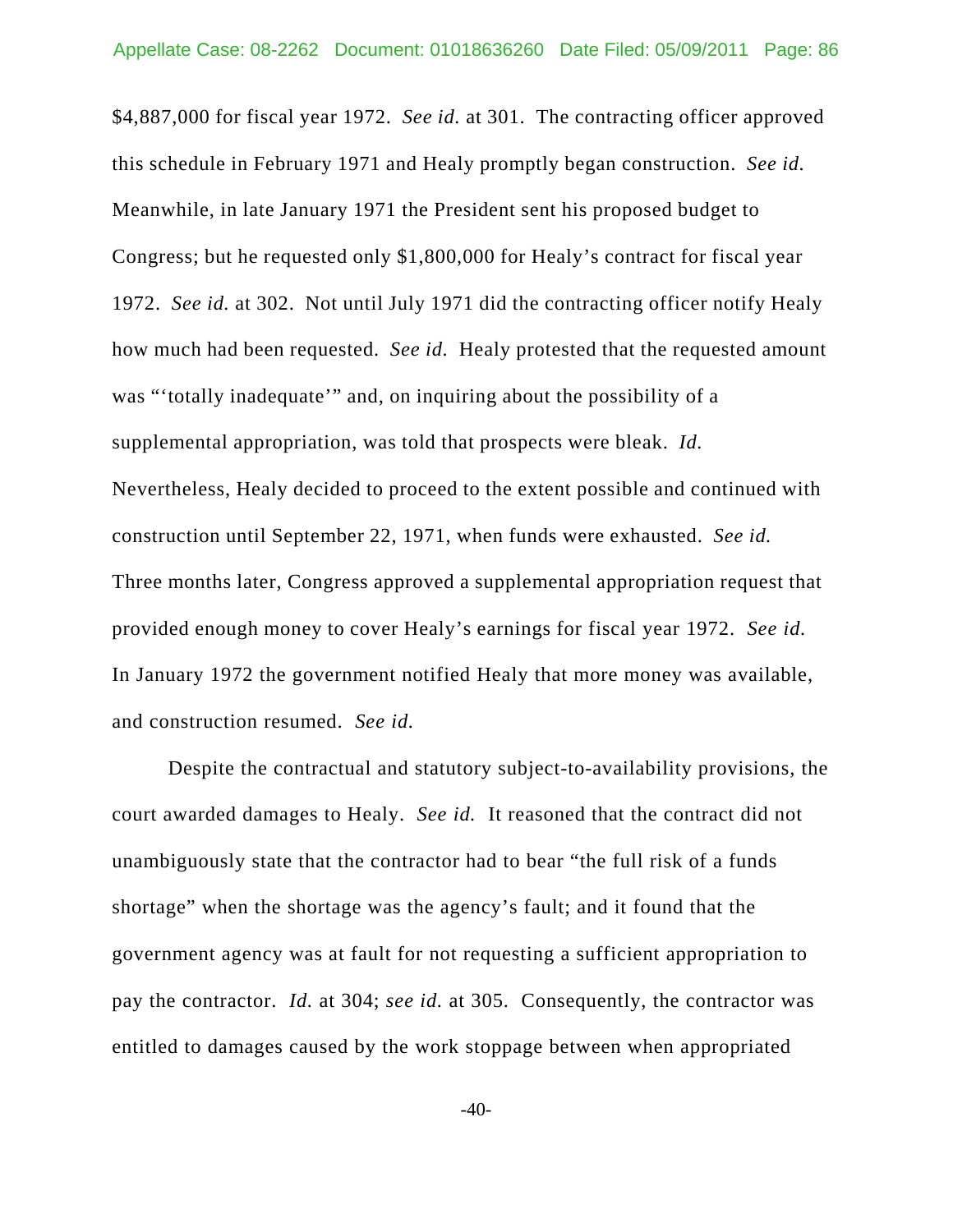funds were exhausted and when a supplemental appropriation bill was enacted.

*See id.* at 302, 307–08.

The court described its holding as a narrow one. It said that it was not suggesting that the "executive branch was contractually obligated to request from [Congress] appropriations adequate to fund continued performance." *Id.* at 307.

## Rather, it held

only that (a) a contract will not be construed to throw all the cost and loss necessarily incident to such a decision on the contractor, and none of it on the party whose decision caused the loss, unless clauses of the contract require that result without ambiguity, and (b) . . . a government agency that claims a right to do this is under an implied obligation to assist its contractor, by timely and candid information to take the measures that the latter may deem best to diminish and mitigate its loss.

## *Id.*

The situation presented on this appeal is quite distinguishable from the egregious conduct in *Healy*. Healy was not informed that it might be underpaid until well after the contract was executed and performance had begun. Indeed, the contracting officer approved the contractor's budget even though the President had already requested less than 40% of that sum from Congress, and the officer did not notify the contractor of that request for another five months. Here, in contrast, Plaintiffs do not dispute the government's contention that "the tribes have participated in annual budget consultations with BIA." Aplee. Br. at 48 n.16; *see* 25 U.S.C. § 450j-1(i) (requiring the Secretary to solicit tribes'